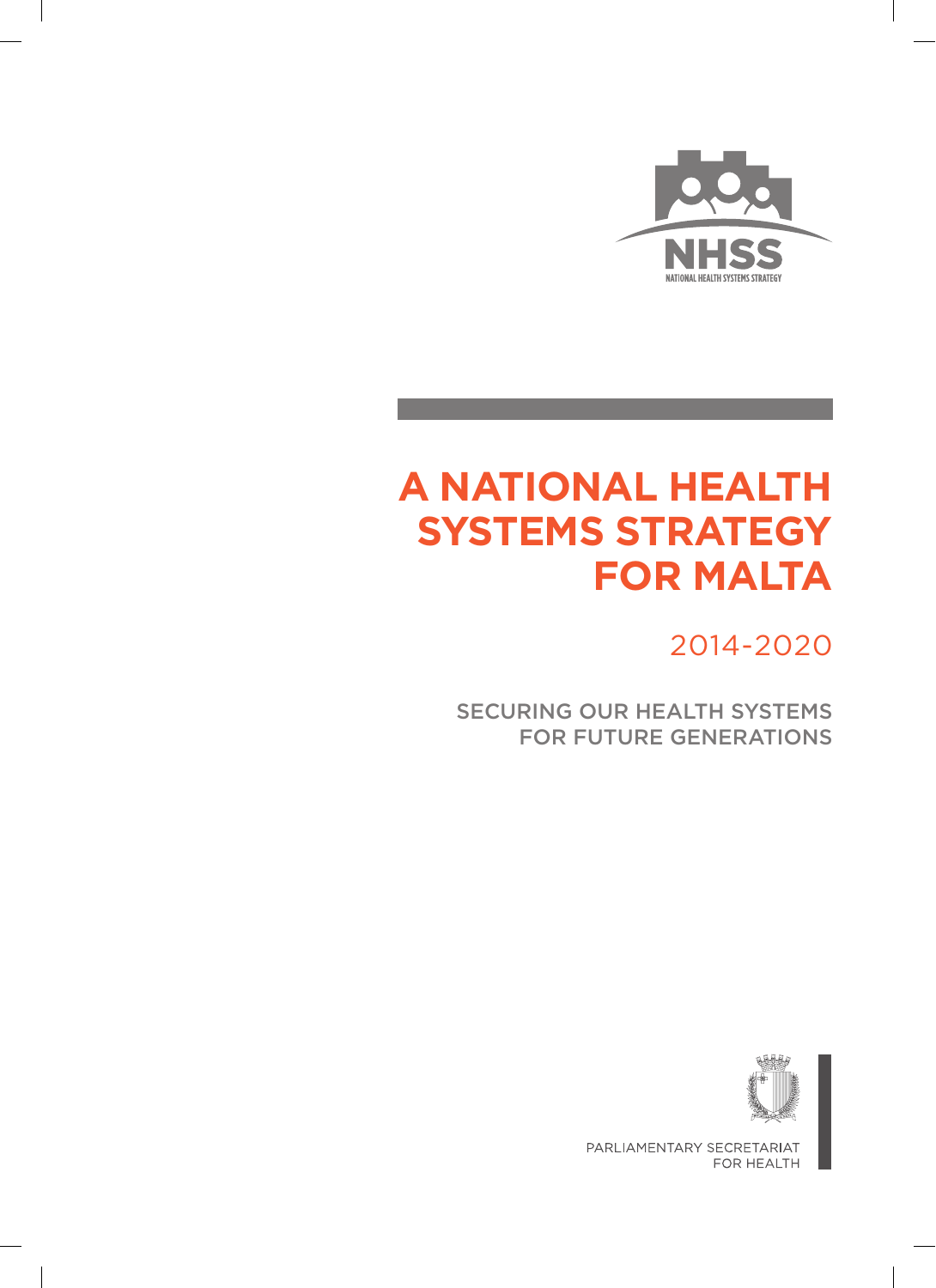First published in June 2014

© Parliamentary Secretariat for Health Ministry for Energy and Health

Parliamentary Secretariat for Health Ministry for Energy and Health Palazzo Castellania, 15 Merchants' Street, Valletta VLT 2000, Malta Tel: (356) 2122 4071 Email: cmo.doh@gov.mt

All rights reserved. Except for the quotation of short passages for the purposes of research and review, no part of this publication may be reproduced, stored in a retrieval system or transmitted in any form or by any means, electronic, mechanical, photocopying, recording or otherwise, without prior permission of the publisher.

The Department for Policy in Health within the Parliamentary Secretariat for Health, Ministry for Energy and Health would like to thank all those persons and organizations who have contributed to and participated in the consultation process and the drawing up of this report.

Editorship: Department for Policy in Health within the Parliamentary Secretariat for Health, Ministry for Energy and Health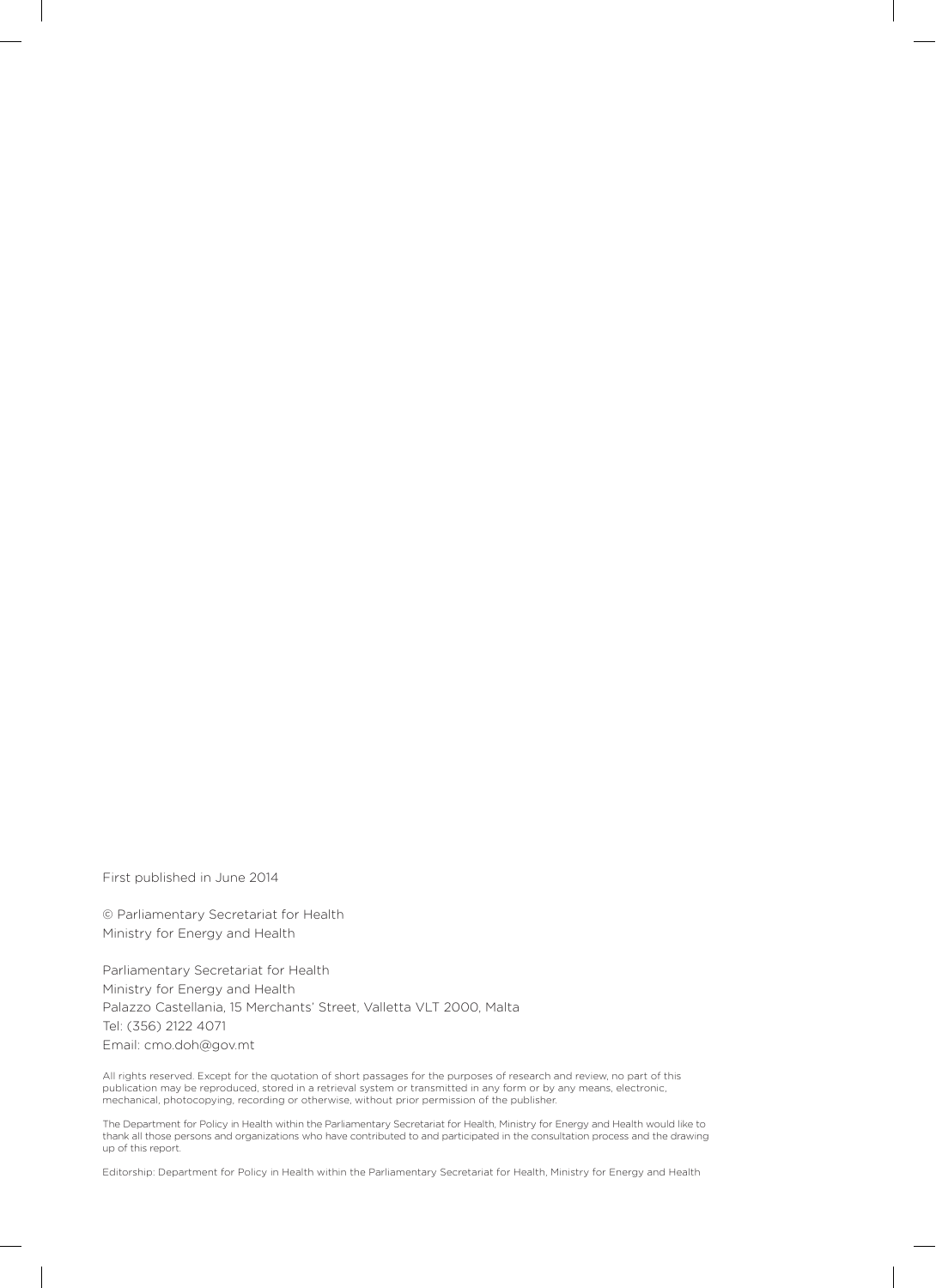

# Foreword Working towards safe and sustainable health systems for all

The Government of Malta appreciates how close health is to the Maltese citizen's heart and has therefore declared health and healthcare a top priority in its work plan. Testament to this is the continued investment in the health sector in order to bring health closer to the people. The challenges that threaten the success of such investment are multiple. One main challenge is the burden on health brought about by one of the successes of the health service itself – a higher life expectancy. This, coupled with the ever-increasing demand for new technologies and treatments, modern lifestyle challenges, together with the requirement and expectation to deliver a high quality service nonetheless, led to the need to have an overarching national health systems strategy. Such a vision is pivotal to bring excellence in health within reach of all those who require it, and ensuring that this can be sustained for many years to come.

The National Health Systems Strategy is building on the solid foundations of our present health systems to ensure that an accessible and fair health service is maintained and continuously improved. The Government is committed to keep providing free quality healthcare to all. This is coupled with our aim to maximize well-being in our population, throughout one's life course. After all, a country's economic growth and development depends entirely on the health of its population.

Therefore, the way towards attaining sustainability in healthcare is not in restricting access to health for our population, but through prevention, efficiency and better use of the resources available to us in order to deliver the maximum benefit for our continued investment in the health sector.

Strengthening prevention is key to the maintenance of a healthy population – not only primary prevention to prevent the onset of disease, but also helping those with disease to keep it in check and minimize the effect that disease may have on their daily activity. To attain this we need to foster an environment that supports people in leading a healthier lifestyle. This requires the involvement of our whole society.

We strongly believe that efficiency and sustainability can be gained by investing further in delivering health closer to our communities. Our dedicated family doctors are already well placed to achieve this vision and this sector needs to be empowered with more services within primary health care, including specialist care and advice.

Better use of current technologies, such as the Internet and mobile networks, is another key to a more sustainable health sector. E-health and m-health services would complement and support the excellent care provided by our health providers by delivering information where and when it is needed, empowering the citizen to take control of one's own health and enabling the policy maker to channel investment where it is most required.

Harnessing our existing resources and engaging in governance is pivotal to attaining the maximum potential of one's investment. The Government believes wholeheartedly in the quality of the main resource in this sector – our health workforce. Empowering our health providers to attain their maximum potential through providing access to further training and medical research will help the country to achieve the excellence envisioned for Maltese healthcare. Indeed, for such a highly capable resource to deliver excellence, it also requires the right infrastructure. This applies particularly to the development of the role of primary health services in Malta. We also believe in the role of specialised centres of excellence which will continue to put Malta on the regional health map.

To this end it is with great pleasure that I am presenting Malta's National Health Systems Strategy for the period 2014 to 2020. The Government is committing itself to lead its implementation and support its execution as part of its resolve to address long-term challenges. By sharing this vision, the Government is inviting all other entities in the public sector and also the private sector to engage and partake in its implementation. I am also inviting you, as a Maltese citizen, to own this vision and make it yours so we can move together in the same direction - towards achieving a sustainable health care service that delivers high quality care to all.

Ceen

Hon. Mr. Chris Fearne MD, FRCS Ed, MP Parliamentary Secretary for Health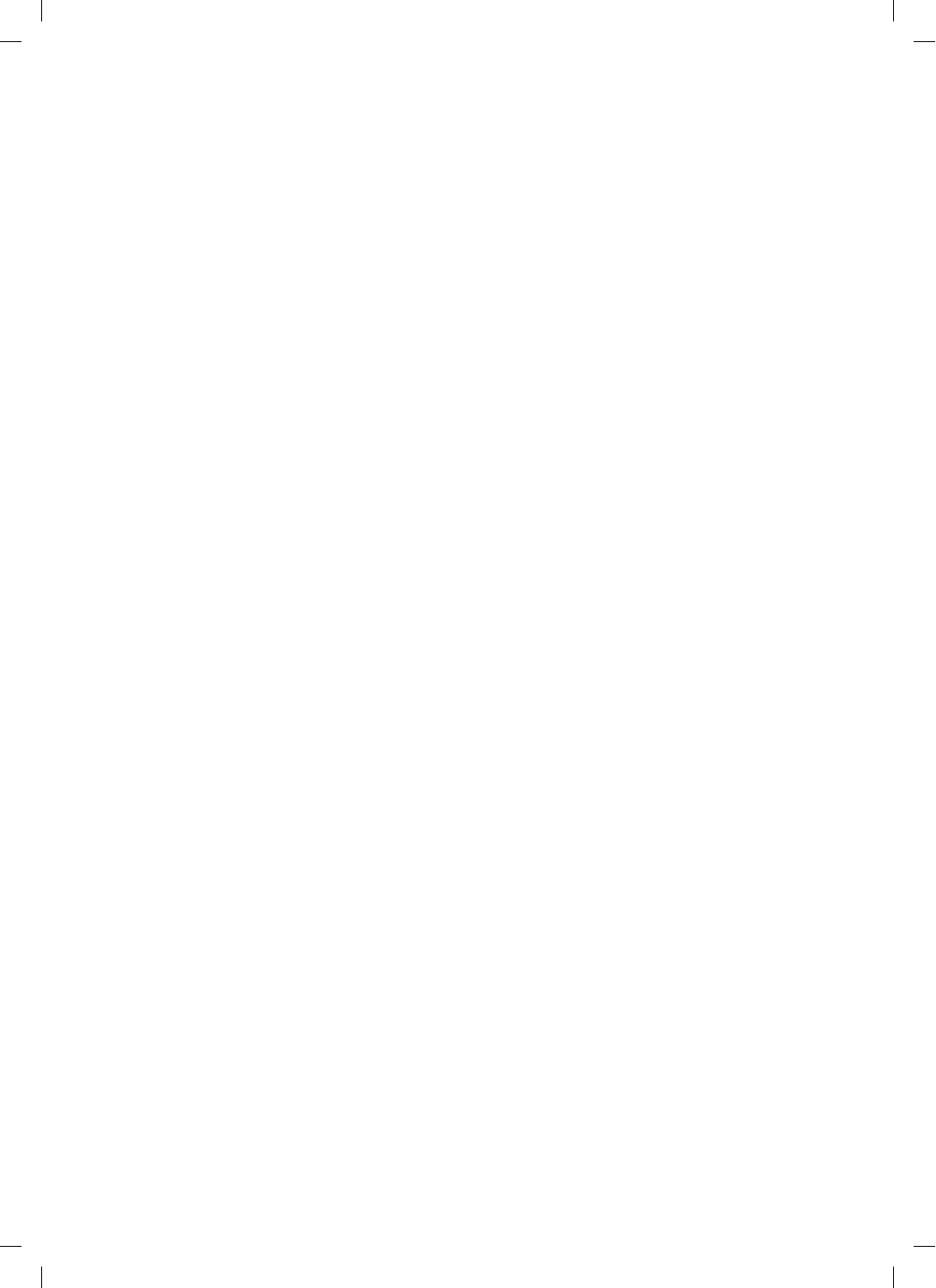# TABLE OF CONTENTS

| Foreword                    | 3  |
|-----------------------------|----|
| Table of contents           | 5  |
| Table of contents and boxes | 8  |
| Table of figures and tables | 9  |
| Glossary / Acronyms         | 10 |
| Executive summary           | 11 |

### CHAPTER 1 BACKGROUND 15

| 1.1 The need for a National Health Systems Strategy (NHSS) | 15 |
|------------------------------------------------------------|----|
| 1.2 The population of the Maltese islands                  | 16 |
| 1.3 The organisation of the Maltese health systems         | 21 |

### CHAPTER 2 METHODOLOGY AND CONSULTATIVE PROCESS 25

| 2.1 Project team                   | -25 - |
|------------------------------------|-------|
| <b>2.2</b> Timeline and activities | -25 - |
| 2.3 Consultation                   | -27.  |

### CHAPTER 3 ALIGNMENT WITH WHO AND EU HEALTH STRATEGIES 29

| 3.1 Introduction                                                          | 29 |
|---------------------------------------------------------------------------|----|
| <b>3.2</b> Achieving positive health outcomes                             | 29 |
| 3.3 Life course approach                                                  | 30 |
| <b>3.4</b> Health in all policies                                         | 30 |
| <b>3.5</b> Dynamic health systems                                         | 31 |
| 3.6 Health, economic prosperity and growth                                | 31 |
| <b>3.7</b> Monitoring health systems                                      | 32 |
| <b>3.8</b> Reforms needed to improve the sustainability of health systems | 33 |
| 3.9 Conclusion                                                            | 33 |
|                                                                           |    |

### CHAPTER 4 SETTING THE GOALS FOR THE HEALTH SYSTEMS STRATEGY 35

| 4.1 Introduction                                                                        | 35  |
|-----------------------------------------------------------------------------------------|-----|
| 4.2 The strategic overarching role of information and communication technology (ICT) 37 |     |
| 4.3 The rationale behind the four overall objectives and seven strategic directions     | -38 |
| OVERALL OBJECTIVE 1 Health and well-being throughout life                               |     |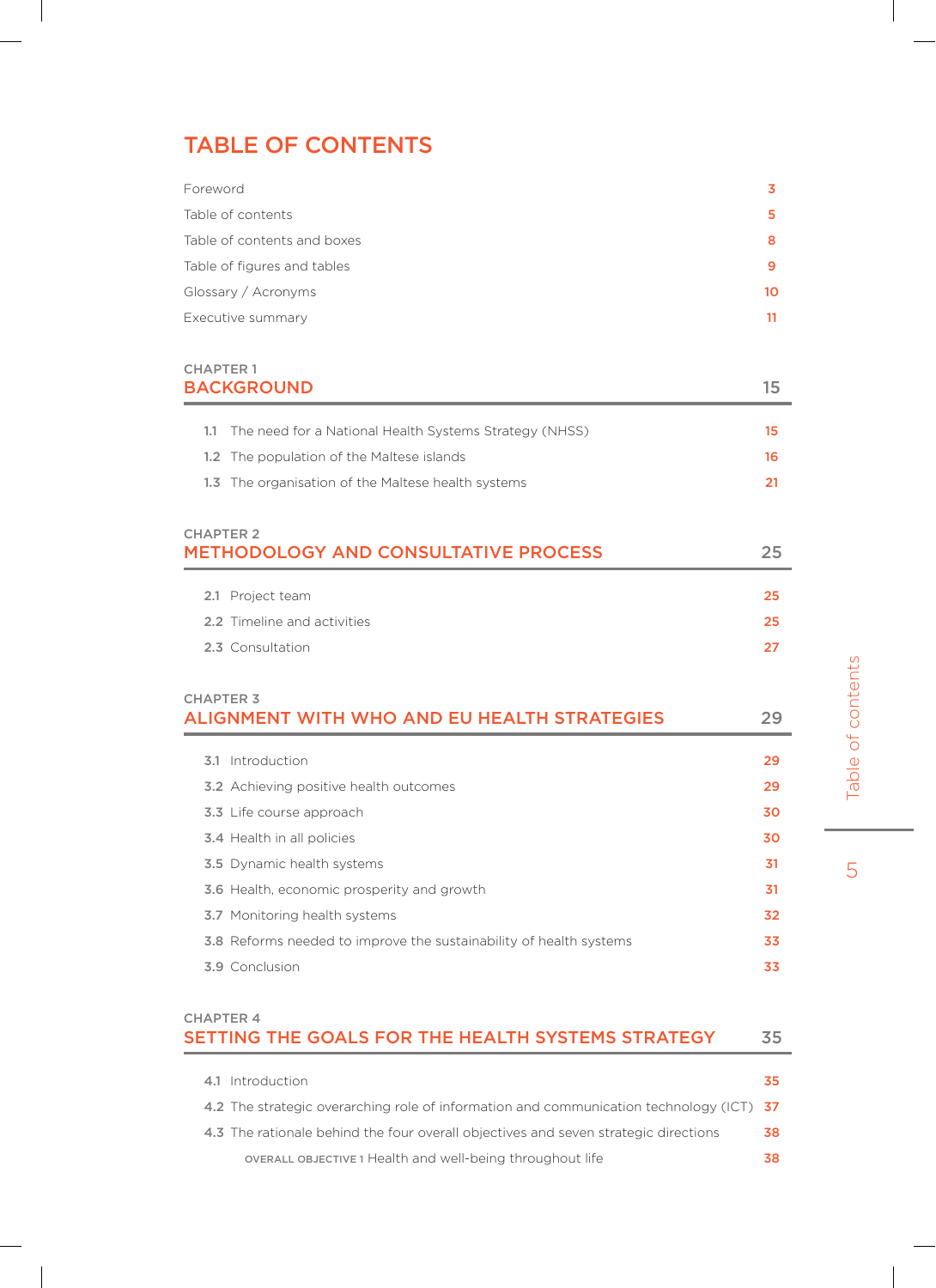| STRATEGIC DIRECTION 1A The right care at the right place at the right time                                | 38 |
|-----------------------------------------------------------------------------------------------------------|----|
| STRATEGIC DIRECTION 1B Engagement and empowerment to promote health                                       | 39 |
| <b>OVERALL OBJECTIVE 2 Ensuring equity within dynamic health systems</b><br>and ensure sustained progress | 39 |
| STRATEGIC DIRECTION 2A Making best use of available resources                                             | 40 |
| OVERALL OBJECTIVE 3 A joint effort to ensure continuity of care                                           | 40 |
| STRATEGIC DIRECTION 3A Establishing standards within a patient-centered approach                          | 41 |
| STRATEGIC DIRECTION 3B Safe, high quality and efficient services                                          | 41 |
| <b>OVERALL OBJECTIVE 4 Working towards sustainable health systems</b>                                     | 42 |
| STRATEGIC DIRECTION 4A Integrated planning as an essential part<br>of sustainable health systems          | 42 |
| STRATEGIC DIRECTION 4B Improving leadership: participatory governance for health                          | 43 |

### CHAPTER 5 key baseline indicators illustrating the overall OBJECTIVES OF THE NATIONAL HEALTH SYSTEMS STRATEGY 45

|  | 5.1 Introduction                                                                                                         | 45 |
|--|--------------------------------------------------------------------------------------------------------------------------|----|
|  | 5.2 Increased demand and challenges due to demographic changes,<br>epidemiological trends, ageing and vulnerable groups: | 46 |
|  | A. Demography                                                                                                            | 46 |
|  | <b>B.</b> Lifestyle indicators                                                                                           | 48 |
|  | i. Obesity                                                                                                               | 49 |
|  | ii. High blood pressure and blood cholesterol levels                                                                     | 50 |
|  | iii. Smoking                                                                                                             | 50 |
|  | iv. Alcohol consumption                                                                                                  | 51 |
|  | v. Diet                                                                                                                  | 52 |
|  | C. Incidence of disease                                                                                                  | 53 |
|  | i. Communicable diseases: special focus on Koch (TB) and Hepatitis B                                                     | 53 |
|  | ii. Diabetes                                                                                                             | 53 |
|  | iii. Hospital discharges for ischaemic heart disease,<br>cerebrovascular and respiratory system diseases                 | 53 |
|  | iv. Malignant neoplasms (cancer)                                                                                         | 54 |
|  | v. Mental Health                                                                                                         | 54 |
|  | vi. Utilisation of Long-term Care                                                                                        | 56 |
|  | 5.3 Access, availability and timeliness of services, medicines and medical technologies                                  | 56 |
|  | A. Avoidable admissions                                                                                                  | 56 |
|  | <b>B.</b> Medical technology                                                                                             | 57 |
|  | C. Secondary Care                                                                                                        | 57 |
|  | D. Unmet need                                                                                                            | 58 |
|  | E. Community services for the elderly                                                                                    | 58 |
|  | F. Oncology services                                                                                                     | 58 |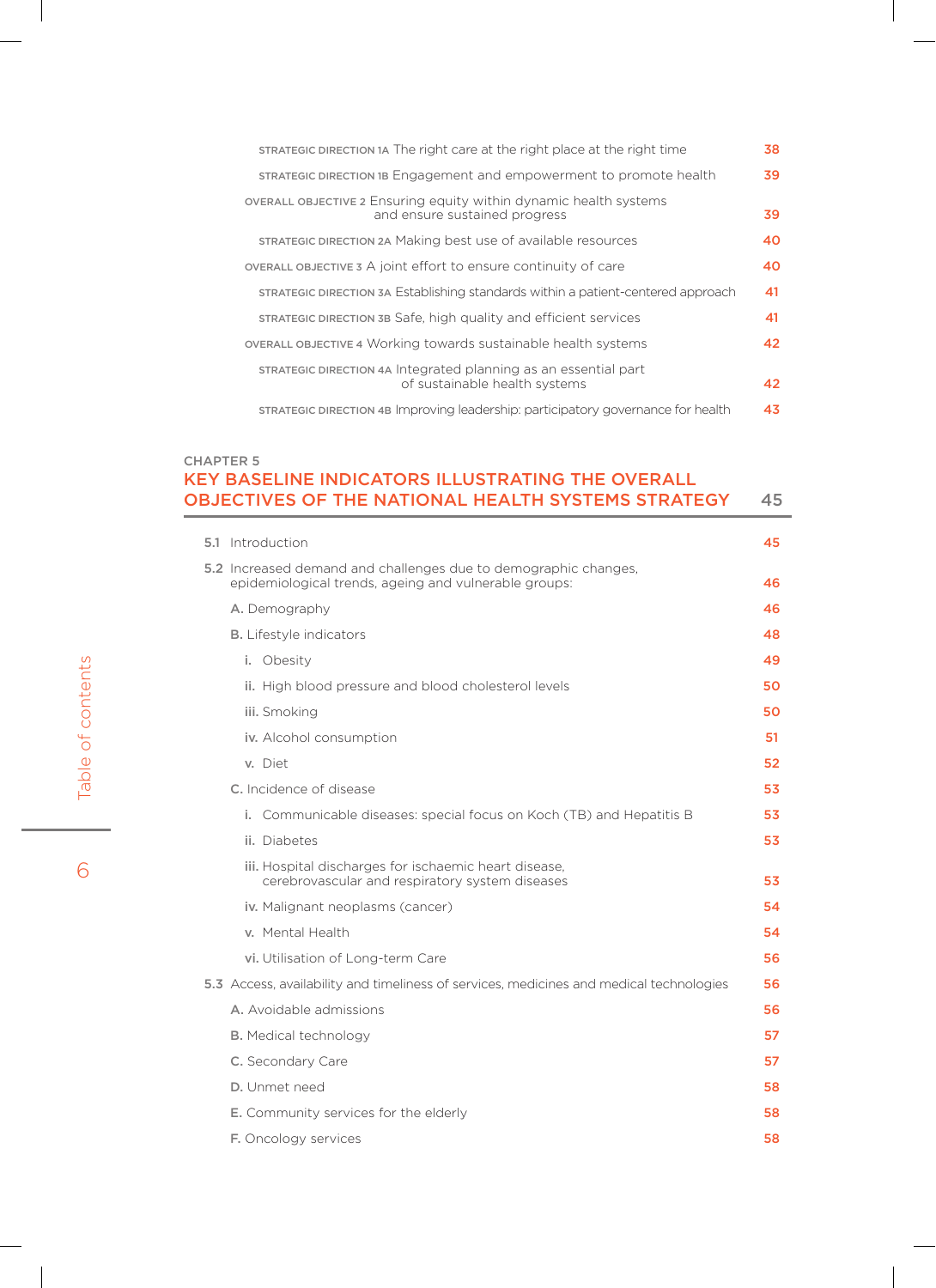| 5.4 Quality of care including patient safety, continuity and consistency of care,<br>implementation of protocols and/or international guidelines | 59 |
|--------------------------------------------------------------------------------------------------------------------------------------------------|----|
| A. Trained health care workforce                                                                                                                 | 59 |
| <b>B.</b> National Cancer Screening Programmes                                                                                                   | 60 |
| C. Vaccination                                                                                                                                   | 60 |
| <b>D.</b> Hospital Stay and Readmissions                                                                                                         | 61 |
| 5.5 The need for a long term vision for the sustainability of our health systems                                                                 | 61 |
| 5.6 Health policies & strategies                                                                                                                 | 63 |

### CHAPTER 6 PEOPLE AT THE HEART OF THE HEALTH SYSTEMS (THE PEOPLE-CENTRED APPROACH) 65

| 6.1 | Introduction                                                                                | 65  |
|-----|---------------------------------------------------------------------------------------------|-----|
|     | 6.2 The evolving concept of people-centered approach                                        | 67  |
|     | 6.3 The values, principles and characteristics of a people-centered health systems approach | -68 |
|     | A. Individuals, families and communities                                                    | 68  |
|     | <b>B.</b> Health practitioners                                                              | 68  |
|     | C. Health care organizations                                                                | 69  |
|     | <b>D.</b> Health Authorities                                                                | 69  |

### CHAPTER 7 IMPLEMENTATION OF A PEOPLE-CENTRED NATIONAL HEALTH SYSTEMS: OBJECTIVES, DIRECTIONS AND MEASURES 71

| OVERALL OBJECTIVE 1 Health and well-being throughout life<br>7.1                               | 71 |
|------------------------------------------------------------------------------------------------|----|
| STRATEGIC DIRECTION 1A The right care at the right place at the right time                     | 71 |
| Individuals, families and communities                                                          | 71 |
| Health practitioners                                                                           | 73 |
| Health care organisations                                                                      | 73 |
| Health authorities                                                                             | 74 |
| STRATEGIC DIRECTION 1B Engagement and empowerment to promote health                            | 75 |
| Individuals, families and communities                                                          | 76 |
| Health practitioners                                                                           | 76 |
| Health care organisations                                                                      | 77 |
| Health authorities                                                                             | 78 |
| 7.2 OVERALL OBJECTIVE 2 Ensuring equity within dynamic health system                           | 79 |
| STRATEGIC DIRECTION 2A Making best use of available resources and<br>ensure sustained progress | 79 |
| Individuals, families and communities                                                          | 79 |
| Health practitioners                                                                           | 80 |
| Health care organisations                                                                      | 81 |
| Health authorities                                                                             | 83 |

 $\overline{7}$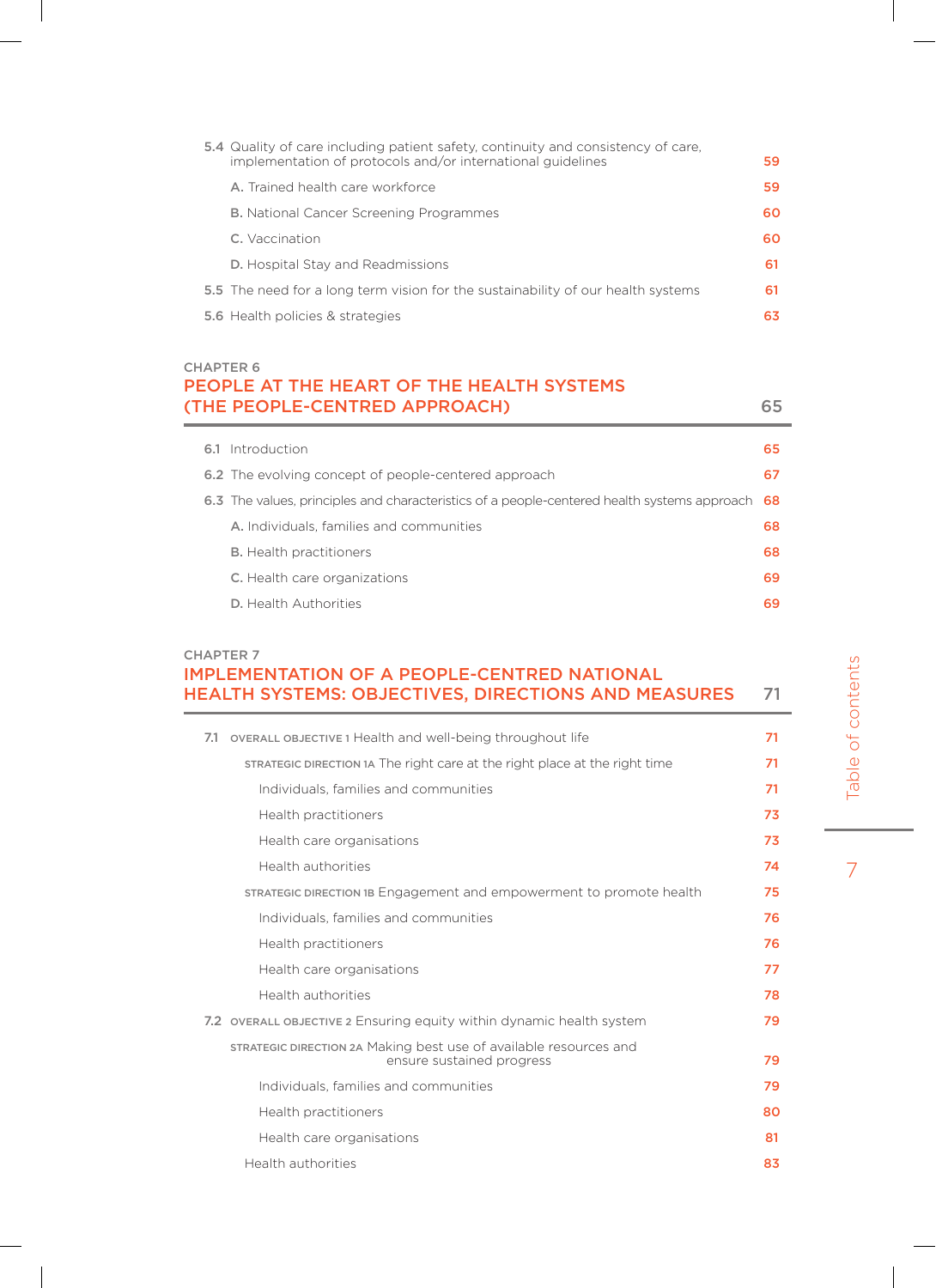| 7.3 OVERALL OBJECTIVE 3 A joint effort to ensure continuity of care                                                     | 84 |
|-------------------------------------------------------------------------------------------------------------------------|----|
| Actions to develop the strategic overarching role of information<br>and communication technology in health (Health ICT) | 84 |
| STRATEGIC DIRECTION 3A Establishing standards within a patient-centered approach                                        | 85 |
| Individuals, families and communities                                                                                   | 86 |
| Health practitioners                                                                                                    | 86 |
| Health care organisations                                                                                               | 87 |
| Health authorities                                                                                                      | 88 |
| STRATEGIC DIRECTION 3B Safe, high quality and efficient services                                                        | 88 |
| Individuals, families and communities                                                                                   | 88 |
| Health practitioners                                                                                                    | 89 |
| Health care organisations                                                                                               | 89 |
| Health authorities                                                                                                      | 90 |
| 7.4 OVERALL OBJECTIVE 4 Working towards sustainable health system                                                       | 91 |
| STRATEGIC DIRECTION 4A Integrated planning as an essential part<br>of sustainable health systems                        | 91 |
| Individuals, families and communities                                                                                   | 91 |
| Health practitioners                                                                                                    | 91 |
| Health care organisations                                                                                               | 92 |
| Health authorities                                                                                                      | 92 |
| STRATEGIC DIRECTION 4B Improving leadership and participatory governance for health                                     | 93 |
| Individuals, families and communities                                                                                   | 94 |
| Health practitioners                                                                                                    | 94 |
| Health care organisations                                                                                               | 95 |
| Health authorities                                                                                                      | 95 |

### CHAPTER 8

| <u>UITAR I LIVU</u>                                                     |     |  |
|-------------------------------------------------------------------------|-----|--|
| <b>GOVERNANCE OF THE NATIONAL HEALTH SYSTEMS STRATEGY</b>               | 97  |  |
|                                                                         |     |  |
| 8.1 Introduction                                                        | 97  |  |
| 8.2 The budgetary framework                                             | 98  |  |
| 8.3 Implementing the national health systems strategy                   | 98  |  |
| 8.4 Measuring health systems performance                                | 99  |  |
| 8.5 Steering the implementation of the National Health Systems Strategy | 100 |  |
|                                                                         |     |  |
| References                                                              | 101 |  |

# TABLE OF BOXES

| BOX 1: The pillars of the NHSS                                                               | 14   |
|----------------------------------------------------------------------------------------------|------|
| вох 2: The pressures facing health systems                                                   | 15.  |
| вох з: Documents used in the compilation of the strategic directions and actions of the NHSS | - 26 |
| вох 4 The pillars of the NHSS                                                                | 36   |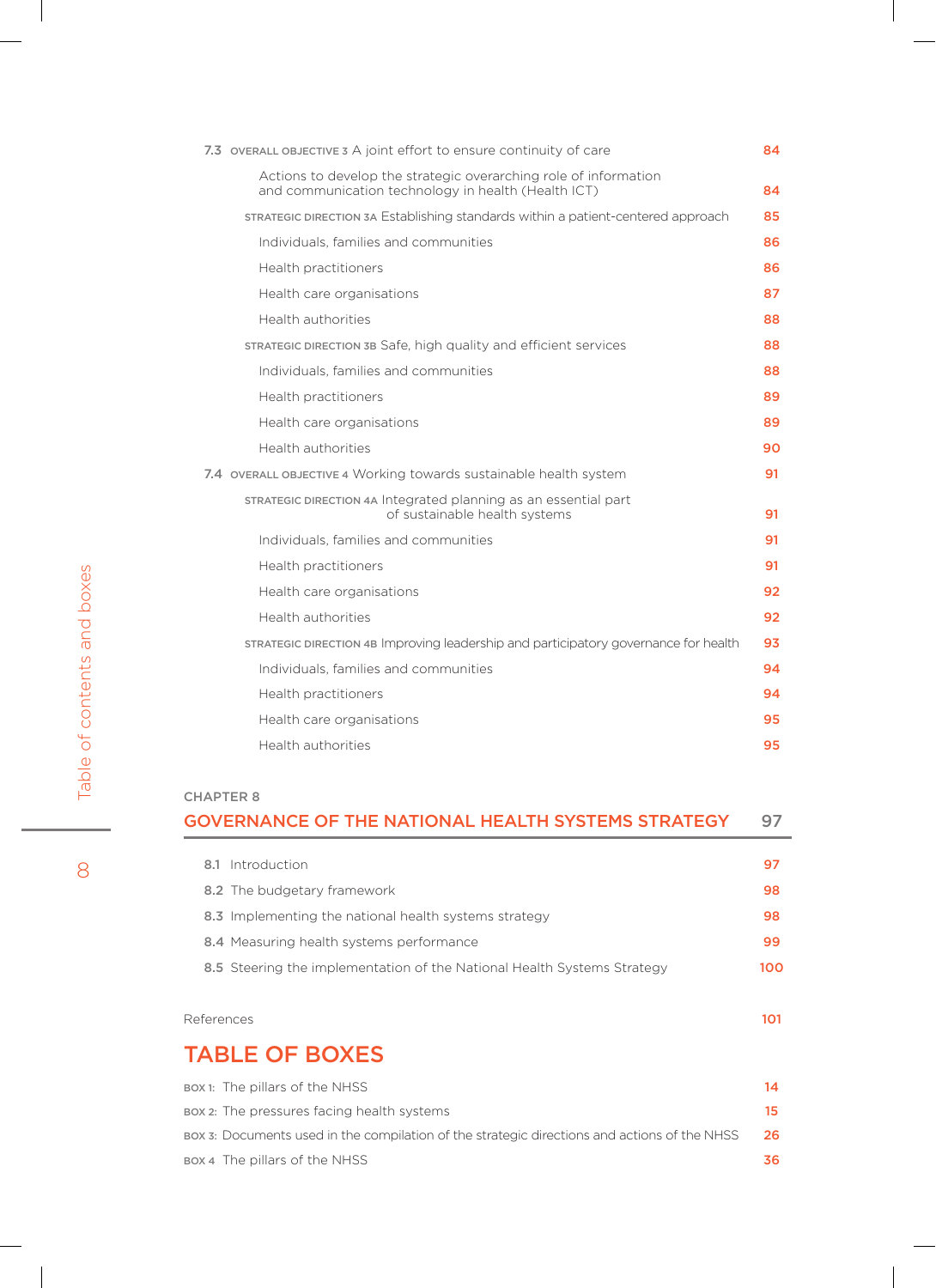# TABLE OF FIGURES

FIGURE 1: Population pyramids for population of the Maltese islands in 2010, 2025 and 2060 46 FIGURE 2: Average acute length of stay in Malta, EU and other European countries - 1990-2010 61

# TABLE OF TABLES

| TABLE 1: Trends in population/demographic indicators, selected years                                                                                                                                                                                  | 17 |
|-------------------------------------------------------------------------------------------------------------------------------------------------------------------------------------------------------------------------------------------------------|----|
| TABLE 2: Mortality and health indicators, selected years                                                                                                                                                                                              | 18 |
| TABLE 3: Health indicators in Malta over the period 1984-2010                                                                                                                                                                                         | 20 |
| TABLE 4: Maternal, child and adolescent health indicators, selected years                                                                                                                                                                             | 21 |
| TABLE 5: Sources of expenditure as a percentage of the total expenditure on health 2012                                                                                                                                                               | 22 |
| TABLE 6: Leading causes of death by number, rate and percent, 2012                                                                                                                                                                                    | 47 |
| TABLE 7: Demographic and epidemiological data for Malta, EU average and EU-15 for 2010                                                                                                                                                                | 48 |
| TABLE 8: Percentage of children reported to be overweight or obese according to BMI, ages 11-15                                                                                                                                                       | 49 |
| TABLE 9: Number of classes and number of participants at weight management<br>and aerobics classes organized by the health promotion                                                                                                                  | 50 |
| TABLE 10: Changes in percentages of normal blood pressure and desirable<br>blood cholesterol levels in Maltese adults from 1984 and 2010                                                                                                              | 50 |
| TABLE 11: Number of classes and number of participants at smoking cessation clinics<br>organized by the Health Promotion Unit                                                                                                                         | 51 |
| TABLE 12: Data on smoking and alcohol consumption                                                                                                                                                                                                     | 51 |
| TABLE 13: Comparison of fruit and vegetable consumption in Maltese and European adults                                                                                                                                                                | 52 |
| TABLE 14: Percentage of children reporting daily fruit and vegetable consumption<br>by gender in Malta, 2002-2010                                                                                                                                     | 52 |
| TABLE 15: Comparison of hospital discharges for ischaemic heart disease,<br>cerebrovascular diseases and respiratory system diseases in 2009<br>in Malta and EU average and EU-15 countries                                                           | 53 |
| TABLE 16: Age-standardised incidence rates per 100,000 and age-standardised<br>mortality rates for the Maltese population for 2010 and EU-25 countries<br>for 2006 for all cancers and other selected cancers (using European Standard<br>Population) | 55 |
| TABLE 17: Avoidable admissions: asthma and chronic obstructive pulmonary<br>disease (COPD) in Malta and EU countries - 2009                                                                                                                           | 56 |
| TABLE 18: Avoidable admissions: diabetes with and without complications - 2009                                                                                                                                                                        | 57 |
| TABLE 19: Items of functioning diagnostic imaging technologies in Malta<br>and selected countries per 100,000 population for the year 2011                                                                                                            | 57 |
| TABLE 20: Self-reported unmet needs for medical examination for reasons<br>of barriers of access in Malta and European Union countries:<br>Reason being too expensive or too far to travel or waiting list                                            | 58 |
| TABLE 21: Number of students per 100,000 population who graduated in the health<br>care professions in Malta and the EU countries for the year 2010                                                                                                   | 59 |
| TABLE 22: Vaccination coverage in children in 2012                                                                                                                                                                                                    | 60 |
| TABLE 23: Trends in health expenditure in Malta, 1995 to 2010                                                                                                                                                                                         | 62 |
| TABLE 24: Different players within the 4 key policy and action domains<br>in the people-centred health systems approach                                                                                                                               | 66 |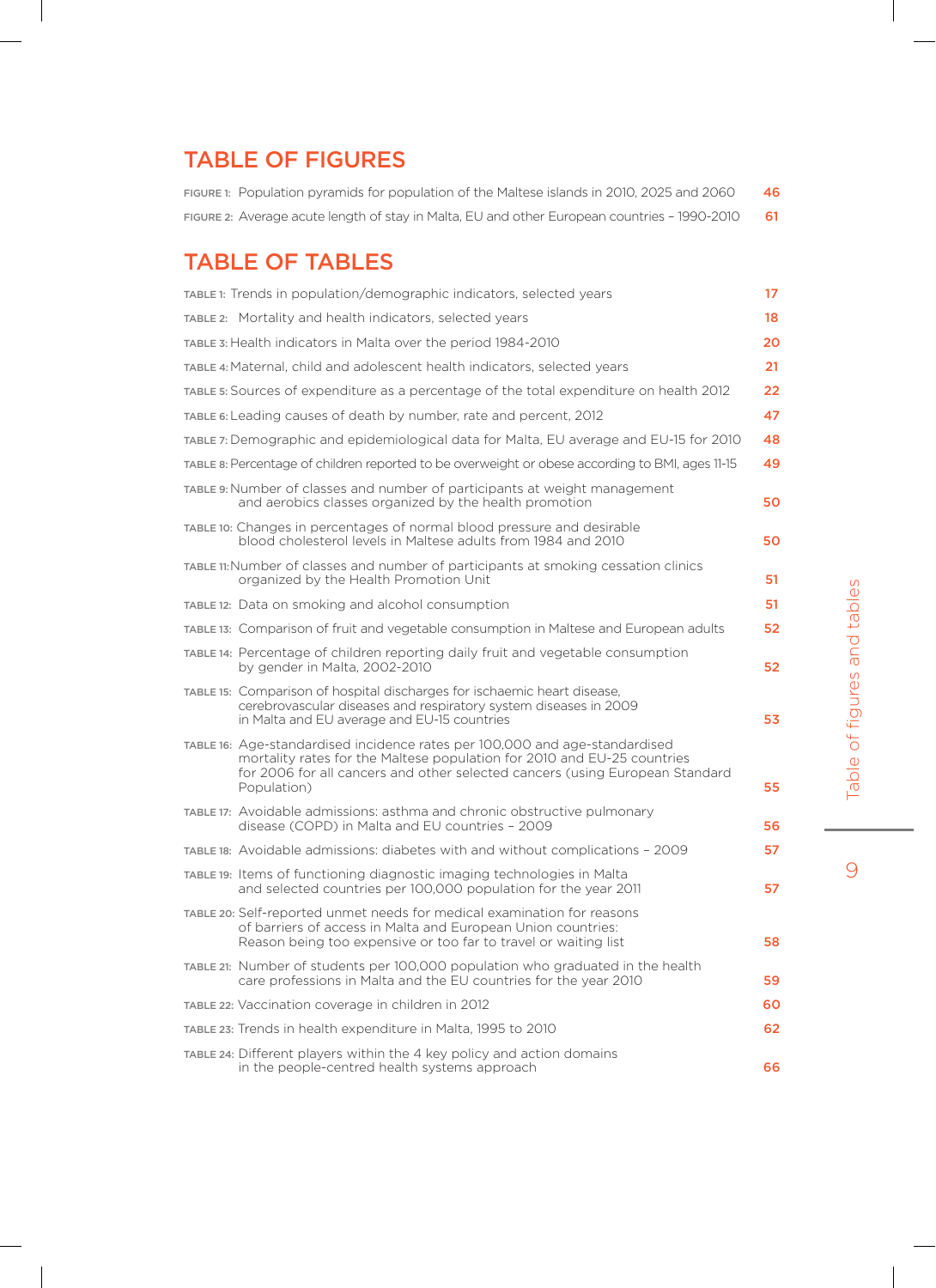# Glossary / Acronyms

| A&E             | <b>Accident and Emergency</b>                                                          |
|-----------------|----------------------------------------------------------------------------------------|
| AD.             | Alternattiva Demokratika / Democratic Alternative party                                |
| AGS             | Annual Growth Survey                                                                   |
| <b>AIDS</b>     | Acquired Immunodeficiency Virus                                                        |
| <b>BMI</b>      | <b>Body Mass Index</b>                                                                 |
| <b>CSR</b>      | Country Specific Recommendations                                                       |
| CT              | Computed Tomography                                                                    |
| <b>DHIR</b>     | Directorate for Health Information and Research                                        |
| <b>DTP</b>      | Diphtheria, Tetanus and Polio                                                          |
| <b>ECHI</b>     | European Common Health Indicators                                                      |
| <b>EHES</b>     | European Health Examination Survey                                                     |
| <b>EHIS</b>     | European Health Interview Survey                                                       |
| <b>ESP</b>      | European Standard Population                                                           |
| <b>ESPAD</b>    | European School Survey Project on Alcohol and other Drugs                              |
| EU              | European Union                                                                         |
| <b>EUROCARE</b> | European Cancer Registry                                                               |
| <b>FOBT</b>     | Faecal Occult Blood Test                                                               |
| <b>GDP</b>      | Gross Domestic Product                                                                 |
| HiAP            | Health in All Policies                                                                 |
| HiB             | Haemophilus Influenza type B                                                           |
| HIV.            | Human Immunodeficiency Virus                                                           |
| HLY.            | Healthy Life Years                                                                     |
| <b>HPDP</b>     | <b>Health Promotion and Disease Prevention</b>                                         |
| <b>HSPA</b>     | Health Systems Performance Assessment                                                  |
| <b>ICCC</b>     | Innovative Care for Chronic Conditions                                                 |
| <b>ICT</b>      | Information and Communication Technologies                                             |
| IHI             | Institute of Health Care Improvement                                                   |
| <b>IOM</b>      | Institute of Medicine                                                                  |
| <b>LTC</b>      | Long-term Care                                                                         |
| MEH             | Ministry for Energy and Health                                                         |
| <b>MFIN</b>     | Ministry for Finance                                                                   |
| <b>MMR</b>      | Measles, Mumps and Rubella                                                             |
| <b>MONICA</b>   | Multinational MONItoring of trends and determinants<br>in CArdiovascular disease study |
| <b>MRI</b>      | Magnetic Resonance Imaging                                                             |
| <b>NHA</b>      | National Health Accounts                                                               |
| <b>NHIS</b>     | National Health Interview Survey                                                       |
| <b>NHSS</b>     | National Health Systems Strategy                                                       |
| <b>NOIS</b>     | National Obstetrics Information System                                                 |
| <b>NRP</b>      | National Reform Programmes                                                             |
| NSO             | National Statistics Office                                                             |
| <b>OECD</b>     | Organisation for Economic Co-operation and Development                                 |
| <b>PET</b>      | Positron Emission Tomography                                                           |
| PL              | Partit Laburista / Labour Party                                                        |
| PN              | Partit Nazzjonalista / Nationalist Party                                               |
| SDR             | <b>Standardised Death Rate</b>                                                         |
| <b>SILC</b>     | Survey Statistics on Income and Living Conditions                                      |
| <b>WHO</b>      | World Health Organization                                                              |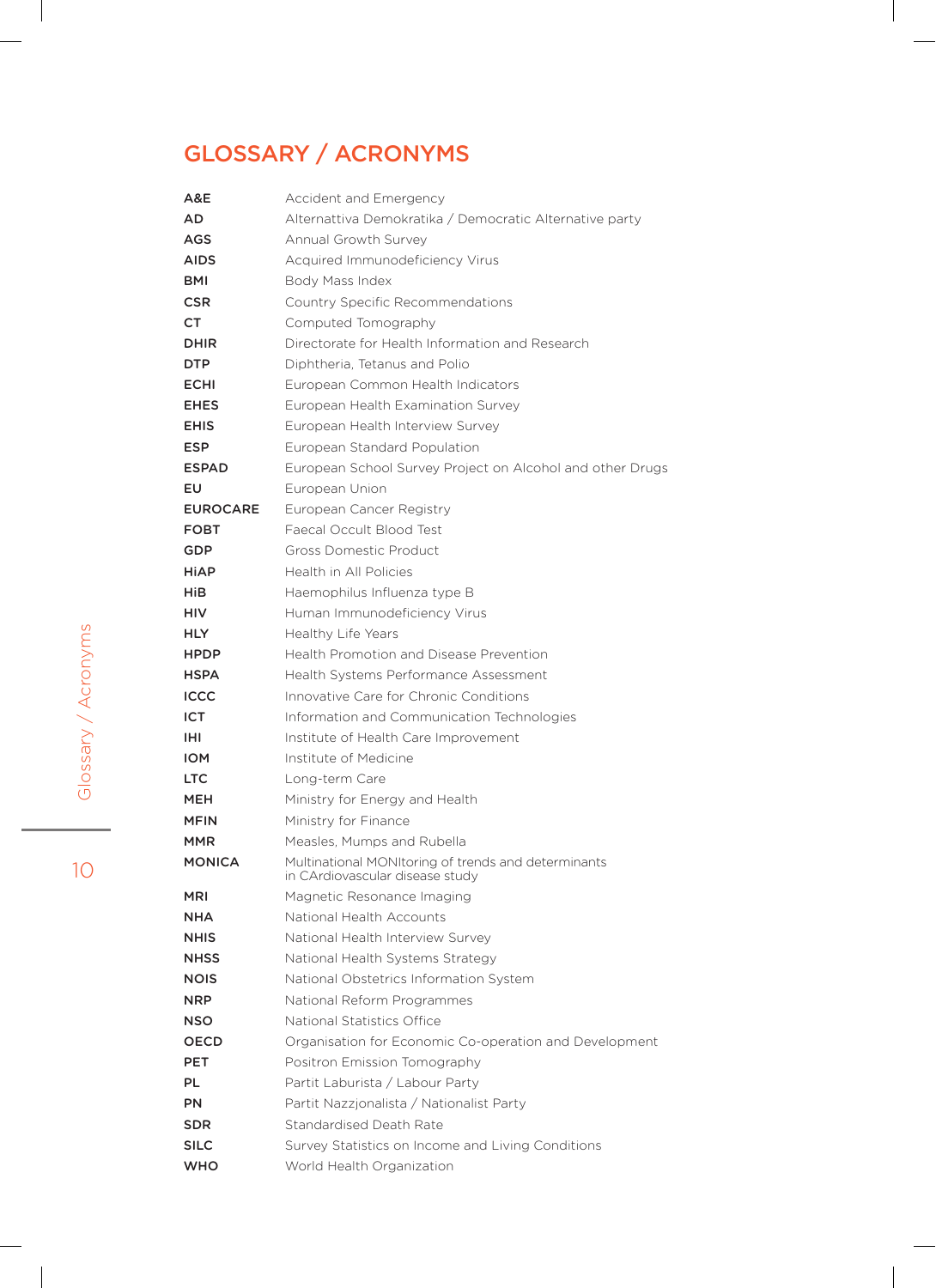# **Executive** Summary

A number of reasons contributed towards the need for the Ministry for Energy and Health to issue an overarching National Health Systems Strategy. The last umbrella national health strategy: Health Vision 2000 was issued in 1995. The national health systems in Malta are continuously trying to manage a fast changing environment and several challenges to safeguard and ensure universal access, high quality of care and sustainable services. In response to these challenges, a growing number of strategies specific to selected sectors have been published or are being developed. There is a pressing need to develop a horizontal overarching strategy to ensure consistency and a coherent and all encompassing response and action to the challenges that are being encountered.

The Maltese population is ageing with a steady decrease in the percentage of persons under 15 years and an increase in the number of persons 65 years and over. Life expectancy has steadily increased over the past 20 years so that in 2011, life expectancy at birth was 83.1 years for women and 78.8 years for men.

The National Health Systems Strategy (NHSS) needs to ensure universal access to high quality health services and economic sustainability, within the available budgetary resources, and incorporate strategies aimed at:

- improving and increasing available services;
- promoting and streamlining interactions between different services to ensure continuity of care;
- improving and increasing services to citizens who are not patients including prevention and screening, and health promotion services aimed at the population in general and/or specific to identified vulnerable groups.

The NHSS revolves around a set of four overall objectives and seven strategic directions. The objectives encompass the strategic policies identified from an in-depth review of the accumulated thematic strategies and policy documents issued over the past twenty years and the deliberations of the task force that was created in 2012 to draft this national strategy. The objectives are also guided and informed by international literature and in particular by the 'Health 2020: a European policy framework supporting action across government and society for health and well-being' adopted by the World Health Organisation (WHO), European Region issued in 2012 and the 'EU Health Strategy - Together for Health: A Strategic Approach for the EU 2008- 2013' adopted by the European Council in 2007. The overall objectives and the corresponding strategic directions are presented in Box 1 at the end of this summary.

The strategic actions and tactics identified for the implementation of each strategic direction are presented in a structure informed by a people-centred approach because this strategy is encompassing the broader view of an overarching health system rather than just concentrating only on the more familiar and visible health care systems. A people-centred approach is distinct from the more commonly portrayed patient-centred approach because it recognises that before people become patients they need to be informed and empowered in promoting and protecting their own health.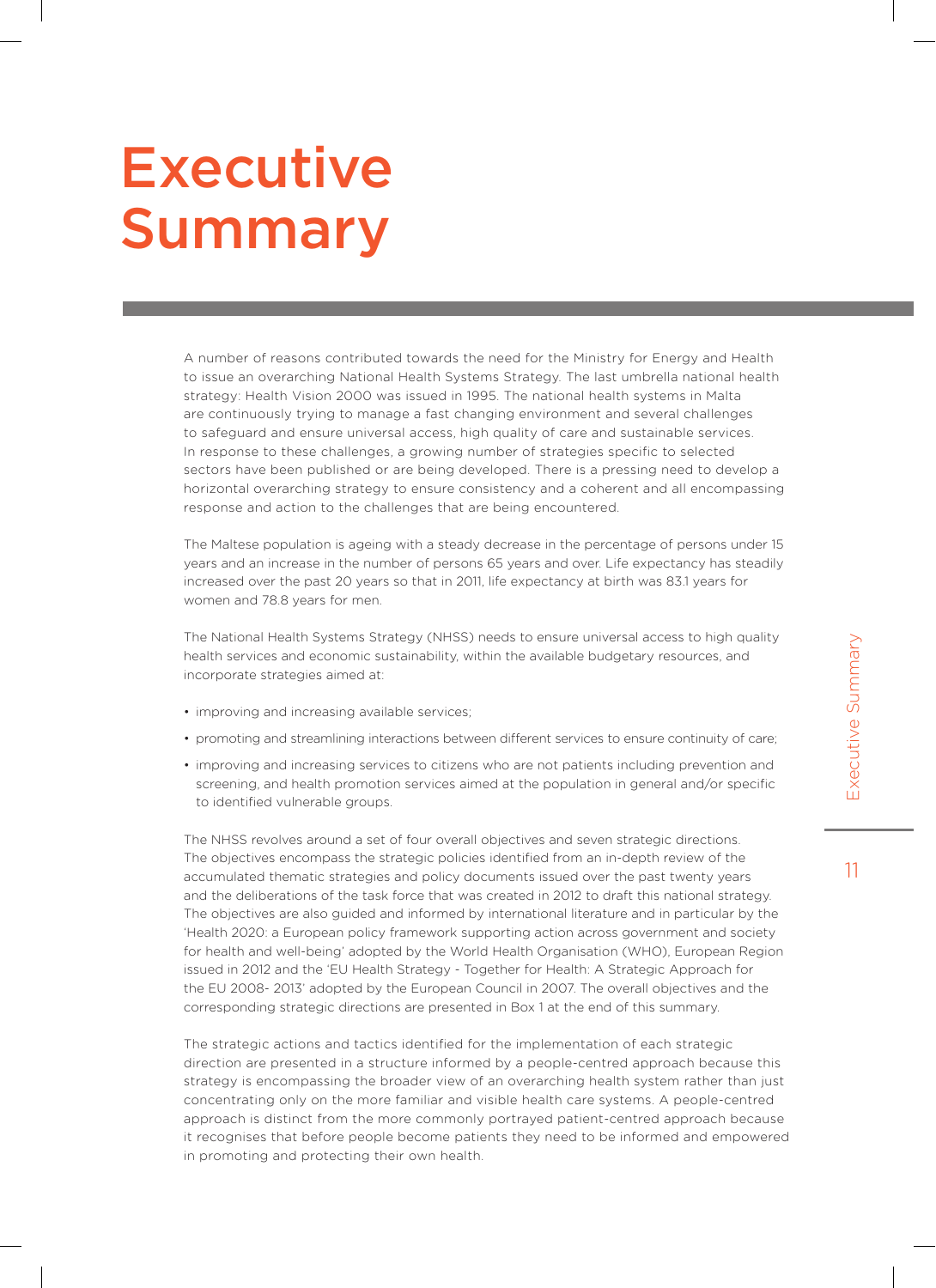The people-centred approach recognises four major groups of stakeholders. All these groups work for and are concerned with the success of the health systems. These four groups or policy and action domains include the following:



To achieve any real transformation in any part of the health systems these domains must mutually reinforce each other and leadership within and across all domains is recognized as the ultimate enabler for change. Accordingly, the actions presented for each of the strategic directions have been classified according to each of the above four major groups of stakeholders.

The main thrusts of the actions aimed at engaging individuals, families and communities include educating members of the public to acquire personal skills which allow control over their health and engagement with health care systems such as skills to improve communication, allow involvement in decision-making, and increase capacity for selfmonitoring and self-care. Engagement will also be sought by formally recognising and increasing support to informal carers in the community, through initiatives to increase the general public's confidence and trust in primary health care and by strengthening the importance of the roles of the local government, voluntary organisations and patient groups in the provision of health services.

Actions targeting health practitioners will focus on ensuring that they uphold respect for patients, their needs and decisions at the clinical level and value communities and their needs at the population health level through the reinforcement of professional skills and competence in communicating, empathy and responsiveness, health promotion and disease prevention. Practices that promote access to professional development and debriefing opportunities, adherence to evidence-based guidelines and protocols, commitment to quality, safe and ethical care, teamwork and collaboration across disciplines, providing coordinated care and ensuring continuity of care and involvement in health care governance and policy decision-making are included as actions for this group of stakeholders.

Health care organizations are involved with actions needing to guarantee access to all people needing health care and to realise their commitment to quality, safe and ethical patient care. Actions also include the continuation of initiatives to provide safe and welcoming physical environment supportive of different lifestyles, and the needs of patients and their family for protection of their privacy and dignity. The acknowledgement of the importance of all levels of staff in the delivery of health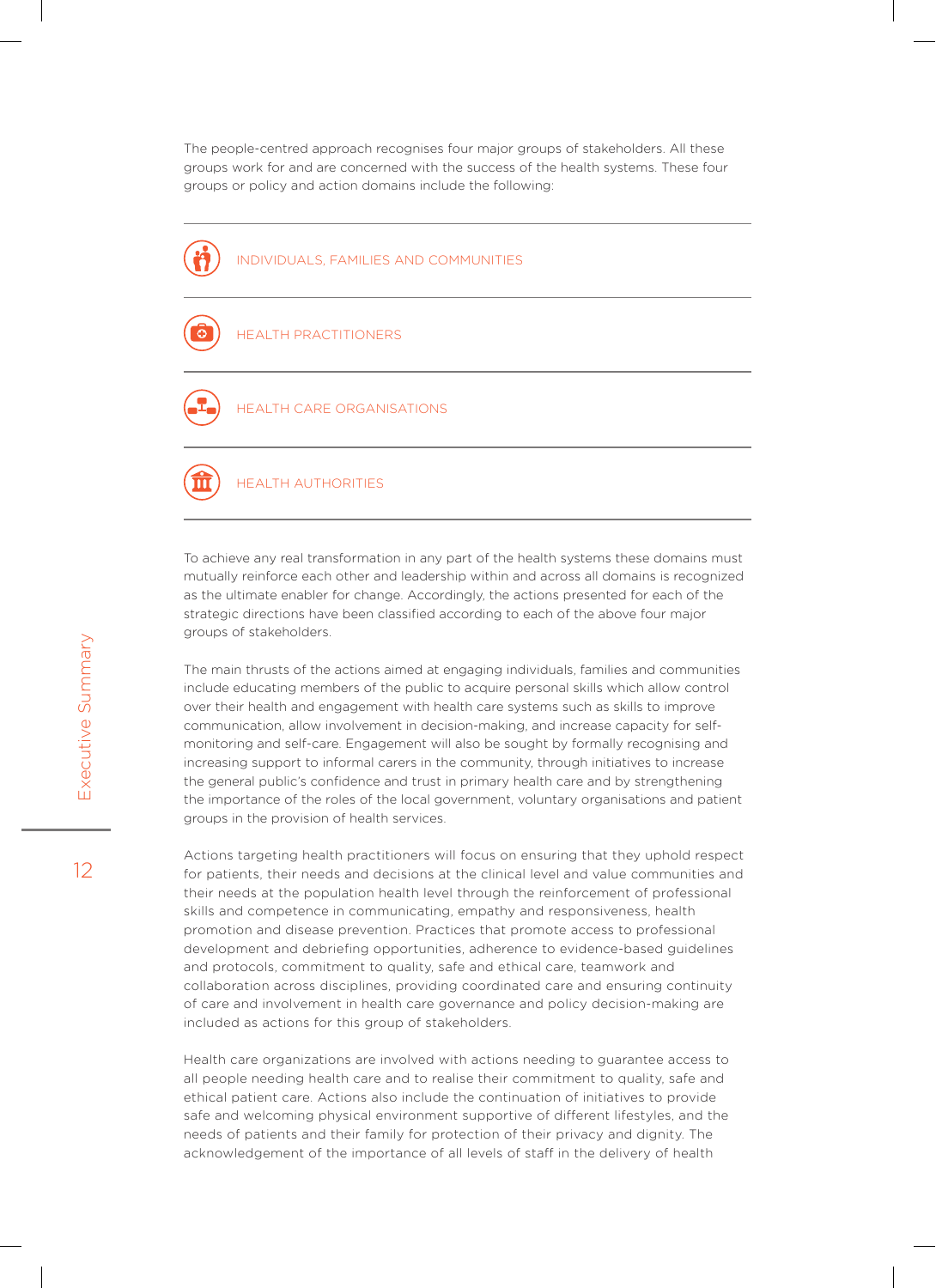care is upheld in this strategy. Other actions include the development of more effective avenues to address grievances and complaints and the organization of services that provide convenience and continuity of care to patients.

Finally, health authorities will be mandated to ensure that primary health care will continue to evolve as the foundation for better health, to strengthen financing arrangements that ensure the sustainability of the health system, to continue investment in health professional education that promotes multi-disciplinary teamwork, good communication skills, and a stronger orientation towards prevention. Actions are also included to increase the national capability to develop and disseminate standards and protocols, to augment uptake and use of Information and Communication technologies (ICT) to assist in the dissemination of information on patients, ensure continuity of care and facilitate decision-making both by the patients and the health practitioners and to foster more transparency and accountability in the operations of the national health systems.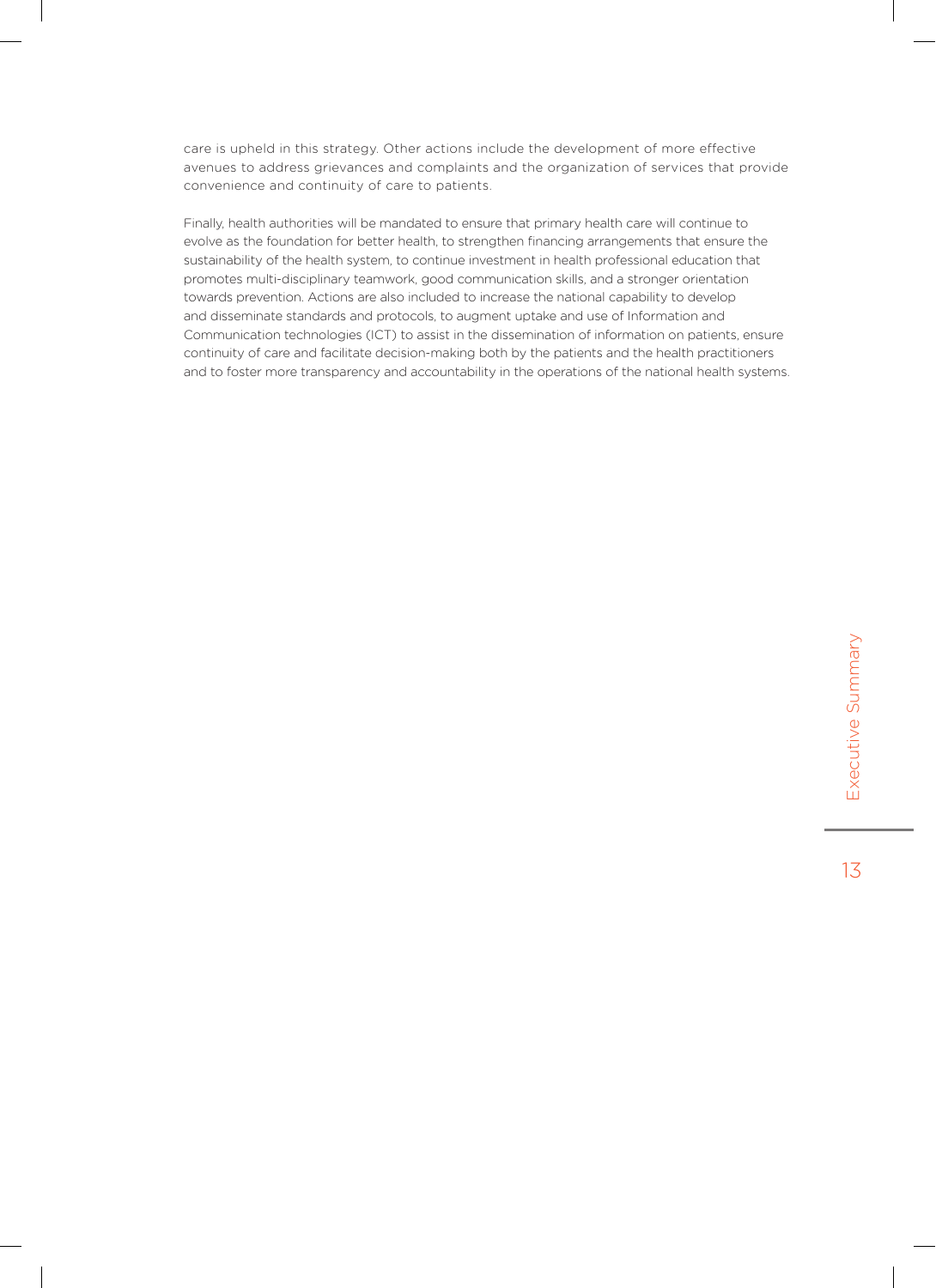### IMPROVED HEALTH, INNOVATING THE WAY FORWARD: OVERALL OBJECTIVES AND STRATEGIC DIRECTIONS OF THE NHSS

### Overall Objective 1

Respond to increasing demand and challenges posed by the demographic changes and epidemiological trends focusing on the whole course of life, children, the elderly and vulnerable groups.

### Strategic Direction 1A

Prolonging stay in the community and responding to increasing demands for higher dependency care.

### Strategic Direction 1B

Strengthening the prevention and promotion of health focusing on behavioural changes and lifestyle choices including protection, screening and early diagnosis and control of disease progression.

### Overall Objective 2

Increase equitable access, availability and timeliness of health and social services, medicines and health technologies.

### Strategic Direction 2A

Improving management and efficiency of services through research and innovation, prioritisation, monitoring, public private partnership, and other service provision models.

### Overall Objective 3

Improve quality of care by ensuring consistency of care delivered by competent health workers supported by robust information systems.

### Strategic Direction 3A

Setting and enforcing quality standards including licensing and accreditation and development and systematic application of case management protocols.

### Strategic Direction 3B

Facilitating continuity of care through co-ordination and integration within and between service provider teams and by improving communication and sharing of information.

### Overall Objective 4

Ensure the sustainability of the Maltese Health Systems.

### Strategic Direction 4A

Designing, developing and evaluating sustainable policies for human resources, financing mechanisms, entitlement criteria for care and organization of care delivery.

### Strategic Direction 4B

Improving governance and empowering future leadership for health and wellbeing to influence national decisions through whole-of-government and wholeof-society approaches.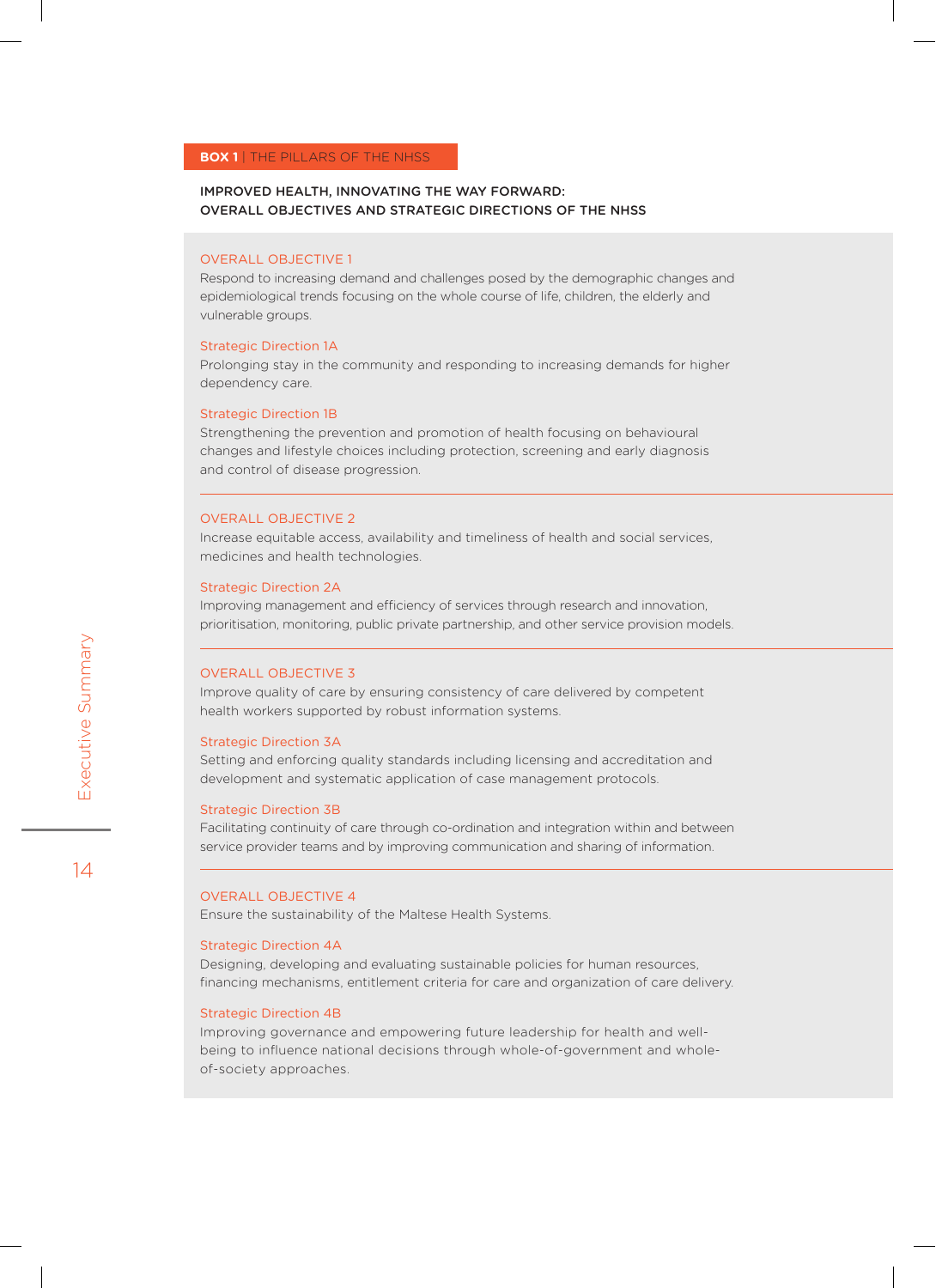# Chapter 1 Background

## 1.1 The need for a National Health Systems Strategy (NHSS)

The vision of the Ministry responsible for Health is to actively promote a society that fosters an environment that is conducive to persons attaining their maximum potential for health and wellbeing. In order to attain these goals, the Ministry has embarked on an exercise to formulate a National Health Systems Strategy for the period 2014 to 2020 (NHSS). The aim of this strategy is to provide every individual with the opportunity to lead a healthy and active life, and to benefit from equitable access to sustainable quality health care.

Health is being increasingly seen as a resource to one's daily living. It is being decreasingly seen as an end in itself but more as a means for an active and productive life. The cliché' "there's no wealth without health" is progressively more and continuously being reiterated in public health and political fora and applies not only at an individual level but also at a community, national and European level.

The first ever National Strategy for Health, the "Health Vision 2000", was published in 1995. This valuable document has given a good description of the nation's health status at the time, while describing a reform for the health services and setting targets for intervention within particular key areas. Whilst this has been an important and timely work which influenced health policy over these last 18 years, the time has come to renew our vision and devise a new strategy for health, based on today's disease epidemiology and health needs.

The Maltese health system in line with several health systems worldwide have to cope with a fast changing environment. These include epidemiologically changes such as in terms of changing age structures and the emergence of new threats, political transformations in terms of changing perceptions about the role of the state and its relation with the private sector and civil society, a general public and patients that are becoming more and more knowledgeable and discerning, and technical revolutions with increasingly sophisticated and expensive treatment options on offer.

# Inchapter 1 Chapter

15

### **BOX 2 | THE PRESSURES FACING HEALTH SYSTEMS**

The drive for greater efficiency, productivity and cost control;

The growing demand for healthcare as a result of aging populations and improvements in medical technology and pharmaceuticals;

The need to devise effective and sustainable responses to increasing consumer demands for greater patient choice, better and faster access to services and the growing number of patients' rights movements;

The need to manage long-term or chronic diseases such as diabetes, heart disease and obesity, precipitated by increasing longevity, lifestyle and environmental changes.

Source: Goodwin, N. (2005) Leadership in Healthcare: A European Perspective.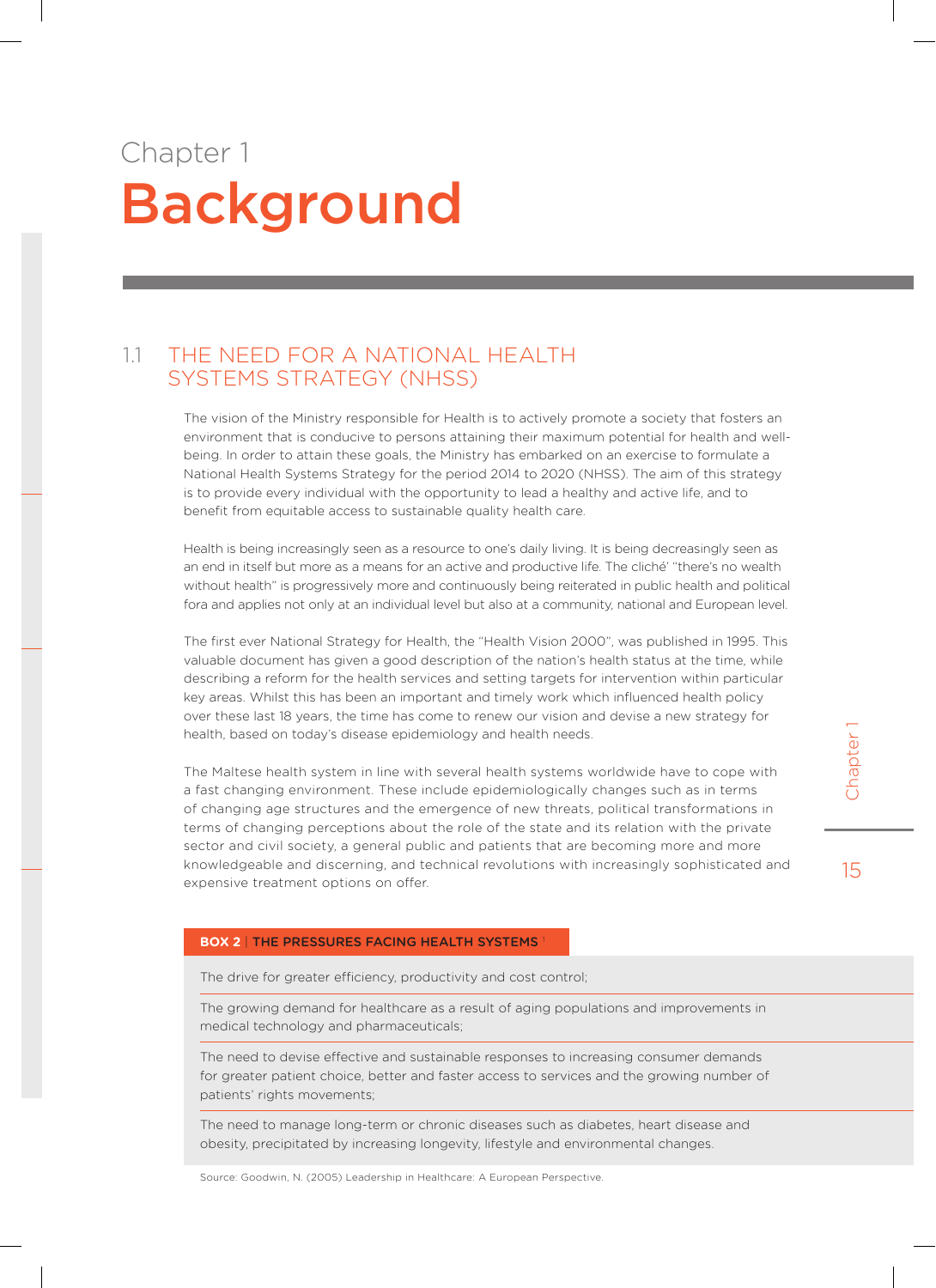In response to these challenges, a growing number of strategies specific to selected sectors have been published or are being developed. However, there is an acute need to develop a horizontal overarching strategy to ensure consistency and a coherent response and action to the challenges that are being encountered in a holistic fashion. The NHSS has been created to provide the role of the umbrella strategy for all the sectoral health policies and strategies that have been launched since 2000 and that will be completed over the next few years.

Furthermore, the need to design, produce and implement a new NHSS is the requirement for such a strategy vis-à-vis national endeavours to succeed in the application for initiatives to acquire future EU and international funding. This funding is required for the further improvement and development of the Maltese health system. This requires that a national strategy for health is in place that ensures access to quality health services and economic sustainability and that within the available budgetary resources for health care provides for and contains:

- coordinated measures to improve access to quality health services;
- measures to stimulate efficiency in the health sector, including through deployment of effective innovative technologies, service delivery models and infrastructure;
- an effective and sustainable monitoring and review system\*.

## 1.2 The population of the Maltese Islands

The three main islands, Malta, Gozo and Comino, form an archipelago in the Mediterranean Sea that has the highest average population density in Europe (1325 persons per km<sup>2</sup>). The total population was 417,432 in 2011. <sup>(61)</sup>

Population growth has slowed from 1.0% per year in 1990 to 0.5% per year in 2010. (3) While the crude death rate has been relatively stable over the past 20 years (7. 9 per 1,000 persons in 2011) there has been a decline in the fertility rate from 2 births per woman in 1991 to 1.4 in 2012. The crude birth rate was 10.1 births per 1,000 in 2012. <sup>(5)</sup>

The Maltese population is ageing with a decrease in the percentage of persons under 15 years which in 2011 accounts for 14.8% of the population, and an increase in the number of persons 65 years and over which now account for 16.3% of the population; the percentage of persons aged 80 years and over is also steadily increasing, standing at 3.6% of the total population in 2011. The old-age dependency ratio of 23.7% is lower than the EU average (26.8%) as at 2011. (61)

As of 2011, 91.6% of residents were born in Malta; most others were born in the United Kingdom, Australia or Canada. (61) In 2010 there was an estimated net immigration of 2,247 persons, mainly from other EU member states, as well as returning Maltese nationals. While there is little reliable data from 2005-2009, authorities reported an average of 1,911 irregular immigrants per year by boat, though only 47 were reported

<sup>\*</sup> Proposal for a Regulation of the European Parliament and of the Council laying down common provisions on the European Regional Development Fund, the European Social Fund, the Cohesion Fund, the European Agricultural Fund for Rural by Development and the European Maritime and Fisheries Fund covered by the Common Strategic Framework and laying down general provisions on the European Regional Development Fund, the European Social Fund and the Cohesion Fund and repealing Regulation (EC) No 1083/2006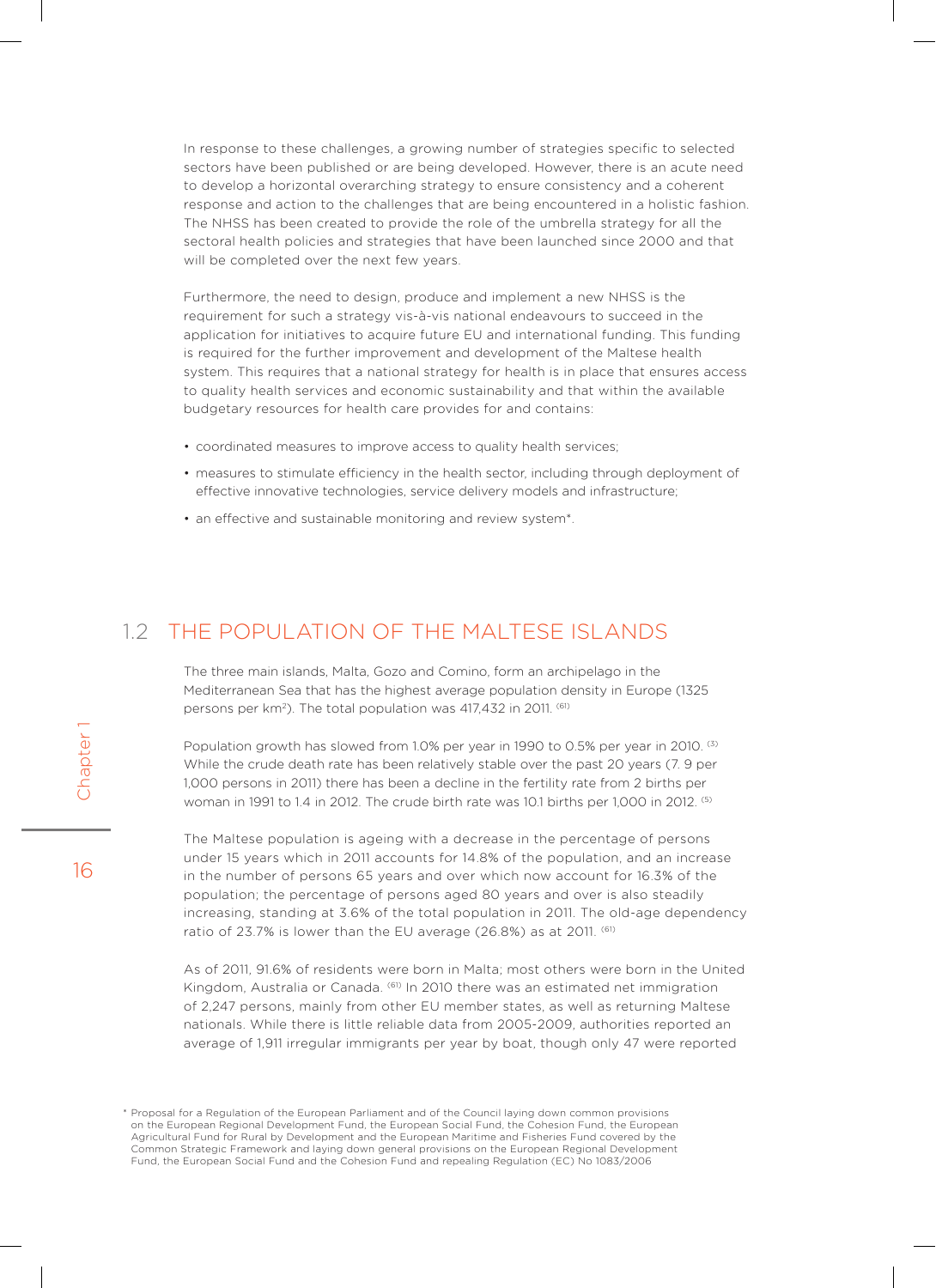|                                                                                         | 1980                 | 1990    | 1995               | 2000    | 2005               | 2010               |
|-----------------------------------------------------------------------------------------|----------------------|---------|--------------------|---------|--------------------|--------------------|
| Total Population <sup>a</sup>                                                           | 325,721 <sup>b</sup> | 361,908 | 378,404            | 391,415 | 405,006            | 417,617            |
| Population, female<br>(% of total) <sup>a</sup>                                         | 51.40 <sup>c</sup>   | 50.83   | 50.59              | 50.52   | 50.41              | 50.29              |
| Population aged 0-14<br>(% of total) <sup>d</sup>                                       | 24.21                | 23.47   | 21.76              | 20.06   | 17.39              | 15.42              |
| Population aged 65<br>and above<br>(% of total) <sup>d</sup>                            | 8.27                 | 10.42   | 11.03              | 12.22   | 13.37              | 15.16              |
| Population aged 80<br>and above<br>(% of total) <sup>e</sup>                            | 0.90                 | 1.96    | 2.17               | 2.44    | 2.95               | 3.44               |
| Population growth<br>(average annual growth rate) <sup>c</sup>                          | 1.00                 | 1.00    | 0.70               | 0.50    | 0.60               | 0.50               |
| Population density<br>(people per sq km) <sup>d</sup>                                   | 993.75               | 1106.56 | 1158.75            | 1205.65 | 1260.97            | 1299.97            |
| Fertility rate, total<br>(births per woman) <sup>d</sup>                                | 2.00c                | 2.00    | 1.80               | 1.70    | 1.37               | 1.40               |
| Birth rate, crude<br>per 1,000 people) <sup>d</sup>                                     | 17.62                | 15.16   | 12.44              | 11.30   | 9.56               | 9.66               |
| Death rate, crude<br>(per $1,000$ people) <sup>d</sup>                                  | 10.38                | 7.65    | 7.30               | 7.71    | 7.76               | 7.24               |
| Age dependency ratio<br>(population 0-14 & 65+;<br>population 15-64 years) <sup>e</sup> | 48.20 <sup>c</sup>   | 51.16   | 50.33              | 47.22   | 44.05              | 44.47              |
| Distribution of population<br>(rural/urban) <sup>d</sup>                                | 89.79                | 90.38   | 90.95              | 92.37   | 93.65              | 94.67              |
| Proportion of single-person<br>households                                               | n/a                  | n/a     | 14.80 <sup>f</sup> | n/a     | 18.90 <sup>f</sup> | 18.80 <sup>g</sup> |
| School enrollment tertiary<br>$(% \mathcal{L}_{0})$ (% gross) <sup>c</sup>              | 2.54                 | 10.72   | 21.54              | 19.85   | 30.72              | 36.48              |

### **table 1** | Trends in population/demographic indicators, selected years

Sources:

<sup>a</sup> Demographic Review 2010, NSO

**b Demographic Review 1990, NSO** 

<sup>c</sup> World Development Indicators, World Bank

<sup>d</sup> European Health for All database, WHO <sup>e</sup> (Demographic Review 2010, 2005, 2000, 1990, NSO)

<sup>f</sup> Census 2005, NSO

<sup>9</sup> Statistics on Income and Living Conditions 2010, NSO

Chapter 1 17Chapter 1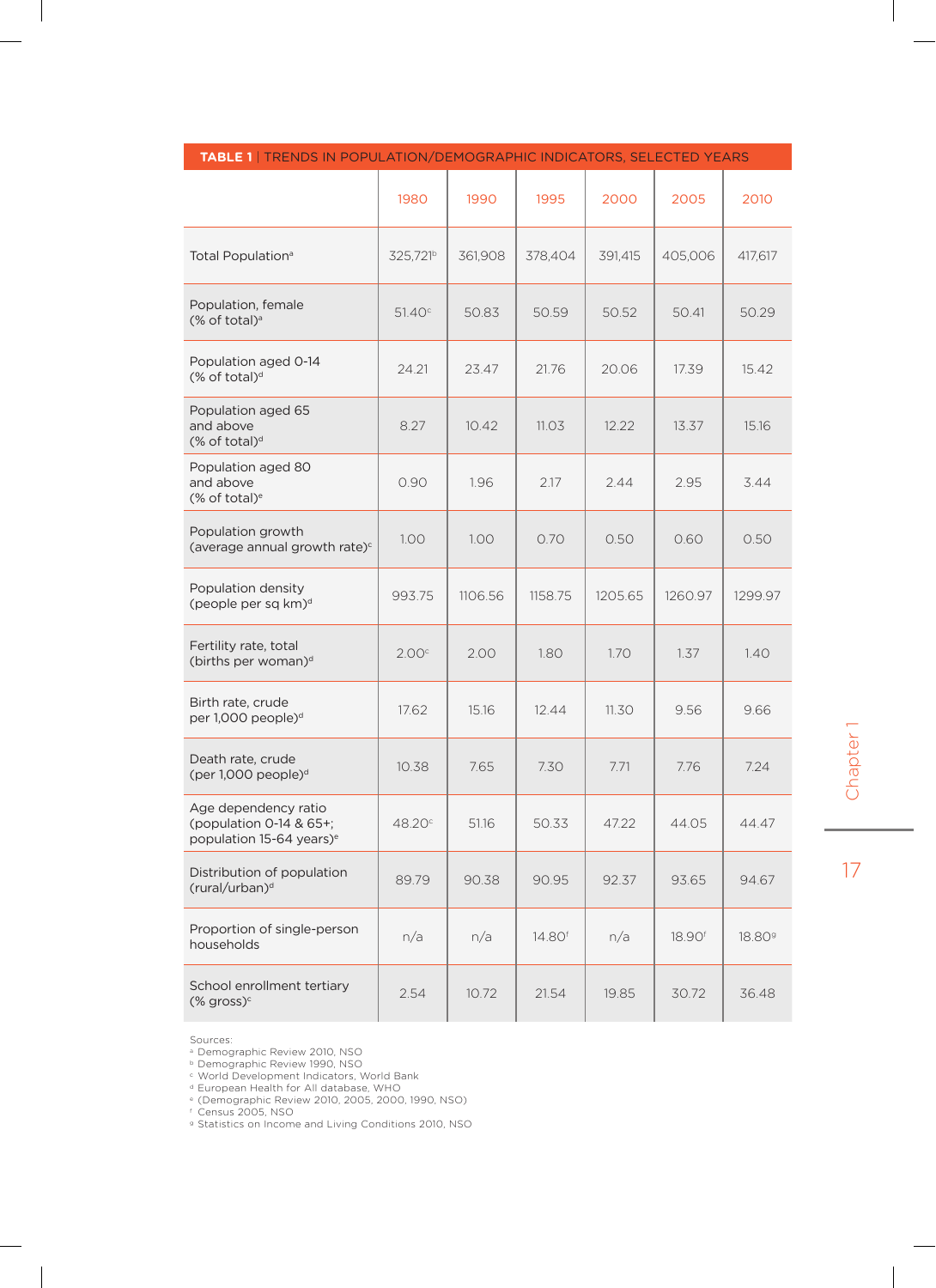in 2010. <sup>(2)</sup> Most are from Africa, with a small proportion from Asia. From a health perspective, there are concerns that these immigrants may suffer from infectious diseases which are not endemic in Malta.

Life expectancy has steadily increased over the past 20 years and compares well with the EU average. In 2011, life expectancy at birth was 78.8 years for men and 83.1 years for women. <sup>(5)</sup>

Standardised death rates (SDR) for circulatory diseases have decreased over time from 426 per 100,000 population in 1990 to 231 per 100,000 in 2011, but are still higher than those of the EU-15† . The probability of dying in the younger age groups (15-60) has been decreasing steadily with a wide gap between males and females, <sup>(3)</sup> partly attributable to ischaemic heart disease and external causes of death such as traffic accidents and suicides. The overall age-standardised death rate has also been steadily declining and was 660 per 100,000 in males and 442 per 100,000 in females in 2011. (5)

| <b>TABLE 2</b>   MORTALITY AND HEALTH INDICATORS, SELECTED YEARS <sup>(3)</sup>     |                  |       |       |       |       |      |      |  |
|-------------------------------------------------------------------------------------|------------------|-------|-------|-------|-------|------|------|--|
|                                                                                     |                  | 1980  | 1990  | 1995  | 2000  | 2005 | 2010 |  |
|                                                                                     | Total            | 70.4  | 76.2  | 77.3  | 78.2  | 79.4 | 81.5 |  |
| LIFE EXPECTANCY AT<br>BIRTH (YEARS) <sup>(5)</sup>                                  | Male             | 67.9  | 73.8  | 75.0  | 76.0  | 77.2 | 79.3 |  |
|                                                                                     | Female           | 72.9  | 78.4  | 79.6  | 80.3  | 81.4 | 83.6 |  |
| RATE<br><b>EMAL</b><br>ŝ                                                            | Adult<br>male*   | 144.0 | 122.2 | 112.6 | 103.7 | 95.5 | 87.3 |  |
| ш<br>1000<br><b>POPUL</b><br><b>MORTAL</b><br><b>PEK</b><br>$\frac{\alpha}{\alpha}$ | Adult<br>Female* | 80.3  | 64.7  | 58.1  | 52.2  | 46.9 | 42.7 |  |

Source: European Health for All Database, WHO and World Development Indicators, World Bank. Note: \*probability of a 15 year old dying before age 60, if subject to current age-specific mortality rates between these ages.

Deaths due to diseases of the circulatory system are the leading causes of death, accounting for 47% of all deaths in 2012. The SDR from ischaemic heart desease heart desease seems to have changed from a downward trend to an upward trend in 2010 and 2012 it is considerably higher than the SDR for the EU-15. As for diabetes mellitus, there was a decrease in the age-standardised mortality rate between 2009 and 2012 which may be atributed to changes in coding practices whereby diabetes is considered as a contributory condition to the cause of death rather than being the underlying cause of death. (6)

† EU-15 area countries are those who formed part of the EU prior to April 30th, 2004: Austria, Belgium, Denmark, Finland, France, Germany, Greece, Ireland, Italy, Luxembourg, Netherlands, Portugal, Spain, Sweden and United Kingdom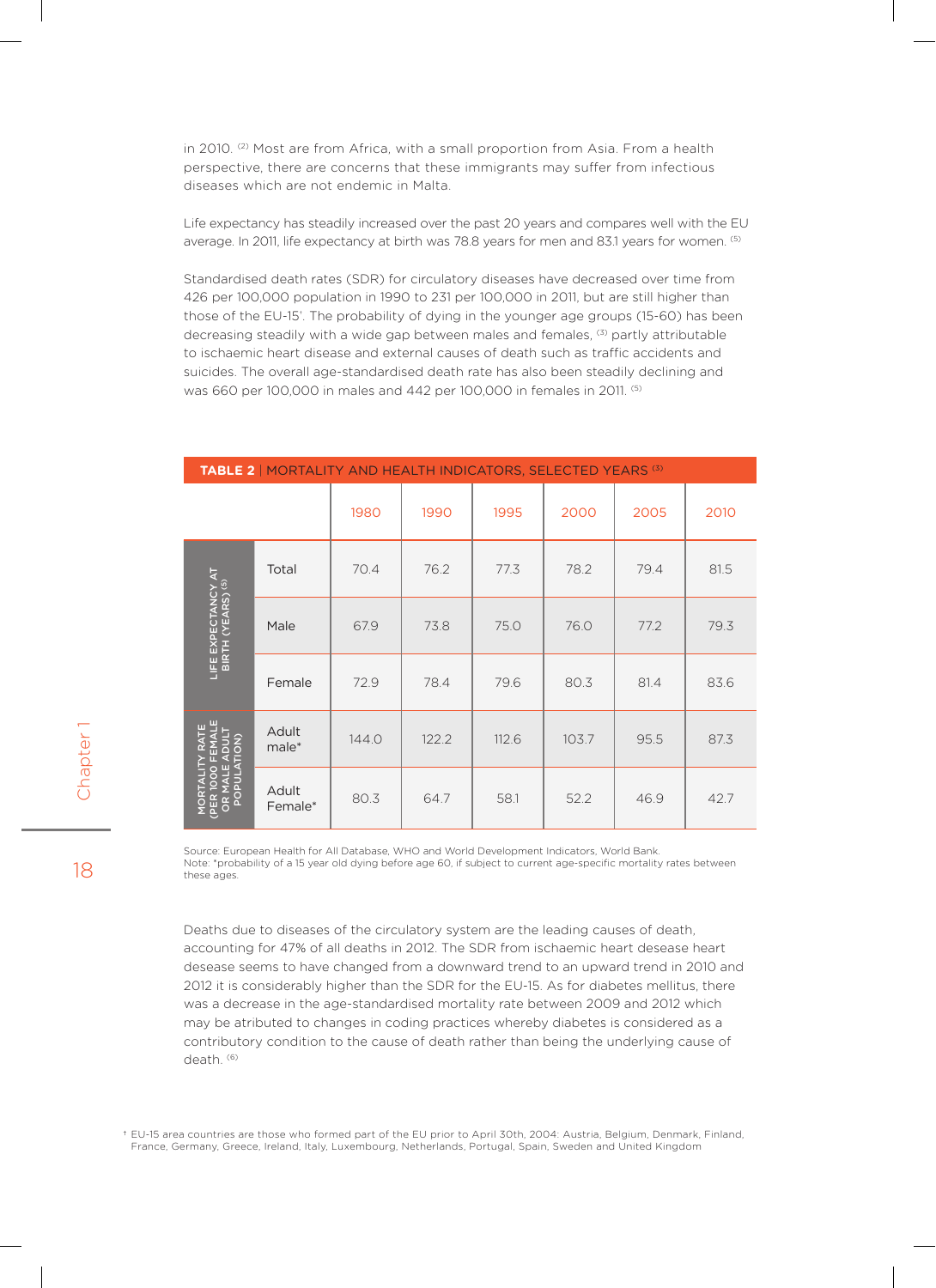Neoplasms are the next most common cause of death and accounted for 27% of all deaths in 2012. While the overall number of deaths has been increasing over time, standardised mortality rates reveal a downward trend that compares well with the EU-15 and all EU countries. The average age at death due to neoplasms is 71.3 years, 8.4 years younger than for circulatory diseases. Lung cancer, followed by colorectal cancer and pancreatic cancers are the leading causes of death from neoplasms in males. Breast cancer, followed by colorectal cancer and lung cancer, are the leading causes of death from neoplasms in females. <sup>(6)</sup> For most cancers there have been improvements in survival rates, however for some types of cancer, survival rates in Malta are lower than in the EUROCARE (European Cancer Registry) pool<sup>§</sup>. (7) (8)

Low mortality rates from infectious diseases can be attributed to widespread availability of antibiotics. The most common infections reported in 2012 were food borne illness, Chlamydia infection, human immunodeficiency virus (HIV) and acquired immunodeficiency syndrome (AIDS), latent syphilis and tuberculosis. (9) The free syringe distribution programme for intravenous drug abusers which started in Malta in the late 1980s has resulted in low rates of HIV infection. A free childhood immunization programme for all children also has resulted in lower morbidity and mortality from vaccine preventable infectious diseases.

Despite health gains, many risk factors associated with non-communicable diseases in Malta are on the rise. Chronic conditions associated with obesity, unhealthy lifestyles and ageing (such as dementia) are major challenges facing the population as a whole. According to body mass index (BMI) data, the percentage of the male population that is obese has increased from 22.1 percent in 1984 to 24.3 percent in 2008. Data comparing Malta to other EU member states in 2008 found that the proportion of males who are obese in Malta is the highest in the EU while the proportion of females who are obese is third highest. <sup>(17)</sup> The proportion of children who are obese or overweight is also one of the highest when compared to children in 41 other countries. (11) Along these lines, according to the European Health Interview Survey (EHIS), 8% of the population aged 15 years and over reported having diabetes in 2008. (17)

Even though males still smoke more than females, the gap is shrinking. According to the latest European School Survey Project on Alcohol and other Drugs (ESPAD) carried out in 2011, 22% of Maltese students aged between 15-16 years participating in the study had smoked during the 30 days before the survey. The study also found that 68% of those surveyed had consumed alcohol during previous 30 days compared to 57% which is the ESPAD average. (14)

The average infant mortality rate for the period 2010 to 2012 was 5.1 deaths per 1000 live births\* which is above with EU average of 4 deaths per 1000 live births in 2011. <sup>(5)</sup> When considering the infant mortality rate for Malta, the fact that abortion (terminations of pregnancy) is illegal must be considered. According to the National Obstetrics Information System (NOIS), the highest number of deliveries by maternal age group during 2012 was in the 30-34 group. <sup>(15)</sup> The percentage of births to teenage mothers has increased since the 1990s. (5)

The maternal mortality ratio is defined as the number of maternal deaths per 100,000 live births. Over the past ten years from 2004-2012, two maternal deaths were registered. There were no maternal deaths in 8 out of the 10 years in this time period. The maternal mortality ratio over this time period was 4.97 per 100,000 live births <sup>(49)</sup>. This rate compares well with the average overall European maternal mortality ratio quoted in the European Perinatal Health Report 2010 (http://www.europeristat.com )that stands at 6.2/100,000 live births. \*

<sup>§</sup> The EUROCARE study is a cancer register based study on survival and care of cancer patients. The EUROCARE pool includes 23 European countries: Austria, Belgium, Czech Republic, Denmark, Finland, France Germany, Iceland, Ireland, Italy, Malta, Norwa Poland, Portugal, Slovenia, Spain, Sweden, Switzerland, the Netherlands, United Kingdom (UK) England, UK Northern Ireland, UK Scotland, UK Wales

<sup>§</sup> The average infant mortality rate was calculated using data on the number of deaths and the number of live births over the period 2010 to 2012 using the official figures from the National Mortality Register.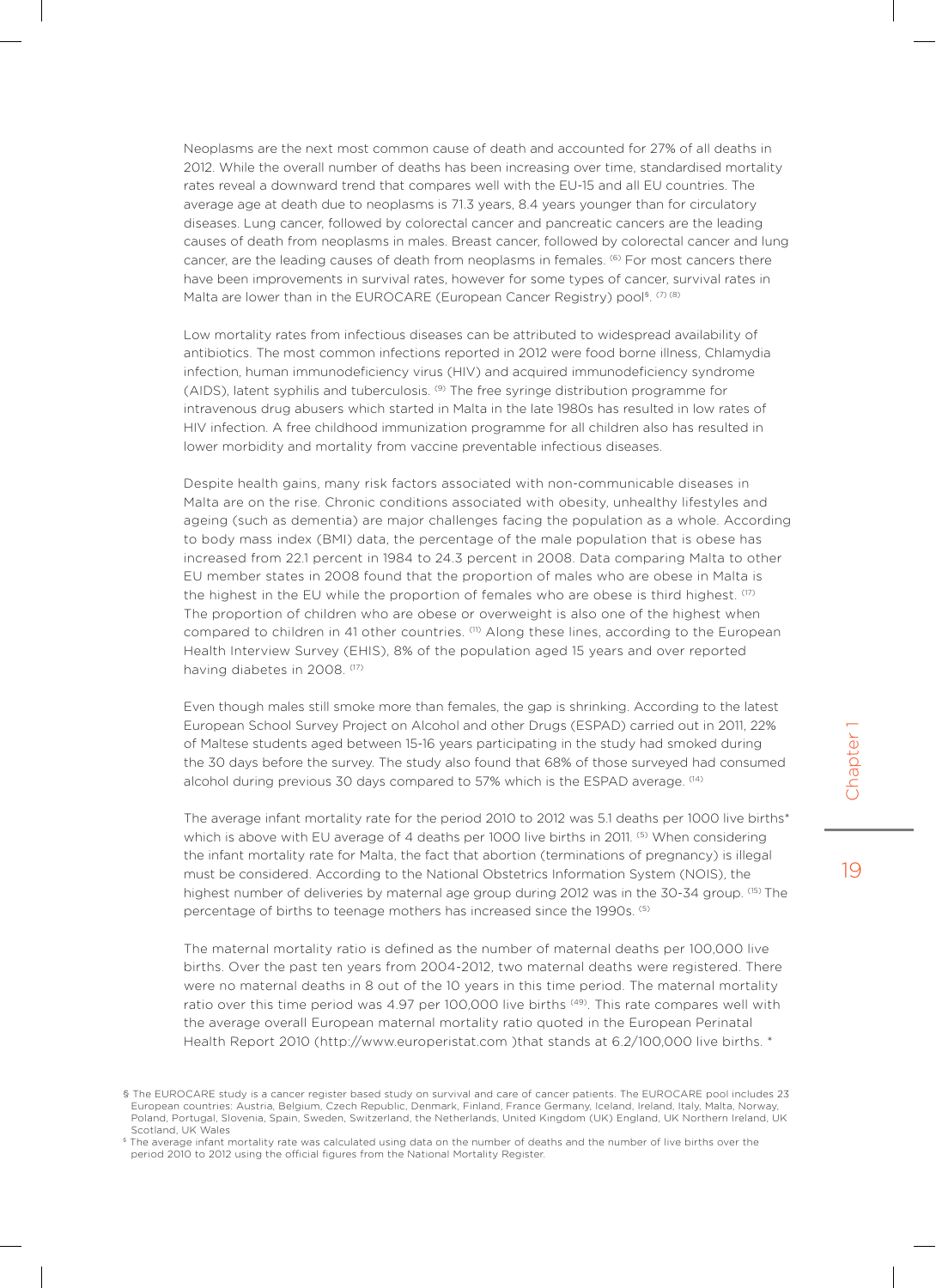| <b>IABLE 3</b>   HEALTH INDICATORS IN MALTA OVER THE PERIOD 1984-2010 |                    |                       |             |                     |             |                     |           |                           |             |
|-----------------------------------------------------------------------|--------------------|-----------------------|-------------|---------------------|-------------|---------------------|-----------|---------------------------|-------------|
|                                                                       | Age<br>group       | <b>MONICA</b><br>1984 |             | <b>NHIS</b><br>2002 |             | <b>EHIS</b><br>2008 |           | Pilot<br><b>EHES 2010</b> |             |
|                                                                       |                    | M<br>(%)              | F<br>$(\%)$ | M<br>$(\%)$         | F<br>$(\%)$ | M<br>$(\%)$         | F.<br>(%) | M<br>$(\%)$               | F<br>$(\%)$ |
| BMI:<br>18.5-24.9 kg/m <sup>2</sup><br>(normal) <sup>a</sup>          | $25 - 64$          | 32.4                  | 33.3        | 29.4                | 48.0        | 25.4                | 48.1      | 23.1                      | 45.2        |
| BMI:<br>25.0-29.9 kg/m <sup>2</sup><br>(overweight)                   | $25 - 64$          | 45.5                  | 31.4        | 42.2                | 30.6        | 46.9                | 31.0      | 47.2                      | 28.9        |
| BMI:<br>≥30.0 kg/m <sup>2</sup><br>(obese)                            | $25 - 64$          | 22.1                  | 35.3        | 28.5                | 21.4        | 27.7                | 21.0      | 29.6                      | 28.0        |
| Elevated blood<br>glucoseb                                            | $\geq 18$<br>years | N/A                   | N/A         | 7.1                 | 7.4         | 9.6                 | 7.8       | 9.0                       | 10.7        |
| Normal blood<br>pressure <sup>c</sup>                                 | 25-64              | 51.5                  | 52.9        | 82.5                | 83.9        | 78.4                | 80.3      | 66.9                      | 68.7        |
| Elevated blood<br>pressure <sup>d</sup>                               | $25 - 64$          | N/A                   | N/A         | 17.5                | 16.1        | 21.6                | 19.7      | N/A                       | N/A         |
| Stage 1 <sup>e</sup><br>hypertension                                  | 25-64              | 32.7                  | 30.9        | N/A                 | N/A         | N/A                 | N/A       | 30.8                      | 16.3        |
| Stage 2f<br>hypertension                                              | $25 - 64$          | 15.8                  | 16.3        | N/A                 | N/A         | N/A                 | N/A       | 2.3                       | 15.1        |
| Total serum<br>cholesterol<br>≤5.00 mmol/L                            | $25 - 64$          | 22.9                  | 21.0        | N/A                 | N/A         | N/A                 | N/A       | 31.3                      | 44.0        |
| Borderline high<br>>5.00-6.18 mmol/L                                  | $25 - 64$          | 30.1                  | 29.9        | N/A                 | N/A         | N/A                 | N/A       | 39.1                      | 41.4        |
| High >6.18<br>mmol/L                                                  | 25-64              | 47.0                  | 49.1        | N/A                 | N/A         | N/A                 | N/A       | 29.7                      | 14.7        |

### **table 3** | Health Indicators in Malta over the period 1984-2010

Sources:

20

20

Chapter 1

Multinational MONItoring of trends and determinants in CArdiovascular disease (MONICA) project

European Health Interview Survey (EHIS), 2008,

National Health Interview Survey (NHIS), 2002,

European Health Examination Survey (EHES) Pilot study, 2010,

Notes:

<sup>a</sup> measured height and weight for MONICA and EHES; self-reported for NHIS 2002 and EHIS 2008

 $^{\rm b}$  measured in mmol/L for EHES; self-reported (lifetime prevalence of diabetes) for EHIS 2008

<sup>c</sup> measured (systolic <140mmhg and diastolic<90mmhg) for MONICA and EHES; self-reported

(no lifetime prevalence of hypertension) for NHIS 2002 and EHIS 2008

d self-reported (lifetime prevalence of hypertension) for NHIS 2002 and EHIS 2008

e measured systolic ≥140-159 mmHg or diastolic ≥90-99 mmHg f measured systolic ≥160 mmHg or diastolic ≥100 mmHg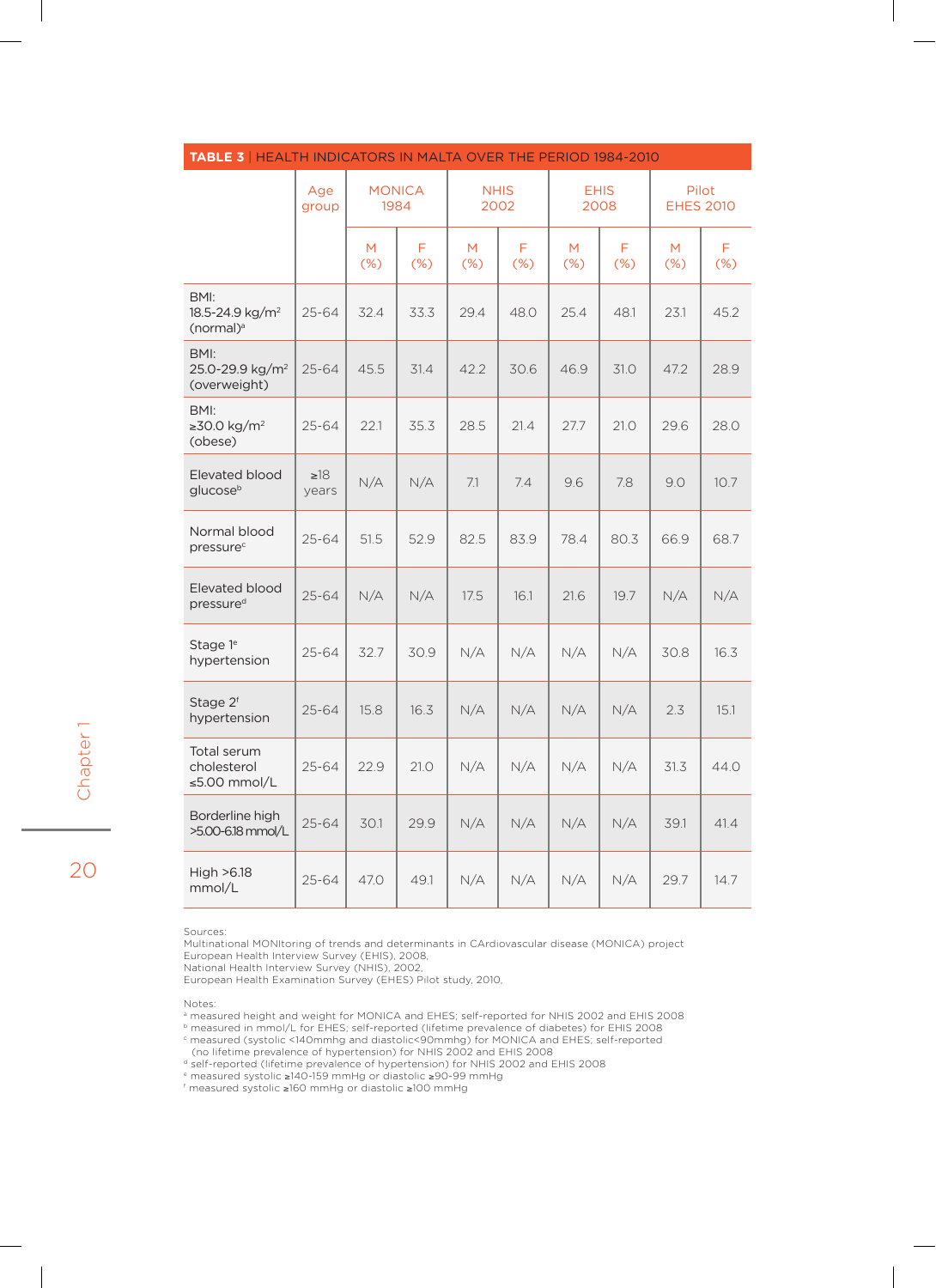| <b>TABLE 4</b>   MATERNAL, CHILD AND ADOLESCENT HEALTH INDICATORS, SELECTED YEARS <sup>(5)</sup> |                    |       |       |      |      |                   |
|--------------------------------------------------------------------------------------------------|--------------------|-------|-------|------|------|-------------------|
|                                                                                                  | 1980               | 1990  | 1995  | 2000 | 2005 | 2010              |
| % of all live births to mothers<br><20 years of age                                              | 3.11a              | 2.68  | 3.08  | 5.57 | 5.94 | 6.37              |
| Termination of pregnancy<br>(abortion) rate*                                                     | 0.00               | 0.00  | 0.00  | 0.00 | 0.00 | 0.00              |
| Peri-natal mortality rate                                                                        | 17.90 <sup>b</sup> | 10.93 | 9.94  | 4.60 | 3.12 | 6.22              |
| Neonatal mortality rate<br>(deaths per 1000 live births)                                         | 11.96              | 6.71  | 7.37  | 5.27 | 4.41 | 4.48              |
| Post-natal mortality rate<br>(deaths per 1000 live births)                                       | 3.57               | 2.79  | 1.52  | 0.69 | 1.56 | 1.00              |
| Infant mortality rate<br>(deaths per 1000 live births)                                           | 15.53              | 9.50  | 8.89  | 5.96 | 5.96 | 5.48              |
| Probability of dying before<br>age 5 years per 1000 live births                                  | 18.14              | 10.99 | 10.21 | 6.80 | 6.70 | 6.46              |
| Syphilis incidence rate<br>(per 100,000 population)                                              | N/A                | N/A   | N/A   | 0.00 | 4.96 | 5.77              |
| Gonococcal infection incidence rate<br>(per 100,000 population)                                  | N/A                | N/A   | N/A   | 0.78 | 5.70 | 11.3 <sup>c</sup> |

Source: European Health for All database, WHO

Notes: a 1984; <sup>b</sup>1985; <sup>c</sup>2008; \* Induced termination of pregnancy (abortion) is illegal in Malta

# 1.3 The organisation of the Maltese Health SystemS

In Malta and Gozo, health services are provided mainly by the state and the private sector. The Catholic Church and voluntary organisations also contribute especially in the provision of long-term and community care services. The public health care system provides a comprehensive basket of health services to all persons residing in Malta who are covered by the Maltese social security legislation and also provides for all necessary care to special groups such as irregular immigrants or foreign workers who have valid work permits. Only a few services including elective dental services, optical services and coverage of certain formulary medicines are means-tested. The private sector provides coverage for those that wish to access private services.

The national health systems are organised and governed by two main actors:

1. The Ministry for Energy and Health (MEH). This Ministry is responsible for the financing and the provision of health care for all the population

# 21<br>Chapter 1 Chapter<sup>1</sup>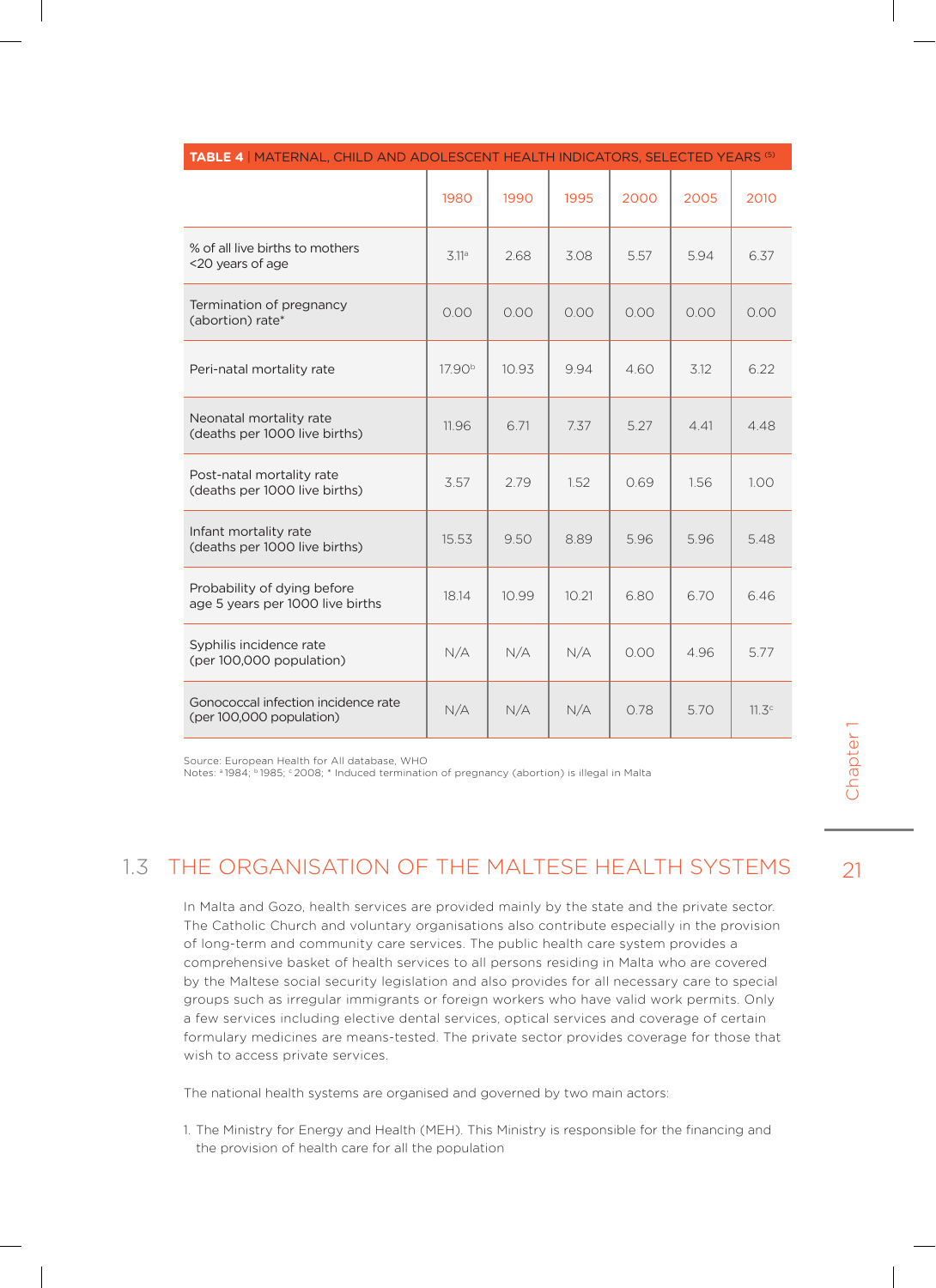2.The Ministry for Finance (MFIN). This Ministry collects taxes and allocates them to various sectors including public health care.

Other actors include other Government Ministries, the Foundation of Medical Services, Government Commissions, Agencies, Boards and Committees, Professional Regulatory Bodies and professional groups, Local Councils, private and voluntary sectors, the church and the general public.

The total expenditure on health as a percentage of gross domestic product (GDP) was 9.1% in 2012 according to National Health Accounts (NHA) data. About two-thirds of the total health care expenditure is financed by the state while private spending accounts for the remaining one-third. (16)

| <b>TABLE 5   PERCENTAGE OF THE TOTAL EXPENDITURE</b><br>ON HEALTH BY SOURCE OF REVENUE (2008) <sup>(17)</sup> |                                  |  |  |  |  |
|---------------------------------------------------------------------------------------------------------------|----------------------------------|--|--|--|--|
| Sources of expenditure on health                                                                              | % of total expenditure on health |  |  |  |  |
| General government expenditure                                                                                | 65.6                             |  |  |  |  |
| Out-of-pocket payments                                                                                        | 32.3                             |  |  |  |  |
| Voluntary health insurance                                                                                    | 2.2                              |  |  |  |  |

Source: National Health Accounts, WHO

The statutory health care system is funded by tax revenues. All forms of taxation feed into the Consolidated Fund, from which all public budgets (including the budget for health) are drawn on an annual basis. The National Insurance Fund scheme is one form of taxation contributing to the Consolidated Fund. This scheme is accumulated as follows: employers and employees each contribute 10% of wages, self-occupied persons contribute 15% of their income, and the government contributes 50% of the combined contributions of the previously mentioned groups.

The main private sources of health care financing are out-of-pocket payments. A much smaller proportion is through voluntary health insurance schemes. Out-ofpocket payments account for a significant part of private health care expenditures (93.8% in 2012). (16)

There are five public hospitals, of which two are acute general hospitals and three are specialised hospitals. The acute public general hospital in Malta is also a university teaching hospital. As of end 2012 Malta also has three private hospitals. One of the problems Malta has been facing is a high bed occupancy rate in acute hospitals (81.5% in 2010) which is above the EU average (76.3% in 2010). Moreover, the number of beds per 100,000 in acute hospitals is below the EU average, and has decreased by around 29% over the past decade. However, the average length of stay in acute hospitals has remained lower than most other Mediterranean countries since the 1990s and is below the EU average. (5)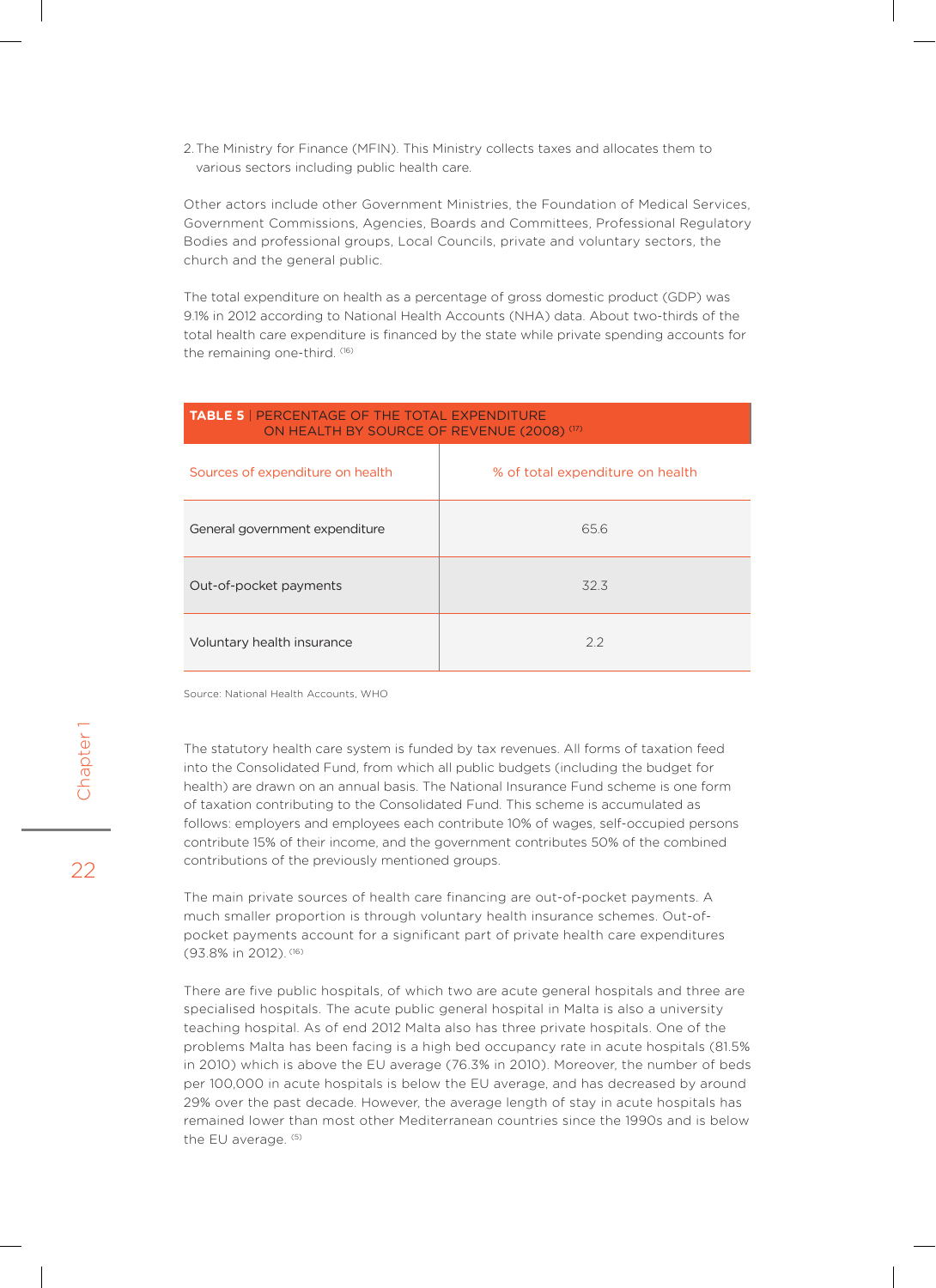The number of human resources per capita, namely specialist physicians, dentists, and nurses are below the EU average except for the number of paediatricians, pharmacists, and midwives. On a positive note, the quantity of health workers is gradually increasing. <sup>(5)</sup> This has been effectively managed through a mutual recognition agreement with the United Kingdom General Medical Council (as most medical school graduates undergo specialist training in the United Kingdom) and through the setup of formal specialisation training programmes in Malta.

The state health service and private general practitioners provide primary health care in Malta. Dental care is provided by both public and private providers. Secondary and tertiary care are provided through the public and privately owned general hospitals. Most of the secondary care provided in the public sector in the main hospital is free of charge. The bulk of day and emergency care is also provided by the main acute general hospital. In the public sector, medicines listed on the Government Formulary List are given free of charge to entitled patients. In the private sector, patients must pay the full cost of pharmaceuticals.

Rehabilitation services are offered by the public rehabilitation hospital free of charge to patients referred following inpatient admission at the public hospitals, or who are referred from the community by a general practitioner. Long-term care for the elderly is provided by the State, the church and the private sector, and also through partnerships between the State and the private sector. Community-based services are being promoted and aimed in particular to help keep the elderly population active and residing in their homes for as long as possible.

In recent years, substantial improvements have been made in the areas of palliative care and mental health care. In 2011, a specialist 10-bedded palliative care ward was opened in the oncology hospital. Major efforts have been dedicated towards increasing the provision of more community-based mental health services. Lastly, to deal with the influx of irregular immigrants the Migrant Health Unit was set up in 2008 to deal with the specific needs of this population.

Since the publication of Health Vision 2000, the national health of the population of Malta has shown significant progress. This is manifested by consistent increases in life expectancy at birth and healthy life expectancy and decreases in general mortality. The Maltese health system has achieved and maintained high levels in terms of equity, universal coverage and comprehensiveness. For example, according to EU Statistics on Income and Living Conditions (SILC) data, self-reported unmet need due to financial constraints in 2011 was markedly low in comparison to other European countries. <sup>(18)</sup> Indeed, socio-economic inequalities are more evident among health determinants, such as obesity and health literacy, rather than for access to health care services.

For these reasons, the NHSS and the sectoral health strategies are all geared to focus on reducing premature deaths, addressing risk factors, decreasing morbidity, promoting healthy lifestyles, improving access to health services for all, particularly for disadvantaged groups and improving quality of life.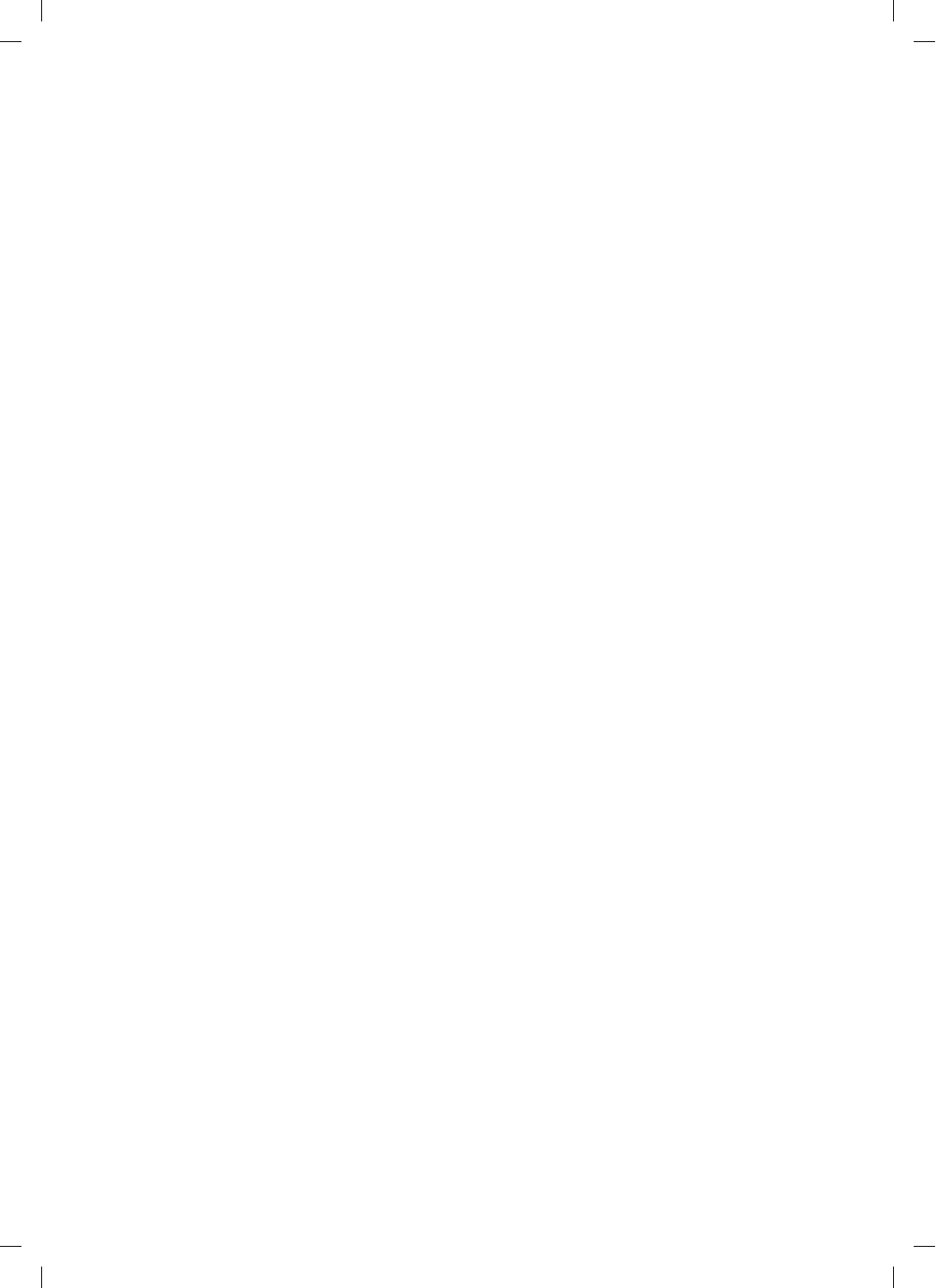# Chapter 2 Methodology and Consultative Process

Work on the preparation for the drafting of a National Health Systems Strategy (NHSS) started in June 2012. A working group was set up and worked in close collaboration with the World Health Organisation.

Since September 2012, this group benefitted from technical assistance from the Directorate of Health Systems and Public Health of the WHO Europe. From September to November, an expert from this Directorate met three times with the project team. This technical assistance will be also assisting the Department of Health on work associated with the Health Systems Performance Assessment (HSPA). Work on the HSPA commenced in early 2014.

# 2.2 Timeline and activities

2.1 PROJECT TEAM<br>
work on the preparation for the drafting of a National Health Systems Strategy (NHSS)<br>
stated in June 2012. A working group was set up and worked in close collaboration with the<br>
started in June 2012. Hi During the preliminary discussions a road map for the development of the NHSS was drawn up. It was recognised that although ideally both the NHSS and the HSPA would be developed concurrently, the first task to be undertaken was to give priority to the NHSS. This was initiated by analysing and aggregating the content, direction and actions included in a long list of policy, strategy, and action plans documents that have been prepared, launched and/or implemented since the publication of the last overarching national health strategy in the mid-1990s by the Ministry and entities responsible for health. Furthermore, the project team also evaluated a number of policies and strategies that have been drafted, published or launched for consultation during the past 2-3 years by other Ministries and government entities. Box 3 lists the documents that were included in this exercise.

The initial discussions also resulted in decisions being taken on the main approaches and structures for the NHSS. The remit of strategy will encompass the overall health system. For this reason, the strategy is adopting the definition of a health system implemented by the World Health Organisation:

• Helps identify important relationships and provides proper perspective

- Allows for a broad scope solution
- Fosters integration between components and people
- Provides a basis for re-design

<sup>\*</sup> A system is a set of inter-related elements connected to each other, directly or indirectly. In healthcare, there are many such interconnections across primary, secondary and specialist services as well as with social care. Systems thinking brings a way of understanding complexity. Specifically, a systems approach:

<sup>•</sup> Aids in identifying and understanding the big picture

<sup>•</sup> Facilitates the identification of major components of future change

<sup>•</sup> Avoids excessive attention to a single component part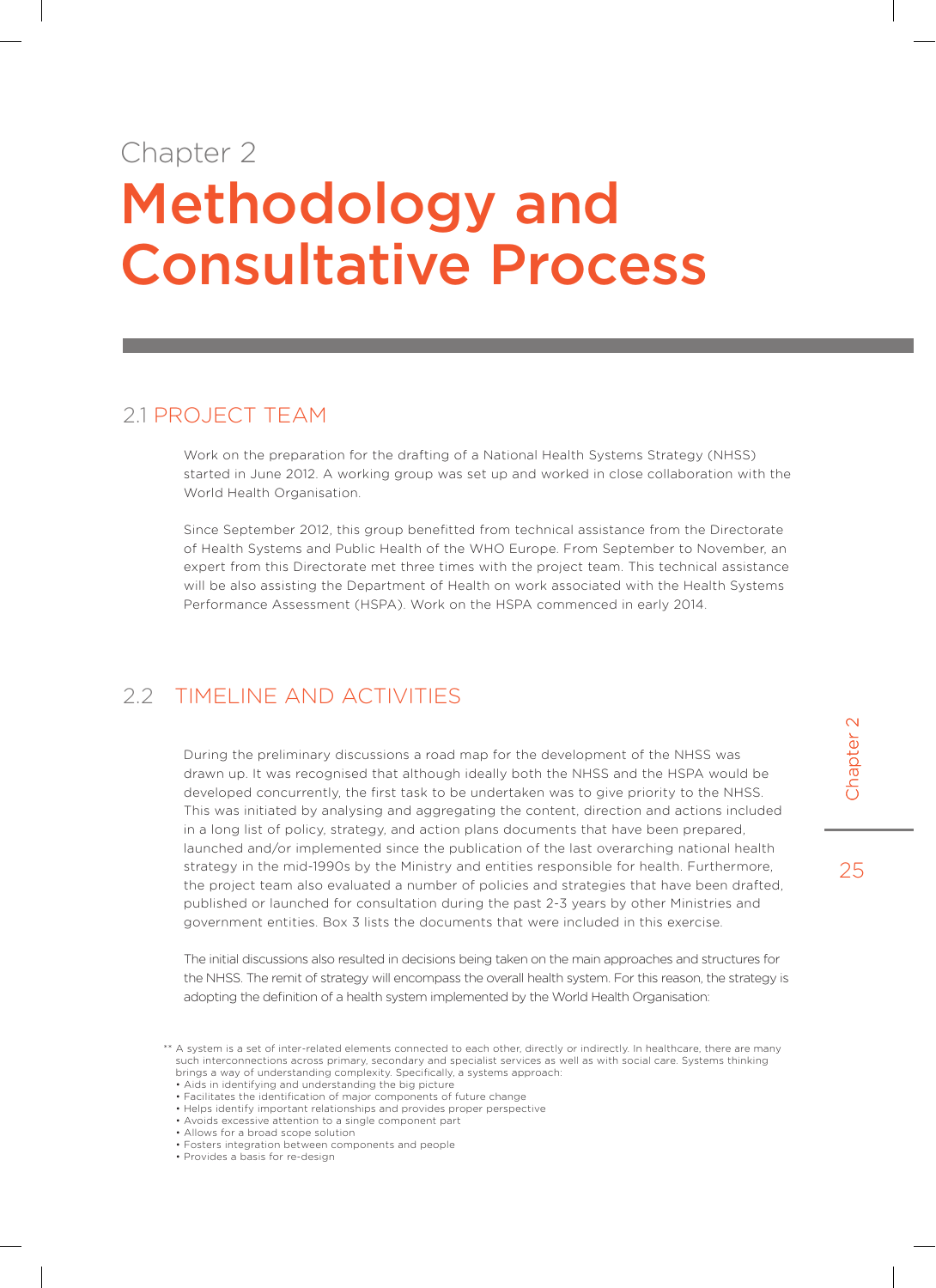### **Box 3** | Documents used in the compilation of the strategic directions and actions of the NHSS

| Name of document                                                                                                 | <b>Publication date</b>             |
|------------------------------------------------------------------------------------------------------------------|-------------------------------------|
| Health Vision 2000 - A National Health Policy                                                                    | 1995                                |
| A Strategy for the Prevention and Control of Non-communicable<br>disease in Malta                                | 2010                                |
| Healthy Weight for Life                                                                                          | 2012                                |
| The National Cancer Plan 2011-2015                                                                               | 2011                                |
| Communicable disease strategy                                                                                    | 2014                                |
| Prevention, Control and Management of Tuberculosis:<br>A National Strategy for Malta                             | 2012                                |
| The National Sexual Health Policy for the Maltese Islands                                                        | 2010                                |
| National Sexual Health Strategy                                                                                  | 2011                                |
| National Dementia Strategy (2015-2023)                                                                           | 2014<br>(launched for consultation) |
| National Plan for Rare Diseases                                                                                  | Draft                               |
| Proposal for a reform of the Primary Health Care                                                                 | 2009                                |
| National Reports on strategies for social protection<br>and inclusion (Malta)                                    | 2008                                |
| National Strategic Reference Framework - Malta 2007-2013 (NSRF)                                                  | 2006                                |
| Pre-budget documents 2011, 2012 and 2013                                                                         | 2011 / 2012 / 2013                  |
| Health Systems in Transition, Malta                                                                              | 2014                                |
| Advisory report on the development of specialised<br>health care services for persons with eating disorders.     | Draft                               |
| Strategy on community paediatric health care<br>services with special attention to children with special needs   | Draft                               |
| Food and Nutrition Policy And Action Plan 2014-2020                                                              | 2014<br>(launched for consultation) |
| National Strategy for Active Ageing: Malta 2014-2020                                                             | 2013                                |
| Electoral programmes for Health (PL, PN, AD)                                                                     | 2013                                |
| Strategic Plan for the Environment and Development                                                               | 2014<br>(launched for consultation) |
| MEPA Consultation document - For an Efficient Planning System                                                    | 2014                                |
| MEPA Consultation document - Towards High Standards for<br><b>Environment Protection and Resource Management</b> | 2014                                |
| National Policy on the Rights of Persons with Disability                                                         | 2014<br>(launched for consultation) |
| 'The Voice of the Child in Care': Report by the National<br>Commission for Child Policy and Strategy             | 2014<br>(launched for consultation) |
| Green Paper: A Framework for Poverty Reduction and for Social<br>Inclusion                                       | 2014<br>(launched for consultation) |

26

Note: a PL = Partit Laburista; PN = Partit Nazzjonalista ; AD = Alternattiva Demokratika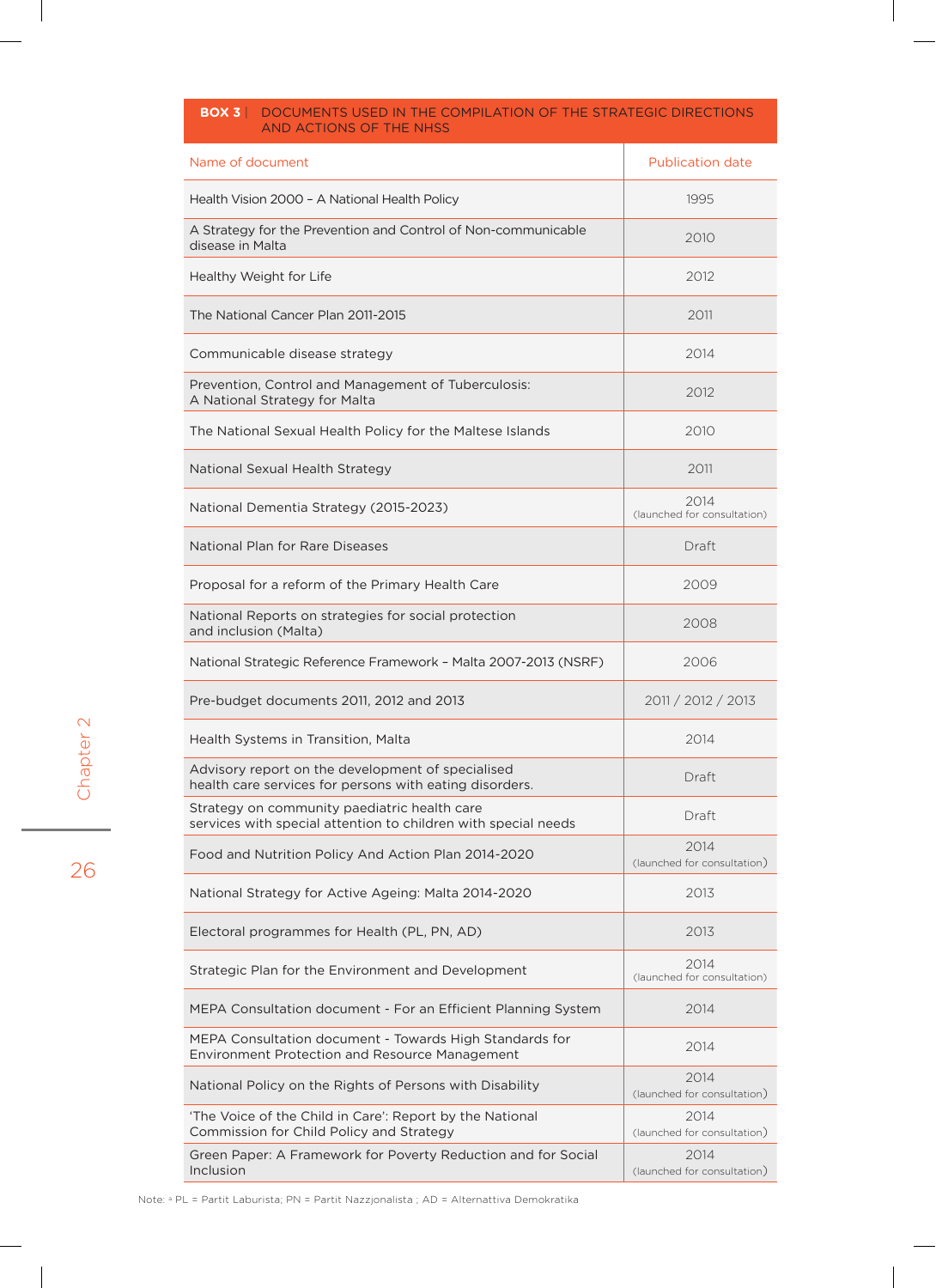*A health system consists of all organizations, people and actions whose primary intent is to promote, restore or maintain health* (19)

This strategy will take a broad view through a health systems perspective\*\* (20) and will incorporate strategies aimed at:

- improving and increasing the services which a patient receives in the health care facilities;
- • promoting and streamlining interactions between different services to ensure continuity of care;
- improving and increasing services to citizens who are not patients including prevention and screening, and health promotion services aimed either at the population in general and/or specific to identified vulnerable groups.

The structure that was adopted for the presentation and categorisation of the strategic activities included in this strategy was based on the people-centred approach. This approach recognises and addresses both health care interactions as well as public health interventions, in particular prevention and health promotion, and it aims to reach people in the general community long before they become patients and enter a clinical health care sector or facility. A more detailed description and justification for the use of this framework for the NHSS can be viewed in section 4.2.

By the end of 2012, the project team completed the exercise of dissecting and aggregating actions from the available documents mentioned in Box 3. Information, direction and feedback from the Permanent Secretary and Chief Medical Officer were also considered and included in the finalisation of this exercise. During this process, the project team also completed an exercise of extracting and developing the overall objectives and strategic directions for this NHSS. In all, four overall objectives were set. These objectives have each been further elaborated with two or one strategic directions. The whole list of these overall objectives with their respective strategic directions can be viewed in Box 4 (section 4.2). These 2 exercises formed the basis for the NHSS that is being presented in this document.

# 2.3 CONSULTATION

The first version of the NHSS was launched for consultation on the 21st February 2014. The consultation process continued until the end of March 2014. Three events and an electronic consultation process were organised.

The launch event was organized as a seminar that included invited participants from a wide range of stakeholders. The stakeholders included persons and entities that will be tasked with the implementation of specific objectives and actions of the strategy and/or were identified as important partners to help continue to inform the further development in the content of the NHSS.

Invitations also ensured that all the groups of the four domains of the people-centred approach were adequately represented. These included representatives of patients and their families, local government, voluntary organisations, healthcare professionals, healthcare organisations and health authorities. The seminar hosted six workshops and the detailed reports on the discussions at these workshops were included and evaluated in the revision process leading to the development of the final version of the NHSS.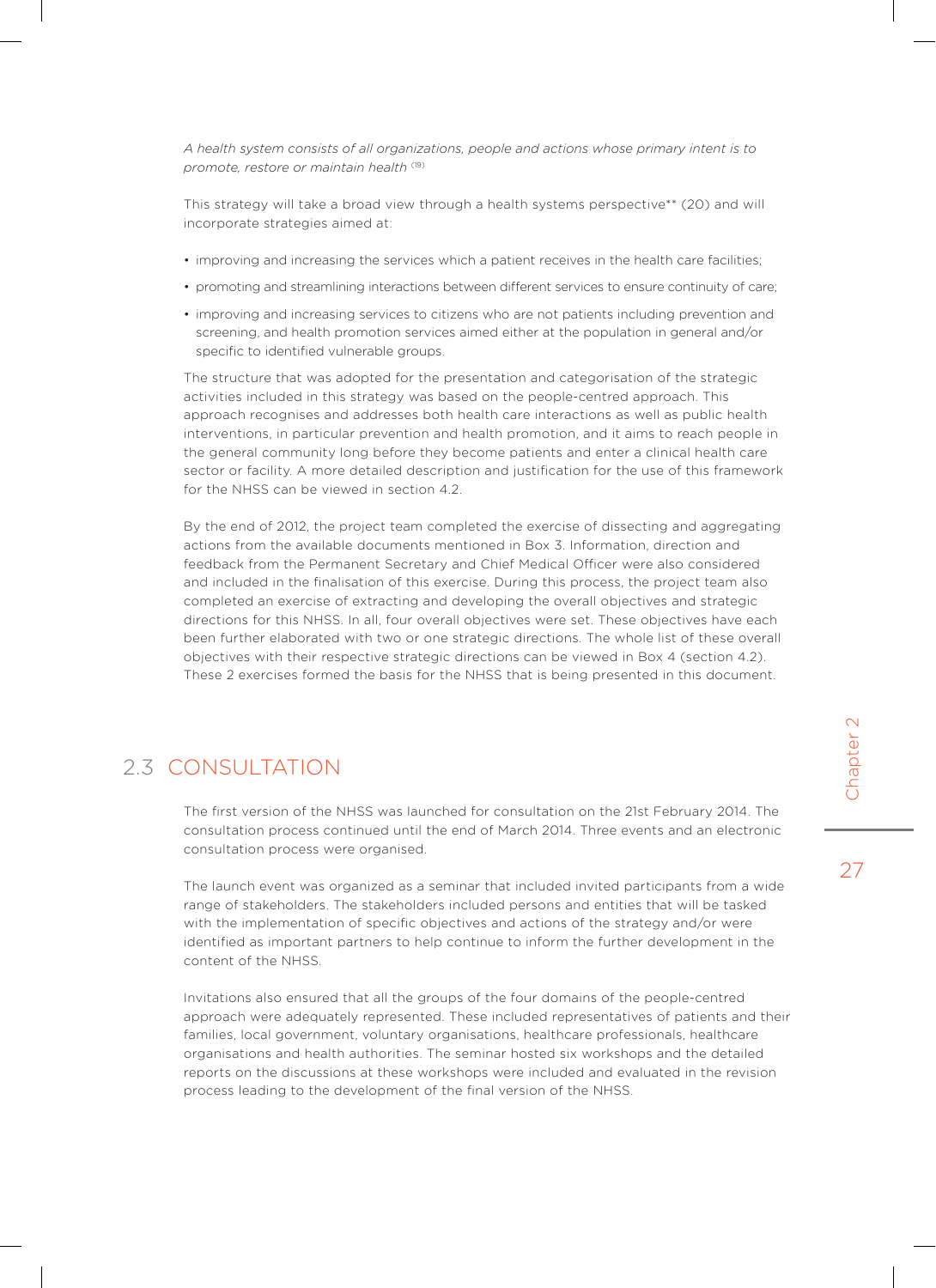Two events aimed at the involvement and engagement of a wider audience were also organised. The main aim of these events was to widely publicise the NHSS and to invite civil society and the general public to contribute to the consultation process through participation in the events or through the delivery of written or electronic feedback.

The NHSS document was also made accessible electronically on the Ministry's website during the time frame of the consultation process. Participants at the launch events and interested persons and entities were invited to send their feedback.

By the end of the consultation period the Ministry received 34 documents with detailed input from different entities and associations. All this feedback was meticulously analysed and a number of these proposals were assimilated in the final version of the NHSS.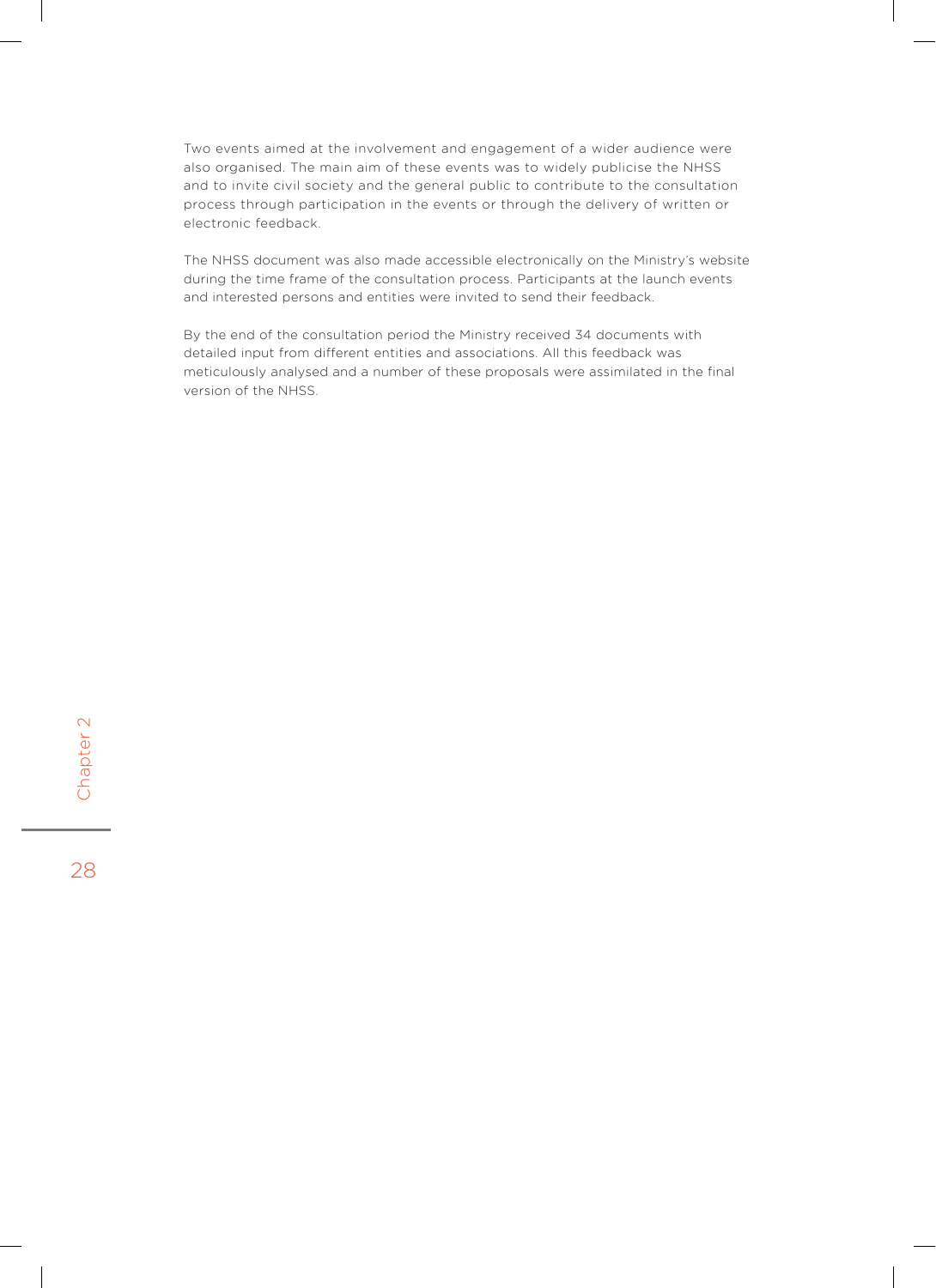# Chapter 3 Alignment with WHO and EU health strategies

## 3.1 Introduction

Evidence and experience from around the world clearly show that it takes the involvement of the whole population or society and the whole of Government working in unison to create a positive response and to achieve gain in health and well-being. The National Health Systems Strategy (NHSS) is guided and informed by relevant policy documents published by the WHO and the EU.

Two major international strategic frameworks for health in our context are:

- 1. The EU Health Strategy 'Together for Health: A Strategic Approach for the EU 2008- 2013'. This document was adopted by the European Commission in October 2007;
- 2. 'Health 2020: a European policy framework supporting action across government and society for health and well-being', adopted by the WHO Europe 62nd Regional Committee held in Malta in September 2012.

A close look at both documents reveals a number of similarities in the values underpinning the strategies, the challenge that health systems have to face and manage as well as the strategic objectives and priorities identified for addressing these problems.

# 3.2 Achieving positive health outcomes

Universality, access to good quality healthcare, equity and sustainability are the shared values or goals common to both the EU and WHO strategy documents. The pressure to strike the right balance between providing universal access to high-quality health services and respecting budgetary constraints and resource limitations is constantly increasing the strain on health systems. There is a consensus in both strategies on the need for health systems to focus on increasing healthy and disability-free life expectancy and reducing health inequalities. These have also been identified as priorities in the 'Healthy Lives, Healthy People: Our strategy for public health in England' issued by the UK Department of Health in 2012<sup>(21)</sup> which stated that the 'the whole system will be refocused around achieving positive health outcomes for the population and reducing inequalities in health, rather than focused on process targets'.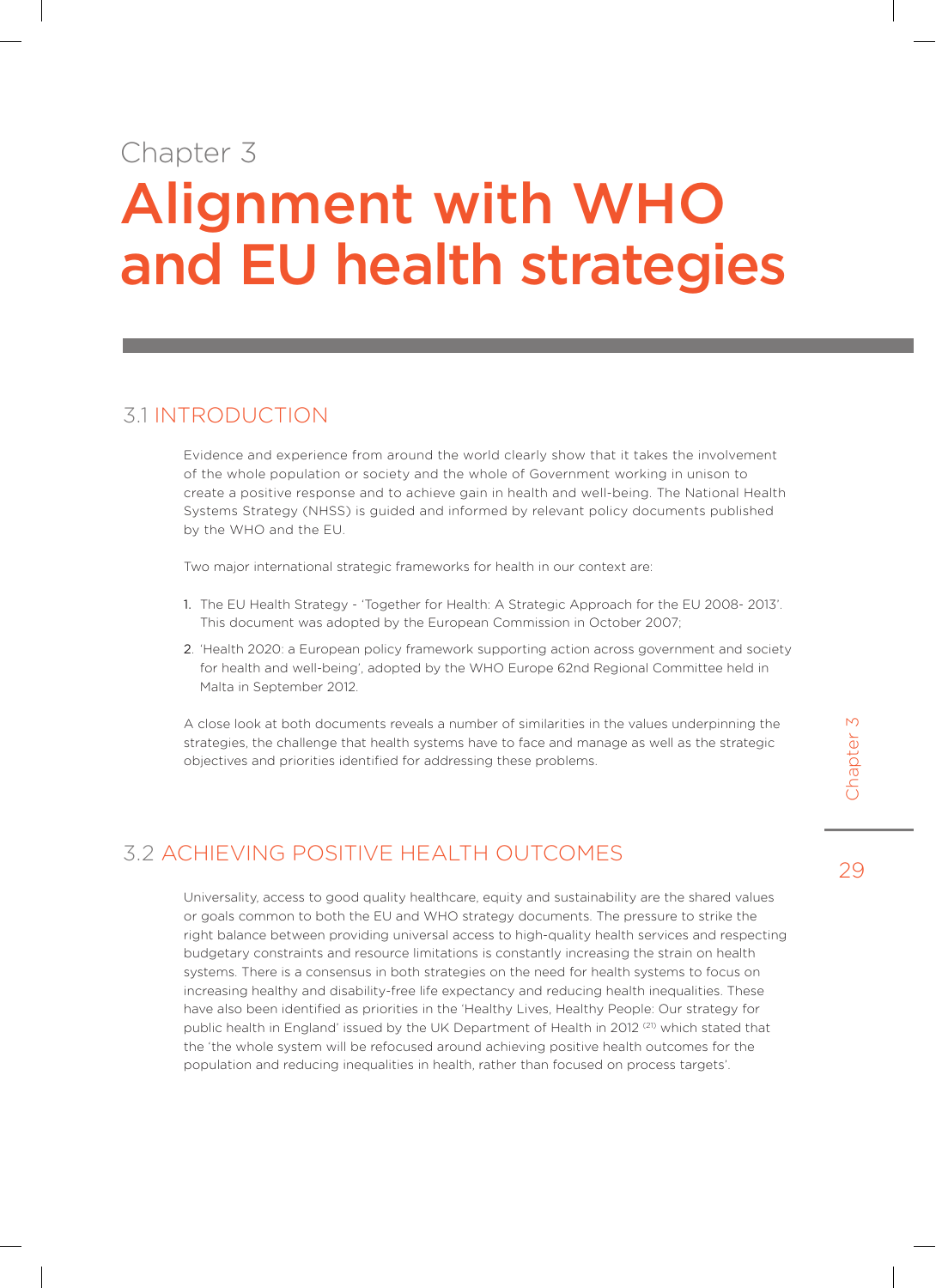# 3.3 Life course approach

Both supra-national health strategies call for a long-term view or 'life-course approach' to foster healthy ageing across the whole lifespan, since patterns of health, illness and disease are influenced at different stages of a person's life, and what happens during the early years has long-lasting and lifelong effects and consequences. (22) This principle has been succinctly documented in the 'Healthy Ireland - A framework for improved health and well-being: 2013-2025' published in 2013. <sup>(23)</sup> The Irish document identified that key life transition points such as entering or leaving school, starting a family and going into retirement present opportunities for intervention and partnerships between health institutions and for example education and employment entities and organisations to reinforce knowledge and skills, attitude and behaviour on healthy development and ageing.

## 3.4 Health in All Policies

The adoption of 'Health in All Policies' (HiAP) or 'whole-of-society and whole-ofgovernment' approaches promoting inter-sectoral working and ownership of the goal of improving the population's health by the different policy sectors, are seen by EU and WHO strategies as instrumental. Both promote the need for health systems to improve governance of and leadership for health. Health 2020 advocates the creation of 'resilient communities' (empowered persons) and 'supportive environments' with the aim of reducing of health inequalities and strengthening the promotion of health and disease prevention necessary for a healthy life course and a healthy ageing process. (24)

Governments are being increasingly prompted to re-evaluate the relationship between citizens and the state and to recognise and support the contribution that the public can make to health and social care. <sup>(25)</sup> Participation stands for citizens taking an increasingly active role in their individual health and the health of their communities. The WHO Europe (2002)  $(26)$  report on community participation approaches and sustainable development justifies citizens' involvement through:

- 1. the declaration that participation is an essential element of citizenship in a democracy,
- 2. that it is required to mobilise community resources and to design more effective services,
- 3. that it is critical to ensure community ownership, and
- 4. ultimately guarantee sustainability of programmes. (26)

Another justification for citizens' participation is the reality that the value of a system is best gauged from the perspective of the users rather than the systems managers. Additionally, evaluation should also focus on achieving high quality outcomes in addition to the more publicised attention on the number of procedures performed in defined clinical settings. (27)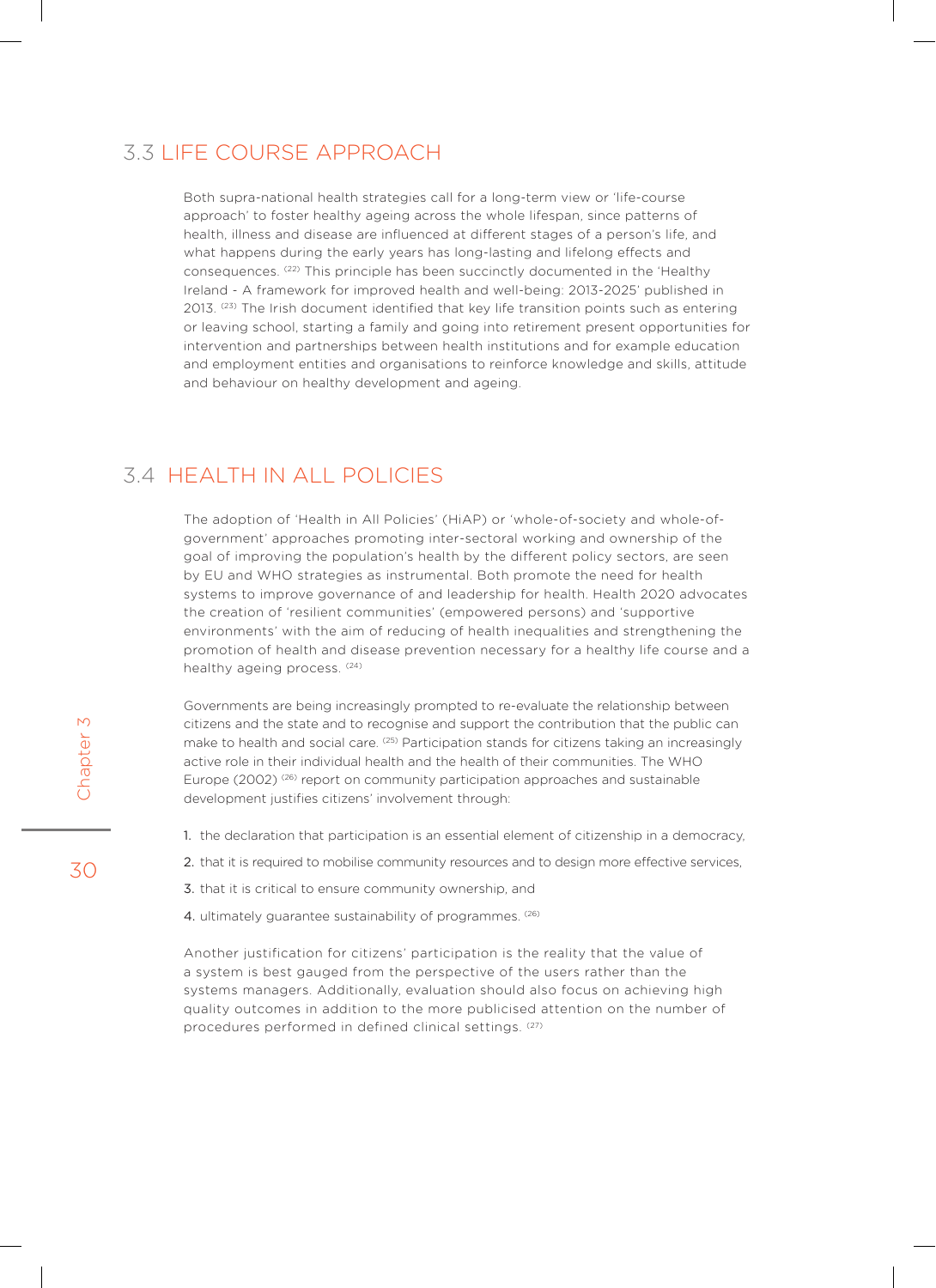# 3.5 dynamic health systemS

The need to strengthen and support dynamic health systems is another internationally identified priority. More specifically, Health 2020 identifies the requirement to have 'financially viable, fit for purpose, people-centred and evidence-informed' health systems to provide quality healthcare and improve health outcomes. This involves:

- 1. working towards improving governance and leadership,
- 2. actions aimed at containment of supply-driven cost increases,
- 3. reduction and elimination of waste,
- 4. the use of health technology assessments (HTAs) and quality assurance mechanisms to ensure system transparency and accountability as well as to instill a patient safety culture, and
- 5. focusing more on innovative primary health care provision.

Health 2020 also speaks of the need to reform the education and training of health professionals to have a 'more flexible, multi-skilled and team-oriented workforce'. (24) The focus of this reform should be on team-based delivery of care, new methods of health, community and long-term care delivery, skills in supporting patient empowerment, enhanced strategic planning, working across sectors and leadership capacity.

## 3.6 Health, economic prosperity and growth

Both WHO and the EU Commission identify the importance of highlighting the link between health and economic prosperity and portraying health as a social and economic resource. This concept is pitched as a central argument for justifying investment in the population's health and for pushing health high up on the political agenda. The European Commission considers 'health as a value in itself' (28) and as a precondition for economic prosperity. People's health influences economic outcomes in terms of productivity, labour supply, human capital and public spending. (29)

The 'Health for Growth' programme target areas of action are in line with the agenda set by the Europe 2020. This programme will support initiatives aimed at finding and applying innovative solutions in the organization of healthcare, modes of healthcare delivery, resource use and system financing with the aim of improving the quality, efficiency and sustainability of health systems. These innovative solutions can include the use of e-health which covers the range of tools that can be used to assist and enhance prevention, diagnosis, treatment, monitoring and management concerning health and lifestyle. These solutions are often perceived as substantially increasing productivity, and therefore as an instrument to support the reform of health systems. (29)

The World Economic Forum (2011) acknowledged that a large amount of health spending, including in particular disease prevention and health promotion, should be regarded as an investment that yields a handsome rate of return. <sup>(30)</sup> Focusing on disease prevention can reduce high long-term treatment costs and improve health outcomes by avoiding tens of thousands of premature deaths and chronic diseases. (31) The WHO has also identified a number of 'best buys' in chronic non communicable disease prevention such as incentive fiscal measures, food product reformulation and screening for, early detection and treatment of those at high risk of disease such as cancer and cardiovascular diseases, including early detection and treatment of high blood pressure. (32)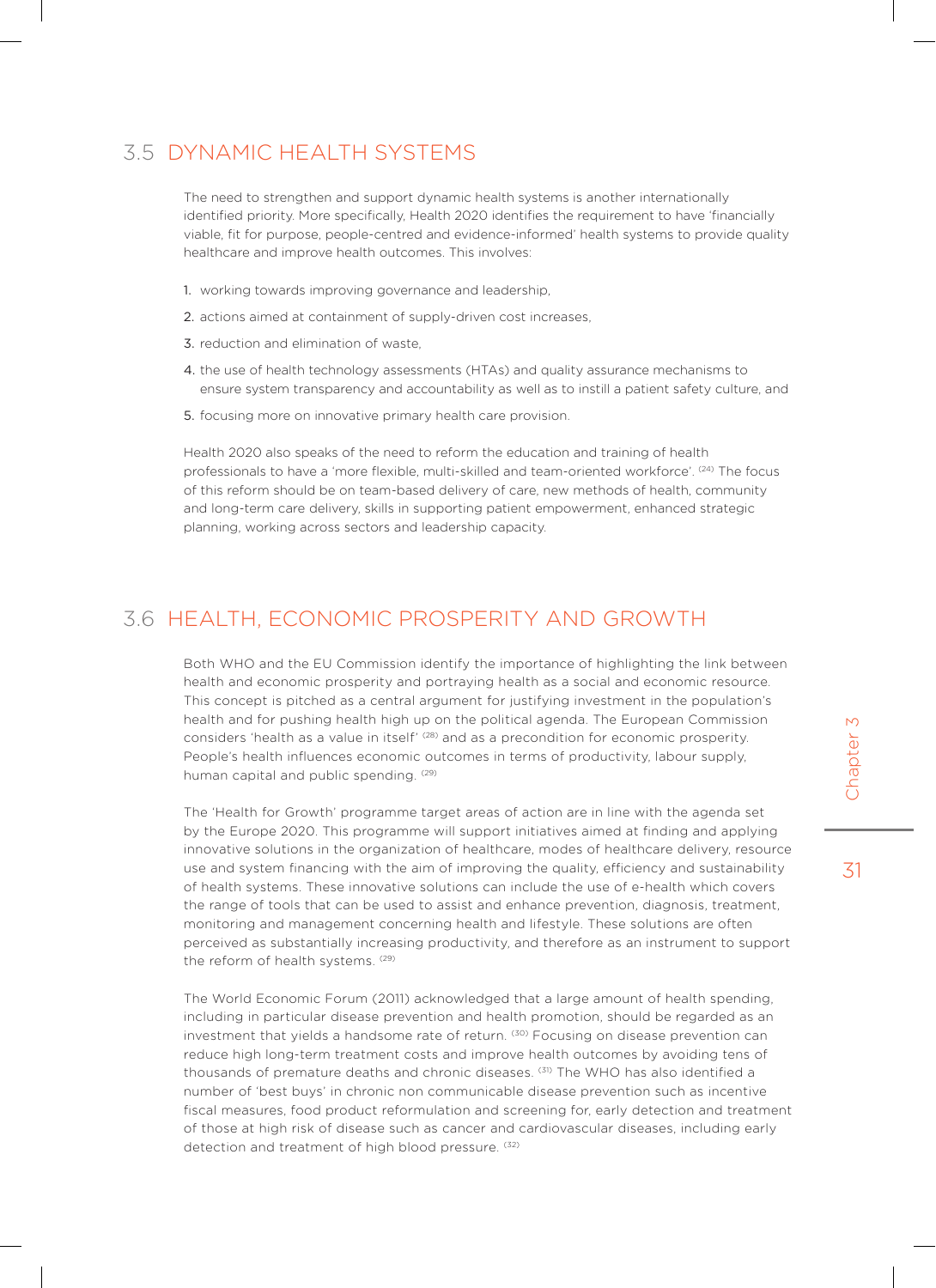Despite the limited competence of the EU in the area of health policy, the economic and financial crisis has led to growing EU influence over national healthcare systems through the launch of a long-term reform of economic governance processes underway in the broader context of the Europe 2020 Strategy. The reform process has included the introduction of new processes and structures including the European Semester. The European Semester is a two stage annual process of economic policy and structural reform coordination launched in 2011 in response to the economic crisis.

The Semester includes the Annual Growth Survey (AGS), National Reform Programmes (NRP) and Country Specific Recommendations (CSR), which since 2012, have started to make explicit reference to health. Following the inclusion of Health for the first time in the AGS of 2012 under three of the five action areas, the 2013 AGS brought with it the first comprehensive analysis of the cost-effectiveness of health systems in Member States. Furthermore, a review of the NRPs in 2012 found health linked to four themes, namely employment, research and development, poverty reduction and budgetary reform. In the same year eight countries received a CSR on health (including Malta). The need for urgent reforms of long-term entitlements, particularly health and pensions, to underpin the long-term sustainability of public finances is the justification presented by the Commission for a number of health-related CSRs issued in 2013.

# 3.7 Monitoring Health SystemS

The 'Health at a Glance: Europe' report published by OECD in 2012 shows the relevance and importance of having comparable health and health-related data (between countries and over time) to inform policy making and to measure performance. <sup>(33)</sup> This analysis was based on the ECHI list of indicators<sup>++</sup>. The report points out that whilst health status has improved significantly in European countries, large gaps persist between Member States and between socioeconomic groups. A change of risk factors was also identified. Tobacco consumption is decreasing and the challenge of obesity becoming more prevalent whilst chronic diseases such as diabetes and dementia are increasingly becoming stronger issues for health systems. The report also highlights the concern about current and forecasted future shortages of health care professionals. (34)

The ECHI list of indicators has also informed the identification of indicators for the NHSS and will be eventually used in the design and implementation of the Health Systems Performance Assessment (HSPA). (34)

The Health 2020 strategy mentions the need of 'trustworthy, up-to-date information on health and well-being status, on health needs and on health system goals and outcomes' as prerequisites for 'health planning, implementation and evaluation'.  $(24)$  However, the European Commission also acknowledged that the relationship between healthcare expenditure and health outcomes is not linear. Therefore, it is not only how much money is spent, but also how it is spent, that determines a country's health status.

At an EU level, the emphasis on health outcomes and particularly health system performance is very much evident in the requirement set for Member States to have a health strategy in place which 'contains a monitoring and review system' to be eligible for funding in the new programming period 2014-2020. (35)

<sup>††</sup> The European Community Health Indicators (the ECHI indicators) was created by the Commission and EU Member States during the past 14 years. The aim of this initiative was to create a comparable health information and knowledge system to monitor health at the EU level. This ECHI list comprises a shortlist of 88 indicators covering the following themes: Demography and socio-economic situation; Health Status; Health Determinants; Health services and Health promotion.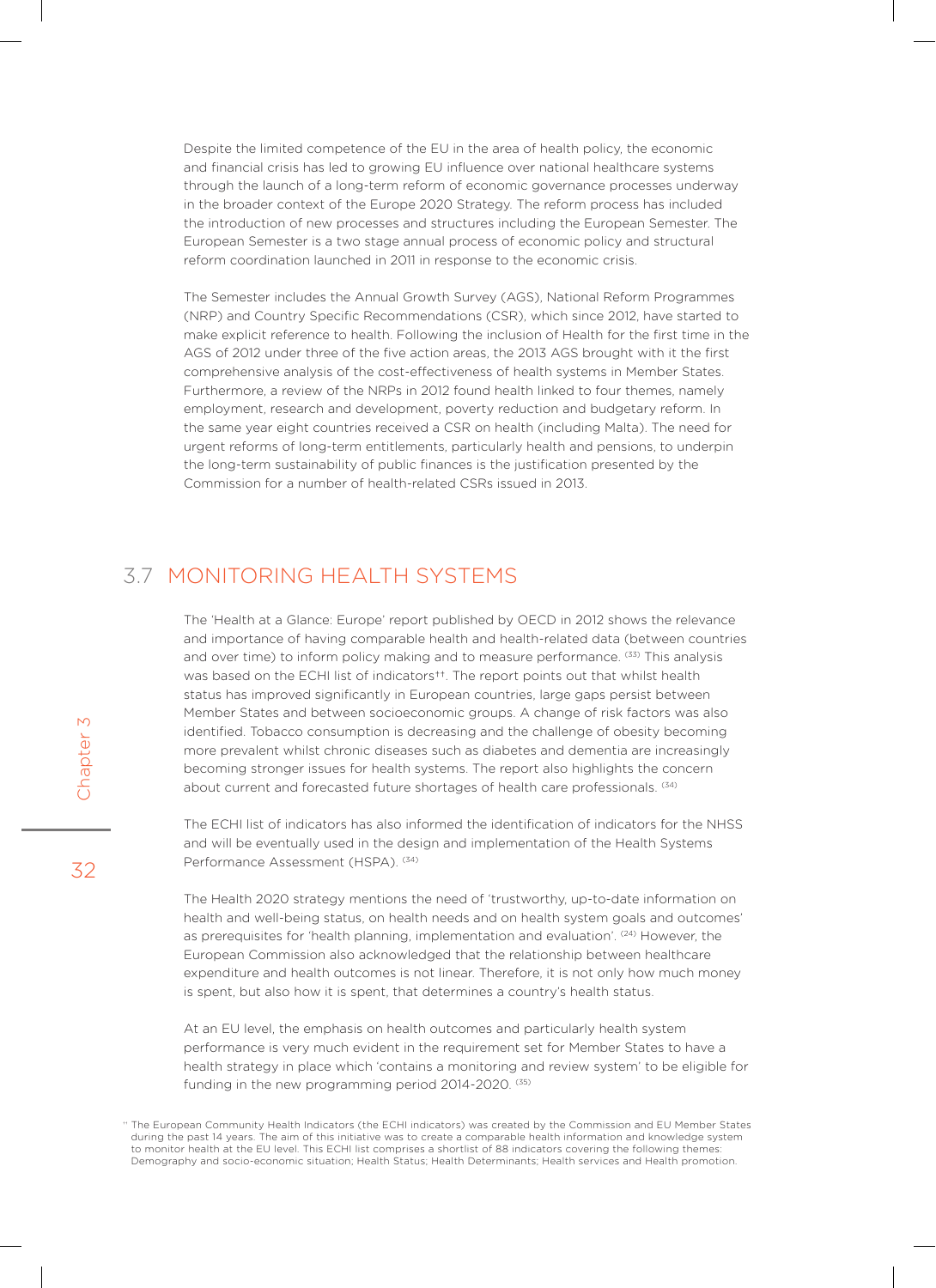# 3.8 Reforms needed to improve the sustainability of health systems

The European Commission and the Economic Policy Committee identified the following areas where structural reforms and efficiency gains could improve the sustainability of health systems. <sup>(36)</sup>

- encouraging more cost-effective provision and use of health services through adequate incentives;
- ensuring a balanced mix of staff skills and anticipating staff needs due to ageing;
- reducing the unnecessary use of specialist and hospital care while improving primary healthcare services;
- better health promotion and disease prevention in and outside the health sector;
- improving data collection and using available information to underpin the improvement of the performance of health systems; in particular the collection of health data using the European Community Health Indicators (ECHI) and developing tools to better assess the efficiency of health systems;
- using health technology assessment more systematically for decision-making processes;
- • ensuring the cost-effective use of medicines; this includes increasing the use of less expensive equivalent (generic) drugs.

These recommendations are consistent with the WHO's 'ten leading sources of inefficiency of health systems' (37) and the OECD's recommendations for health system reform. (33)

# 3.9 Conclusion

There are several similarities and congruencies between the challenges that the health systems in Malta are and will be facing in the coming years and those identified in supra-national health strategies. In line with this evidence and direction, the following chapters will set out the overall objectives and strategic directions of the NHSS. These will be followed by the presentation of the strategic actions that will lead towards the attainment of these goals through a people-centred approach over the next few years.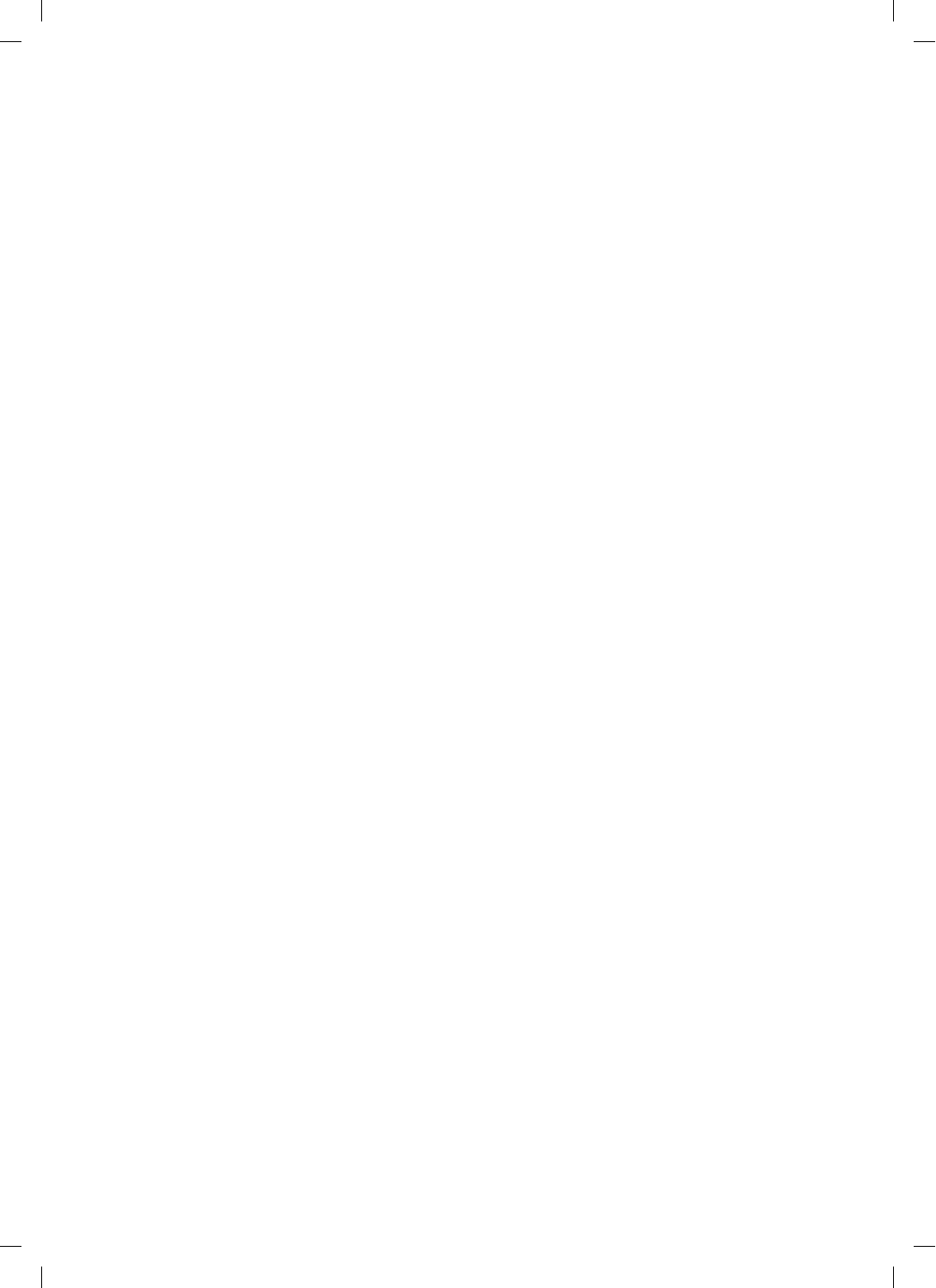# Chapter 4

# Setting the goals for the Health Systems Strategy

## 4.1 Introduction

The National Health Systems Strategy (NHSS) evolves around a set of four overall objectives. These objectives encompass the strategic policies identified from an in-depth review of the accumulated thematic strategies and policy documents issued over the past 20 years and the deliberations of the task force that was created in 2012 to draft this national strategy. These overall objectives are intended to cover and lead to the vision of the Ministry responsible for Health for the national health systems and the health of the population up to 2020 and beyond.

The four overall objectives have each been elaborated with two or one strategic directions. Each direction is intended to list and explain the route or routes through which the overall objectives will be approached.

This chapter is devoted towards an illustration of the understanding of the Ministry on these overall objectives and strategic directions. It will also present the rationale for each of these overall objectives and respective strategic directions. Chapter 7 will elaborate the strategic actions and tactics that the Ministry has identified as necessary to help the national health systems to achieve each of the overall objectives and their corresponding strategic directions over the next few years. These strategic actions demonstrate the means by which the national health systems will tackle these challenges. The strategy is demonstrating how and what human, intellectual and financial investments need to be sought, obtained and employed. It will be followed by an agreed action plan inclusive of appropriate timeframes and established accountabilities for the entities identified as responsible for each action or set of actions.

Box 4 presents the four overall objectives and the corresponding seven strategic directions which form the pillars of the NHSS.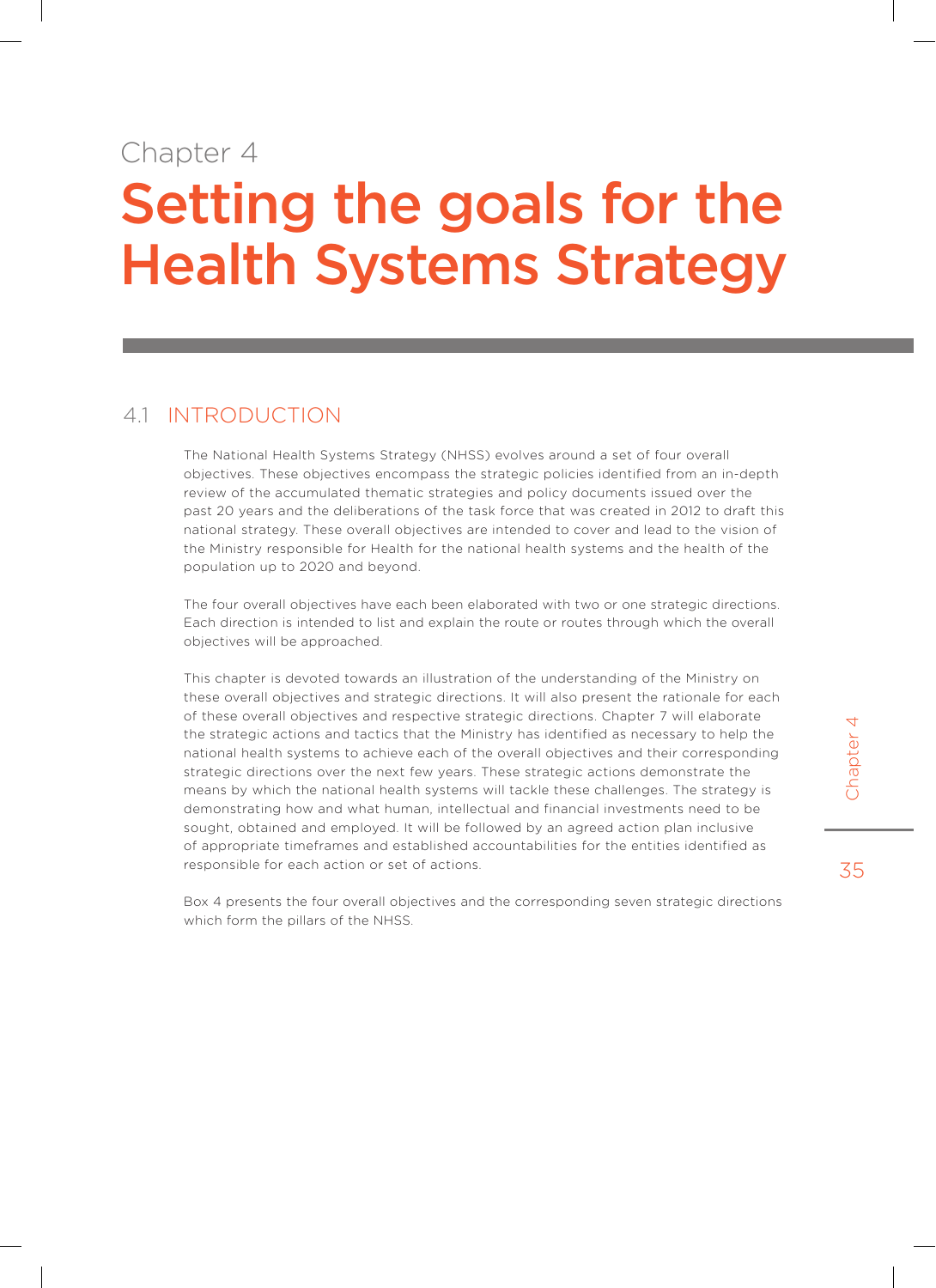### IMPROVED HEALTH, INNOVATING THE WAY FORWARD: OVERALL OBJECTIVES AND STRATEGIC DIRECTIONS OF THE NHSS

### Overall Objective 1

Respond to increasing demand and challenges posed by the demographic changes and epidemiological trends focusing on the whole course of life, children, the elderly and vulnerable.

### Strategic Direction 1A

Prolonging stay in the community and responding to increasing demands for higher dependency care.

### Strategic Direction 1B

Strengthening the prevention and promotion of health focusing on behavioural changes and lifestyle choices including protection, screening and early diagnosis and control of disease progression.

### Overall Objective 2

Increase equitable access, availability and timeliness of health and social services, medicines and health technologies.

### Strategic Direction 2A

Improving management and efficiency of services through research and innovation, prioritisation, monitoring, public private partnership, and other service provision models.

### Overall Objective 3

Improve quality of care by ensuring consistency of care delivered by competent health workers supported by robust information systems.

### Strategic Direction 3A

Setting and enforcing quality standards including licensing and accreditation and development and systematic application of case management protocols.

### Strategic Direction 3B

Facilitating continuity of care through co-ordination and integration within and between service provider teams and by improving communication and sharing of information.

### Overall Objective 4

Ensure the sustainability of the Maltese Health Systems.

### Strategic Direction 4A

Designing, developing and evaluating sustainable policies for human resources, financing mechanisms, entitlement criteria for care and organization of care delivery.

### Strategic Direction 4B

Improving governance and empowering future leadership for health and wellbeing to influence national decisions through whole-of-government and wholeof-society approaches.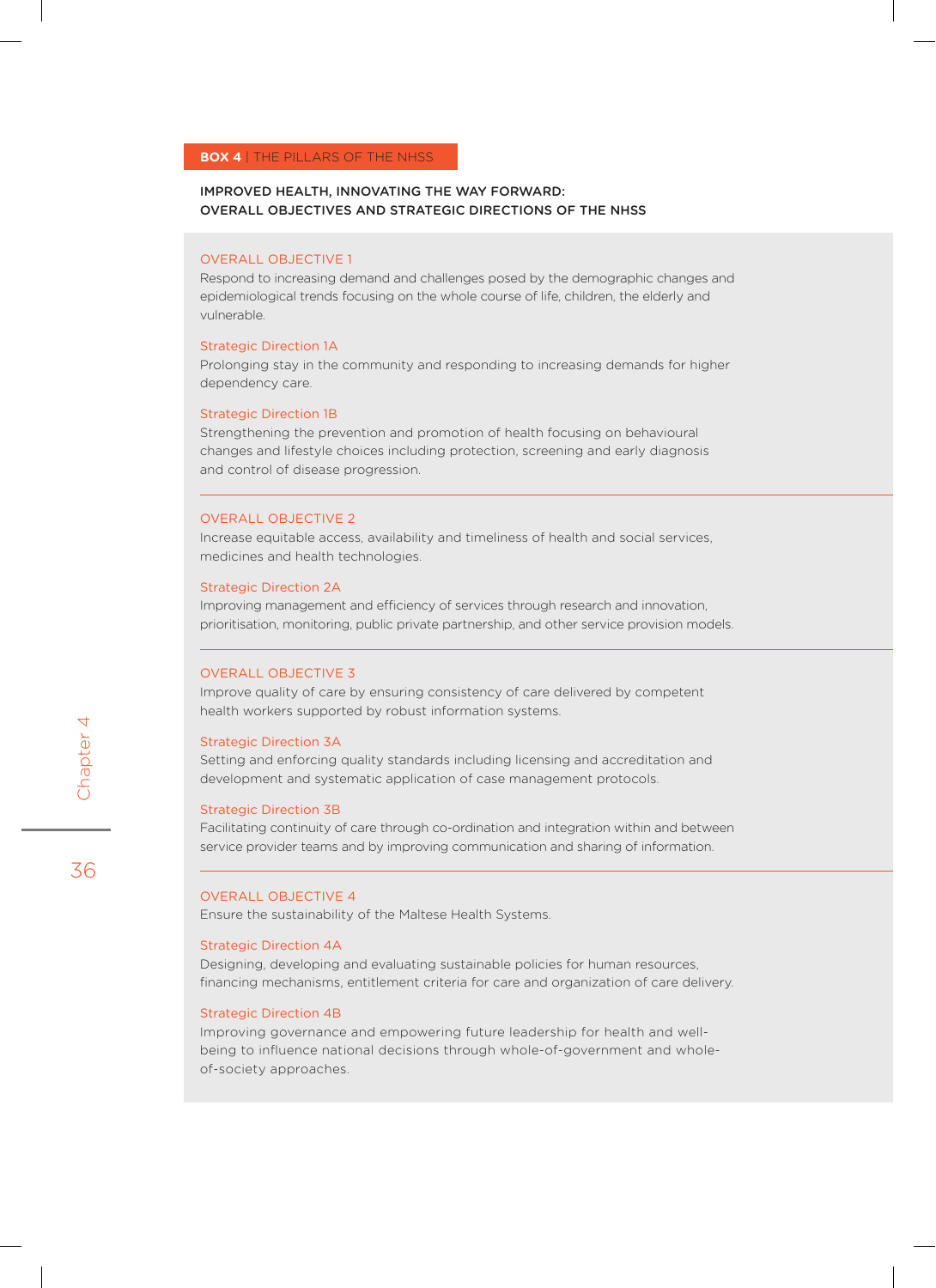## 4.2 THE STRATEGIC OVERARCHING ROLE OF INFORMATION AND COMMUNICATION TECHNOLOGY (ICT)

There is a great and growing demand for efficient, effective, and economic application of information and communication technologies (ICT) to Malta's health systems. This is being addressed through the drafting, endorsement and implementation of a strategic plan to identify and prioritise the essential elements that will guide investment and activity in Health ICT and e-health over the next few years.

A number of strategic objectives and strategic directions have already been identified. These objectives and directions are congruent with the overall philosophy of the NHSS and in particular of Overall Objective 3 that mandates the support that is required to improve and ensure quality and consistency of the services delivered that can only be provided through robust information systems. Consequently, actions related to the development of ICT systems in Health have been specifically highlighted in Chapter 7 that is detailing the actions and tactics that the Ministry will be implementing to reach its strategic objectives and directions.

#### 1. DEVELOP THE MYHEALTH AND E-HEALTH SYSTEMS

The existent myHealth and e-health systems will be developed further and rendered more userfriendly for patients, family doctors and community pharmacists, in support of better primary care and to strengthen coordination between acute care and community care settings.

#### 2. Achieve better value for money

Investment in health ICT will be geared to bring benefit to the healthcare system as a whole by achieving better health outcomes, increased productivity and cost savings on labour and materials.

#### 3. Empower health professionals and patients through ICT

Systems will be developed that facilitate continuity of care, fast and efficient service delivery, patient safety through decision support, and direct patient involvement.

#### 4. Create a scalable corporate health ICT architecture.

The development of health ICT systems will be coordinated through a corporate architecture based on agreed policies and standards, to facilitate the controlled sharing of data and resources, achieve value for money, and lay the basis for research and development.

#### 5. Establish a robust and interoperable health ICT infrastructure

All Government health care delivery sites will be provided with connectivity and up-to-date desktop infrastructure according to their business needs. A common repository of key health datasets will be established, including health professional registers. Interoperability of services will be pursued and, where possible, common Government services will be incorporated (e.g. for identification and authentication)

#### 6. Develop Malta's human capital in health ICT

The existing cadre of health ICT practitioners will be identified, recognised and empowered to deliver this strategic plan. This specialised community will be developed through shortterm training and longer-term educational opportunities. Knowledge of health ICT will also be promoted among health professionals and the general public.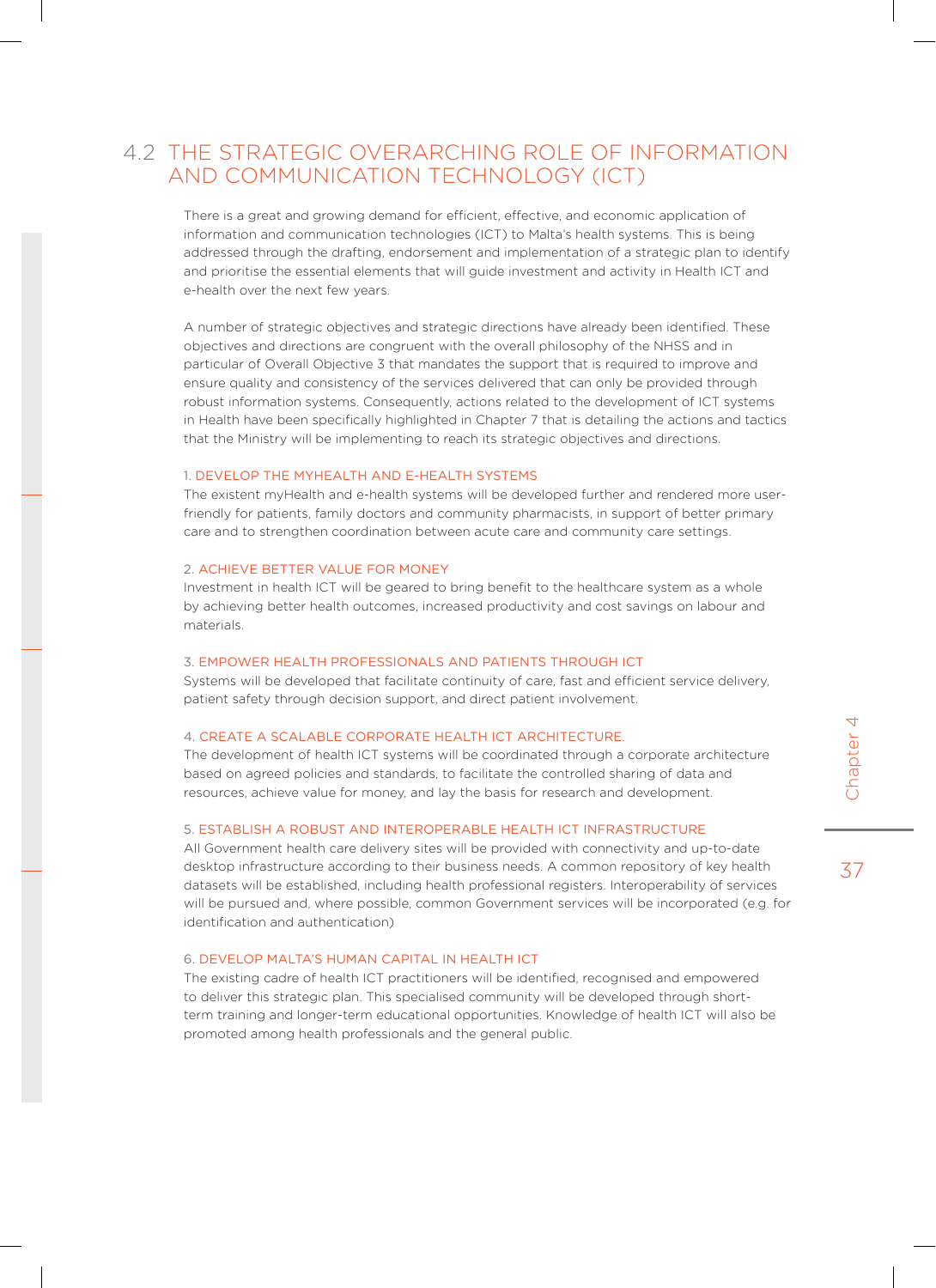## 4.3 The rationale behind the four overall objectives and seven strategic directions

#### Overall Objective 1 HEALTH AND Well-being THROUGHOUT LIFE

Respond to increasing demand and challenges posed by the demographic changes and epidemiological trends focusing on the course of life, children, the elderly and vulnerable groups.

Investing and supporting good health throughout the life-course leads to increasing the chances for and the span of healthy life expectancy and delaying the onset of age-related diseases (longevity dividend). Improvements on both of these goals can yield important economic, societal and individual benefits. The demographic transformation that has taken place and is expected to continue developing in the population of the Maltese Islands requires an effective life-course strategy that gives priority to new approaches to promoting health, preventing and delaying the onset and improving control of disease. Improving health and health equity begins with pre-conception, pregnancy, peri-natal and early child development. Healthy children have the capability to learn better, healthy adults are more productive, and healthy older people can continue to contribute actively and for longer to society.

#### Strategic Direction 1A THE RIGHT CARE AT THE RIGHT PLACE AT THE RIGHT TIME

Prolonging stay in community and responding to increasing demands for higher dependency care.

It is becoming increasingly evident that the national health systems needs to invest in increasing the capacity to meet the current and forecasted increases in demand. Additional investment across the system and re-orientation of existing services is required to meet needs more appropriately and to achieve better value from the available capacity particularly in primary care, rehabilitation and community services, and higher dependency long-term care. Primary health care needs to increase its effectiveness and consolidate its position as the cornerstone of the health system by fostering enabling environments for people to participate in new ways in their treatment and take better care of their own health, increasing the use of innovative tools such as communication technology and new forms of service delivery supporting independent living in the community and promoting more flexible, multidisciplinary and team-oriented delivery of care.

Action will be taken to ensure that the care required is delivered in the setting which is most suitable to the needs and conducive to sustaining and improving the health and well-being of the person needing the care. Actions need to be taken to continue upgrading all settings providing health services and there will be increased focus on empowering and encouraging communities to become more involved in the provision of informal care in the community and as near as possible to where people are residing and working.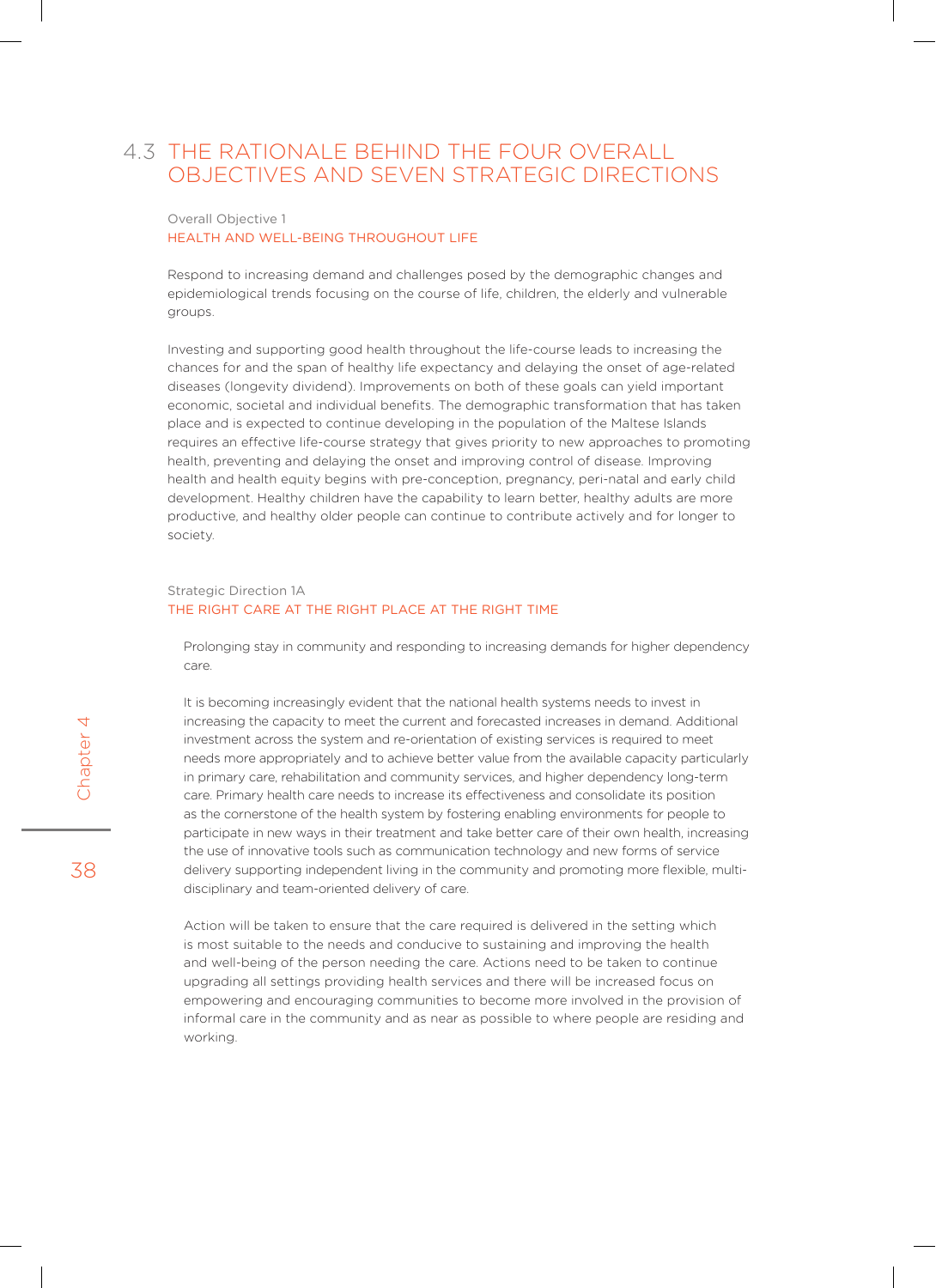#### Strategic Direction 1B ENGAGEMENT AND EMPOWERMENT TO PROMOTE HEALTH

Strengthening the prevention and promotion of health focusing on behavioural changes and lifestyle choices including protection, screening and early diagnosis and control of disease progression.

People's lifestyles and the conditions in which they live and work, influence their health and potential for longevity. However, the achievement and maintenance of health and well-being is not the sole responsibility of the individual. The creation of environments that facilitate and support making the healthier choice to become the easier choice is required. In doing so the individual and collective contribution to improving the overall health status of the population is made more possible.

The ageing of the population in Malta resulting from increasing longevity and falling birth rates is well established and will be a continuing phenomenon in the foreseeable future. These changes are likely to continue raising the demand for healthcare services while also decreasing the pool of people in the working population. However, EU projections show that if people succeed in remaining healthy as they live longer, the rise in healthcare spending due to ageing could be substantially reduced. <sup>(38)</sup> Action will continue to be taken to promote health and prevent disease throughout the lifespan by tackling key issues including poor and unbalanced nutrition, low levels of physical activity, tobacco consumption and harmful intake of alcohol and drugs, environmental and occupational health and safety risks, road traffic accidents, and accidents in the home. This is in congruence with the Health 2020 recommending the creation of 'resilient communities' (empowered persons) and 'supportive environments'. Advocacy and direct action by the Ministry responsible for Health in this regards will result in the reduction of health inequalities and the strengthening of health promotion and disease prevention. These will ultimately lead to a healthier life course and a healthier ageing process.

This strategy also affirms the continuation and consolidation of initiatives and resources to protect human health and improve safety, security and protection of citizens against health threats. These include health impact assessments, preparedness and response to epidemics and bioterrorism, strategies to tackle risks from specific diseases and conditions, action on accidents and injuries, improving workers' safety, and actions to ensure and safeguard food safety and consumer protection.

#### Overall Objective 2

#### ENSURING EQUITY WITHIN DYNAMIC HEALTH SYSTEM AND ENSURE SUSTAINED PROGRESS

Increase equitable access, availability and timeliness of health and social services, medicines and health technologies.

In June 2006 the Council adopted a statement on common values and principles in EU healthcare systems, listing the overarching values of universality, access to good quality care, equity and solidarity. A new statement on common values for health policy in the broader sense will build on this. Values relating to improving health must include reducing inequities in health. (39) Although many Maltese enjoy a longer and healthier life than previous generations, inequities in health still exist between population sub-groups. These sub-groups need to be properly identified in order to ensure that services are non-discriminatory and enable these people to attain their full potential in life. New programmes must be evaluated properly, including for costeffectiveness and equity, and health professionals' training and capacity implications must be considered.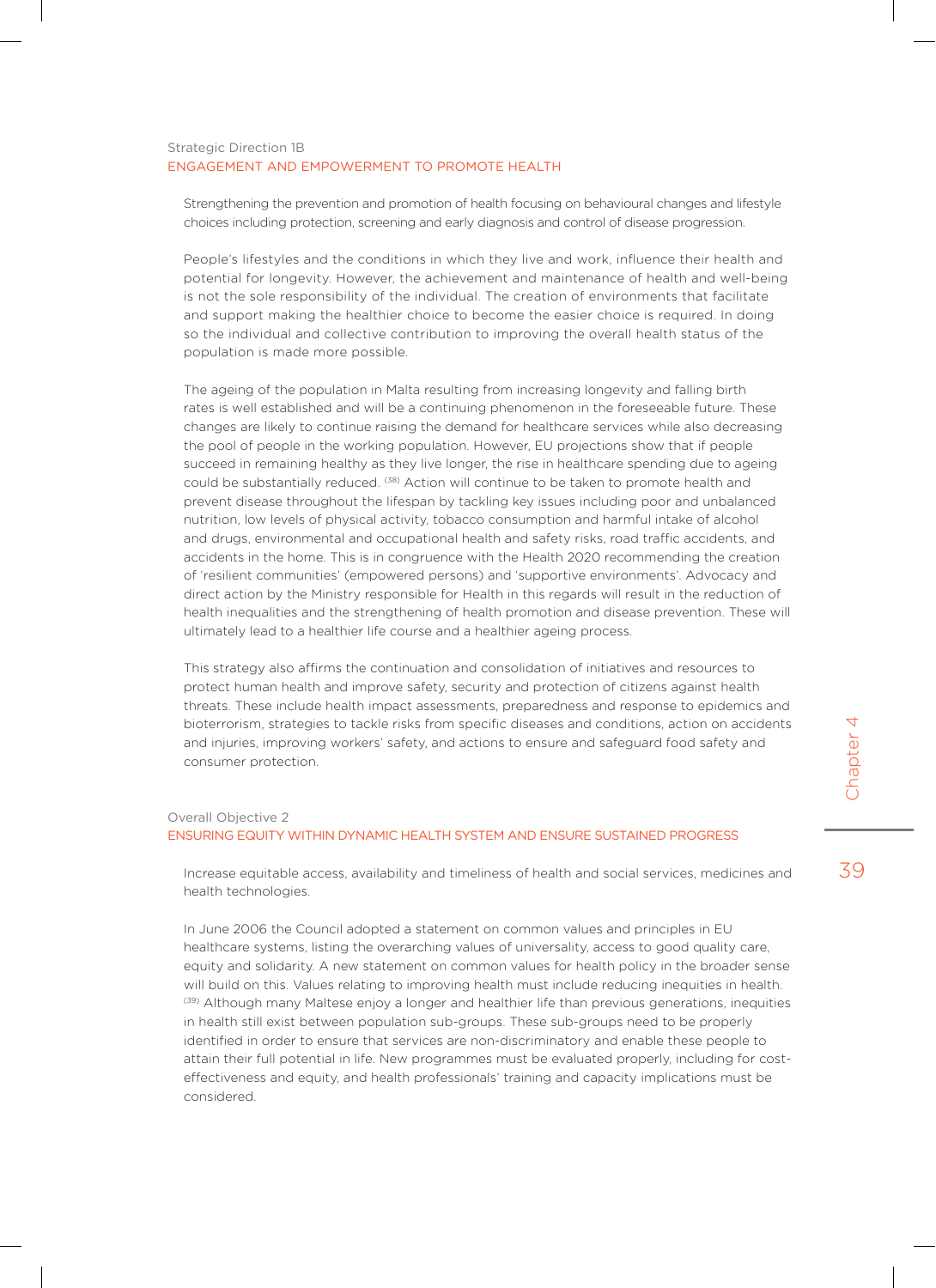#### Strategic Direction 2A MAKING BEST USE OF AVAILABLE RESOURCES

Improving management and efficiency of services through research and innovation, prioritisation, monitoring, public private partnership, and other service provision models.

Whilst the health system needs to re-organise itself to become more responsive to the needs of individuals and families, it is also concerned with ensuring that the various parts of and the different players in the system are utilised to their maximum effectiveness and efficiency. At Government level efficiency needs to be achieved when allocating and disturbing resources. While at the level of service provision, technical efficiency is a must. New emerging concepts need to be kept in mind and utilised when necessary, such as the possibility of public private partnerships, community frameworks and e-health solutions. These concepts of macro- and micro-management of services will ensure the continuity of current and future service provision within a dynamic health system and avoid putting an increased financial burden on future generations. It is becoming increasingly recognised that services need to be planned with a vision of the future. Decisions that are taken have to be evidence based and new initiatives that are embarked on have to be economically and clinically efficient, while keeping in mind ethics and equitability.

The national health systems are under constant and escalating pressure to act in response to the challenges presented by an ageing population, rising citizens' expectations, demands for the introduction of new, more expensive and sophisticated technologies and medicines, migration, and mobility of patients and health professionals. Action will concentrate to achieve and maintain services that assure high levels of safety, quality and efficiency standards through a health system that becomes increasingly financially viable, fit for purpose, people-centred and evidence-informed and based.

#### Overall Objective 3 A JOINT EFFORT TO ENSURE CONTINUITY OF CARE

Improve quality of care by ensuring consistency of care delivered by competent health workers supported by robust information systems.

Achieving high-quality care and improved health outcomes requires sustainable health systems that are fit for purpose, people-centred and evidence-based. Primary and community care are two important cornerstones of the health systems. Mental health care is another important sector that requires major development to bring it in line with the present international standards for good practice in this field. They can respond to emerging health systems needs by fostering an enabling environment for partnerships to thrive, and encouraging people to participate in their treatment and take better care of their own health. Making full use of 21st-century tools, innovations and possibilities for training of highly qualified professional, can assist in the achievement of a higher standard of care that is still cost effective.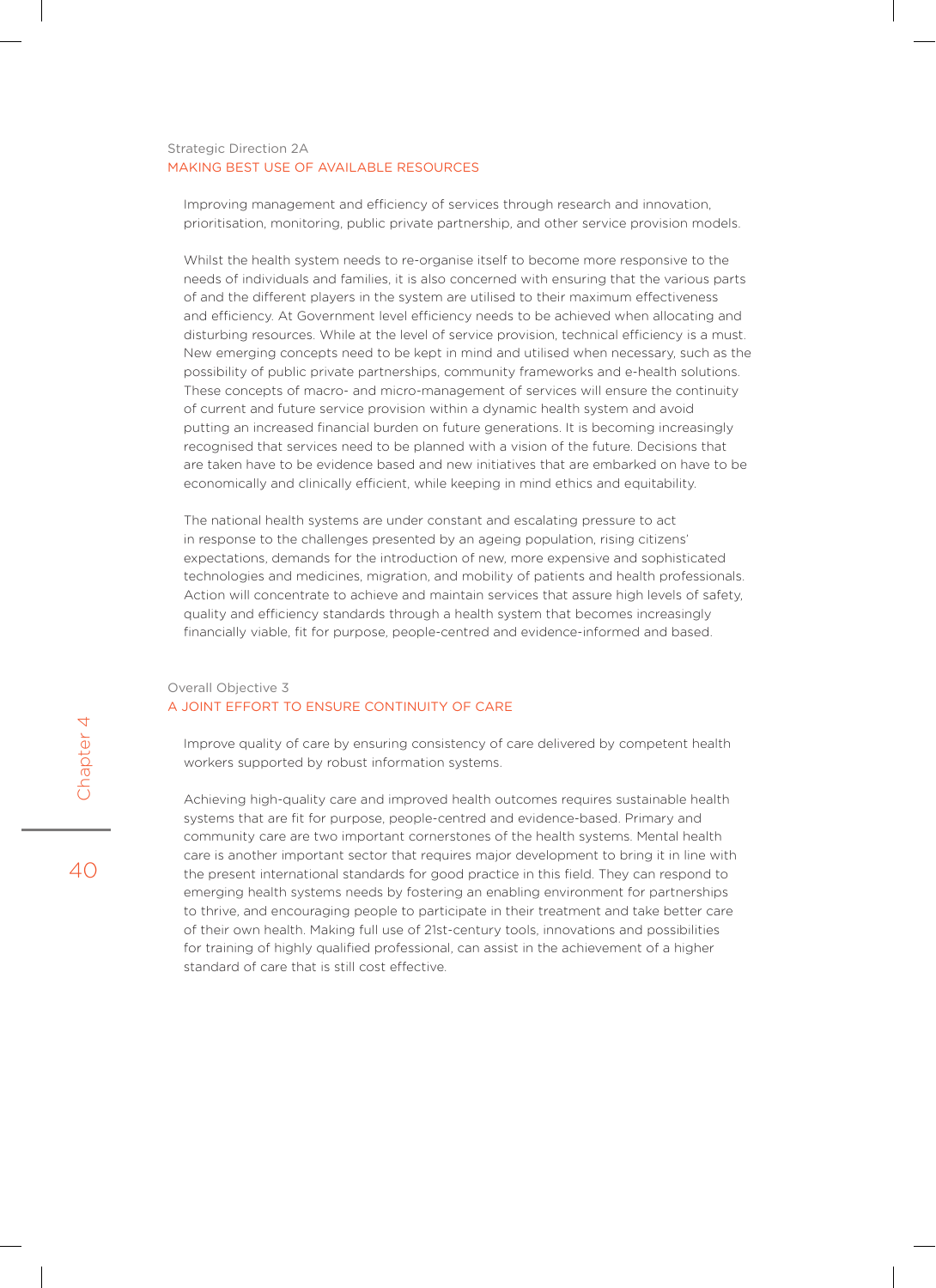#### Strategic Direction 3A ESTABLISHING STANDARDS WITHIN A PATIENT-CENTERED APPROACH

Setting and enforcing quality standards including licensing and accreditation and development and systematic application of case management protocols.

Patient safety is at the core of every health care system. Technologies in the medical field are advancing at a fast rate. While the introduction of such new technologies is encouraged in order to provide better quality of care to patients, this has to be done while keeping patient safety in mind. Healthcare is becoming increasingly patient centred and individualised, with the patient becoming an active subject rather than a mere object of the health system. Health policies and strategies must take citizens' and patients' rights as a key starting point. This includes participation in and influence on decision-making, as well as competences needed for wellbeing, including 'health literacy'. <sup>(39)</sup> Empowering people, citizens, consumers and patients is critical for improving health outcomes, health system performance and patient satisfaction.

Ensuring and enhancing a patient safety culture is an integral part of the national health systems. Quality assurance mechanisms are especially important for health system transparency and accountability and for fostering people's trust and confidence in the national health systems. This strategy is promoting the consolidation and continuing development of the health regulatory and leadership functions and structures particularly in the sector for the application of quality standards. These will include the enforcement of appropriate standards for and complements of health care facilities and equipment, ensuring the availability of qualified and trained professionals that respect and operate within the established professional codes of conduct and best practice care guidelines, and the implementation of a health system-wide patient safety policy and supporting legislation. The aim is to foster a learning culture in the whole health system both at the level of the individual operator as well as at the systems level such that factors leading to mishaps are corrected and repetitions of reported adverse events are averted.

Furthermore, recognizing patients as a resource and as partners, and being accountable for patient outcomes are important principles. Patients' rights and responsibilities will be defined and endorsed on a national level and citizens will be encouraged and supported to engage more in the role of decision-makers at both the levels of their individual care as well as in the collective public health arena.

#### Strategic Direction 3B SAFE, HIGH QUALITY AND EFFICIENT SERVICES

Facilitating continuity of care through co-ordination and integration within and between service provider teams and by improving communication and sharing of information.

In order to improve quality of care, minimise inequities and make the best use of health care resources we have to promote health system models that enhance continuity of care through synergistic cooperative action between hospitals and community care. However, for such systems to work efficiently within a framework that is still safe for the patient, comprehensive and integrated communication and information systems are indispensable. This strategy sets out implementation mechanisms for cooperation between partners, reinforcing Health in All Policies, and increasing visibility and understanding about health with all stakeholders.

Continued quality development and performance enhancement of the health services can only be achieved if the activities of the different players in the care delivery pathways are integrated so that continuity of care is ensured and patients are not 'lost' in any part of the system. The ultimate aim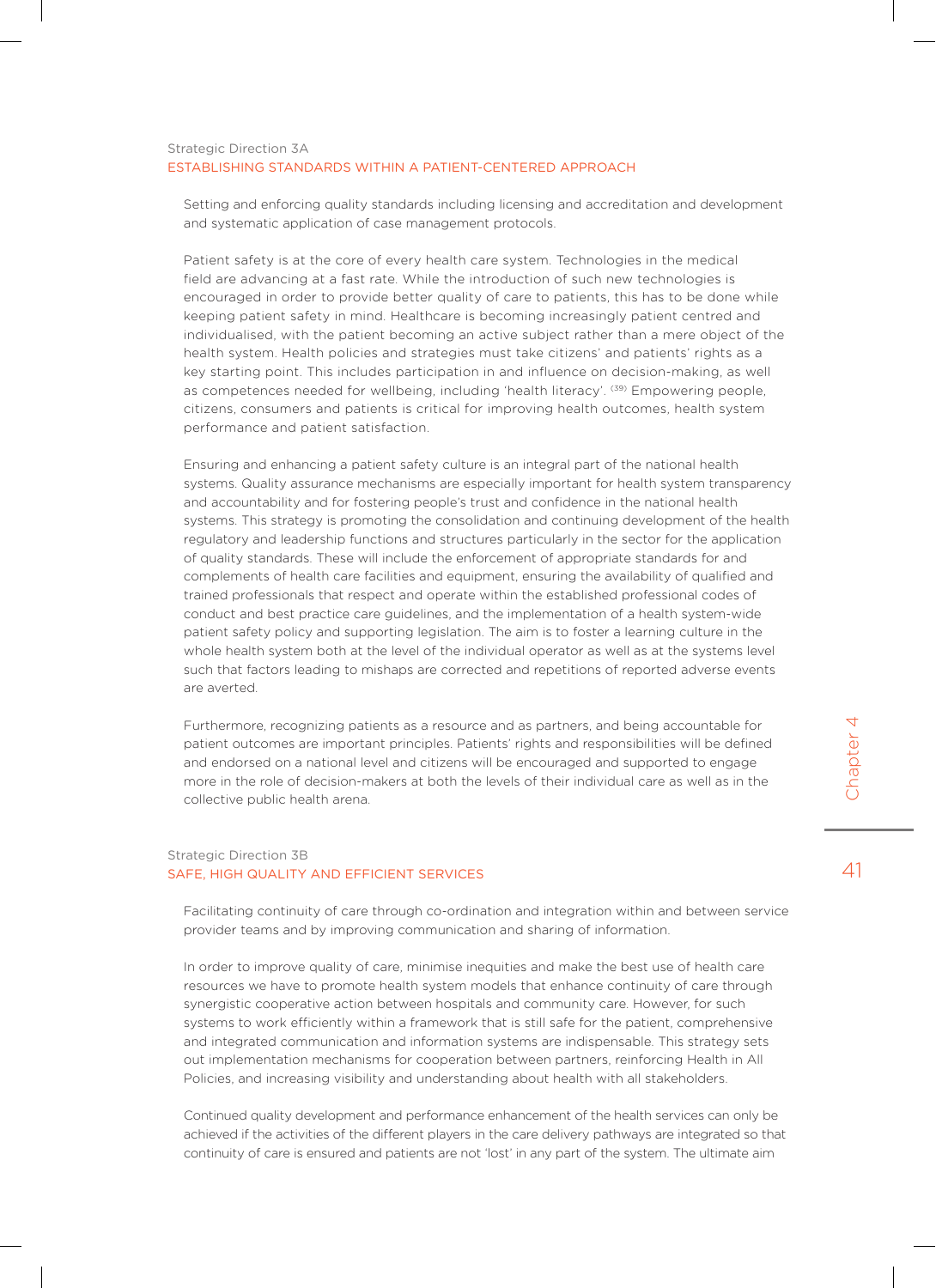is to introduce a seamless process of care for any particular patient between community, primary, secondary and institutional care, between the private and public health care sectors and where necessary between the health care and the social care services. This strategy will be strongly reinforcing the role of primary health care as the cornerstone of the national health system. Service delivery will be relocated as close to home as is safe and costeffective, patients will continue to become more empowered to undertake self-care practices and the potential of personalised medicine will be promoted.

#### Overall Objective 4 WORKING TOWARDS SUSTAINABLE HEALTH SYSTEMS

Ensure the sustainability of the Maltese Health Systems.

Rapid growth of chronic disease and mental disorders, lack of social cohesion, environmental threats and financial uncertainties make improving health even more difficult and threaten the sustainability of health and welfare systems. <sup>(24)</sup> All resources are finite, including human resourced. In the ambit of an ageing population and a decrease in the labour workforce market, it is becoming increasingly important to ensure that health systems can cope with the increase in the demand for health services while still remaining sustainable through creative and innovative responses to which there is a real commitment.

#### Strategic Direction 4A INTEGRATED PLANNING AS AN ESSENTIAL PART OF SUSTAINABLE HEALTH SYSTEMS

Designing, developing and evaluating sustainable policies for human resources, financing mechanisms, entitlement criteria for care and organization of care delivery.

There is an increasing need to apply evidence to policy and practice, observe ethical boundaries, expand transparency, and strengthen accountability. The use of health economic evaluations within health system will gain increasing importance in the coming future, in order to ensure, that prior to embarking on new initiatives it is assured that the necessary human resources, infrastructure and financial investment can be sustained in the future. This concept has to be incorporated in all policies, together with measurable outcomes to enable proper evaluation of the policy to analyse its effectiveness and justify any changes that need to be made within the existing frameworks.

The opening of the new Mater Dei Hospital, a state of the art hospital, has resulted in an unexpected shift of a significant number of people and demand for services from the private to the public health care system. This together with the ageing population is putting an increasing burden on the public health system which delivers its services free of charge at the point of use. In order to tackle this challenge, policies will be designed to assist in the continuous delivery of sustainable health care services that can reach standards of excellence. Emphasis will be placed on economic and cost-effectiveness evaluations of any new initiatives. Existing services will also be increasingly evaluated to ensure they are being delivered efficiently. The rationale for this activity centres on the intention that the current population will be allowed to continue enjoying the benefits offered by our health system and possible consequences such as unnecessary financial burdens will not have to be imposed on future generations.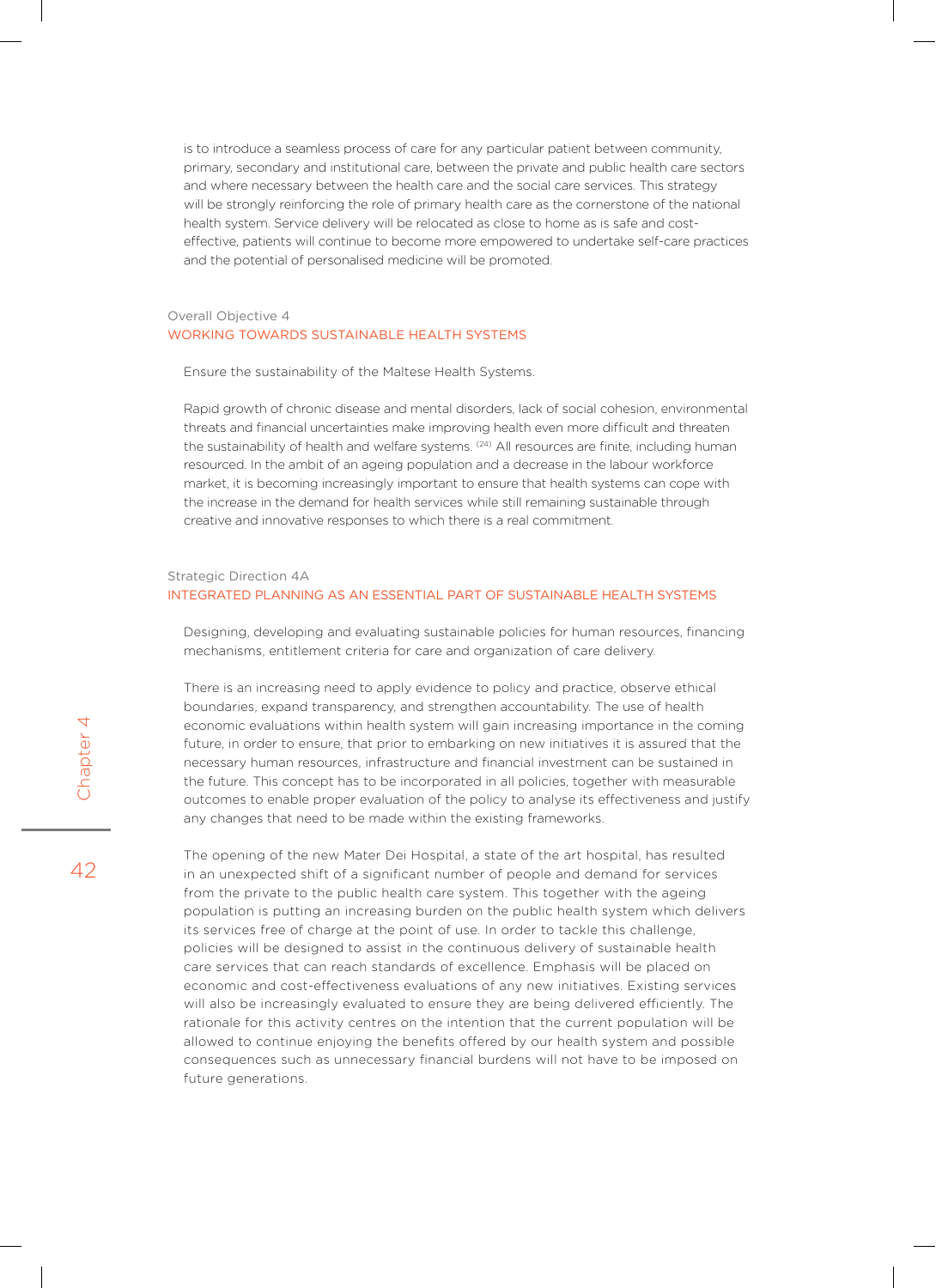#### Strategic Direction 4B IMPROVING LEADERSHIP: PARTICIPATORY GOVERNANCE FOR HEALTH

Improving governance and participatory governance for health is key to governments aiming at successfully achieving real improvements in health. This needs to be supported through the empowerement of future leadership for health and well-being to influence national decisions through whole-of-government and whole-of-society approaches. <sup>(24)</sup>

Leadership at Ministerial level and from health agencies is vitally important to address the burden of disease. This is already occurring locally however it needs to be strengthened. Formal structures and processes that support coherence and inter-sectoral problem-solving need to be established and patient groups need to be encouraged, strengthened and facilitated.

The health sector is responsible for developing, implementing and evaluating national health strategies and it also has to consider how its health policy decisions affect other sectors and stakeholders and vice versa. The Ministry responsible for Health together with patient groups and public health agencies are increasingly engaged in initiating inter-sectoral approaches for health and acting as health brokers and advocates.

Actions will be taken to improve leadership and participatory governance towards health. Whole-of-government activities will be embarked on which are multilevel (from local to global) government actions which increasingly involve also groups outside government. This approach requires building trust, common ethics, a cohesive culture and new skills. It stresses the need for better coordination and integration, centred on the overall societal goals for which the government stands. More advocacy will be engaged to emphasise the concept of health in all policies so that all sectors will understand and act on their responsibility for health while recognising how health also affects other sectors.

Governance and leadership will devolve beyond the Ministry's level. It will be reinforced also at societal level through whole-of-society approaches that will complement public policy. Various tactics and actions will be taken to secure coordination through normative values and trustbuilding among a wide variety of stakeholders. Responsibility, ownership and accountability will remain strong assets within this strategic management plan that will require various changes to be implemented. A well equipped complement of trained professionals will be needed to take on board these challenges.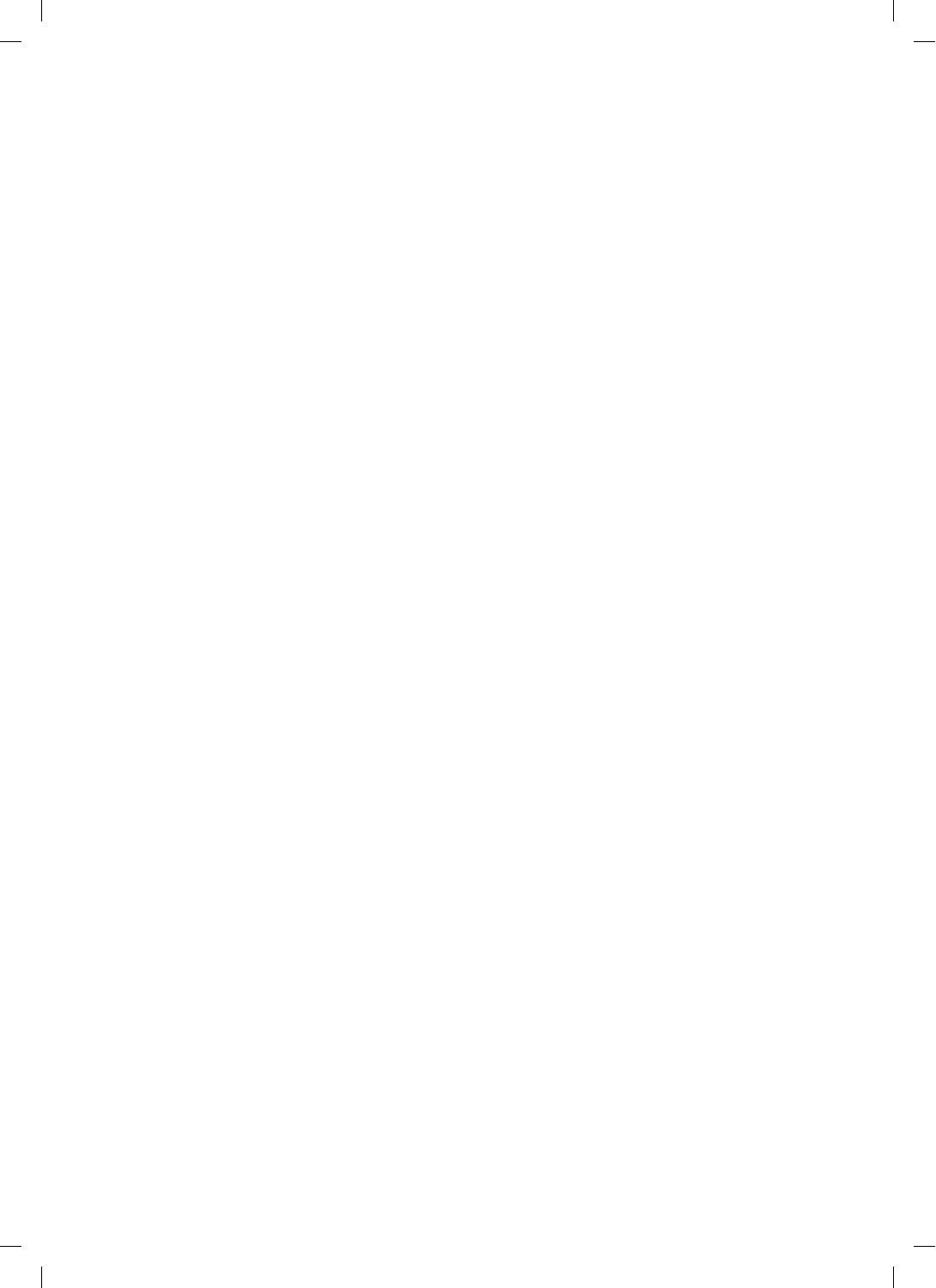## Chapter 5

Key baseline indicators illustrating the overall objectives of the National Health Systems Strategy

## 5.1 Introduction

Several indicators can be utilised to illustrate and better understand the factors influencing the present situation of different aspects of the health systems in Malta. The identification of indicators is influenced by the need to have ongoing information that can be used to monitor inter alia the implementation and the expected outcomes of this strategy over time. The indicators that are presented in this chapter are not exclusive and more or different indicators may need to be utilised in the monitoring process of this strategy.

Indicators and related information will be presented according to the key issues identified in the four overall objectives of this strategy. These include:

- 1. Increased demand and challenges due to demographic changes, epidemiological trends, ageing and vulnerable groups
- 2. Access, availability and timeliness of services, medicines and medical technologies
- 3. Quality of care including patient safety, continuity and consistency of care, implementation of protocols and/or international guidelines
- 4. The need for a long-term vision for the sustainability of our health systems

The exercise that has been undertaken to elicit this information has also identified several gaps for which relevant available information was missing, insufficient or incomplete. One of the deliverables of the NHSS will involve the development of indicators and information channels that will help towards improving the monitoring of the areas of the health systems which to date is considered as inadequate. This work will be part of the Health Systems Performance Assessment (HSPA) which has been proceeding in parallel with the development of the NHSS.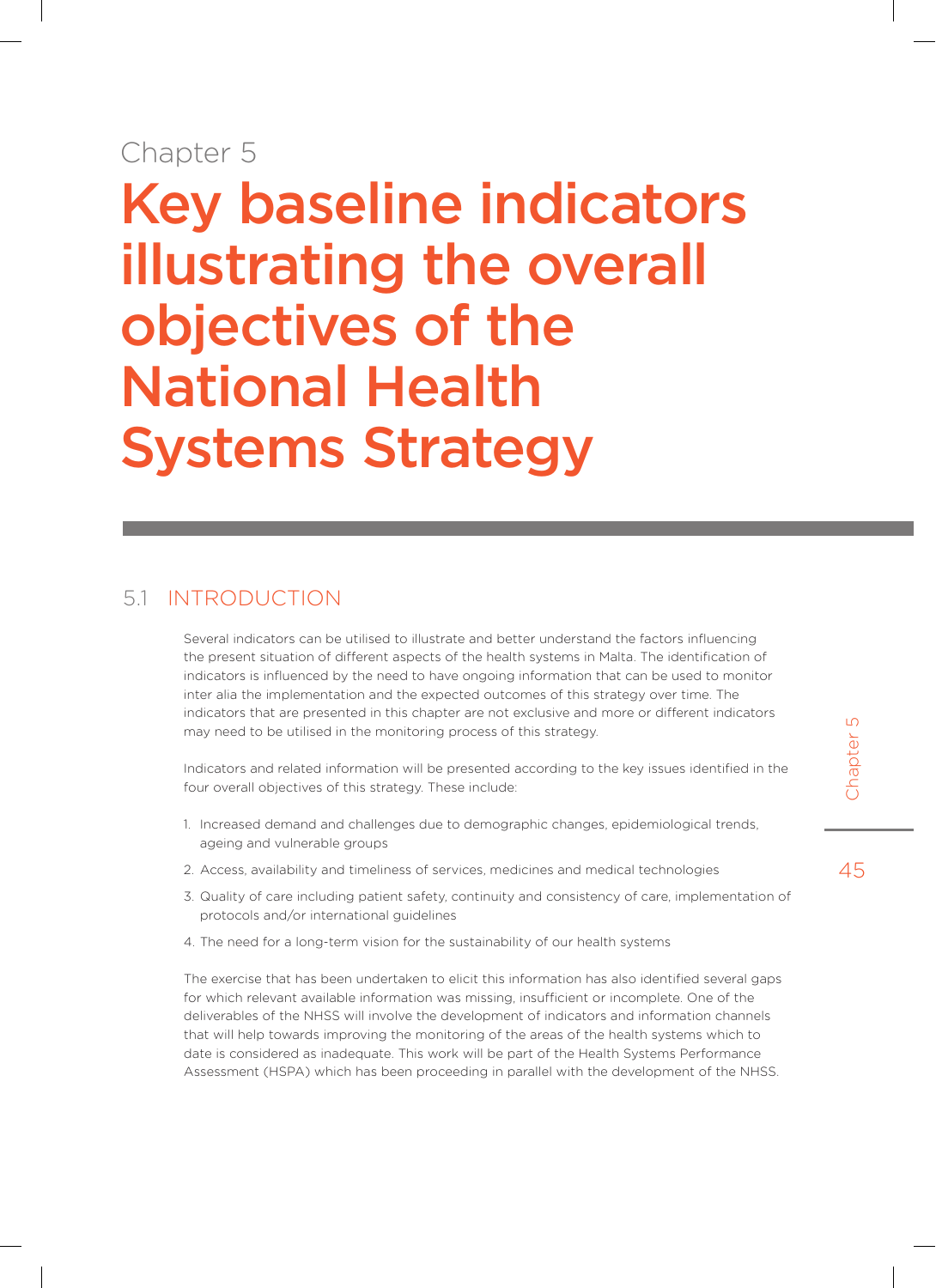## 5.2 Increased demand and challenges due to demographic changes, epidemiological trends, ageing and vulnerable groups:

#### A. Demography

Chapter 5

Chapter

 $\cup$ 

46

Demographic and epidemiological changes in the population of the Maltese Islands significantly impact the performance of the national health system. In general these trends are resulting in increasing demands and challenges which need to be acknowledged and catered for.

The total population in Malta, from the most recent census conducted in 2011, is 417,432. The total population of children and young people under the age of 18 years amounted to 18.4% of the total population. At the other end of the spectrum, 16% of the total population were individuals aged 65 years and over and just over half the population (50.26%) were females. <sup>(61)</sup>

The harmonised unemployment rate\* in Malta for 2012 was 6.9%. This compares favourably with the average EU rate of 10.7% for the same period. The income inequality distribution ratio\*\* was 4.1 whilst the EU average is 5.1 for 2011. (40)

The crude birth rate for 2012 was 10.1 births per 1,000 population and the total fertility rate was 1.4 births per woman. This is lower than the average EU rate of 1.54 births per 1,000 population. (5) The population projections published by the National Statistics Office indicate that the population of Malta is expected to reach 429,000 persons by 2025 and go down to just over 350,000 persons by 2060. The population of persons aged 65 years and over is projected to increase to around 111,700 – an increase of 72% when compared to this segment of the population during 2010. By 2060, children and youths under 20 will decrease from 90,705 to around 59,300 - a drop of 35%. These projections reveal a continuous forecasted trend of increasing ageing of the population. <sup>(2)</sup>



Source: Demographic Review 2010

\* Harmonised unemployment rate: This represents unemployed persons as a percentage of the labour force based on International labour Office (ILO) definition. The labour force is the total number of people employed and unemployed. Unemployed persons comprise persons aged 15 to 74 who: are without work during the reference week; are unable to start work within the next two weeks; and have been actively seeking work in the past four weeks or had already found a job to start within the next three months. Data are presented in seasonally adjusted form. <sup>(40)</sup>

\*\*Income inequality distribution ratio: The ratio of total income received by the 20% of the population with the highest income (top quintile) to that received by the 20% with the lowest income (lowest quintile). Income must be understood as equivalised disposable income.<sup>(40)</sup>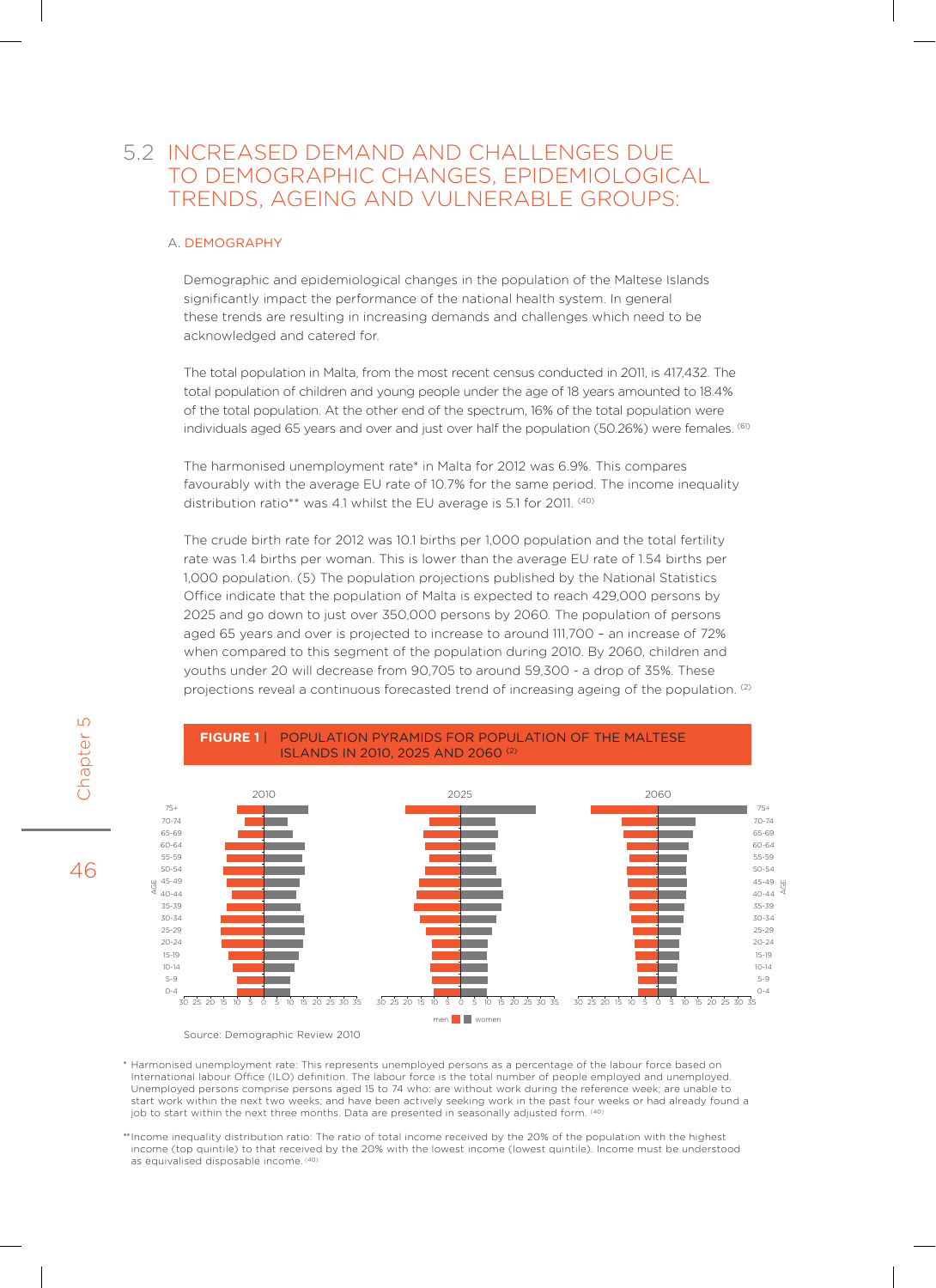Life expectancy has seen a remarkable increase over the past 30 years. In 2011, the life expectancy at birth for males was 78.8 years while for females it was 83.1 years. <sup>(5)</sup> This was also accompanied by an increase in healthy life years (HLY): 70.7 years at birth for females and 70.3 years at birth for males in 2011 which is higher than that for the EU at 62.2 years for females and 61.7 years for males. (6) (40) In fact females in Malta top the list for HLY at birth for countries in the EU. (40)

Over the past 10 years the mortality rate in Malta has seen a downward trend. In 2011, the crude death rate was 7.86 deaths per 1,000 population with the leading cause of death being diseases of the circulatory system (unchanged from previous years). The Standardised Death Rate (SDR) for Ischaemic Heart Disease in 2012 was 143 deaths per 100,000 population which is higher than the average EU rate (2011) of 80 deaths per 100,000 population. However, the SDR for stroke and all cancers was lower; 42.48 deaths when compared to 51.64 deaths for stroke and 151.64 deaths when compared to 166.85 deaths for all cancers per 1,000 population. (5) (6)

| TABLE 6   LEADING CAUSES OF DEATH BY NUMBER, RATE AND PERCENT (6) |            |                  |      |                                      |     |     |                      |  |
|-------------------------------------------------------------------|------------|------------------|------|--------------------------------------|-----|-----|----------------------|--|
|                                                                   |            | Number of deaths |      | SDR per 100,000<br>population (ESP)* |     |     | % of total<br>deaths |  |
| Cause of death (ICD-10 code)                                      | M          | F                | T.   | M                                    | F   | T   |                      |  |
| Ischaemic heart diseases (I2O-I25)                                | 319        | 328              | 647  | 132                                  | 85  | 107 | 21.5                 |  |
| Cerebrovascular diseases (I60-I69)                                | 103        | 160              | 263  | 43                                   | 41  | 42  | 8.7                  |  |
| Malignant neoplasm of trachea,<br>bronchus & lung (C33-C34)       | 122        | 37               | 159  | 49                                   | 13  | 29  | 5.3                  |  |
| Other heart diseases (I26-I51)<br>including heart failure (I50)   | 60         | 92               | 152  | 26                                   | 25  | 25  | 5.0                  |  |
| Acute lower respiratory tract<br>infections (J12-J22)             | 53         | 72               | 125  | 23                                   | 18  | 20  | 4.2                  |  |
| Dementia (F01-F03)                                                | 45         | 75               | 120  | 18                                   | 18  | 18  | 4.0                  |  |
| Malignant neoplasm of colon,<br>rectum & anus (C18-C21)           | 60         | 51               | 111  | 24                                   | 16  | 19  | 3.7                  |  |
| Diabetes mellitus (E10-E14)                                       | 47         | 56               | 103  | 19                                   | 15  | 17  | 3.4                  |  |
| Chronic lower respiratory diseases<br>$(J40-J47)$                 | 72         | 18               | 90   | 29                                   | 5   | 14  | 3.0                  |  |
| Malignant neoplasm of breast<br>(C50)                             | $\bigcirc$ | 79               | 79   | $\Omega$                             | 26  | 14  | 2.6                  |  |
| All other causes                                                  | 608        | 553              | 1161 | 261                                  | 169 | 211 | 38.6                 |  |
| Total                                                             | 1489       | 1521             | 3010 | 626                                  | 429 | 517 | 100                  |  |

Source: Annual Mortality Report – 2012

Note: \* ESP = European Standard Population

 $\Box$ Chapter 5 Chapter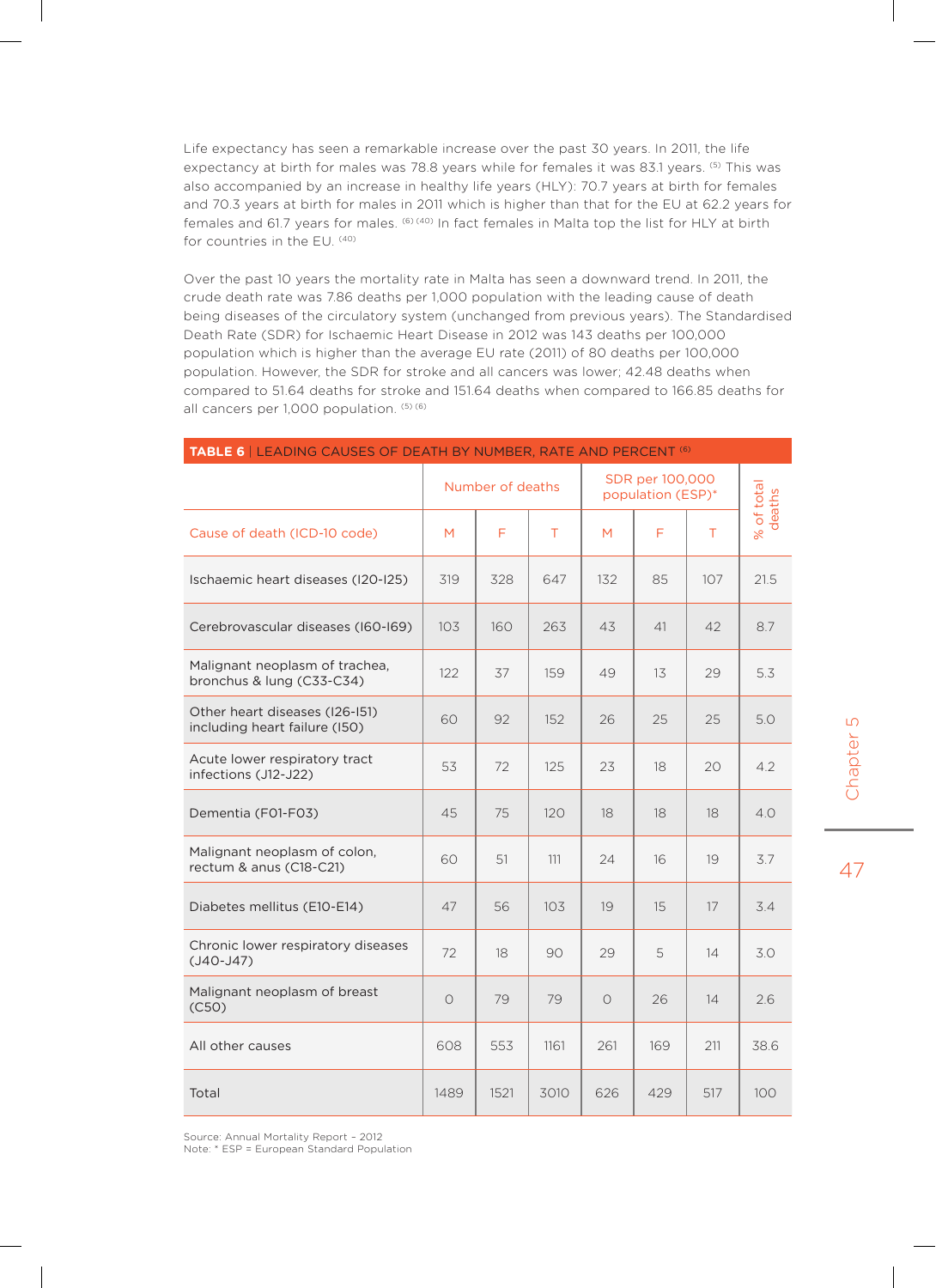The average infant mortality rate for the period 2010 to 2012 was 5.1 deaths per 1000 live births, which is above with the EU average of 4 deaths per 1000 live births in 2011. <sup>(5)</sup> It is important to note that termination of pregnancy is illegal in Malta. A foetus diagnosed with potentially fatal congenital anomalies is often born alive but passes away after birth. This greatly influences the infant and childhood mortality rates in Malta especially when compared to other countries where screening for congenital anomalies is practiced routinely and termination of pregnancy offered.

| AND EU-15 FOR 2010 (5)                   |                                   |       |               |                 |                 |
|------------------------------------------|-----------------------------------|-------|---------------|-----------------|-----------------|
| Indicators                               |                                   |       | Malta<br>2010 | $EU-27$<br>2010 | $EU-15$<br>2010 |
| Crude birth rate: (per 1,000 population) |                                   |       | 9.6           | 10.7            | 10.8            |
| Total fertility rate: (births per woman) |                                   |       | 1.4           | 1.6             | 1.6<br>(2009)   |
| Crude death rate: (per 1,000 population) |                                   |       | 7.2           | 9.7             | 9.3             |
| Life expectancy at birth in years        | Males                             | 67.9  | 79.3          | 77.2            | 78.6            |
|                                          | Females                           | 72.8  | 83.6          | 83.1            | 84.0            |
| Health expectancy: HLY in years          | Males                             | N/A   | 70.2          | 61.7            | N/A             |
|                                          | Females                           | N/A   | 71.6          | 62.6            | N/A             |
|                                          | Ischaemic<br><b>Heart Disease</b> | 413.1 | 106.4         | 80.1            | 60.3            |
| Disease-specific                         | Stroke                            | 151.4 | 42.5          | 51.6            | 37.7            |
| mortality: (SDR)*                        | All Cancers                       | 202.2 | 151.7         | 167.7           | 160.7           |
|                                          | Infant<br>mortality - rate        | 15.5  | 5.5           | 4.1             | 3.6             |

**table 7** | Demographic and epidemiological data for Malta, EU-27

Sources:

European Health for All database, WHO

Eurostat Statistical Data - Healthy Life expectancy; Fertility rate Malta 1980

Note:

SDR = Standardised Death Rate (using the European Standard Population)

#### B. Lifestyle indicators

Lifestyle indicators are important as they give us a clear picture of factors related to health-related behaviour that influence the health of a population. They help us analyze and compare performance across population groups or geographic areas, and can be useful for determining policy priorities, projecting demand on the national health systems and monitoring the implementation of strategies.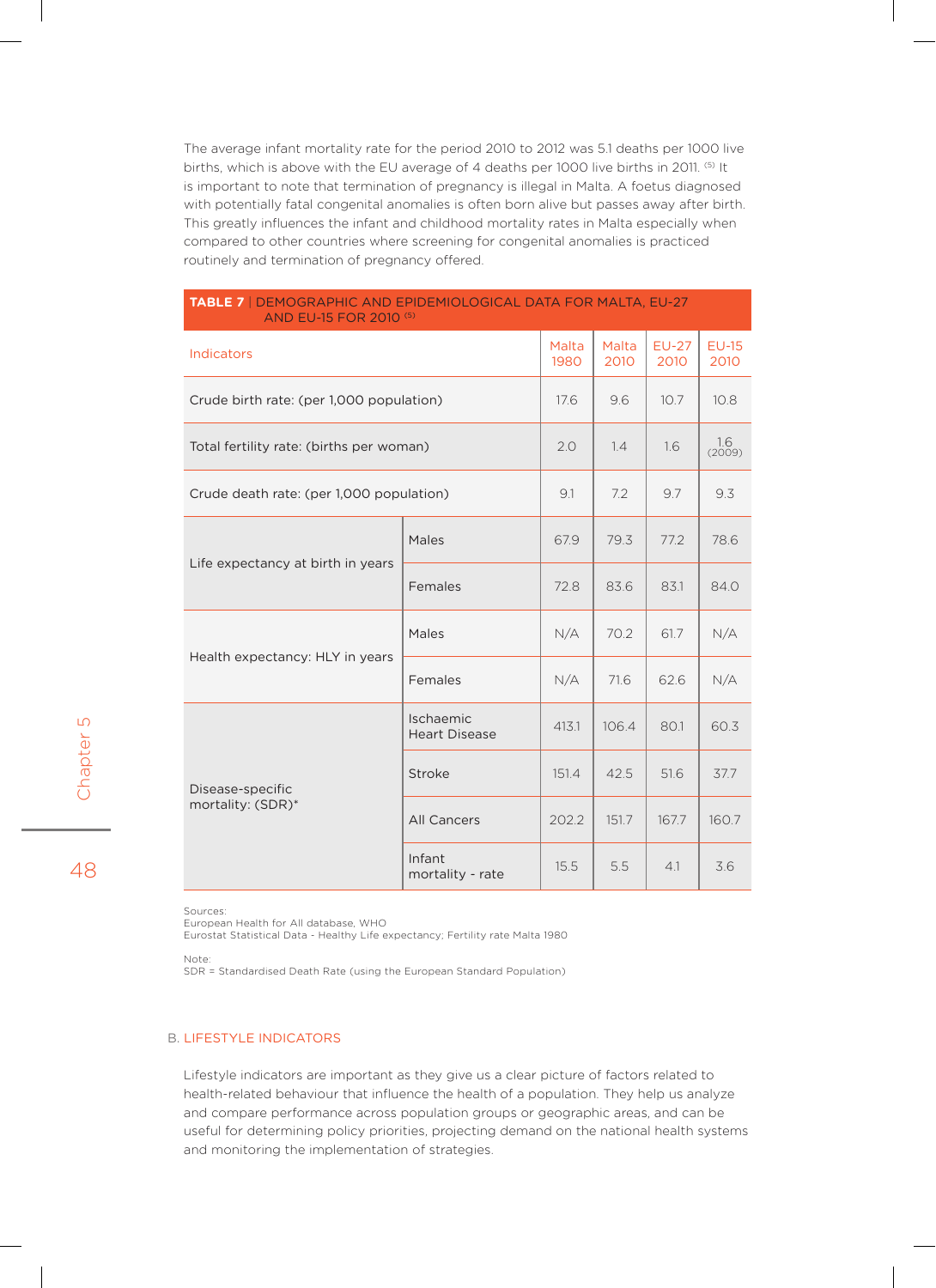#### i. Obesity

Maltese men are the most obese males in Europe whilst Maltese women are the third most obese females. <sup>(10)</sup> According to the Health Behaviour in School-aged Children (HBSC) survey carried out in school children in 2010 about 26% of girls and 35% of boys are obese or overweight. The percentage of girls who are obese or overweight decreased since 2006 across all ages except at age 11 where there was a slight increase. The percentage of boys who are obese or overweight increased at the ages of 11 and 13 but decreased at the age of 15. Malta is above the HBSC average in 2010 across all ages for both boys and girls. At EU level, the percentage of boys who are obese or overweight is also larger than that of girls both in Malta and in the HBSC average. (41)

| <b>TABLE 8</b>   PERCENTAGE OF CHILDREN REPORTED TO BE OVERWEIGHT OR OBESE<br>ACCORDING TO BMI, AGES 11-15 (41) |             |      |      |      |                             |  |  |
|-----------------------------------------------------------------------------------------------------------------|-------------|------|------|------|-----------------------------|--|--|
|                                                                                                                 |             | 2002 | 2006 | 2010 | <b>HBSC</b><br>average 2010 |  |  |
| 11 years                                                                                                        | <b>Boys</b> | N/A  | 30   | 41   | 17                          |  |  |
|                                                                                                                 | Girls       | N/A  | 25   | 26   | 13                          |  |  |
| 13 years                                                                                                        | <b>Boys</b> | 34   | 31   | 37   | 17                          |  |  |
|                                                                                                                 | Girls       | 24   | 31   | 29   | 11                          |  |  |
|                                                                                                                 | <b>Boys</b> | 28   | 32   | 28   | 18                          |  |  |
| 15 years                                                                                                        | Girls       | 20   | 28   | 23   | 10                          |  |  |

Source: Health Behaviour in School Children 2010

Obesity, and especially childhood obesity, is an important national concern. The Health Promotion and Disease Prevention Directorate (HPDPD) is tackling this problem through a number of initiatives. These include the setting up of a pilot service of child obesity clinics, educating parents of children aged 0-3 years, on the importance of appropriate weaning foods and on how to prepare age-adequate, healthy meals and snacks.

The need for more physical activity is also being promoted especially for children. The introduction of the "Walking Bus" initiative by the HPDPD aims at encouraging schoolchildren to walk to schools situated in the same locality, while a pilot project carried out in the summer of 2012 involved introducing young people to different sports so that they may take up one or more activities that they truly enjoy.

Weight Management Programmes which are held in various settings and have proven to be increasing in popularity. One-to-one counselling service for weight management is also given to clients where the weight management programme was deemed inappropriate. The unit also offers community aerobics services by offering free aerobics classes which are held in collaboration with local councils in various localities around Malta.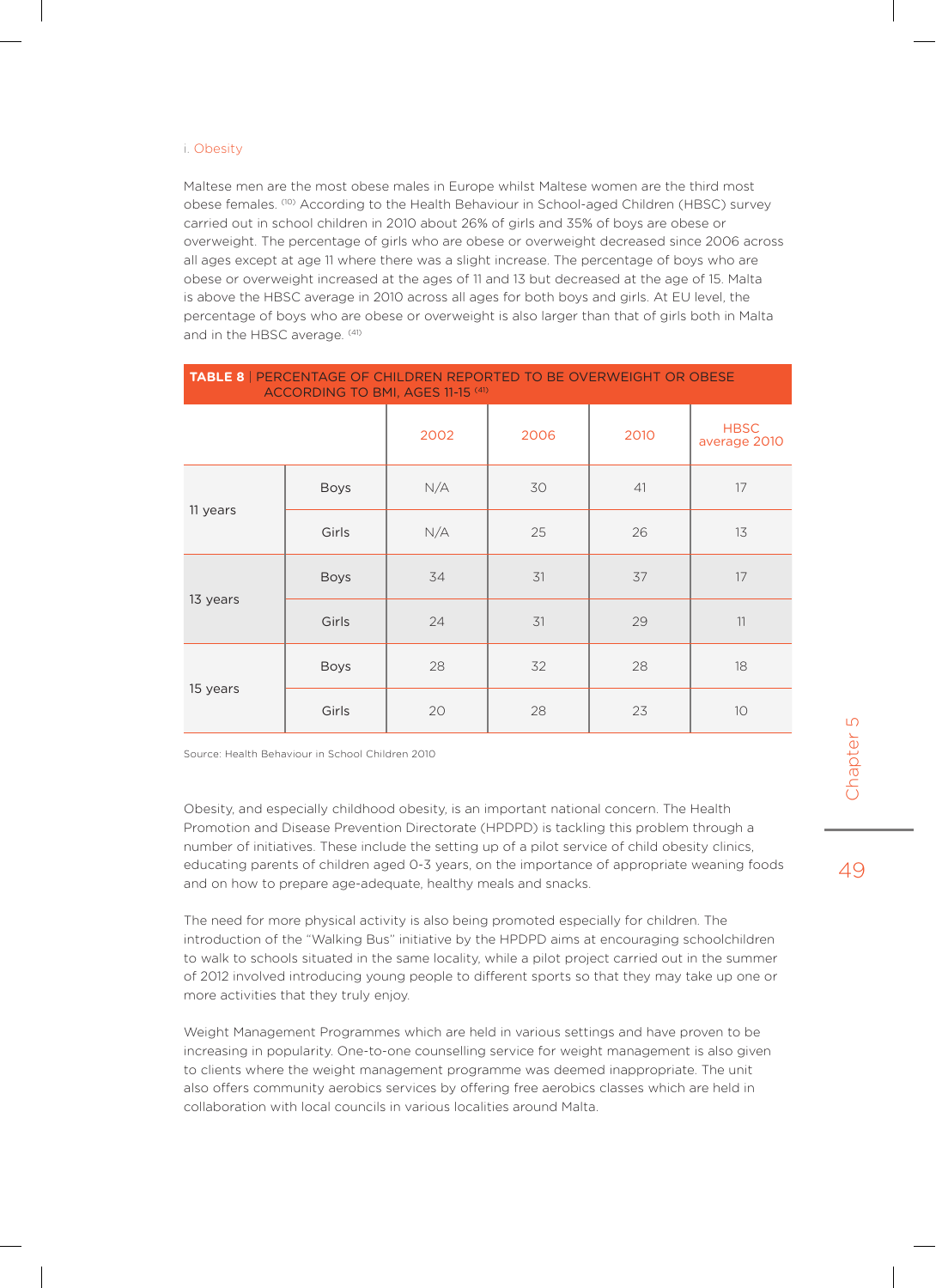| <b>TABLE 9   NUMBER OF CLASSES AND NUMBER OF PARTICIPANTS AT</b><br><b>WEIGHT MANAGEMENT AND AEROBICS CLASSES ORGANIZED</b><br>BY THE HEALTH PROMOTION (43) |                   |                        |                   |                        |                   |                        |  |  |
|-------------------------------------------------------------------------------------------------------------------------------------------------------------|-------------------|------------------------|-------------------|------------------------|-------------------|------------------------|--|--|
| Year                                                                                                                                                        | 2010              |                        | 2011              |                        | 2012              |                        |  |  |
| Service                                                                                                                                                     | No. of<br>classes | No. of<br>participants | No. of<br>classes | No. of<br>participants | No. of<br>classes | No. of<br>participants |  |  |
| Aerobics                                                                                                                                                    | 14                | 263                    | 32                | 839                    | 38                | 972                    |  |  |
| Weight<br>management                                                                                                                                        | 14                | 234                    | 28                | 521                    | 42                | 802                    |  |  |

Source: Health Promotion and Disease Prevention Directorate, 2013

#### ii. High blood pressure and blood cholesterol levels

High blood pressure (hypertension) in the Maltese population has improved overall since the MONICA<sup>(44)</sup> (Multinational MONItoring of trends and determinants in Cardiovascular disease) study in 1984 which measured the blood pressure level of participants. At that time, 51.5% of males and 52.9% of females were found to have normal blood pressure readings. These figures increased to 66.9% in males and 68.7% in females in the pilot European Health Examination Survey (EHES) held in 2010. Similarly blood cholesterol levels have also decreased significantly during this period. (12)

**table 10** | Changes in percentages of normal blood pressure and desirable blood cholesterol levels in Maltese adults (aged 25-64) – comparing data from 1984 and 2010 (12) (44)

|                             |         |      | Percentage of Maltese adults<br>(aged 25-64 years) |  |  |
|-----------------------------|---------|------|----------------------------------------------------|--|--|
|                             |         | 1984 | 2010                                               |  |  |
| Normal Blood Pressure       | Males   | 51.5 | 66.9                                               |  |  |
|                             | Females | 52.9 | 68.7                                               |  |  |
|                             | Males   | 22.9 | 31.3                                               |  |  |
| Desirable Blood Cholesterol | Females | 21   | 44                                                 |  |  |

Source:MONICA study and EHES 2010

#### iii. Smoking

Even though males still smoke more than females, the gap is getting smaller. According to the European Health Interview Survey (EHIS) 2008, the largest percentage of daily smokers has been smoking for 10 years or less. (17) The total percentage of Maltese people aged 15 years and over who smoke regularly was 20.4% in 2008 – lower than the 23.92% who smoke regularly in the EU. (5)

 $\cup$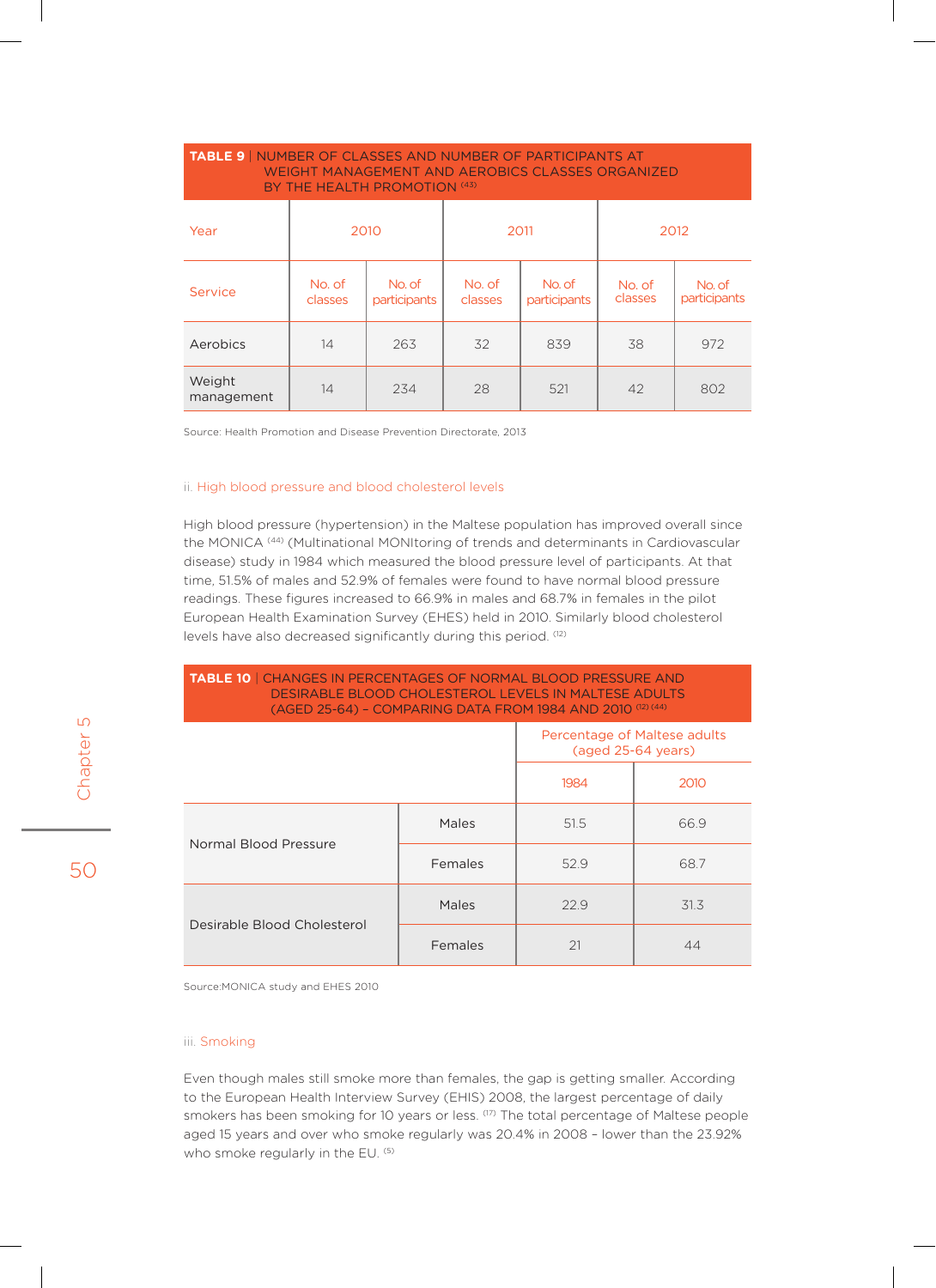The Health Promotion Unit provides Tobacco Dependence Support Services which include the following initiatives:

- The Quitline is available for the general public wanting to seek support related to smoking cessation or to apply for smoking cessation classes. On average the Quitline answers to about three calls a day, averaging around 750 calls in a year.
- • Smoking Cessation Classes are provided in various settings. One-to-one counseling on tobacco cessation is also provided. This is one of the most effective ways to help a person quit and is usually done through an appointment when smokers are not able to use other community services. (43)

| <b>TABLE 11   NUMBER OF CLASSES AND NUMBER OF PARTICIPANTS AT SMOKING CESSATION</b><br>CLINICS ORGANIZED BY THE HEALTH PROMOTION UNIT (43) |                   |                        |                   |                        |                   |                        |  |  |
|--------------------------------------------------------------------------------------------------------------------------------------------|-------------------|------------------------|-------------------|------------------------|-------------------|------------------------|--|--|
| Year                                                                                                                                       | 2010              |                        | 2011              |                        | 2012              |                        |  |  |
|                                                                                                                                            | No. of<br>classes | No. of<br>participants | No. of<br>classes | No. of<br>participants | No. of<br>classes | No. of<br>participants |  |  |
| Smoking<br>cessation                                                                                                                       | 25                | 223                    | 16                | 538                    | 24                | 537                    |  |  |

Source: Health Promotion and Disease Prevention Directorate, 2013

#### iv. Alcohol consumption

The European Health Interview Survey (EHIS) 2008 found that about 33% of the participants did not drink alcohol in the past 12 months while 5% drank alcohol on a daily basis.<sup>(17)</sup> The European School Project on Alcohol and other Drugs (ESPAD) study found that 68% of fifteen to sixteen year old European students from 36 countries surveyed, had consumed alcohol during the previous 30 days, compared to 57% which is the ESPAD average. The proportion of students in Malta who reported in 2011 that they had engaged in heavy episodic drinking during the previous 30 days was 56%. The average figure for heavy episodic drinking was noted to be 39% for the whole ESPAD study population. (14)

| <b>TABLE 12   DATA ON SMOKING AND ALCOHOL CONSUMPTION (5)</b>                  |         |       |       |         |  |  |
|--------------------------------------------------------------------------------|---------|-------|-------|---------|--|--|
| <b>Indicators</b>                                                              |         | Malta | EU    | $EU-15$ |  |  |
| Regular smokers -<br>$(2008)$ % aged 15+                                       | Total   | 20.4  | 23.92 |         |  |  |
|                                                                                | Males   | 25.6  | N/A   | N/A     |  |  |
|                                                                                | Females | 15.8  | N/A   | N/A     |  |  |
| Total (pure) alcohol consumption (sales)<br>(Litres per capita aged 15+), 2010 |         | 7.62  | 10.04 | 9.89    |  |  |

Source: European Health for All database, WHO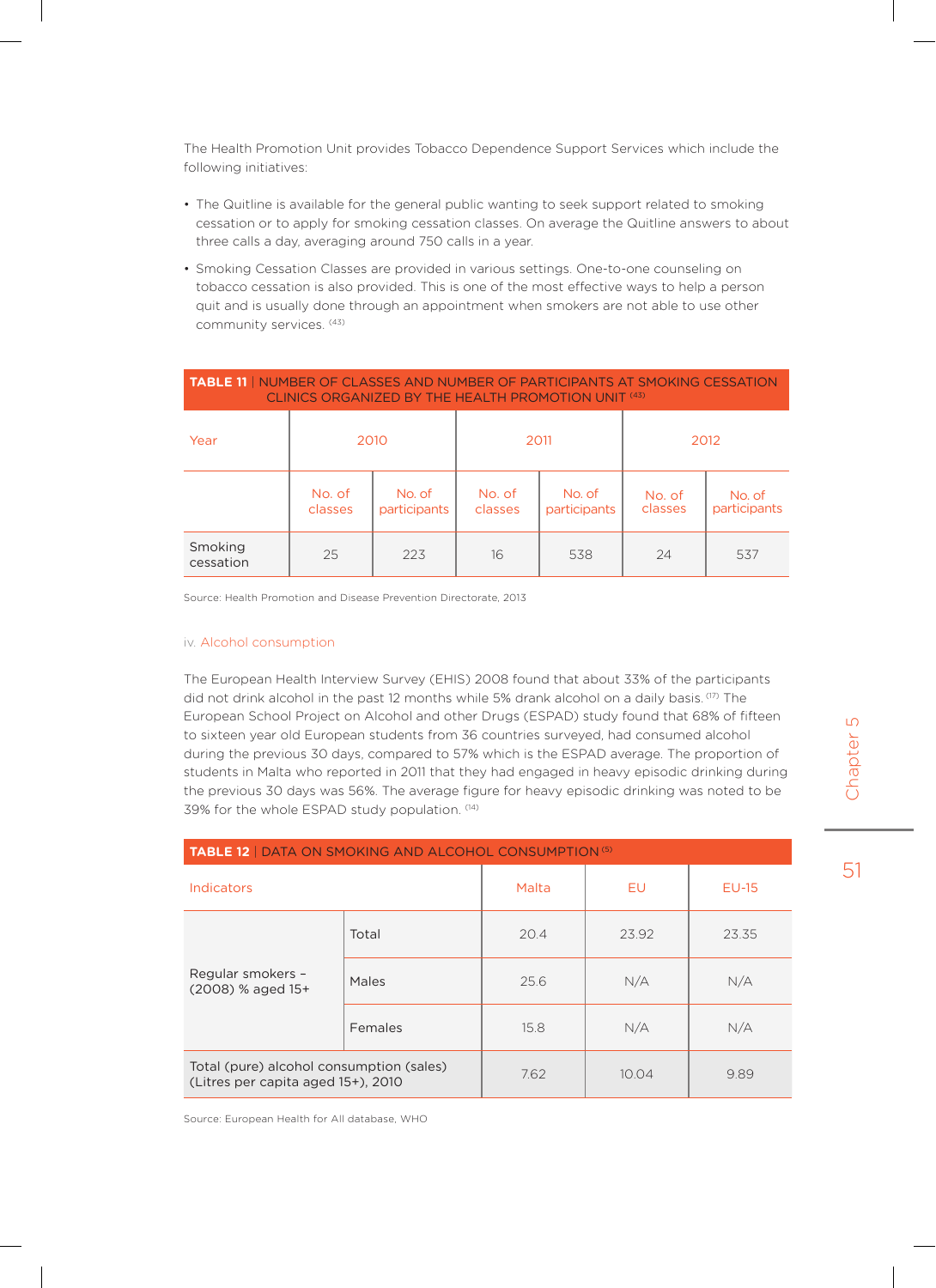#### v. Diet

According to the European Health Interview Survey (EHIS) for 2008, the percentage of Maltese adults consuming fruit on a daily basis was 74% whilst the daily consumption of vegetables stood at 51%. (17) The publication of OECD Health at a Glance, Europe 2012, shows that Maltese adults eat more fruit daily than the average of participating EU countries, but did not fare so well where daily consumption of vegetables is concerned. (33)

**table 13** | Comparison of fruit and vegetable consumption in Maltese

| <b>IABLE 18  </b> COMPARISON OF FROIT AND VEGETABLE CONSOMPTION IN MALTESE<br>AND EUROPEAN ADULTS (33) |         |       |         |  |  |
|--------------------------------------------------------------------------------------------------------|---------|-------|---------|--|--|
|                                                                                                        |         | Malta | $EU-27$ |  |  |
| Daily consumption<br>of fruit (2008)                                                                   | Males   | 78%   | 69%     |  |  |
|                                                                                                        | Females | 69%   | 57%     |  |  |
| Daily consumption of                                                                                   | Males   | 57%   | 67%     |  |  |
| vegetables (2008)                                                                                      | Females | 43%   | 59%     |  |  |

Source: Health at a Glance, Europe 2012

The following table shows the trends observed for Malta from the HBSC study with regards to the daily consumption of fruit and vegetable by girls and boys aged 11, 13 and 15 years. (41)

| <b>TABLE 14   PERCENTAGE OF CHILDREN REPORTING DAILY FRUIT AND</b><br>VEGETABLE CONSUPTION BY GENDER IN MALTA, 2002-2010 (41) |             |       |      |      |                 |      |      |
|-------------------------------------------------------------------------------------------------------------------------------|-------------|-------|------|------|-----------------|------|------|
|                                                                                                                               |             | Fruit |      |      | Vegetables      |      |      |
|                                                                                                                               |             | 2002  | 2006 | 2010 | 2002            | 2006 | 2010 |
|                                                                                                                               | Boys        | 48    | 42   | 41   | 19              | 12   | 16   |
| 11 years                                                                                                                      | Girls       | 59    | 46   | 42   | 25              | 19   | 18   |
|                                                                                                                               | <b>Boys</b> | 44    | 33   | 40   | 10 <sup>°</sup> | 7    | 16   |
| 13 years                                                                                                                      | Girls       | 50    | 47   | 43   | 15              | 14   | 21   |
|                                                                                                                               | <b>Boys</b> | 38    | 35   | 25   | 12              | 8    | 15   |
| 15 years                                                                                                                      | Girls       | 44    | 34   | 41   | 15              | 14   | 23   |

Source: HBSC 2006, HBSC 2010, Highlights from the study on Health Behaviour in School Children 2010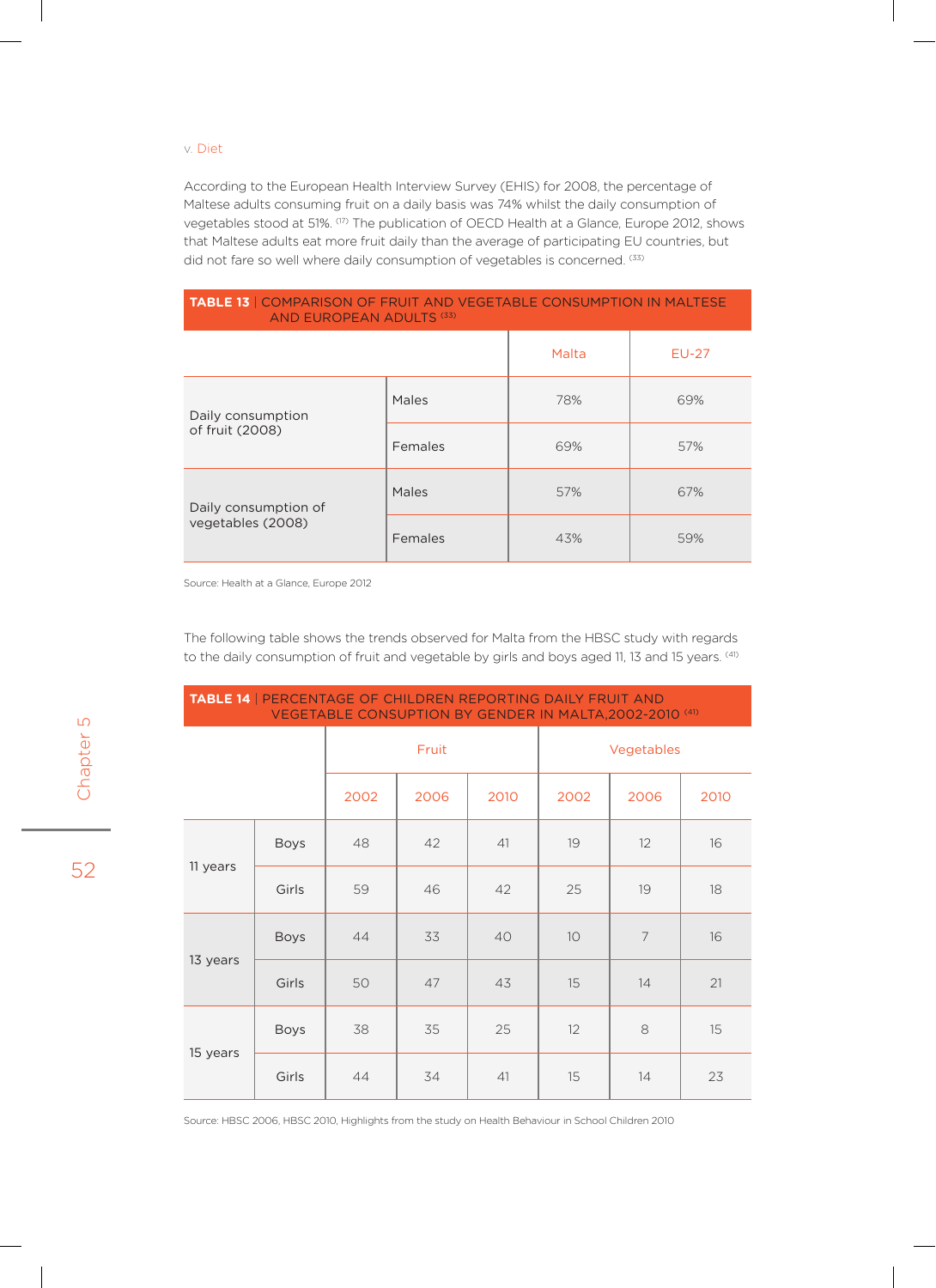The Health Promotion Unit forms part of an Inter-Ministerial Committee that runs the School Fruit Scheme which was launched in Malta in 2010. This is an EU co-funded project that offers all eligible children, between the ages of 3 to 10 years, a portion of fruit or vegetables at school once a week and endeavors to create awareness amongst children as to what types of fruit and vegetables are available, how they taste, and why they are so beneficial for the development of healthy bodies.

#### C. Incidence of disease

The cost of management and treatment of diseases places a significant burden on the health system. Additionally, the resulting absences from work significantly impact the country as a whole in both economic and social terms.

#### i. Communicable diseases: special focus on Koch (TB) and Hepatitis B

The incidence of TB in Malta stood at 9.1 new cases per 100,000 population in 2012. This is lower than the EU incidence of 11.54 new cases per 100,000 population, although it is slightly higher than that of the EU-15 countries which is 6.8 new cases per 100,000 population. (5)

With regards to the incidence of Hepatitis B the local figure of 0.48 new case per 100,000 population (2011) is lower than the incidences in both the EU (1.13 new cases per 100,000 population) and the EU-15 countries (1.06 new cases per 100,000 population). <sup>(5)</sup>

#### ii. Diabetes

The European Health Examination Survey (EHES) pilot study carried out in 2010 revealed that when looking at the measurement of blood glucose, the prevalence of diabetes amongst the population aged 20 to 79 years was 10.1%. (12) This is at par with the national prevalence estimated by the International Diabetes Federation (IDF) for the same year (9.8%). When comparing the IDF national estimate for Malta to the 27 EU member states, Malta ranks 8th highest. (46)

#### iii. Hospital discharges for ischaemic heart disease, cerebrovascular diseases and respiratory system diseases

Data on hospital discharges for ischaemic heart disease and cerebrovascular diseases show that Malta has lower discharge rates per 100,000 population when compared to the EU-27 and EU-15 countries, as can be seen in Table 15 below. Similarly, where respiratory diseases are concerned, the number of hospital discharges per 100,000 population in Malta for 2009 was 984.56 whilst the number in the EU-27 countries was 1409.61 and the EU-15 countries stood at 1263. (5)

| <b>TABLE 15   COMPARISON OF HOSPITAL DISCHARGES FOR ISCHAEMIC HEART DISEASE,</b><br>CEREBROVASCULAR DISEASES AND RESPIRATORY SYSTEM DISEASES IN 2009<br>IN MALTA AND EU AND EU-15 COUNTRIES (PER 100,000 POPULATION) (5) |        |         |         |  |  |
|--------------------------------------------------------------------------------------------------------------------------------------------------------------------------------------------------------------------------|--------|---------|---------|--|--|
| Malta<br>$EU-15$<br>EU                                                                                                                                                                                                   |        |         |         |  |  |
| Ischaemic heart disease                                                                                                                                                                                                  | 350.25 | 610.49  | 572.09  |  |  |
| Cerebrovascular diseases                                                                                                                                                                                                 | 106.52 | 386.74  | 349.39  |  |  |
| Respiratory system diseases                                                                                                                                                                                              | 984.56 | 1409.61 | 1263.64 |  |  |

#### Source: European Health for All database, WHO

Self-reported lifestyle prevalence in the European Health Interview Survey 2008 showed that 3% of the sample population surveyed suffered from Myocardial Infarction, 3% suffered from Coronary heart disease and 1% from cerebrovascular disease. (17)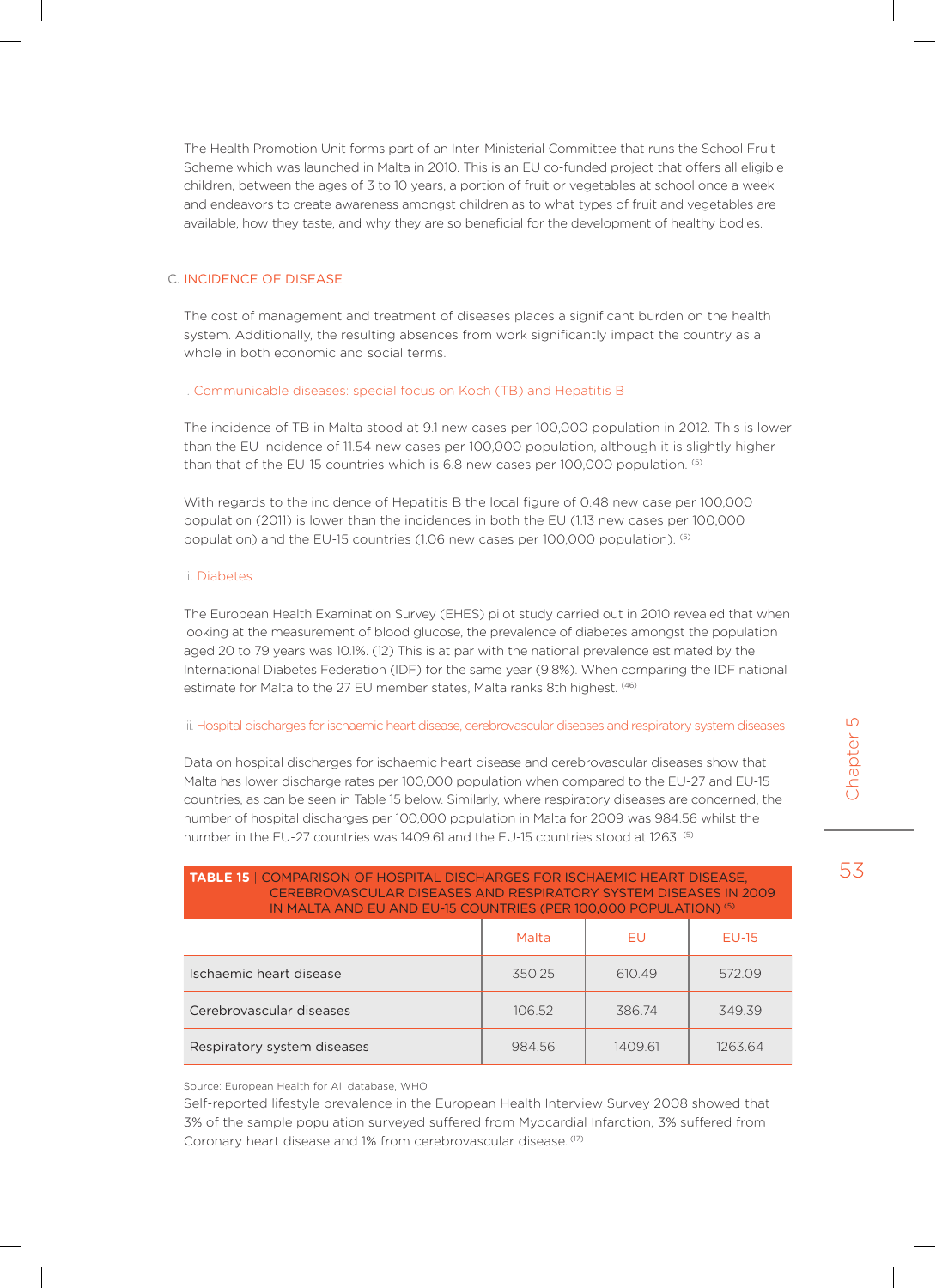The Annual Mortality Report for 2012 notes that deaths due to diseases of the circulatory system, namely ischaemic heart disease, stroke and heart failure are the leading causes of death accounting for 46.8% of all deaths. Deaths due to respiratory diseases amounted to 8.4% of all deaths registered in 2012. <sup>(6)</sup>

#### iv. Malignant neoplasms (cancer)

The age-standardised incidence rate (European Standard Population) for new cases of all cancers (excluding non-melanoma skin cancers) in men, in Malta, in 2010, was 395.39 per 100,000 population. This was slightly lower than the rate for the EU-25 for 2006 of 463.00 new cases per 100,000 population. On the other hand the age-standardised incidence rate for Maltese females in 2010 was slightly higher than the EU-25 rate for 2006 - 334.36 new cases per 100,000 population (Malta) when compared to 325.50 new cases per 100,000 population (EU-25). <sup>(47)</sup>

Table 16 below shows some more information regarding all cancers as well as breast, cervical, lung, colorectal and prostate cancer in the Maltese population for 2010.

Incidence of cancer rises with increasing age. Over the five year period 2007-2011, 71% of new cancer cases were diagnosed in persons aged 60 years and over. The proportion of new cases in persons aged 65 years and older was 57% for the same time period.

#### v. Mental Health

From information acquired during the European Health Interview Survey in 2008, 15% of the survey population reported having suffered from a mental disorder  $(17)$  – i.e. a mental disorder at some point in their life. This number includes respondents who may have experienced more than one of the conditions listed, e.g. depression and anxiety at a point in their lifetime. When compared to OECD member countries as reported in the OECD 2009 publication Society at a glance, (48) Malta has one of the lowest self-reported lifetime and 12 month prevalence rates of total mental health disorders.

Where chronic anxiety is concerned the number of respondents who reported suffering from chronic anxiety at some point in their lifetime was 7.8% in 2008. This percentage fell from 10.2% in 2002. Again when compared to the 11 reporting OECD member countries in the OECD publication Society at a Glance, Malta is seen to come in fifth place for the 12-month self-reported prevalence rate of chronic anxiety.

Chronic anxiety is significantly more likely to affect women than men, within all age groups (12.2% compared with 9.7%) and it increases with age, being most frequent in the over 75 years (14.1%).

Out of the whole study population, 6.6% reported a lifetime experience of chronic depression. Again, women experienced a higher rate than men (7.7% and 5.4% respectively). The reported lifetime prevalence of depression is low in the younger age groups, rising to 7.2% in females over 35 years and increasing to a maximum of 13% in the 65-74 year age group.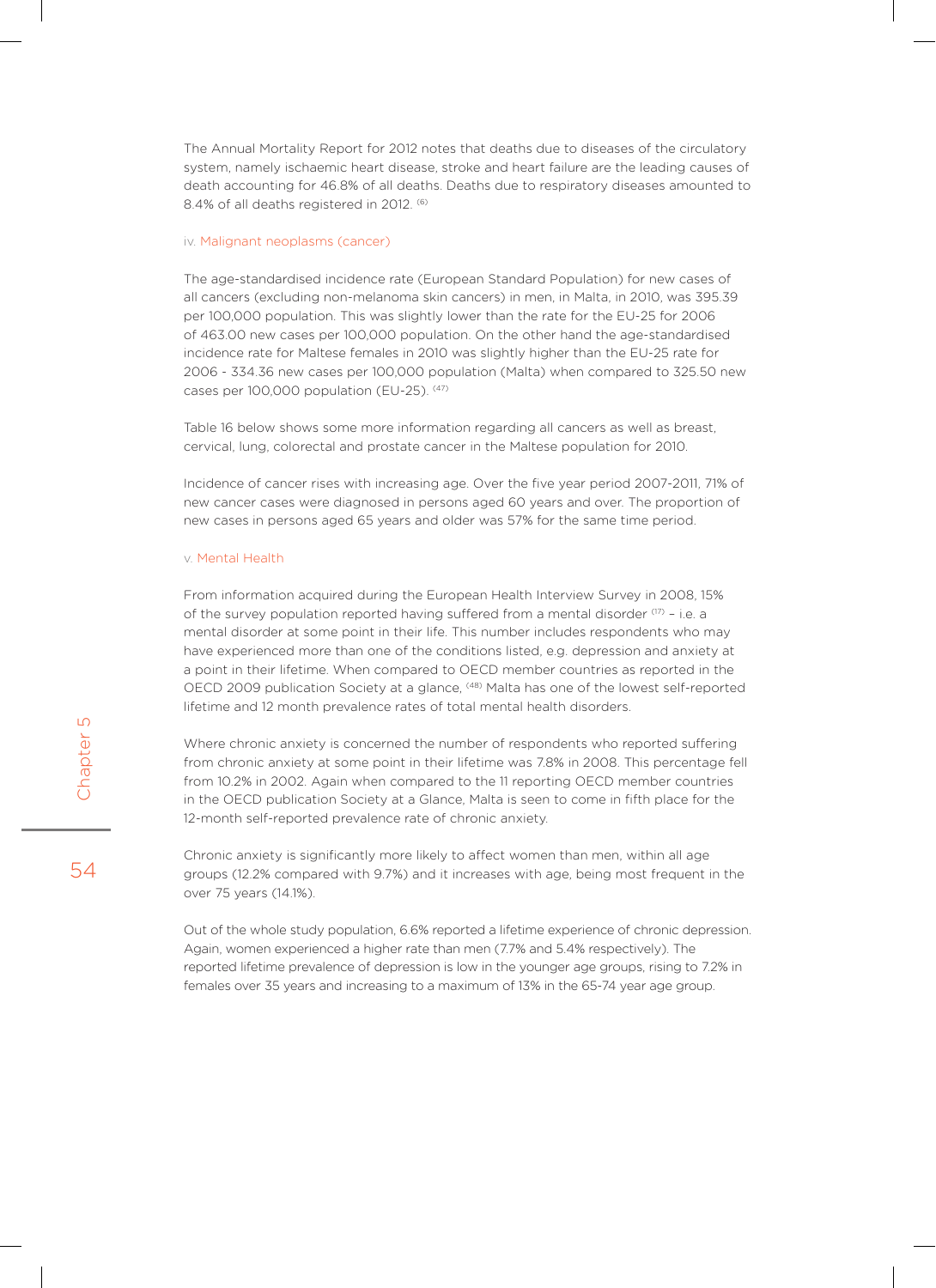| TABLE 16   AGE-STANDARDISED INCIDENCE RATES PER 100,000 AND AGE-STANDARDISED |
|------------------------------------------------------------------------------|
| MORTALITY RATES PER 100,000 FOR THE MALTESE POPULATION FOR 2010              |
| AND FU-25 COUNTRIES FOR 2006 FOR ALL CANCERS AND OTHER SELECTED.             |
| CANCERS (USING EUROPEAN STANDARD POPULATION) <sup>(47)</sup>                 |
|                                                                              |

|                                 |                      |                                      | Malta (2010)                     | EU-25 (2006) |
|---------------------------------|----------------------|--------------------------------------|----------------------------------|--------------|
|                                 |                      |                                      | New cases per 100,000 population |              |
|                                 |                      | Males                                | 395.39                           | 463.00       |
|                                 | All cancers          | Females                              | 334.36                           | 325.50       |
|                                 |                      | Males                                | 61.86                            | 17.80        |
| AGE-STANDARDISED INCIDENCE RATE | Lung cancer          | Females                              | 17.60                            | 21.70        |
| Colorectal cancer               |                      | Males                                | 49.49                            | 59.00        |
|                                 |                      | Females                              | 28.49                            | 35.60        |
|                                 | Female breast cancer | Females                              | 118.64                           | 110.30       |
|                                 | Prostate cancer      | Males                                | 83.11                            | 106.2        |
|                                 | Cervical cancer      | Females<br>World Standard Population | 4.98                             | 10.50a       |
|                                 |                      |                                      | Deaths per 100,000 population    |              |
|                                 | All cancers          | Males                                | 184.21                           | 236.40       |
|                                 |                      | Females                              | 127.66                           | 136.20       |
|                                 |                      | Males                                | 49.26                            | 62.40        |
|                                 | Lung cancer          | Females                              | 12.63                            | 18.40        |
|                                 |                      |                                      |                                  |              |
|                                 |                      | Males                                | 24.31                            | 26.50        |
| ANDARDISED MORTALITY RATE       | Colorectal cancer    | Females                              | 15.59                            | 15.60        |
| AGE-ST                          | Female breast cancer | Females                              | 25.82                            | 25.00        |
|                                 | Prostate cancer      | Males                                | 11.96                            | 23.20        |

Source: Malta National Cancer Registry, Department of Health, Ministry for Health, 2012 Note: <sup>a</sup> refers to rates for EU-25<sup>‡‡</sup> in 2002

Chapter 5 Chapter 5

<sup>#</sup> EU-25 area countries include those who formed part of the EU between May 2004 and December 31st, 2006: EU-15 countries + Cyprus, Czech Republic, Estonia, Hungary, Latvia, Lithuania, Malta, Poland, Slovakia and Slovenia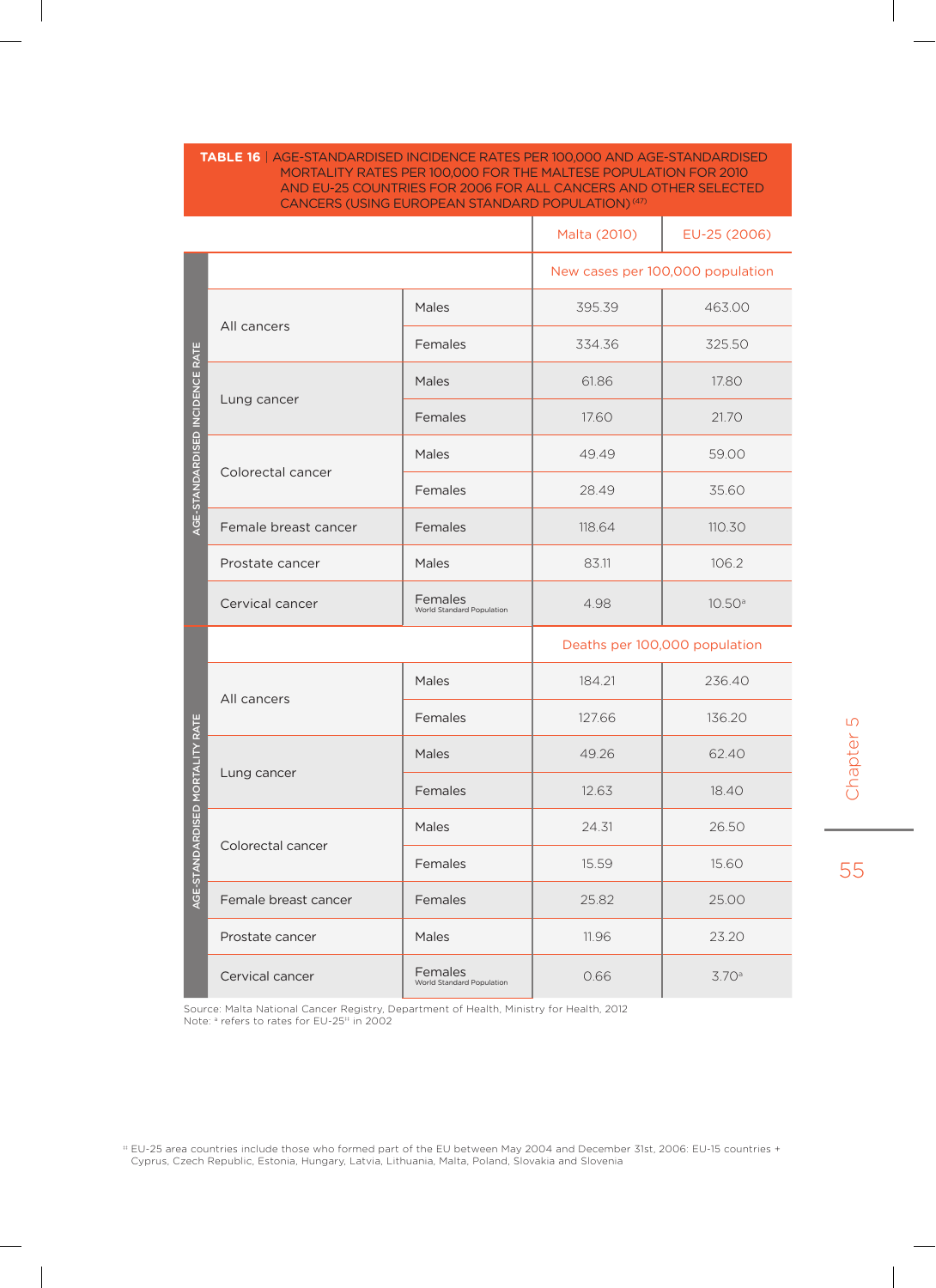#### vi. Utilisation of Long-term Care

Indicators concerning long-term care (LTC) are also very valid to monitoring changes in demand. In Malta the total number of LTC beds available as at 2012 was 4588 (1093.7 beds per 100,000 population). There is persistent full occupancy of the long term care beds in the public sector. At present there is no data available with regards to the availability and functions of the informal carers. However the next round of the European Health Interview Survey to be conducted in 2014 will for the first time include three questions on the provision of informal care or assistance.

## 5.3 Access, availability and timeliness of services, medicines and medical technologies

Over the past two decades, substantial progress has been made in the health sector in Malta with regards to the availability of and access to an increasing range of different services, medicines and medical technologies. Consequently, the national healthcare package has consistently and substantially continued to expand over time. Improvements are constantly ongoing particularly regarding timeliness. This is taking place in an environment in which the fields of the health systems and services are highly dynamic and constantly evolving. The indicators demonstrated in this section aim to portray the range of services available and accessed by the Maltese population during the last few years and to analyse the situation when compared to the situation in other EU Member States.

#### A. Avoidable admissions

Avoidable admissions are taken as indicators for the quality of care in the primary health care setting as well as the accessibility and availability of services. The rates of admission per 100,000 for asthma are higher in Malta than those for the EU-20<sup>§§</sup> countries, <sup>(33)</sup> while those for chronic obstructive pulmonary disease (COPD) are lower in Malta. In the case of diabetes – admissions with complications were higher but those without complications were lower than in the participating EU-15 Member States. (33)

| <b>TABLE 17   AVOIDABLE ADMISSIONS: ASTHMA AND CHRONIC OBSTRUCTIVE</b><br>PULMONARY DISEASE (COPD) IN MALTA AND EU COUNTRIES - 2009 (33) |       |         |
|------------------------------------------------------------------------------------------------------------------------------------------|-------|---------|
| Avoidable Admissions                                                                                                                     | Malta | $EU-2O$ |
| Asthma - per 100,000 population aged 15+                                                                                                 | 79    | 53      |
| COPD - per 100,000 population aged 15+                                                                                                   | 135   | 184     |

<sup>&</sup>lt;sup>§§</sup> EU-20 area countries are: Portugal, Italy, Sweden, Germany, Netherlands, Hungary, Denmark, Czech Republic, Slovenia, France, Ireland, Spain, Belgium, Austria, Poland, U.K, Finland, Malta, Latvia, Slovak Republic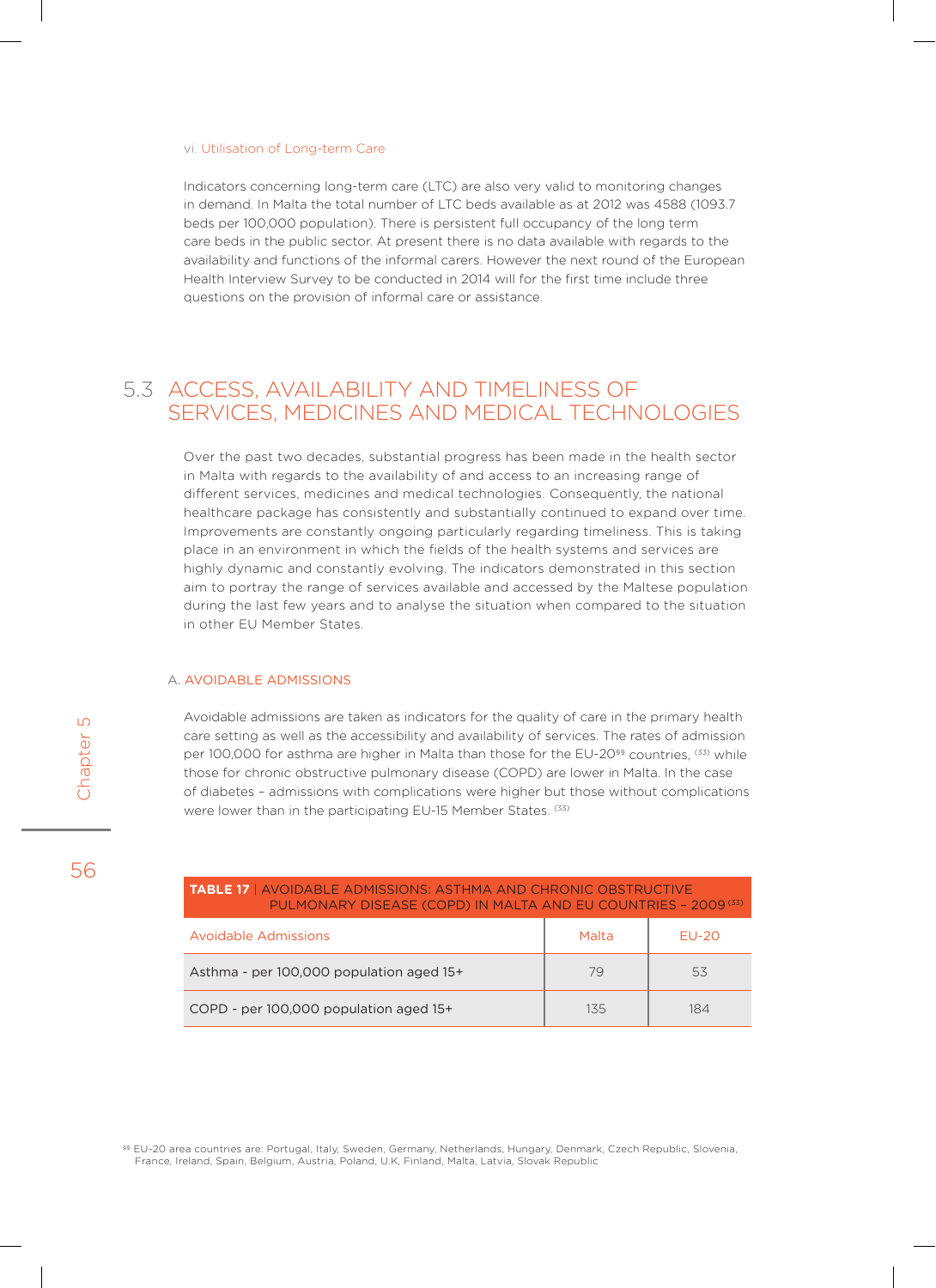Source: OECD, Health at a Glance, Europe 2012

| <b>TABLE 18   AVOIDABLE ADMISSIONS: DIABETES WITH AND WITHOUT</b><br>COMPLICATIONS - $2009$ <sup>(33)</sup> |       |              |
|-------------------------------------------------------------------------------------------------------------|-------|--------------|
| <b>Avoidable Admissions</b>                                                                                 | Malta | <b>FU-15</b> |
| Diabetes - per 100,000 population aged 15+                                                                  |       |              |
| With complications:                                                                                         | 119   | 109          |
| Without complications:                                                                                      | 41    | 50           |

Source: OECD, Health at a Glance, Europe 2012

#### B. Medical technology

Malta had one of the highest numbers of Computed Tomography (CT) and Positron Emission Tomography (PET) scanners per 1,000 population for the year 2011 when compared to selected countries (in the southern European Region and the UK). The same cannot be said where Magnetic Resonance Imaging (MRI) units are concerned. The table below compares the situation in various countries:

| <b>TABLE 19   ITEMS OF FUNCTIONING DIAGNOSTIC IMAGING TECHNOLOGIES (MRI UNITS, CT</b><br>SCANNERS, PET, RADIATION THERAPY EQUIPMENT) IN MALTA AND SELECTED<br>COUNTRIES PER 100,000 POPULATION FOR THE YEAR 2010 (40) |                    |                  |                     |                                   |
|-----------------------------------------------------------------------------------------------------------------------------------------------------------------------------------------------------------------------|--------------------|------------------|---------------------|-----------------------------------|
| Country                                                                                                                                                                                                               | <b>CT Scanners</b> | <b>MRI Units</b> | <b>PET</b> scanners | Radiation<br>Therapy<br>Equipment |
| Cyprus                                                                                                                                                                                                                | 3.2                | 2.0              | O.O                 | 0.5                               |
| Greece*                                                                                                                                                                                                               | 3.4                | 2.3              | O.O                 | 0.6                               |
| Italy                                                                                                                                                                                                                 | 3.2                | 2.4              | O.2                 | O.7                               |
| Slovenia                                                                                                                                                                                                              | 1.4                | O.O              | O.1                 | 0.6                               |
| $UK**$                                                                                                                                                                                                                | 0.9                | O.6              |                     | 0.5                               |
| Malta                                                                                                                                                                                                                 | 2.9                | O.5              | O.2                 | 1.0                               |

Source: EUROSTAT Statistical Database Note: \* 2010 figures; \*\*Estimated figures

#### C. Secondary Care

The total number of procedures carried out in the acute public hospitals in 2012, amounted to 47,902. <sup>(49)</sup> These include major variant, intermediate and minor procedures/operation categories. The number of patients referred for treatment abroad (through the treatment abroad system) in 2012 totaled 415 (and 608 episodes). Referrals were sent from a wide variety of clinical departments and for a wide range of pathologies and included patients of all ages. <sup>(50)</sup>  $\Box$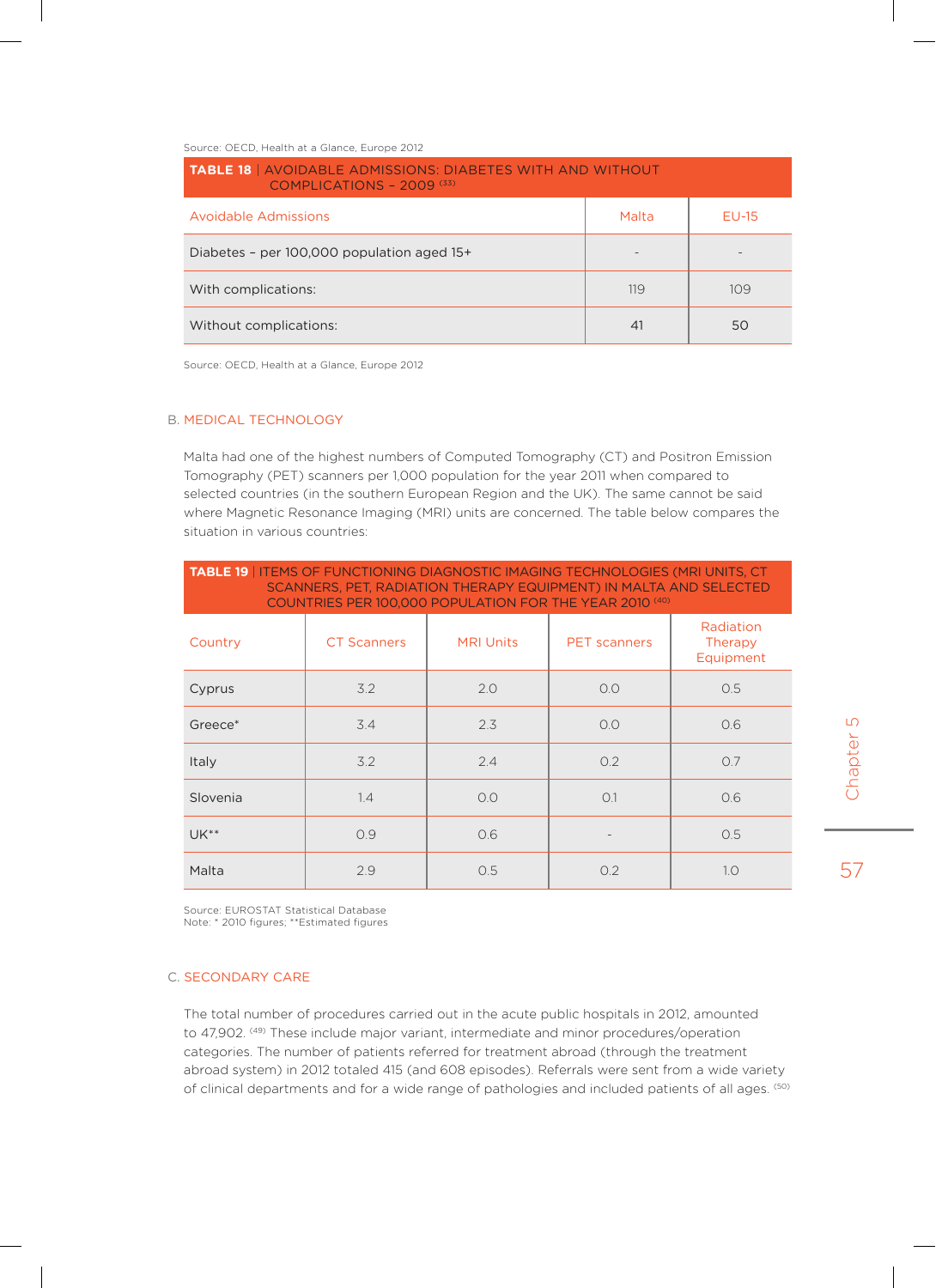#### D. Unmet need

The inability to access health services for geographic reasons is not perceived as a major issue for Malta due to its size and proximity of service provision. Nevertheless, to ensure that residents of Gozo have better access to care closer to home, the Government is investing with the assistance of EU Structural Funds to purchase new equipment for the operating theatres and radiology department in Gozo General Hospital and is in the process of introducing several new clinical services at the Gozo General Hospital.

There are no national surveys asking people specifically on whether they have foregone care for financial reasons. However, the Statistics on Income and Living Conditions (SILC) studies show a lower than the average EU self-reported unmet needs for medical examination for reasons of barriers of access (expensive or too far to travel or waiting list) for people living in Malta (2008-2011). (18)

| <b>TABLE 20   SELF-REPORTED UNMET NEEDS FOR MEDICAL EXAMINATION FOR</b><br>REASONS OF BARRIERS OF ACCESS IN MALTA AND EUROPEAN UNION<br>COUNTRIES: REASON BEING TOO EXPENSIVE, TOO FAR TO TRAVEL OR<br>WAITING LIST (%) (18) |      |      |      |      |
|------------------------------------------------------------------------------------------------------------------------------------------------------------------------------------------------------------------------------|------|------|------|------|
|                                                                                                                                                                                                                              | 2008 | 2009 | 2010 | 2011 |
| EU countries                                                                                                                                                                                                                 | 31   | 30   | 3.1  | 3.4  |
| Malta                                                                                                                                                                                                                        | O.7  | 13   | 16   | 1 N  |

Source: EUROSTAT (EU-Statistics on Income and Living Conditions [EU-SILC] instrument)

#### E. Community services for the elderly

There are also a number of services to support the elderly within the community such as Home Care Help, Telecare, Meals on Wheels, Handyman Service and Incontinence Service. However, the 2008 European Health Interview Survey reported that use of these services was rather low within the elderly population. Only 11% of the elderly population recall making use of at least one of the above community care services during the 12 month period prior to the interview. The rate of use of care services was noted to rise with increasing age. The overall take up of these services was 7.4% in the 60-74 year age group, rose to 20.7% in the 75-84 year group and reached 24% in the persons aged 85 years and older. The service that was used the most was home help (7% by the whole group and 24% by those aged above 85 years). (17)

#### F. Oncology services

A new oncology centre is currently being built which will lead to the eventual migration of oncology services from Sir Paul Boffa Hospital\*\*\* to Mater Dei Hospital. Extensive work has already been done and it is envisaged that this new facility will become functional by end 2014. The centre will have 74 in-patient beds, including 16 beds for palliative care and 10 beds for children and adolescents. Hospice Malta is the local voluntary organisation that provides day and community palliative care services to patients suffering from cancer, motor neurone disease and other terminal diseases. The organisation is reliant on volunteers as well as professional salaried staff such as nurses, social workers and doctors and receives a fixed annual grant from government.

\*\*\* Sir Paul Boffa Hospital is a small hospital near Valletta which for many years has been providing oncology, specialist palliative and dermatology care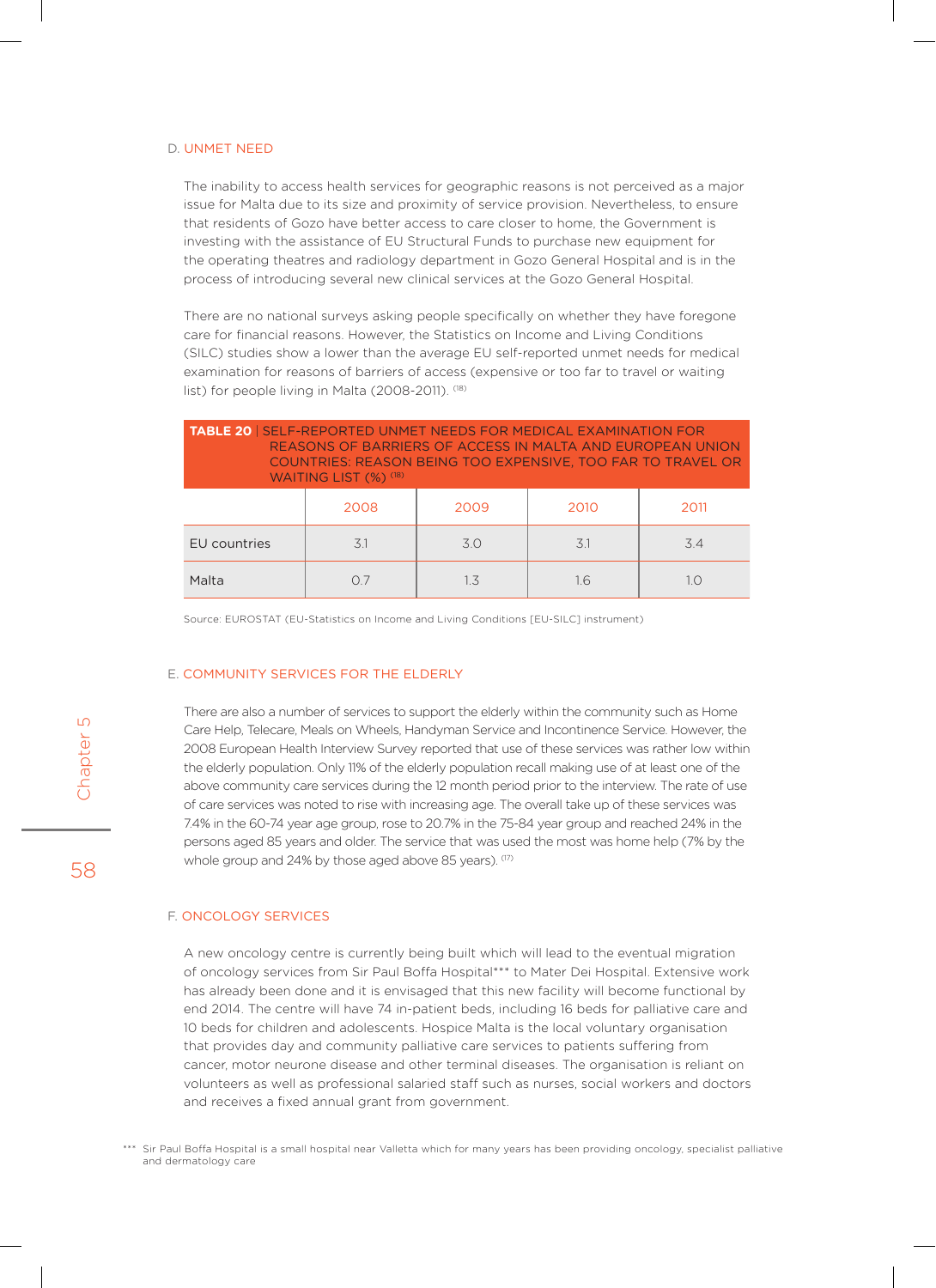## 5.4 Quality of care including patient safety, continuity and consistency of care, implementation of protocols and/or international guidelines

The health system in Malta is continuously working towards providing and improving the quality of the care given by health services. The following sub-sections will illustrate performance and activity in some of the aspects that contribute towards this sector.

#### A. Trained health care workforce

This includes the recruitment of well-trained and qualified health care professionals who are encouraged and provided with opportunities to further their expertise in their chosen field both locally and abroad. Most of the medical and surgical specialities have structured training programmes for their trainees which are also coupled and supplemented with opportunities to gain further training experience overseas. Continued professional development programmes are ongoing and are easily available to all professionals.

It is pertinent to note that the health care workforce includes several professional and technical groups. The range of available allied health professionals is very wide and is continuously expanding. Additionally, the range of specializations and sub-specializations is also constantly on the increase. Health workers often work in multi-disciplinary teams which include representatives from the different relevant healthcare professional groups and frequently closely interact with professionals from other sectors such as psychologists, social workers and other professionals involved in social care.

The following table compares the number of students per 100,000 population who graduated in a number of health care professions in Malta and the EU countries for the year 2010.

| YEAR 2011 (5) | THE ALTER OF THE FINDER BOOKS THE THREET AT THE RED COORTENED FOR THE |       |
|---------------|-----------------------------------------------------------------------|-------|
| Graduates     | Malta                                                                 | EU    |
| Physicians    | 17.08                                                                 | 10.64 |
| <b>Nurses</b> | 22.61                                                                 | 36.18 |
| Pharmacists   | 8.90                                                                  | 3.93  |
| Dentists      | 1.68                                                                  | 2.67  |

### **table 21** | Number of students per 100,000 population who graduated in the health care professions in Malta and the EU countries for the

Source: European Health for All database, WHO

In 2011 there were 324.31 practising physicians per 100,000 population in Malta. This is lower than the average rate in the EUaverage that stood at 345.80 practising physicians per100,000 population and the EU-15 of 368.19 physicians per 100,000 population for 2011. With regards to practising nurses the local numbers are still substantially lower than the EU average. In Malta there were 709.97 practising nurses per 100,000 population in 2011. On the other hand the EU average stood at 835.91 practising nurses per 100,000 population and 868.35 practising nurses per 100,000 population in the EU-15 in 2011. (5)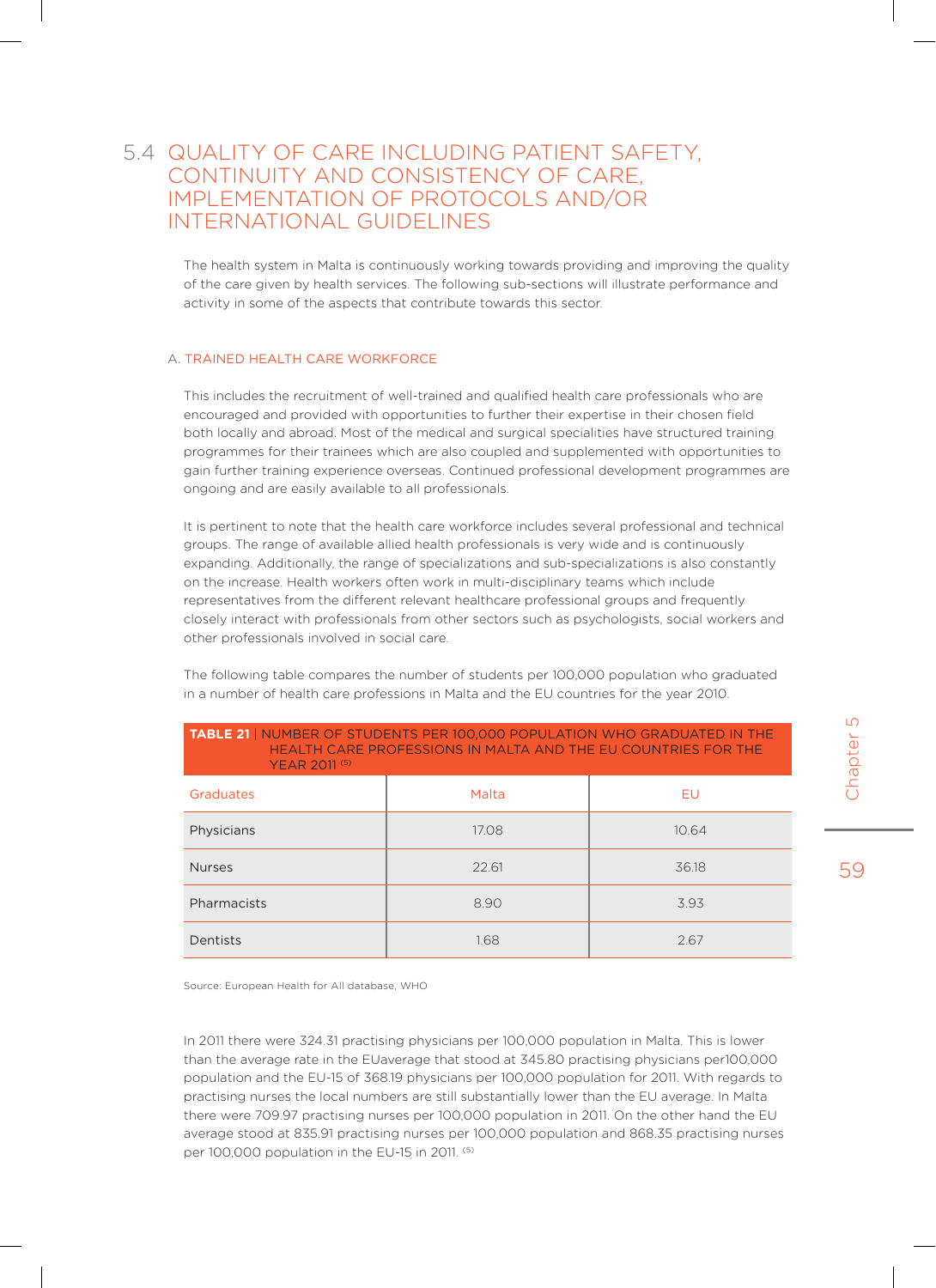#### B. National Cancer Screening Programmes

Organised national screening programmes for selected cancers have been initiated since 2009 with the introduction of the national breast cancer screening programme. This programme is targeting women aged 50-60 years and is inviting women every 3 years. During 2012, out of the 10,851 women invited to attend, 6,610 accepted the invitation resulting in a response rate of 60.9%. (51)

A national colorectal cancer screening programme was launched in late 2012. This programme will be inviting persons between 60 to 64 years of age every 2 years for faecal occult blood testing (FOBT). The European Health Interview Survey 2008 showed that only 4.7% of all respondents reported having had an FOB test done at least once in their lifetime. This proportion increased slowly with increasing age and peaked at 8.5% in the 60-69 age group. This shows that opportunistic screening activity for colorectal cancer screening is very low in the Maltese population. (17)

A screening programme for cervical cancer is planned to start in 2015. However selfreported data from the European Health Interview Survey 2008 showed that 63.4% of women reported having had a cervical smear test at least once in their lifetime. This reflects a rather high level of opportunistic screening activity. In the 25-34 year age group 61% reported having had a cervical smear in the previous year. It was noted that there was a trend of increase uptake of cervical smear tests with increasing educational level. <sup>(17)</sup>

#### C. Vaccination

All children born in Malta are entitled to free vaccinations until they are 16 years of age. The schedule includes vaccines for diphtheria, tetanus and pertussis (DTP) and poliomyelitis, Haemophilus influenza (HiB), Hepatitis B, and Measles, Mumps and Rubella (MMR). Tuberculosis (BCG) is only given to high risk children. A national programme for vaccination against Human Papilloma Virus started to be implemented in 2013. This programme is inviting 12 year old girls.

Vaccine coverage for DTP, poliomyelitis and Hib in Malta in 2011 reached 98.7% of the eligible population. Hepatitis B vaccination take up rate was 92.7% in Malta for 2012 while the EU average reached 85.9% in 2011. <sup>(5)</sup> There may be a degree of underreporting with respect to data for Malta as some children are vaccinated in the private sector and not all data from this sector may be captured.

| <b>TABLE 22   VACCINATION COVERAGE IN CHILDREN IN 2011 (5)</b> |       |         |  |
|----------------------------------------------------------------|-------|---------|--|
| Vaccine                                                        | Malta | $EU-27$ |  |
| Diphtheria, Tetanus, Pertussis (DTP)                           | 98.7  | 96.7    |  |
| <b>Hepatitis B</b>                                             | 92.7  | 85.9    |  |
| Measles                                                        | 92.7  | 93.9    |  |
| Haemophilus Influenza B (HiB)                                  | 98.7  | 96.0    |  |
| Poliomyelitis                                                  | 98.7  | 96.1    |  |

Source: European Health for All database, WHO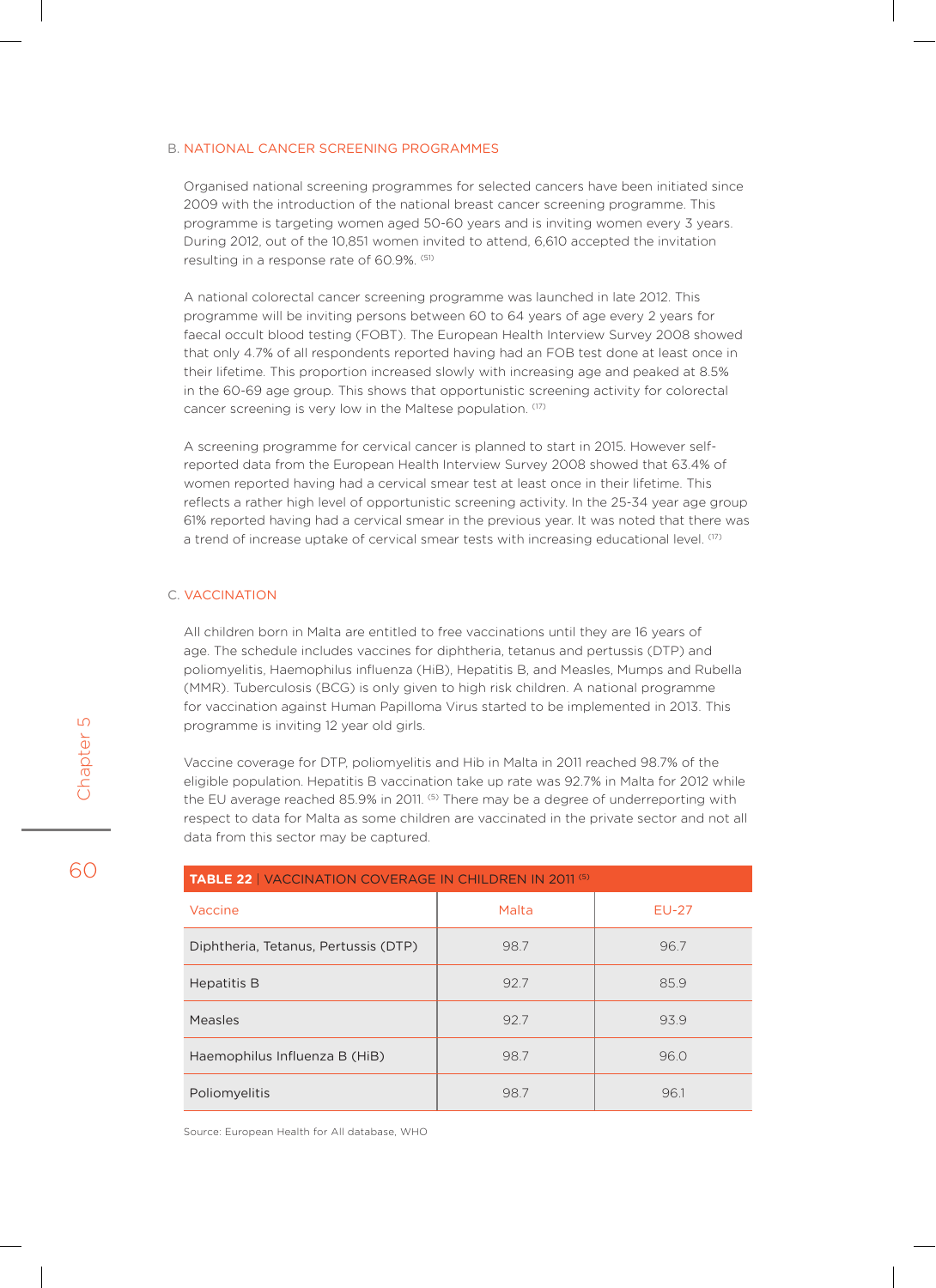#### D. Hospital Stay and Readmissions

The average acute length of stay in Malta for acute care hospitals in 2011 was – 6.3 days which is lower than the EU average of 6.4 days and the EU-15 average of 6.5 days in the in 2011. (5)

Re-admission rates are often used as hospital care performance indicators although one should be aware of the definition being used when comparing with other specialities or hospitals. An internal report on Emergency Readmissions to Mater Dei Hospital analysed discharges in 2011. The definition adopted to calculate the readmission rate was set at including emergency/ unplanned readmissions within 28 days of discharge to the same speciality as the previous admission. The findings showed that the emergency readmission rate was highest in the medicine speciality where it stood at 9.4%

#### **Figure 2** | Average acute length of stay in Malta, EU and other European countries – 1990-2010 (5)



## 5.5 The need for a long term vision for the sustainability of our health systemS

The Maltese national health systems offers a free service for all people residing in Malta. As mentioned in previous sections, factors such as an ageing population, increased services and constant investment in new medicines, procedures and technologies means that the expenditure on health is enormous and is consistently rising from year to year. It is therefore important that, in order to ensure that a free health system remains sustainable certain indicators are regularly monitored.

 $\overline{L}$ Chapter 5 Chapter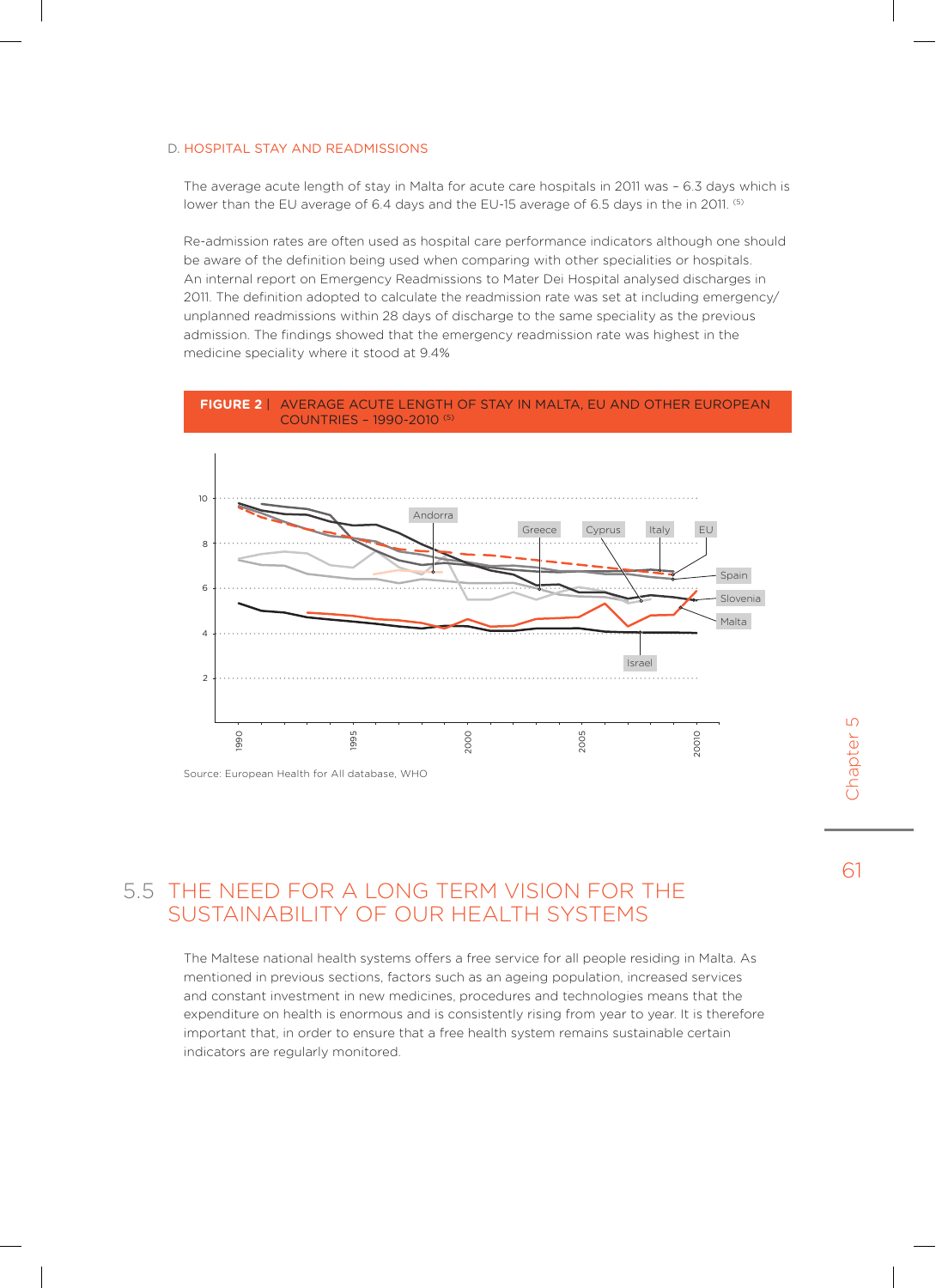There are five public hospitals\*\*\*\* (2 acute and 3 specialised) and three private hospitals as at end of 2012. The total number of hospital beds in Malta, in 2012, was 478.42 beds per 100,000 population. This is still lower than the average EU figure for 2011, of 542.05 beds per 100,000 population. (5)

The total expenditure on health in Malta, as a percentage of the Gross Domestic Product (GDP) for 2012, was 9.1%. (16) This is slightly lower than the 2011 EU average which stood at 9.6%.<sup>(5)</sup>

The following table shows trends on expenditure on health over 15 years and includes both public and private expenditure as well as voluntary health insurance.

| <b>TABLE 23   TRENDS IN HEALTH EXPENDITURE IN MALTA, 1995 TO 2010 (16)</b>                   |       |        |        |        |
|----------------------------------------------------------------------------------------------|-------|--------|--------|--------|
| Expenditure                                                                                  | 1995  | 2000   | 2005   | 2010   |
| Total health expenditure $(\epsilon)$<br>Purchasing Power Parity per capita<br>(1995 prices) | 875.5 | 1248.1 | 1964.8 | 2319.8 |
| Total health expenditure<br>as % of GDP                                                      | 5.6   | 6.6    | 9.1    | 8.5    |
| Public expenditure on health<br>as % of total expenditure on health                          | 67.5  | 72.5   | 68.7   | 64.3   |
| Private expenditure on health<br>as % of total expenditure on health                         | 32.5  | 27.5   | 31.3   | 35.7   |
| Government health spending<br>as % of total government spending                              | 9.9   | 121    | 14.4   | 13.0   |
| Out of pocket payments<br>as % of private expenditure on health                              | 95.8  | 96.9   | 91.8   | 93.3   |
| Voluntary Health Insurance<br>as % of total expenditure on health                            | 1.3   | 0.8    | 1.7    | 2.3    |
| <b>Voluntary Health Insurance</b><br>as % of private expenditure on health                   | 4.1   | 3.1    | 5.5    | 6.3    |

Source: National Health Accounts, WHO

Note: The increase in health expenditure seen in 2005 coincides with the construction of the new Mater Dei Hospital

In the private system patients have to pay the full price for pharmaceuticals while in the public sector the medicines listed on the Government Formulary List are given free of charge to entitled patients and there is no co-payment. Total expenditure on pharmaceutical products in 2012 was €173.9 million. Of this €102.2 million was private expenditure on pharmaceutical products whilst €71.7 million was public expenditure on pharmaceutical products. There was an increase in total expenditure on pharmaceutical products from €162.5 million in 2011, with €99.2 million being private expenditure on pharmaceutical products and €63.3 million being public expenditure on pharmaceutical products in 2011.

Hospitals comprise licensed establishments primarily engaged in providing medical, diagnostic and treatment services that include physician, nursing, and other health services to inpatients and the specialized accommodation services required by inpatients. Hospitals provide inpatient health services, many of which can be delivered only by using specialized facilities and professional knowledge as well as advanced medical technology and equipment, which form a significant and integral part of the provision process. Although the principal activity is the provision of inpatient medical care they may also provide day care, outpatient and home health care services as secondary activities. <sup>(60</sup>)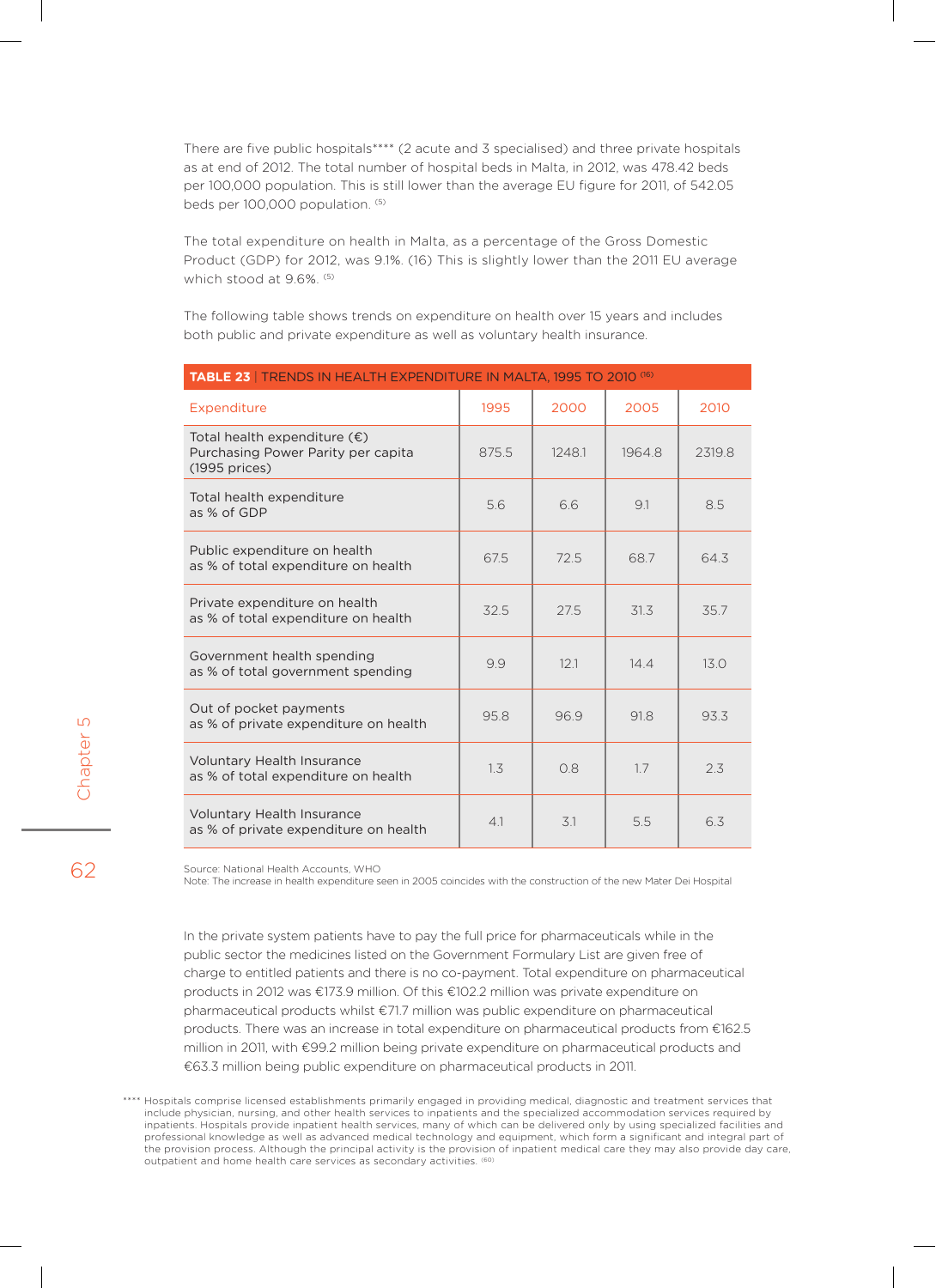## 5.6 Health Policies & Strategies

Over the past few years a number of policies and strategies relating to Health have been finalised and implemented. The following is a list of the policies and strategies currently in use and other significant milestones:

#### 2007

- Restructuring to separate Regulatory and Service Provider Functions;
- Collective agreements with the health care unions;
- Commissioning of the new Mater Dei hospital and migration to the new hospital;
- Implementation of new IT systems.

#### 2008

- Introduction of the Pharmacy of Your Choice Scheme (POYC);
- Pharmaceutical policy reform;
- Commissioning institutional care for the elderly from private providers;
- Setting up of Foundation Programme and Post Graduate Medical training centre.

#### 2009

- Launch of the national breast cancer screening programme;
- Consultation on a primary health care reform.

#### 2010

- Establishment of Faculty for Health Sciences within the University of Malta;
- Non-communicable Disease Strategy;
- Sexual Health Policy.

#### 2011

- National Cancer Plan 2011-2015;
- Sexual Health Strategy;
- Restructuring to decentralise service provision;
- Outsourcing of clinical services;
- Setting up of the Commissioners for Health, for Mental Health and for Elderly Persons.

#### 2012

- Embryo Protection Bill, 2012;
- Mental Health Act, 2012;
- Launch of national colorectal cancer screening programme.

#### 2013

- Launch of the Human Papilloma Virus (HPV) vaccination programme;
- Health Act, 2013;
- Setting up the structures (including the National Contact Point) for cross border healthcare.

#### 2014

- Launch of the Food and Nutrition Policy and Action Plan 2014-2020;
- Launch of the National Health Systems Strategy for Malta 2014-2020.

There are, however, a number of policies and strategies which are still pending. These include a policy on health system financing, a policy on waiting times – this would tackle having centralised waiting lists, ensuring appropriate referral of patients, better management of appointment times and improving the service hours at Mater Dei Hospital (e.g. having afternoon clinics and lists).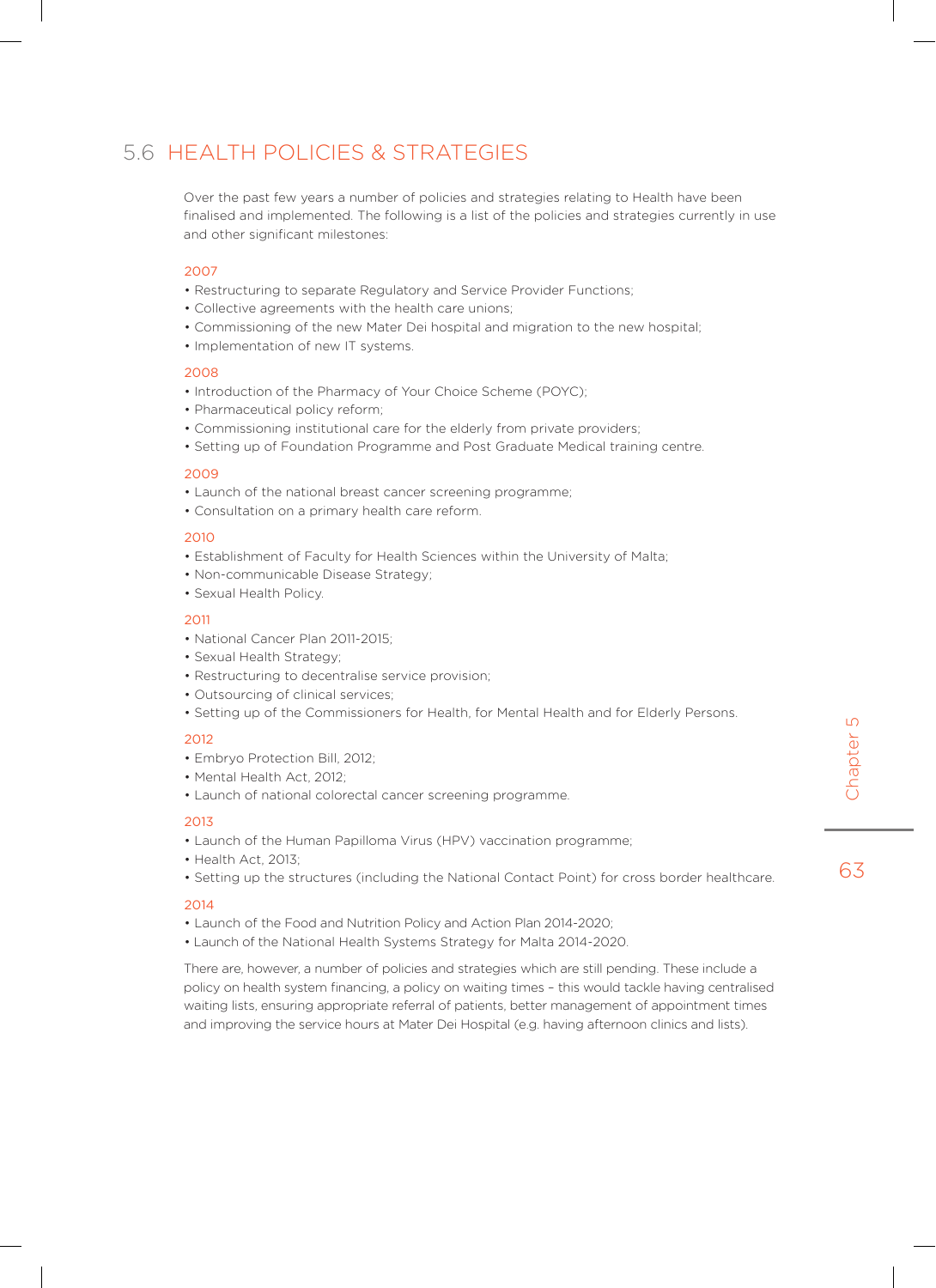A strategy for dementia has been launched for consultation by the Ministry for the Family and Social Solidarity (MFSS). Additionally, MFSS published and started to implement a national strategy for active ageing, and is also responsible for policies and strategies dealing with the reduction of poverty and social inclusion, the abuse of drugs and alcohol and a national policy for children.

A national plan for rare diseases and a national diabetes strategy are also being developed. In the sector concerned with the care of elderly patients, a plan to enhance and further develop the range of community services for the elderly is being developed. As has been mentioned previously there are already many services in place for the elderly, however due to an increasingly ageing population and increasing demands, these services needto be constantly reviewed and augmented.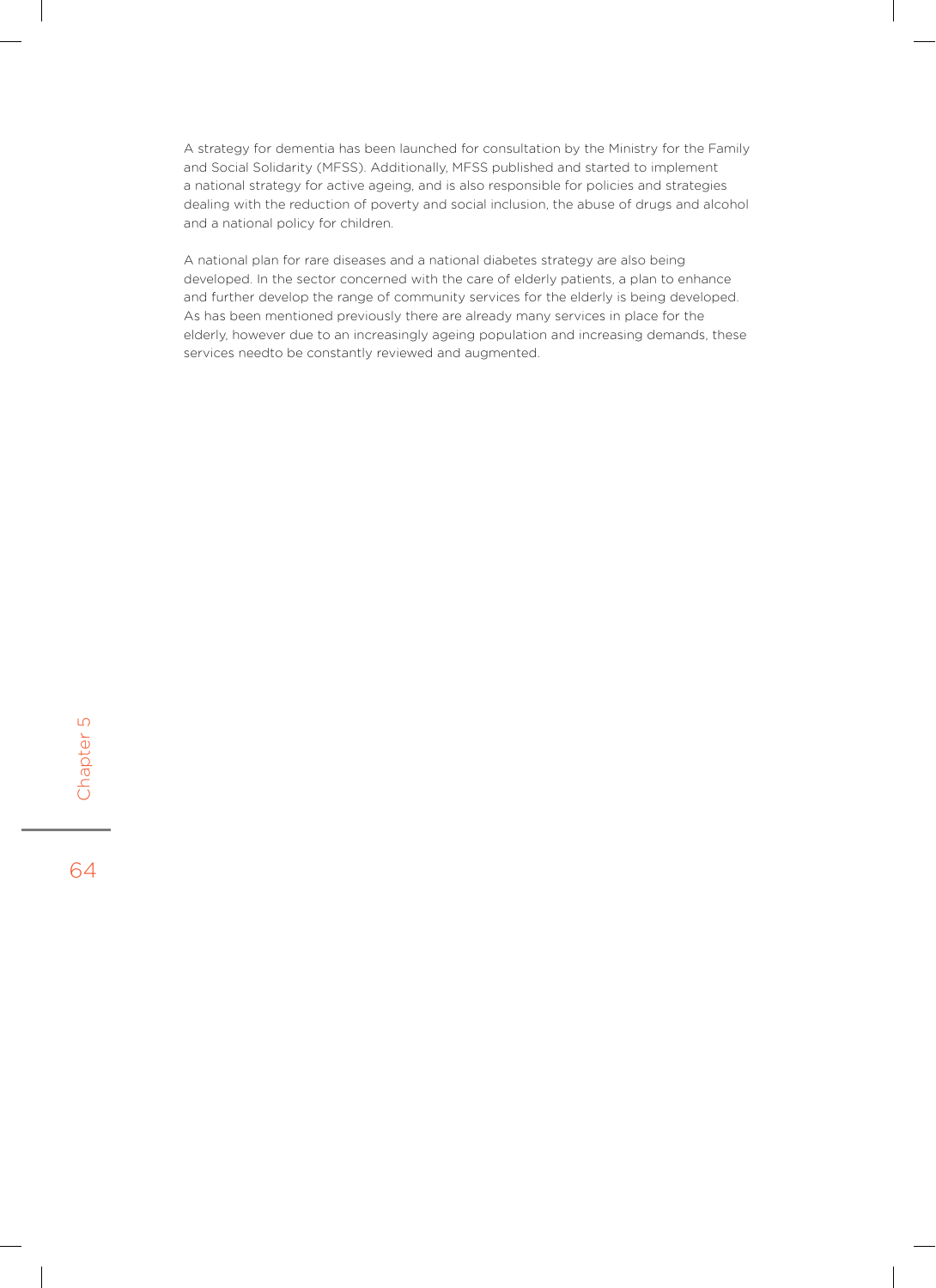## Chapter 6 People at the heart of the health systems (The people-centred approach)

## 6.1 Introduction

Health is influenced by a complex interplay of physical, social, economic, cultural and environmental factors. Access, patient safety, quality and responsiveness of care and the sustainability of the health system are important and pressing issues. Policy development in national health is based on the core value of protecting and developing health and wellbeing of all the members of the population and it must encompass the broader context, with all stakeholders involved. This entails a more holistic approach to health systems and health care, and a balanced consideration of the rights and needs as well as the responsibilities and capacities of all health constituents and stakeholders.

The patient's perspective of health care and how health systems can better respond to the needs of all health care stakeholders and sectors has been gaining in interest over the last few years. In countries such as Malta, where basic health infrastructure and essential health services are in place, people can aspire to higher expectations from the health system. They now expect health systems, health care organizations and health practitioners to move to a higher level of performance and adopt a more humanistic and holistic approach to health care, where the individual who needs care is viewed and respected as a whole person with multi-dimensional needs.

The patient-centred approach primarily focused on patients, their interactions with health care providers and their experiences in the clinical setting. While this approach addresses issues of quality and holistic health care, it does not meet some of the broader health challenges.

A people-centred approach meets these broader challenges. A people-centred approach is distinct from the more commonly portrayed patient-centred approach because it recognises that before people become patients they need to be informed and empowered in promoting and protecting their own health. <sup>(52)</sup> Since this strategy is encompassing the broader view of a overarching health system rather than just concentrating on only the more familiar and visible health care systems it was felt that the people-centred approach is a more appropriate and relevant structure and that it is therefore more suitable for the task of planning for and implementing the strategic actions that are documented in the NHSS.

The people-centred approach involves a balanced consideration of the values, needs, expectations, preferences, capacities, and health and well-being of all the constituents and stakeholders of the health care system. It recognises and addresses both health care interactions as well as public health interventions, in particular prevention and health promotion, and it aims to reach people in the general community long before they become patients and enter a clinical health care sector or facility.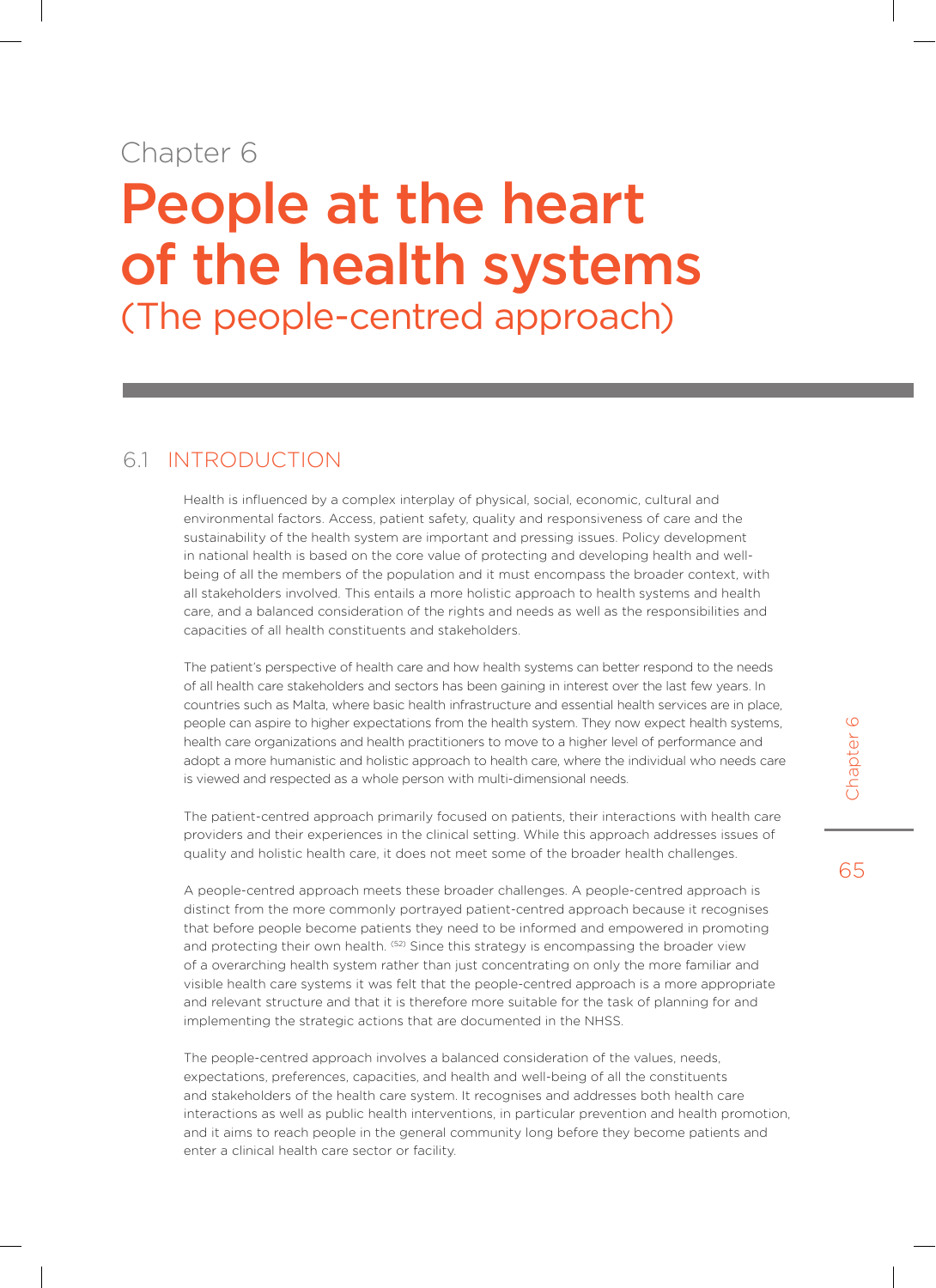Furthermore, the people-centred concept has an additional utility in that it encompasses not just those who demand and need support to achieve good health but also those who provide the services and who run the organizations and systems within which health services are delivered. Health care professionals, health service managers and health policy-makers are also people and they have needs and expectations from the health system like all the other members of the general population. They may become patients and they form part of the families and communities that the health system is designed to serve. Their needs must also be considered and they also should be empowered to be able to transform and drive improvements in the quality and responsiveness of the health system.

The people-centred approach recognises four major groups of stakeholders. All these groups work for and are concerned with the success of the health system. These four groups or policy and action domains include the following:





health care organisations



health authorities

To achieve any real transformation in any part of the health system these domains must mutually reinforce each other and leadership within and across all domains is accredited as the ultimate enabler for change.

**table 24** | Different players within the 4 key policy and action

| DOMAINS IN THE PEOPLE-CENTRED HEALTH SYSTEM APPROACH (52) |                                                                            |                                                                                   |  |
|-----------------------------------------------------------|----------------------------------------------------------------------------|-----------------------------------------------------------------------------------|--|
| Domain                                                    | <b>Clinical setting</b>                                                    | <b>Public Health setting</b>                                                      |  |
| Individuals, Families<br>and Communities                  | Patients and families.<br>patient advocacy groups.<br>patient associations | Communities and populations<br><b>Voluntary Organizations</b><br>Local government |  |
| <b>Health Practitioners</b>                               | Clinicians and clinical<br>support staff                                   | Public health workers<br>Prevention workers                                       |  |
| <b>Health Organizations</b>                               | Clinicians and clinical<br>support staff                                   | Public health facilities<br>Community health centres                              |  |
| <b>Health Authorities</b>                                 | Varies depending on model<br>of health care                                | Ministry for Health<br>Public health sector                                       |  |

Source: Adapted from People at the centre of health care: harmonizing mind and body, people and systems, 2007 (page 28; Table 2)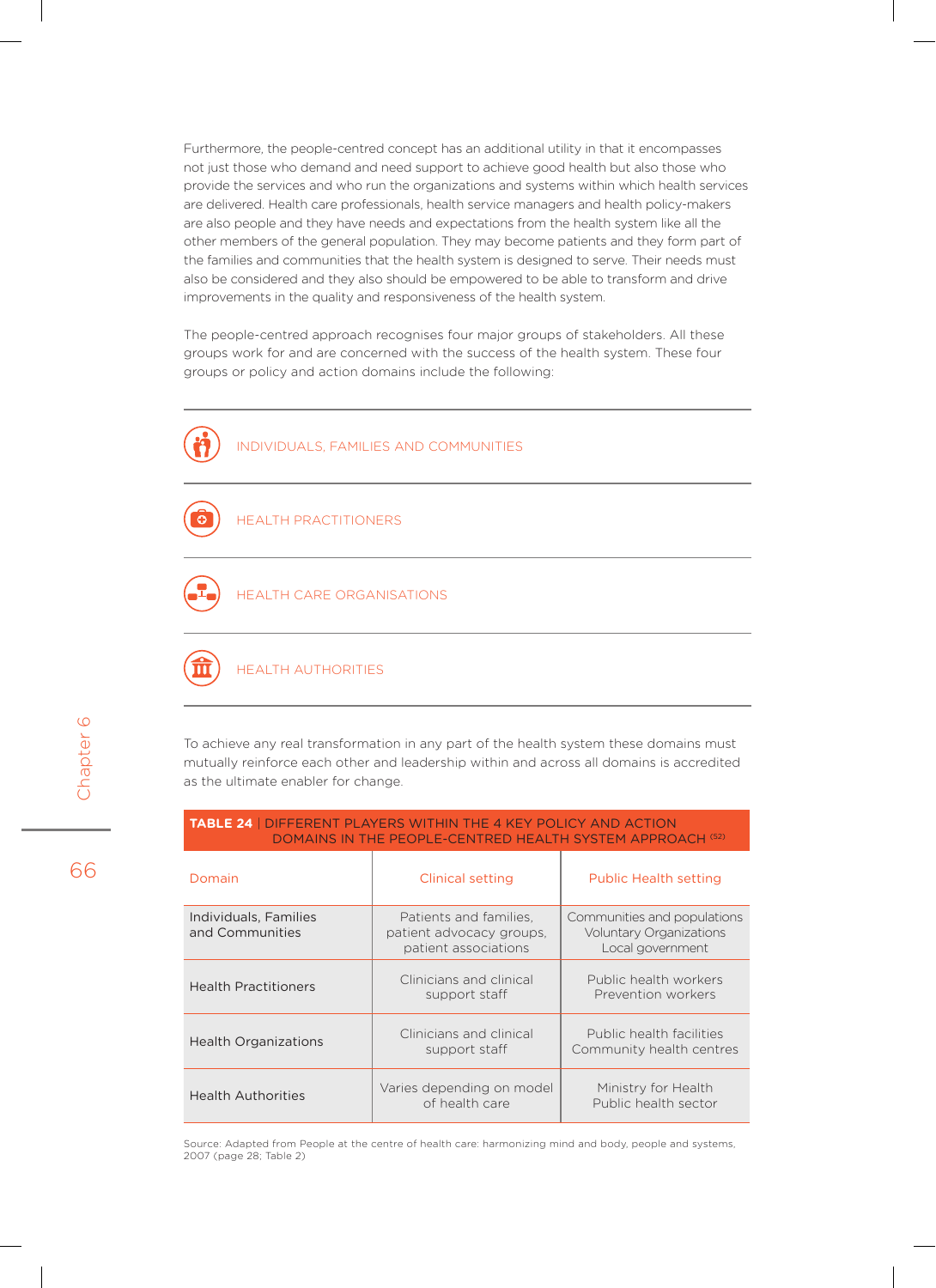## 6.2 The evolving concept of people-centred approach

The idea of people-centred care is a fairly new concept and is still developing. There are several existing models in the literature and some of them attempt to delineate its predominant characteristics. The majority of these frameworks still focus mainly on the clinical experience of health care and are essentially variations of patient-centred care. Nevertheless, it is important to acknowledge that several of the elements identified as integral to the patient-centred approach are also valid for the broader concept of people-centeredness.

The term "patient-centred" medicine was first mentioned in 1970 by Dr Michael Balint and his colleagues as an alternative approach to traditional medical practice, which they portrayed as "illness-centred medicine". In their view, a considerable proportion of patient complaints arise from emotional stress and not physical causes and they recommended that a thorough understanding of the patient's complaints, based on patient-centred thinking, was important in promoting healing. (53)

Other authors and academic and professional institutions such as Levenstein, the Picker Institute and the Institute of Healthcare Improvement (IHI) continued to develop on the concept of patient-centeredness and extending it to involve the patients' families.

In 2001, the Institute of Medicine (IOM) published Crossing the Quality Chasm: A New Health System for the 21st Century. This work moved ahead from the earlier models that focused on patients and their families, and introduced the concept of patient-centred care from a health systems standpoint. In the IOM model, the care system is inclusive of high-performing patientcentred teams and organizations that facilitate the work of other patient-centred teams operating within a supportive payment and regulatory environment to produce health care that is safe, effective, patient-centred, timely, efficient and equitable. (54)

The WHO has issued several studies and reports addressing the issues and challenges faced by today's health care systems, particularly in relation to putting people at the centre of health care. Through the development of the Innovative Care for Chronic Conditions (ICCC) framework patients and their families were positioned at the centre of the health care system, and communities are encouraged to connect with health care organizations in providing care for chronic conditions. Moreover, the framework recognizes the importance of a supportive policy environment that organizes the values, principles and general strategies of governments working to reduce the burden of chronic conditions. (55)

The term "people-centred health system" made its first appearance in a book published by Dr Vaughan Glover in 2005. In this publication he proposes a health care reform for Canada arguing that the current Canadian health system had already met its two initial goals, namely, to provide all its citizens with access to a universal level of health care and to provide the financial coverage for this health care. He asserted that the changing nature of health and health care requires the health system to move towards a higher level of functioning and emphasized the dynamic inter-relationships between the various stakeholders in health care. <sup>(56)</sup>

In its 2005 publication the International Alliance of Patients' Organizations recognized the inherent limitations of the phrase "patient-centred", acknowledging the critical role for prevention and community health promotion in health care. <sup>(57)</sup> Finally, the full transition from "patient-centred" to "people-centred" health care was first articulated by the WHO Western Pacific and South-East Asia Regions in the work titled People at the Centre of Care Initiative. <sup>(58)</sup> This initiative introduced the concept that people-centred health care is concerned with both clinical medicine as well as public health and incorporates the entire spectrum of health care: individuals, communities, professionals, organisations and policy-makers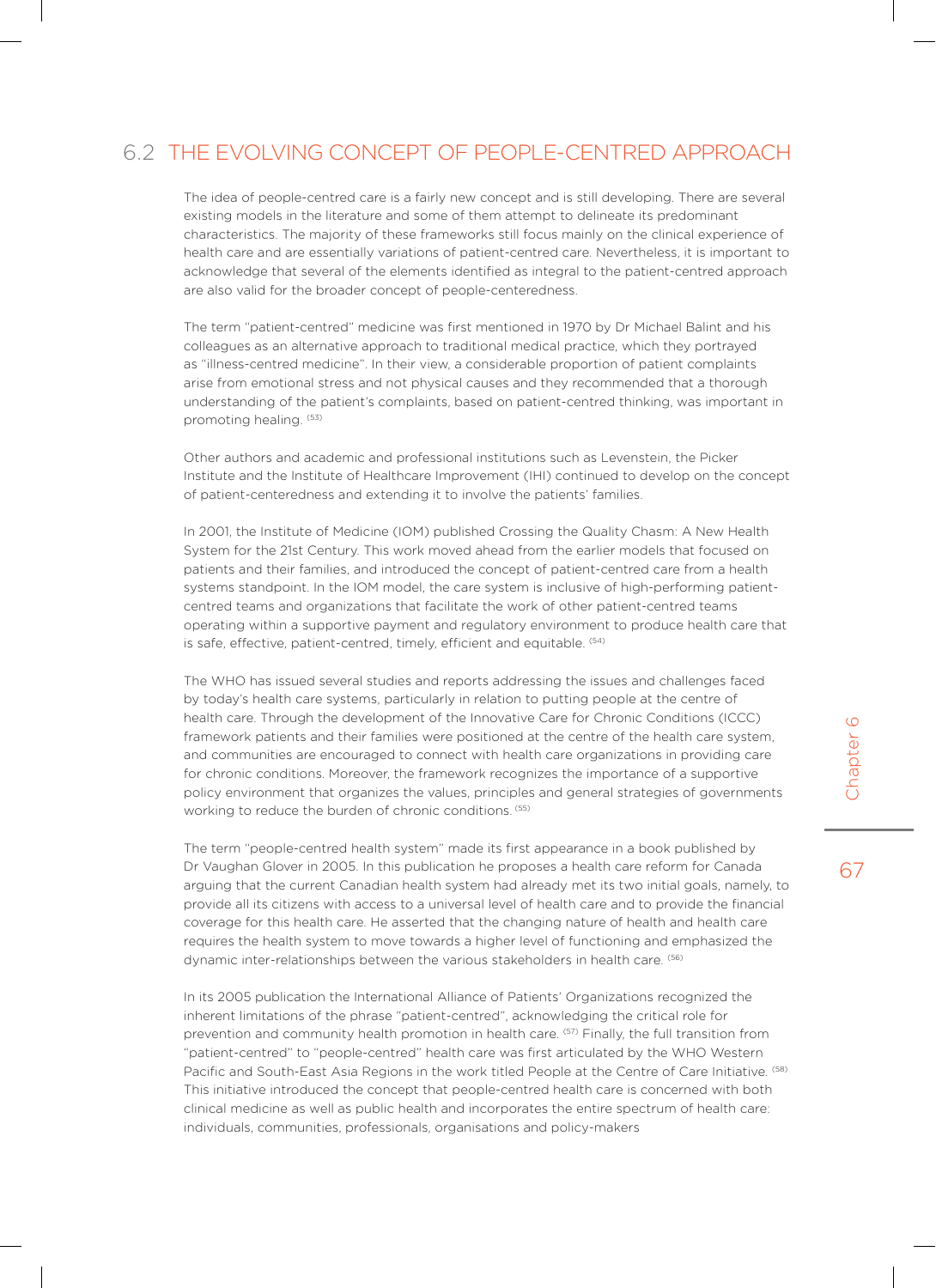## 6.3 The values, principles and characteristics of a people-centred health system approach†††

Patient- and people-centred care share several core values and guiding principles. The core values have been expressed in several WHO and other international documents and include:

- 1. Respect for human rights and dignity
- 2. The central role of health in any process of development and economic growth
- 3. An effective tool to end all forms of discrimination
- 4. The importance of participation and inclusion of individuals and communities in health and development.

These core values have been developed into a number of essential principles. Peoplecentred care is:

- equitable
- concerned with the engagement of all stakeholders
- about enabling stakeholders to make the appropriate choices
- effective, leads to better health outcomes
- • evidence-based and compassionate
- efficient, coordinated and provided in a timely manner
- • ethical and fosters transparency and accountability.

Evidence from research, practice and evaluation of health systems has led to the development of the following key characteristics by policy and action domains.

#### A. Individuals, families and communities

- Equitable access to health systems, effective treatments and psychosocial support
- Access to clear, concise and intelligible health information and education that increases health literacy and allows for informed decision-making
- Personal skills which allow control over health and engagement with health care systems—communication, mutual collaboration and respect, goal-setting, decisionmaking, problem solving and self-care
- Supported involvement in health care decision-making, including health policy, programme development, resource allocation and health financing.

#### B. Health practitioners

- Holistic approach to the delivery of health care
- Respect for patients, their needs and decisions at the clinical level and respect for communities and their needs at the population health level

<sup>†††</sup> The text of this sub-section has been adapted from WHO Regional Office for South-East Asia and WHO Regional Office for the Western Pacific. People at the centre of health care: harmonizing mind and body, people and systems, 2007 (pages 35-39)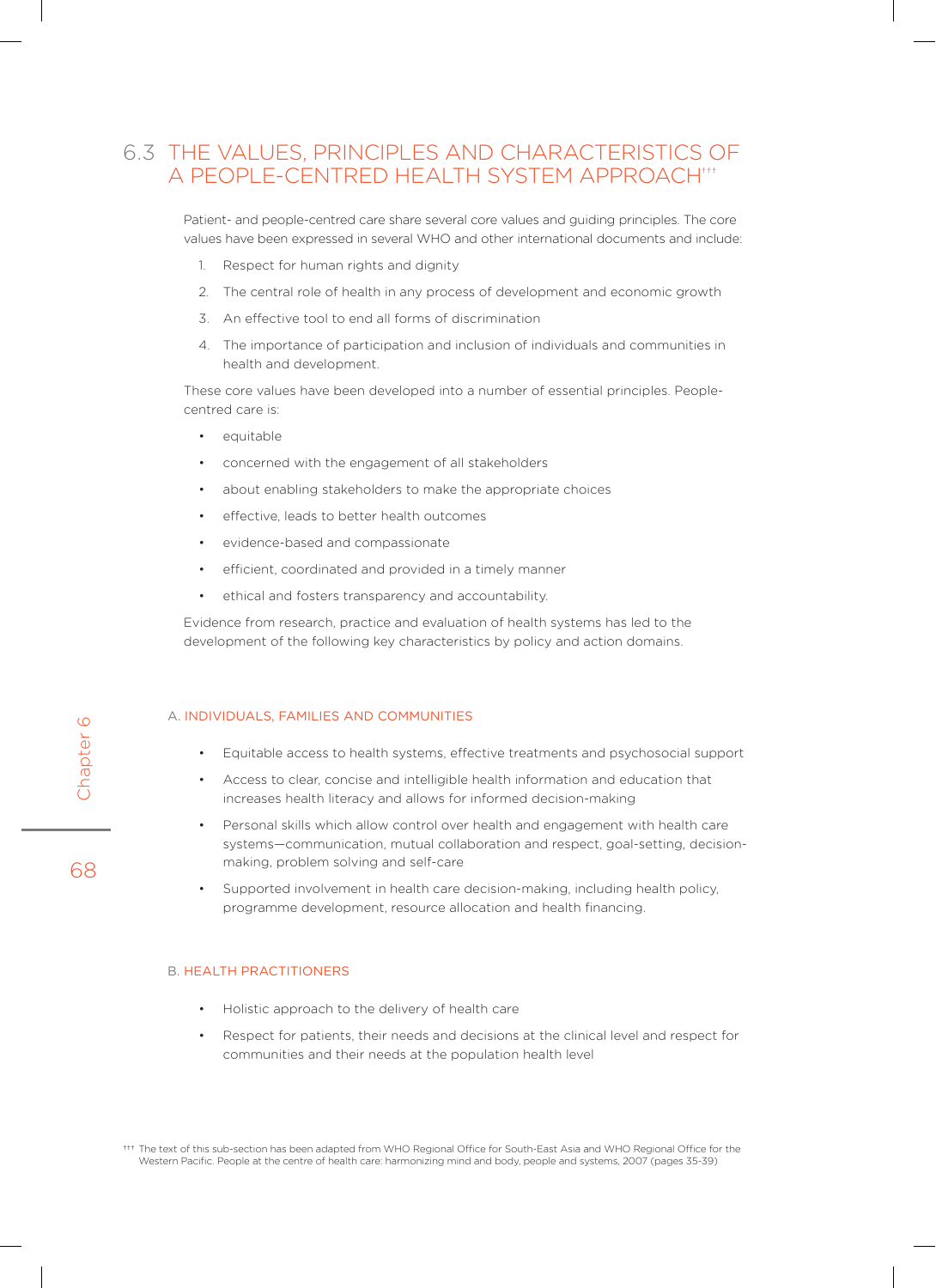- Professional skills to meet these needs—competence, communication, mutual collaboration and respect, empathy, health promotion, disease prevention, responsiveness and sensitivity
- Provision of individualized care at the clinical setting
- Access to professional development and debriefing opportunities
- Adherence to evidence-based guidelines and protocols
- Commitment to quality, safe and ethical care
- Teamwork and collaboration across disciplines, providing coordinated care and ensuring continuity of care
- Involvement in health care governance and policy decision-making.

#### C. Health care organizations

- • Accessible to all people needing health care
- Commitment to quality, safety and ethical care
- • Safe and welcoming physical environment supportive of different lifestyles, family, privacy and dignity
- Access to psychological and spiritual support during the care experience
- Acknowledgement of the importance of all staff-managerial, medical, allied health, ancillary—in the delivery of health care
- Employment and remuneration conditions that support teamwork towards peoplecentred health care
- Avenues for grievances and complaints to be addressed
- Organization of services that provide convenience and continuity of care to patients
- Service models that recognize psychosocial dimensions and support partnership between individuals, their families and health practitioners.

Chapter 6

Chapter

 $\circ$ 

69

#### D. Health Authorities

- • Primary care as the foundation for better health
- • Financing arrangements that ensure the sustainability of the health system
- Investment in health professional education that promotes multi-disciplinary teamwork, good communication skills, an orientation towards prevention, and integrates evidence about psychosocial dimensions of health care
- Ability to develop standards and protocols, and to disseminate guidelines and standards for good practice
- Collaboration with local governments and communities and voluntary organisations
- Commitment to a process of ongoing evaluation and improvement
- Involvement of communities and other stakeholders in health governance and policy development
- **Transparency**
- Accountability.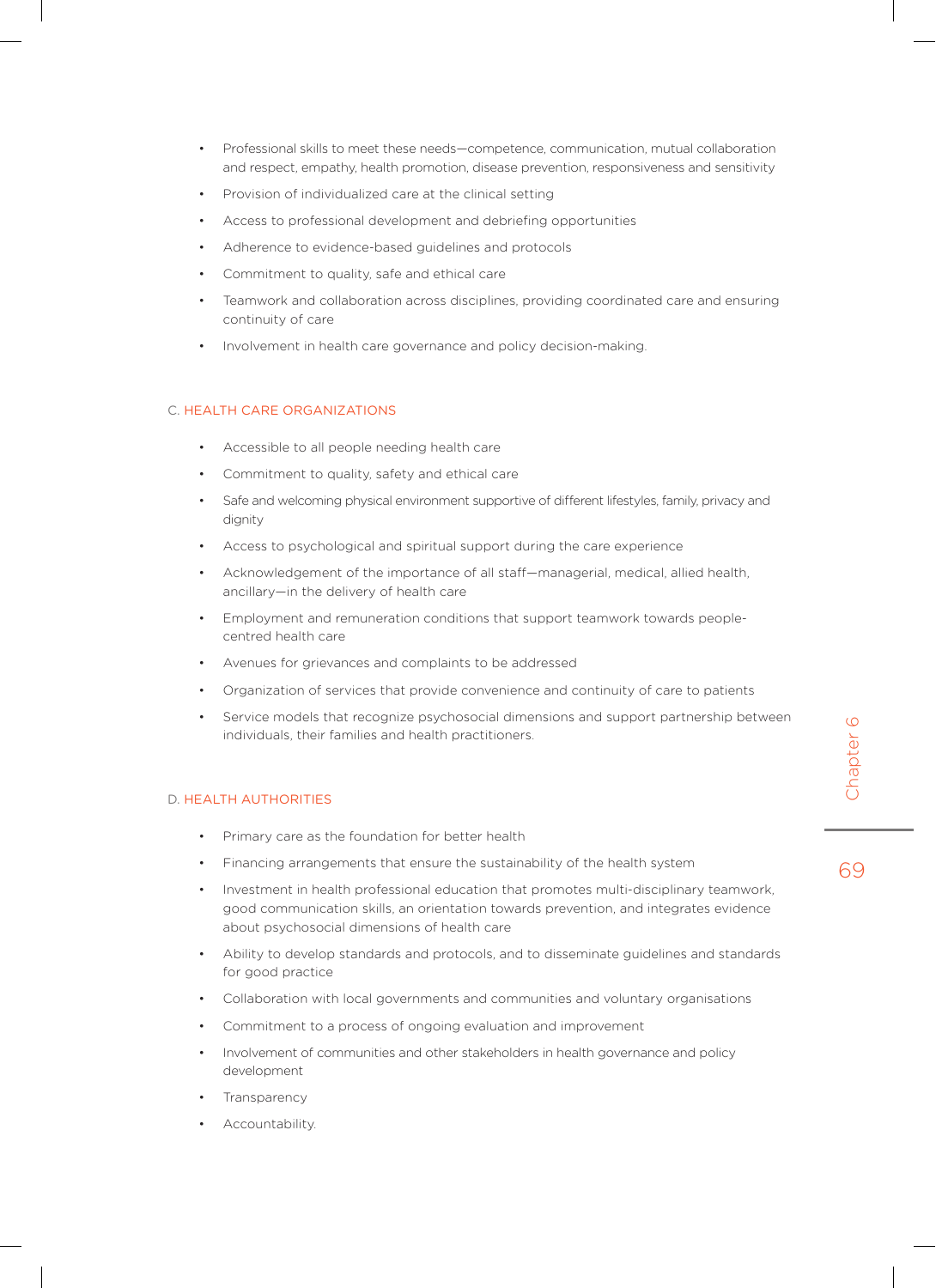The above values, principles and characteristics are all very relevant to the structure and content of the NHSS. They are in line with the vision that the Ministry responsible for Health has for the future development of the national health systems and these concepts will be repeatedly evident is several of the strategic actions that are documented in the following sub-chapters dealing with the individual overall objectives and strategic directions of this strategy.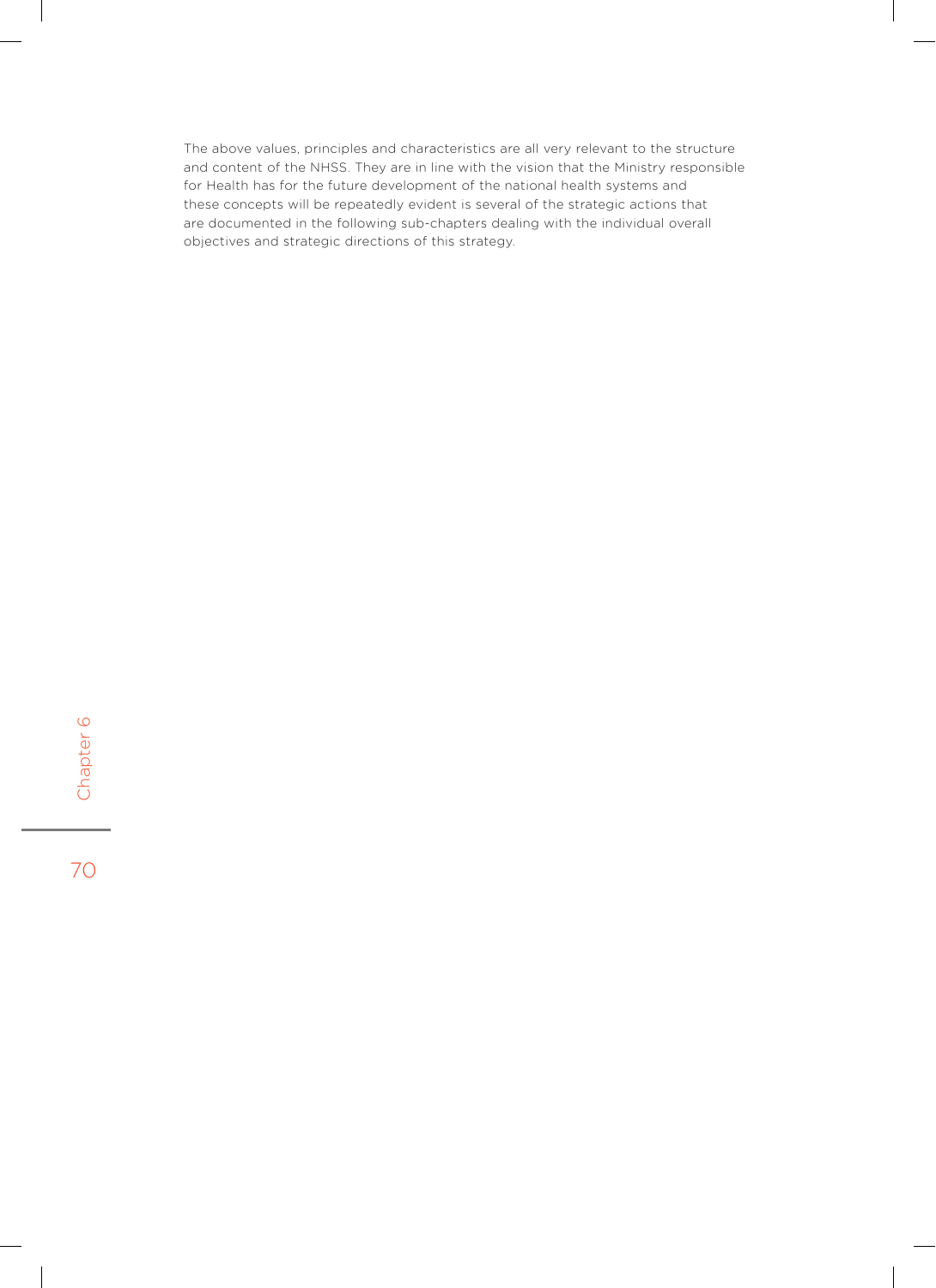## Chapter 7

# Implementation of people-centred National Health Systems:

Objectives, Directions and Measures

## 7.1 OVERALL OBJECTIVE 1 – HEALTH AND Well-being THROUGHOUT LIFE

To respond to increasing demand and challenges posed by the demographic changes and epidemiological trends focusing on the whole course of life, children, the elderly and vulnerable groups.

Strategic Direction 1A THE RIGHT CARE AT THE RIGHT PLACE AND AT THE RIGHT TIME

Prolonging stay in the community and responding to increasing demands for higher dependency care.

Action will be taken to ensure that the care required is delivered in the setting which is most suitable to the needs and is conducive to sustaining and improving the health and well-being of the person at different stages of the life course. Actions need to be taken to continue upgrading all settings providing health services and there will be increased focus on empowering and encouraging communities to become more involved in the provision of informal care in the community and as near as possible to where people are residing and working.



#### Individuals, families and communities

The main thrusts will include:

- 1. The dissemination of consistent information and education to raise the awareness of individuals, families and communities about their rights for and responsibilities towards the health system. Actions will incorporate activities to:
	- a. continue sensitising the public on responsible use and consumption of health care services, medicines and medical devices.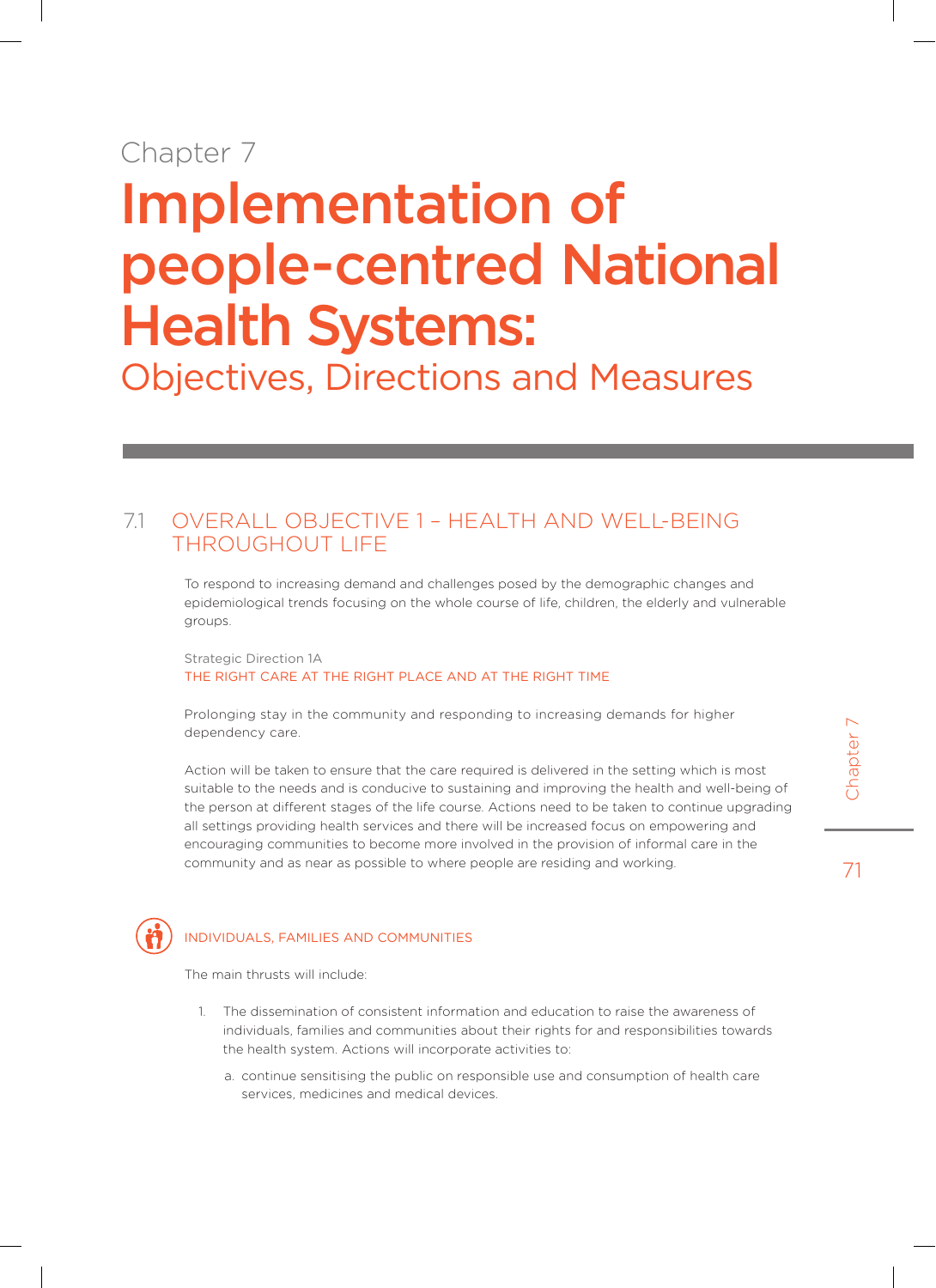- b. support and encourage individuals and families to be involved in the management of their own health, and the health of dependents including elderly relatives. The ultimate aim of these measures will be to help avert and delay the need for long-term institutional care as far as possible.
- c. encourage, educate and support individuals who opt for and perform the role of informal carers or join networks of informal carers.
- d. facilitate the changes needed and introduce structures, services and the availability of devices that will help individuals achieve their capacity to become more responsible for the maintenance of their own well-being and health.
- e. support changes in the members of the public to collectively become more accountable for sustaining good standards in public health.
- f. plan for the setting up of a centralized information service that will be able to inform service users and providers with high quality and timely information that will assist them to navigate the wide range of health and social care services available and that are most suitable to their needs.
- 2. The strengthening of the importance of the roles of the local government, voluntary organisations and patients and residents groups in provision of health services. This will be achieved through
	- a. further acknowledging their contributions and functions
	- b. further encouragement and support to help increase their participation in decision-making processes at a national level
	- c. increasing the role of voluntary organisations and patient groups as advocates not only for patients but also for their member care providers and volunteers. In this way the needs of this important group of partners in the health care service provision will be brought more to the attention of decision-makers.
- 3. Policies and strategies will continue to identify vulnerable groups and design and implement actions aimed purposely at identifying in more detail and addressing their specific and distinctive requirements. Vulnerable groups that have been identified as necessitating special attention in most health-related strategies include:
	- a. people at-high-risk-of-poverty such as lower socio-economic classes and single parent households;
	- b. Migrants, asylum seekers and foreign workers;
	- c. people with addictive behaviour difficulties;
	- d. people with physical and intellectual disabilities;
	- e. people with rare conditions and diseases;
	- f. frail older persons and persons suffering from dementia;
	- g. people at higher risk of or with mental health problems;
	- h. people at high risk of occupational ill-health and safety;
	- i. Special attention will be devoted to Gozo. In particular, measures will be designed to increase the responsiveness of the health systems to the special difficulties and needs of the patients and their families and the population residing in Gozo especially those that are accentuated by the double insularity of this sister island.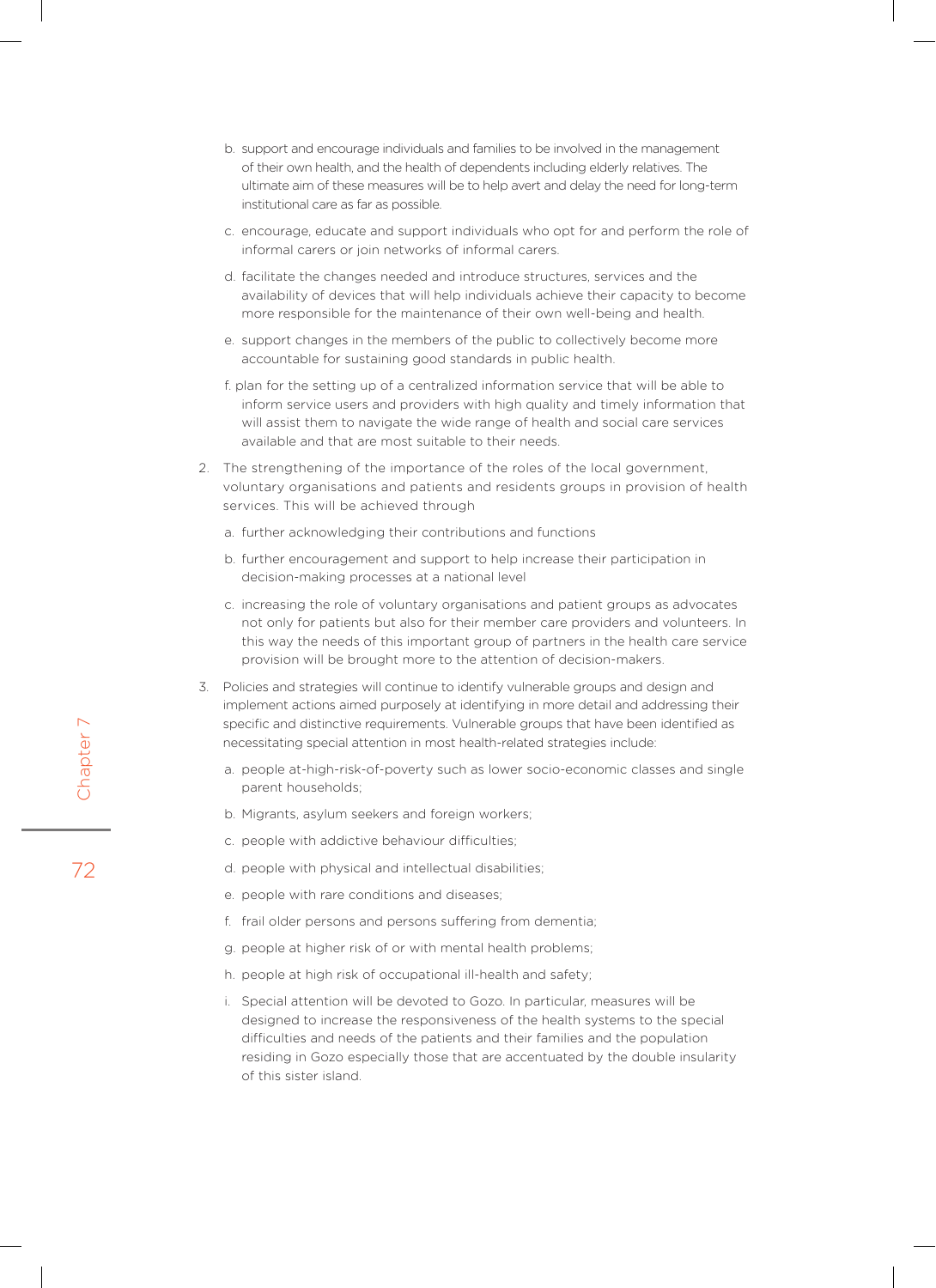

#### Health practitioners

The main thrust will be through initiatives to increase the awareness and sensitivity of health practitioners to the health and care needs in the community. This will be achieved through:

- 1. Continuously updating health practitioners so that they remain highly knowledgeable about the range of services provided and how these can be accessed. Areas that have been identified as meriting special attention include mental health issues in the elderly, access issues for sexual health and the multiple and complex health issues of people at a high riskof-poverty especially the children hailing from these social strata.
- 2. Educating and supporting family doctors and other health practitioners to become more proficient in providing assistance and information to people caring for or residing with elderly relatives and dependent persons with physical an intellectual disabilities as well as guidance should admission to residential homes be required. This will also include continued professional development to update skills to prevent sub-optimal prescriptions, polypharmacy and use of inappropriate drugs
- 3. Promoting a multi-disciplinary approach to patient care and enhancing the role of health practitioners working in the community. There will be a special emphasis on strengthening the role of the family doctor particularly in areas where it is felt is most needed. Identified areas that need particular attention include the care of patients with co-morbidities/ chronic illness and disability, community psychiatric care and palliative and end-of-life care.



#### Health care organisations

The main thrusts will comprise:

- 1. The strengthening of the multi-disciplinary approach to patient care. This will be achieved through:
	- a. facilitating information sharing from and to hospital and community care settings.
	- b. the provision of complementary and diversified multi-sectoral specialised services, both at inpatient and outpatient levels, to cater for different needs of the community with an emphasis on promotion, prevention, early intervention and community support.
	- c. Training and empowering primary care and community service providers in rehabilitation care.
- 2. The provision of sustainable rehabilitative community services for suitable patients currently living in institutional care (particularly in mental health facilities) so as to reintegrate these patients back into society and prevent re-admission to hospital. To achieve this aim, the mental health infrastructure in the primary health care and community care sectors will be expanded. More training to health care professionals in this sector will be provided in order to augment their capacity to deal with the increasing prevalence of mental health disorders. These actions will also result in improvements in the early recognition of mental ill-health, gate keeping and coordinating roles and the capacity for outreach services of primary health care and reduce the need for admissions and long-term hospitalisation in mental health facilities.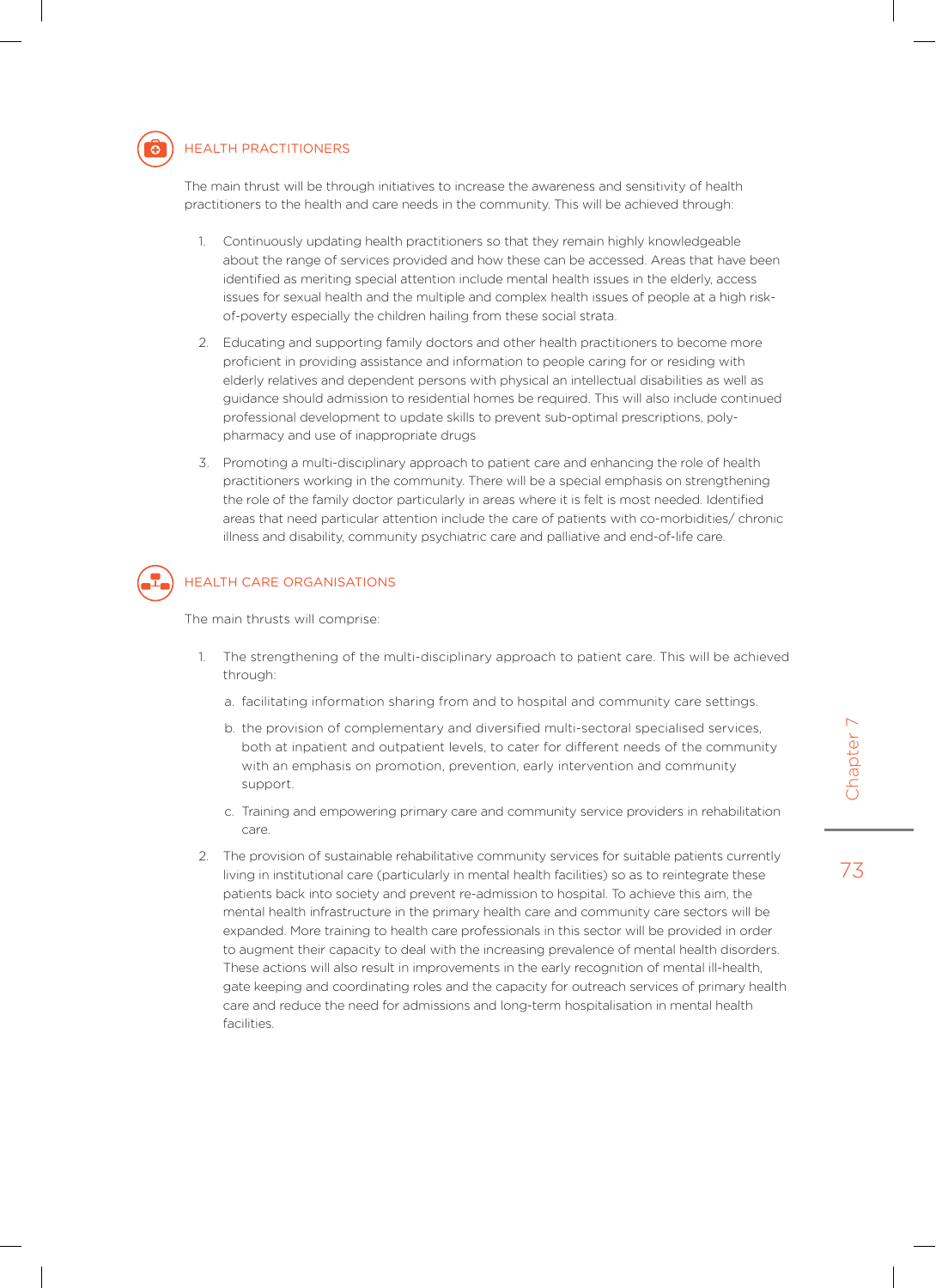

#### Health authorities

Several actions will be undertaken. These include:

- 1. Formalising patients' rights in the Maltese legislation. Information campaigns to increase awareness of patients' rights and legal obligations will be implemented. The provision of information about the patient's condition and care and the patient's right to choice and involvement in clinical decisions will be given special attention.
- 2. Formally recognising and increasing support to informal care in the community. The involvement of the patient's chosen relative or carer is important, especially at times of crisis. Measures that will aim at providing support for carers to minimize the need to resort to the emergency and hospital services will be planned and implemented .
- 3. Designing a national policy and strategies aimed at expanding the resources and updating the structures dedicated for the promotion of well-being in children and young people. These strategies will provide for and focus on the following identified areas:
	- a. The childhood and adolescent age groups will receive special emphasis with regards to health promotion, disease prevention and screening for physical and psychological developmental difficulties.
	- b. The creation of a new suitable unit in the community that will be dedicated to the promotion of psychological, psychiatric and behavioural care of children and adolescents with challenging behaviour and special needs. The development of this unit is supported by scientific evidence that shows greater benefit for both the long-term development and social inclusion of these young people as well as for their needs for immediate care and prevention from harm in the shortterm, over the care that they receive if otherwise they are hospitalised.
	- c. Strengthening of collaboration with the educational and social services working with these cohorts.
- 4. Consolidating the structures that perform assessments on proposals for new services. This will be achieved through the setting up of and the increased support to more professionals and entities that can evaluate the performance and effectiveness of existing services.
- 5. Carrying out a needs assessment for groups needing long-term care and specialized community care services other than the elderly, such as persons with severe physical and intellectual disabilities.
- 6. Increasing the capacity of services as and where needed. This will involve activities to cater for the consequent increases or changes in the complement of the health personnel and expertise required to upgrade and introduce new services. Areas requiring special attention include increases in the capacity of and availability to:
	- a. long-term care facilities particularly to cater for people with high dependency needs.
	- b. geriatric rehabilitation services,
	- c. respite care services.
	- d. assistance for the purchase or loan of assisting technologies that support and can prolong independent living.
	- e. community centres co-located with nursing homes from which community health support services can be delivered.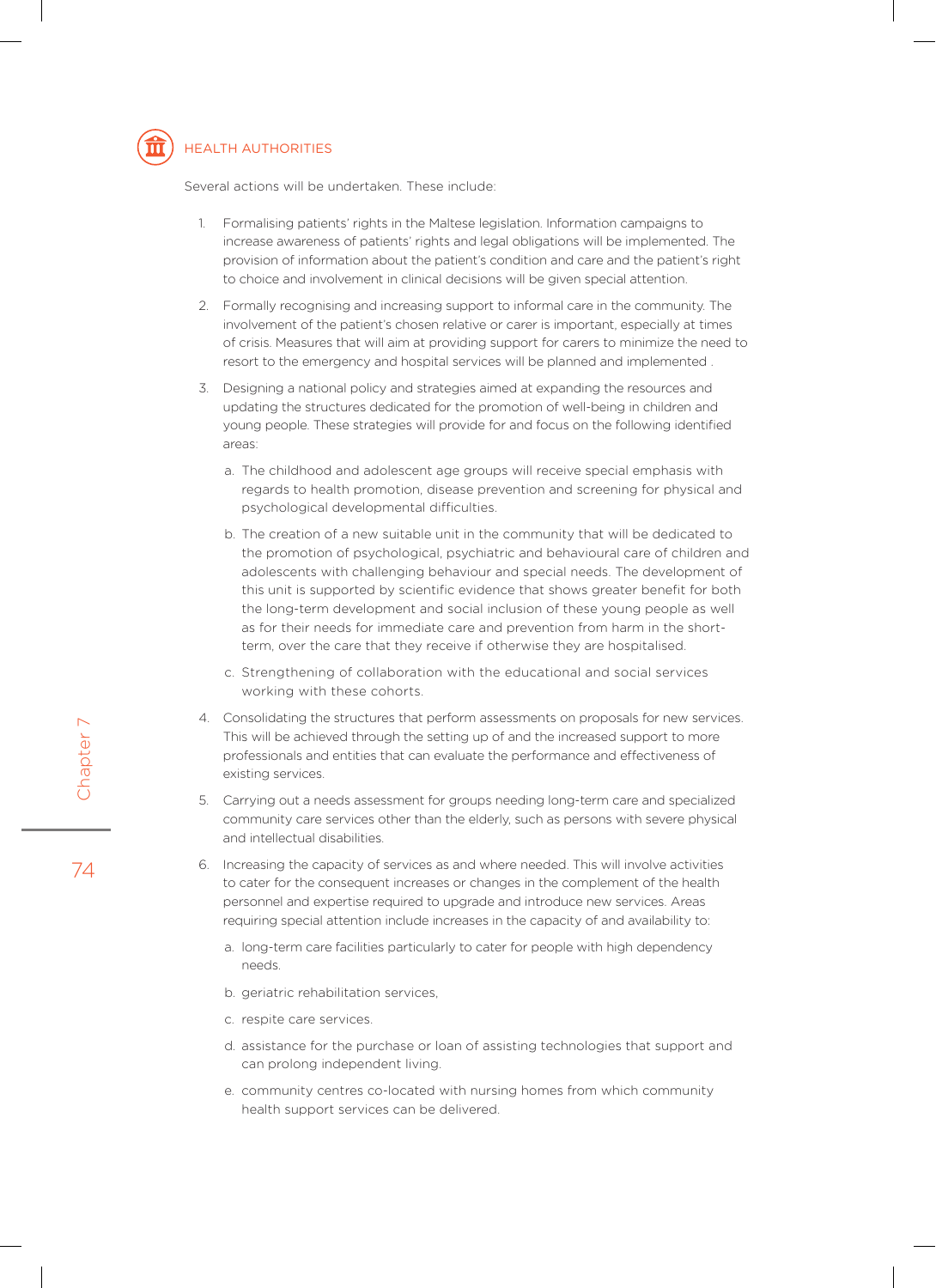f. address the need for palliative care services that cater for patients other than cancer patients. Every patient requiring end-of-life care needs palliative care support to help her/him die with dignity and in line with her/his requests, such as regards the choice for the place of death, if possible.

All these services should aim at sustaining and restoring in particular older persons' maximum level of independence.

- 7. A new programme that will aim at delivering medicines to the residences of elderly people with severe mobility problems and persons with disability will be planned.
- 8. Investing in the health sector necessitates investment in the training, recruitment and continued professional development of several highly skilled health professional groups. Some of these groups require special attention because albeit the type of profession is essential for the service, the number of professionals required is too small to justify local training courses. Examples include professionals sub-specializing in several areas in the pathology sector and allied health care professionals in prosthetics and orthotics, orthoptics, optometry and clinical physiology. Action will be taken to ensure that an appropriate number of suitable persons will be regularly sent abroad for training in order to effectively address these important skill gaps.
- 9. Continuing with the phased expansion of the Government formulary. Special attention will be given in the areas of cancer and rare diseases.
- 10. Design and implement programmes to increase health literacy in the population so that members of the public learn the necessary skills that will empower them to obtain, read, understand and use healthcare information to make appropriate health decisions and follow instructions for treatment.

#### Strategic Direction 1B ENGAGEMENT AND EMPOWERMENT TO PROMOTE HEALTH

Strengthening the prevention and promotion of health focusing on behavioural changes and lifestyle choices including protection, screening and early diagnosis of health risks, and prevention of disease throughout the life course and control of disease progression.

EU projections show that if people succeed in remaining healthy as they live longer, the rise in healthcare spending due to ageing could be substantially reduced. <sup>(38)</sup> Action will continue to be taken to promote health and prevent disease throughout the life course by tackling key issues including poor and unbalanced nutrition, low levels of physical activity, tobacco consumption and harmful intake of alcohol and drugs, environmental and occupational health and safety risks, road traffic accidents, and accidents in the home.

The link between health and economic prosperity and portraying health as a social and economic resource is increasingly becoming more prominent worldwide. The concept of 'health as a value in itself<sup>' (28)</sup> and as a precondition for economic prosperity also promotes the growing knowledge that people's health influences economic outcomes in terms of productivity, labour supply, human capital and public spending. (29)

This strategy also affirms the continuation and consolidation of initiatives and resources to protect human health and improve safety, security and protection of citizens against health threats. These include health impact assessments to articulate the relationship between policy measures, health outcomes, costs and benefits, preparedness and response to emergencies, epidemics and bioterrorism, strategies to tackle risk from specific diseases and conditions, action to prevent accidents and injuries, improving workers' safety, and actions to ensure and safeguard food safety and consumer protection.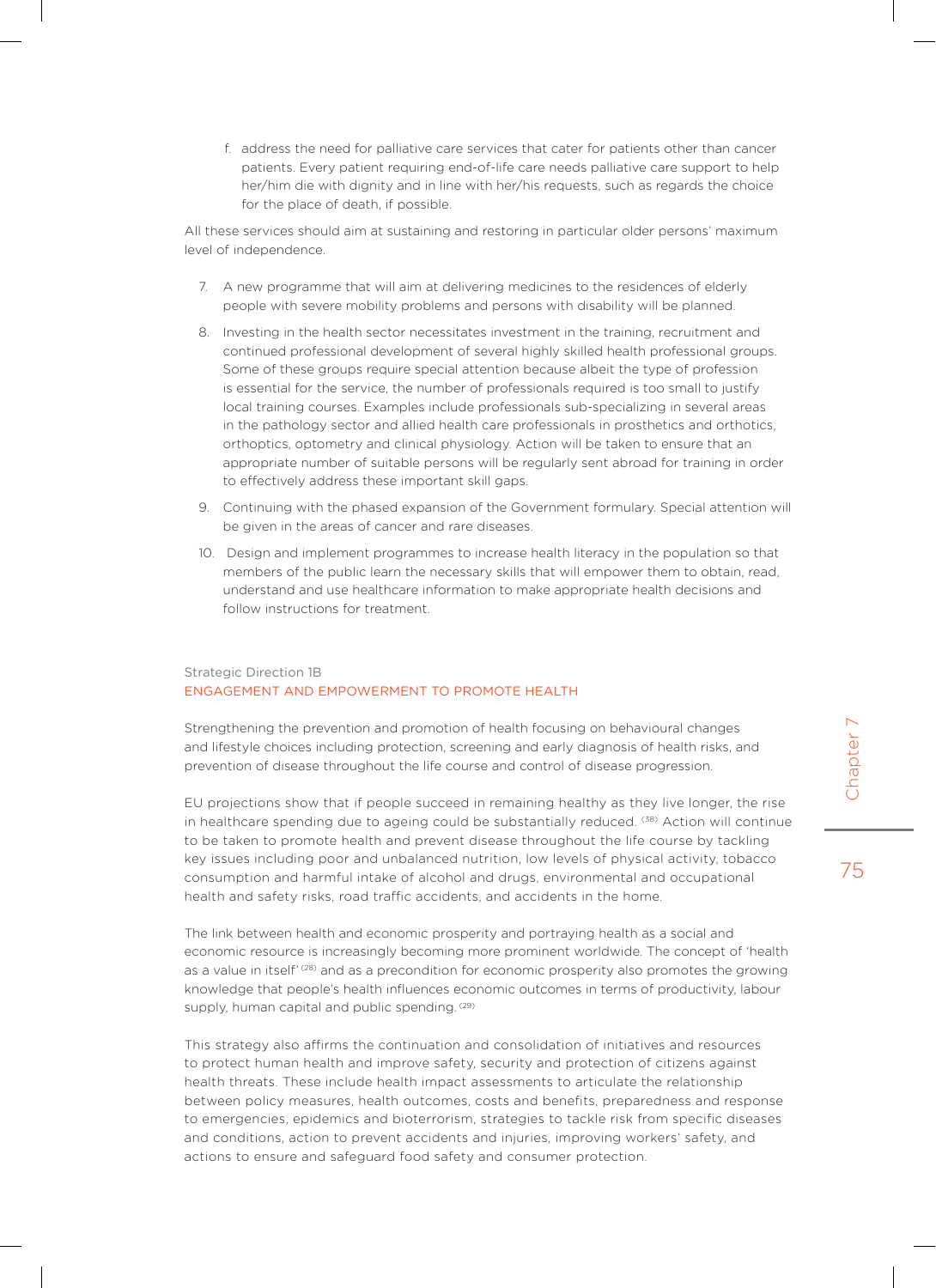

#### Individuals, families and communities

The main thrusts include:

- 1. Educating the public about risk factors for developing, and the lifestyle choices that help prevent, the onset of non-communicable diseases. Initiatives will concentrate on:
	- a. tackling the national problems of obesity and lack of physical exercise
	- b. the importance of early presentation, compliance with treatment and regular monitoring.
	- c. reducing any existing stigma associated with certain medical conditions such that persons with a suspicion of being affected do not feel threatened to approach the system at an early stage for diagnostic investigation and control of disease. This is felt to be particularly important for mental health and sexual health conditions.

Programmes will be tailored and aimed at identified sub-groups of the population and special attention given to the children, adolescents and young adults.

- 2. Educating the public about risk factors for communicable diseases ensuring appropriate action is taken whilst avoiding over-reaction and inappropriate actions due to unnecessary and unwarranted fear of infections. Programmes will be tailored and aimed at identified sub-groups of the population that are considered to be at higher risk of contracting, protracting and disseminating specific communicable diseases.
- 3. Increasing knowledge and understanding of self-care such as self-monitoring for disease control. Special attention will be given to:
	- a. diabetes
	- b. hypertension
	- c. encouraging regular and planned health checks
	- d. maintaining good oral health.

#### Health practitioners

The main driving force will incorporate increasing investment to support health practitioners to increase their roles, involvement in and accountability for preventive medicine and health promotion. Actions will be taken to:

- 1. Establish clinics that will have general and specified health checks as their main function. These clinics will have an increased focus on health promotion, prevention, screening and early diagnosis and can be aimed at different groups (such as by gender and/or age) . They will be:
	- multi-disciplinary,
	- based in the primary health care system,
	- led by community health practitioners with special interest and training in specific fields,
	- supported by and receive continued professional development coordinated by the specialist units and services in the secondary health care.

Chapter 7 Chapter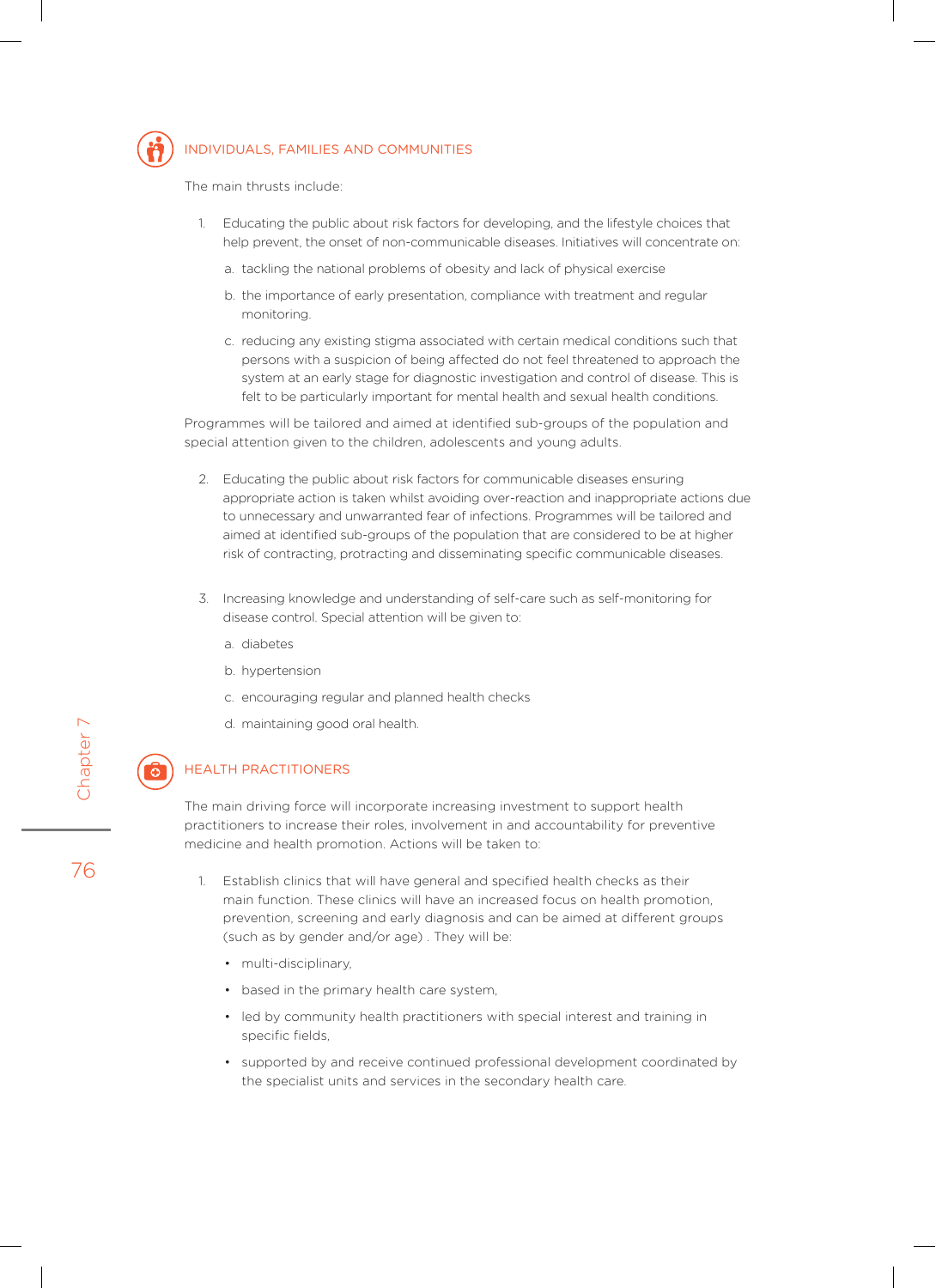Attendance at these clinics may be following a referral from a health practitioner, self-referral or by invitation. The latter method will be adopted to engage persons and groups of people that are considered to be at a higher risk or with higher probability of positive long-term outcomes. An evaluation of the Health Awareness clinics that are already in operation in some towns will be carried out.

- 2. Implement specific health promotion programmes that will be led by family doctors and other professional groups in primary care. Continued professional development will be provided and guidelines for health care professionals will be established thus ensuring that updated, timely and consistent advice is given to patients and other persons who seek their advice.
- 3. Update protocols for screening and surveillance programmes as necessary. Where indicated, these programmes will also seek to:
	- target high risk groups of people,
	- provide training in counselling at both pre- and post-testing phases,
	- • increase structures and resources for the surveillance of more diseases or groups of diseases,
	- step up enforcement of notification of diseases (particularly infectious diseases),
	- • regularly update and review the legislation concerned with notification of diseases and the notification processes including contact tracing and notification of partner/s.
- 4. Continue with initiatives to further develop the awareness, attitudes, information, communication skills and non-discriminatory practices of every health professional in order to develop a skilled work force that can deal appropriately (ethically and humanely) with all situations.
- 5. Provide educational programmes on maternal and infant nutrition (including breastfeeding) for health professionals so that they may transmit the best possible and consistent information and support to all mothers.



#### Health care organisations

A number of initiatives will spearhead action by healthcare organisations for this strategic direction:

- 1. Launch and enforce total smoking bans in and around all health facilities (health care or otherwise). Carry out consultations and the drafting and enactment of legislation on the sale and advertisement of tobacco and tobacco products, alcohol and food that is high in sugar and fats.
- 2. Concentrate efforts to:
	- reduce the average systolic and diastolic blood pressure, and the level of serum cholesterol in the general population
	- increase the amount of physical activity undertaken by all age groups.

Actions will include:

a. Specialised obesity clinics will be set up and run on a multi-disciplinary basis in the primary health care sector which will provide a holistic approach to the overall management of persons with weight reduction and control problems. Furthermore, guidelines will be issued to facilitate the delivery of consistent messages from all health professionals to the public such as on weight management.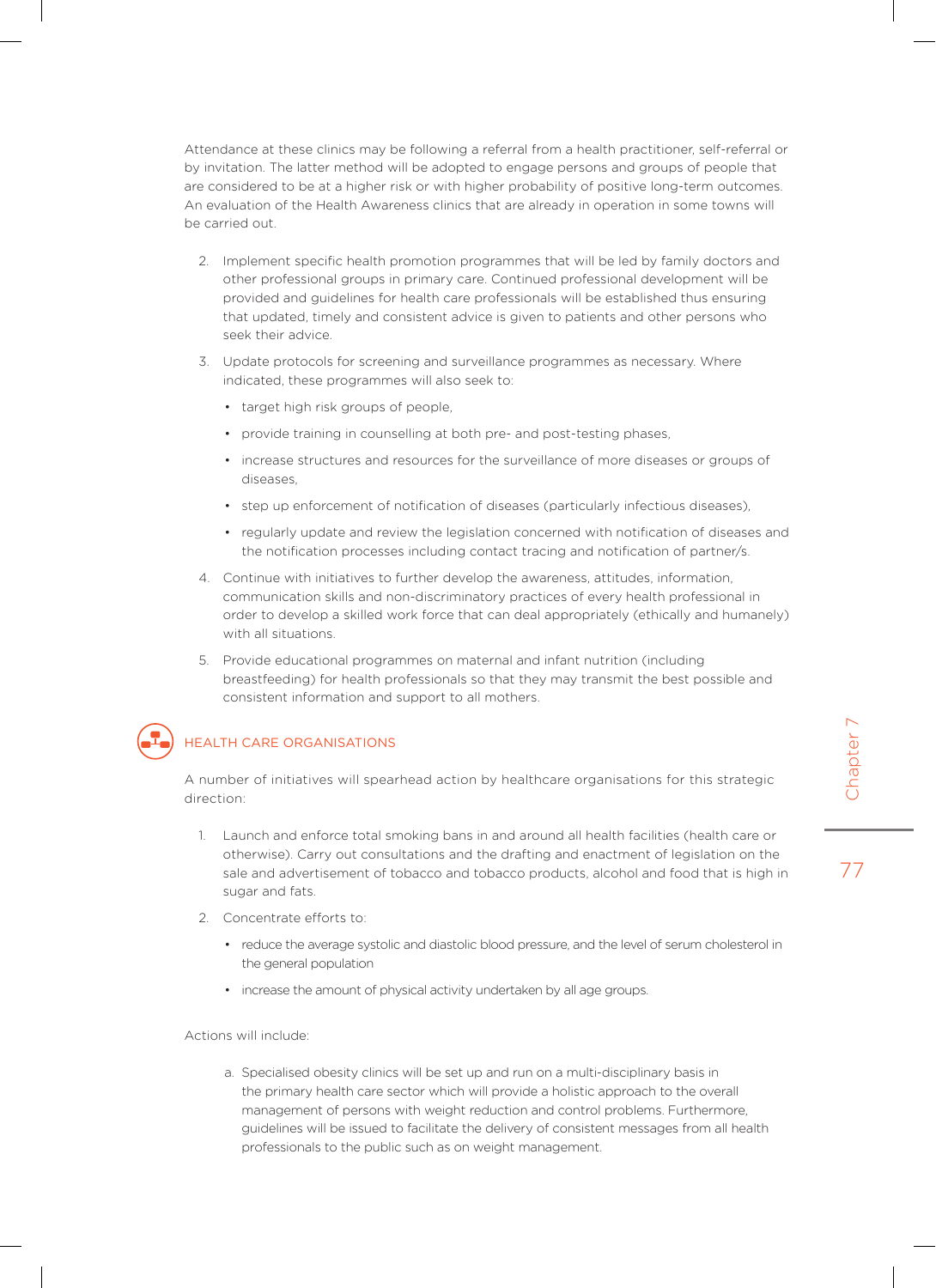- b. Increase the number of certain professional groups particularly in the primary care sector such as qualified dieticians, nutritionists and dental hygienists.
- 3. Provide culturally appropriate and multi-lingual information for foreigners and trained cultural mediators to increase their access and efficient use of the health services according to their needs.
- 4. Increase the scope of different crises intervention and rapid response teams. Consolidate existing teams such as the Crisis Intervention Team for psychiatric crises and the Sexual Assault Response Team (SART). Plan for the inception of new expert groups that can address people's reactions when faced by traumatic situations such as motor vehicle accidents, accidental deaths, victims of crime and post-traumatic stress disorders.

#### Health authorities

Action will focus on:

- 1. Regular updates for the provision and investment in national vaccination programmes.
- 2. Develop and implement programmes to educate and inform:
	- a. policy makers in all Government departments at the national and local level
	- b. civil society on health and its determinants
	- c. on health promotion in various settings that will address health determinants across the life course with special attention to vulnerable and marginalised social groups.
	- d. on common age-related modifiable and preventable crises such as falls prevention, continence promotion, and prevention of dehydration and body temperature control
- 3. Utilising dedicated national, European or World days and time periods for the implementation of well planned and effective campaigns that can leave an impact and positively encourages and supports individuals' and public changes in knowledge and skills attitudes and behaviour.
- 4. Reinforcing the primary child and youth health services. Expand child health surveillance programmes to cover all schools in Malta and to include other surveillance points in children older than 4 years. Strengthen the collaboration between the primary child and youth health services and the specialist child development assessment services in the secondary health care sector
- 5. Design, launch and implement a comprehensive National Diabetes Strategy aimed at increasing awareness for the prevention, early diagnosis, improved monitoring and control and prevention and management of diabetes emergencies and longterm complications thereby allowing persons with diabetes to continue to live an active and participative life.
- 6. Stepping up the advocacy for Health with institutions and for initiatives beyond the Ministry for Health. Examples of such activity will include continued support through for example the provision of expert advice to national and local governments and other stakeholders for the:
	- a. development of public recreational areas with facilities that encourage physical activities such as outdoor gyms, parks and pedestrian areas and the use of public school grounds after school hours for organised sports activities and the provision of incentives to increase the use of these facilities.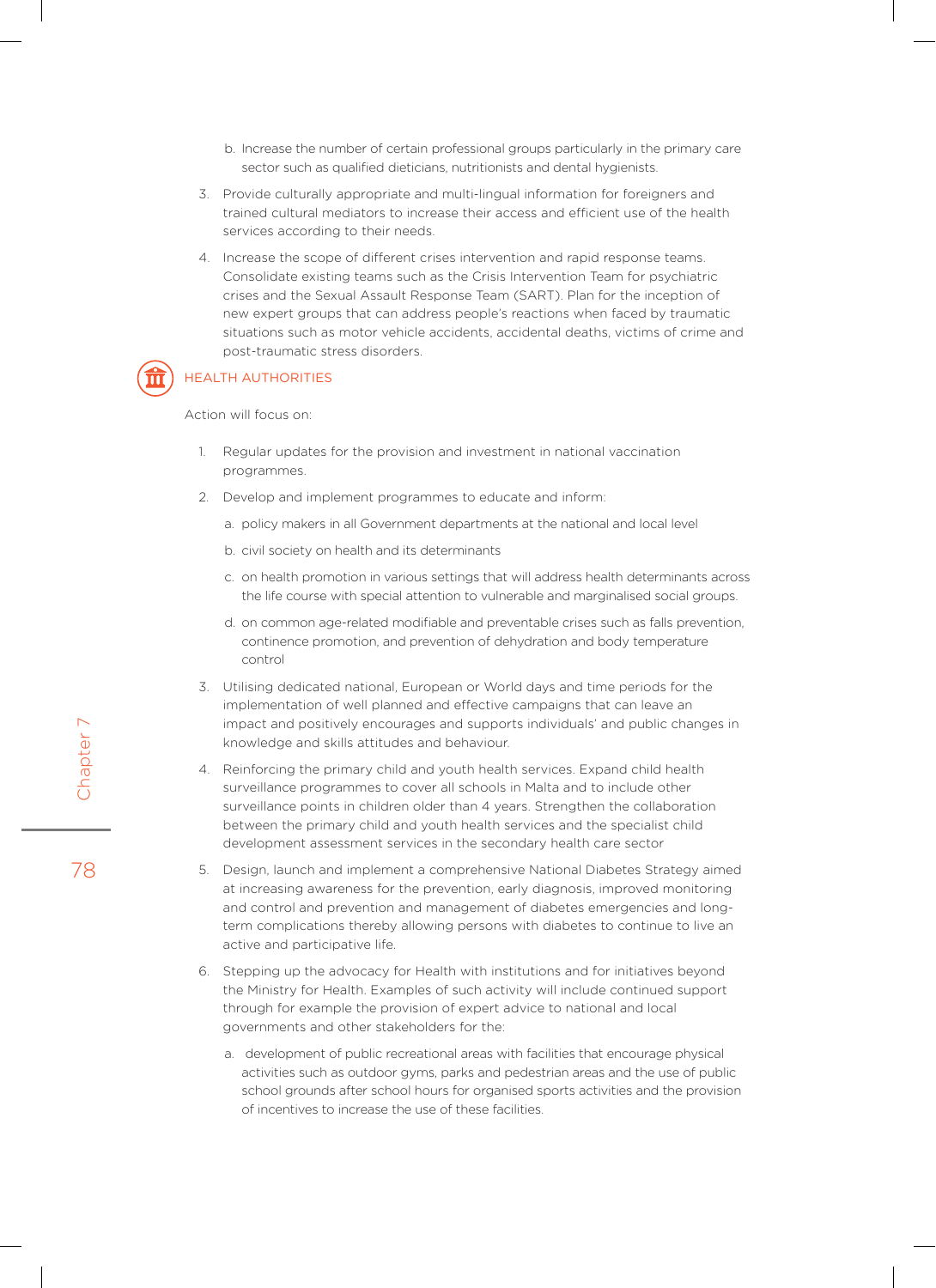b. ongoing transformation and execution of new works such as better walkways on our road systems that allows and protects users engaging in activities such as walking, jogging, running and cycling.

Such initiatives will not only increase the uptake of physical activity, thus lowering the prevalence of obesity, but they will also reduce the number of vehicles on the road thus making our roads safer and our environment cleaner.

#### 7.2 OVERALL OBJECTIVE 2 - ENSURING EQUITY WITHIN DYNAMIC HEALTH SYSTEMS

Increase equitable access, availability and timeliness of health and social services, medicines and health technologies.

#### Strategic Direction 2A MAKING BEST USE OF AVAILABLE RESOURCES AND ENSURING SUSTAINED PROGRESS

Improving management and efficiency of services through research and innovation, prioritisation, monitoring, public private partnership, and other service provision models.

The national health systems are under constant and escalating pressure to act in response to the challenges presented by an ageing population, rising citizens' expectations, demands for the introduction of new, more expensive and sophisticated technologies and medicines, migration, and mobility of patients and health professionals. Action will concentrate on achieving and maintaining services that assure high levels of safety, quality and efficiency standards through health systems that becomes increasingly financially viable, fit for purpose, people-centred and evidence-informed and based. Measures are also included for the promotion of the establishment of structures and institutions that will provide for and promote local and regional research, innovation and higher education in the health sector especially in the emergent fields of scientific enquiry.

#### Individuals, families and communities

Service users will be supported and encouraged to increase their role and involvement as partners with service providers to improve the efficiency of the national health system. This will be accomplished through:

- 1. Disseminating more information about how to make the best appropriate use of the health system. Special focus will be concentrated on educating the public to resort to the primary health care system when their problem can be appropriately addressed at this level of care and to, where possible, seek advice and consult their family doctor prior to going to the emergency department.
- 2. Educating and informing the general population on what constitutes a genuine emergency for appropriate use of the Accident and Emergency (A&E) department thus avoiding excessive waiting times.
- 3. Further educating the public to respect their appointment dates and times. Communication with patients will be increased and the use of new means of communication to remind patients of upcoming appointments will be introduced.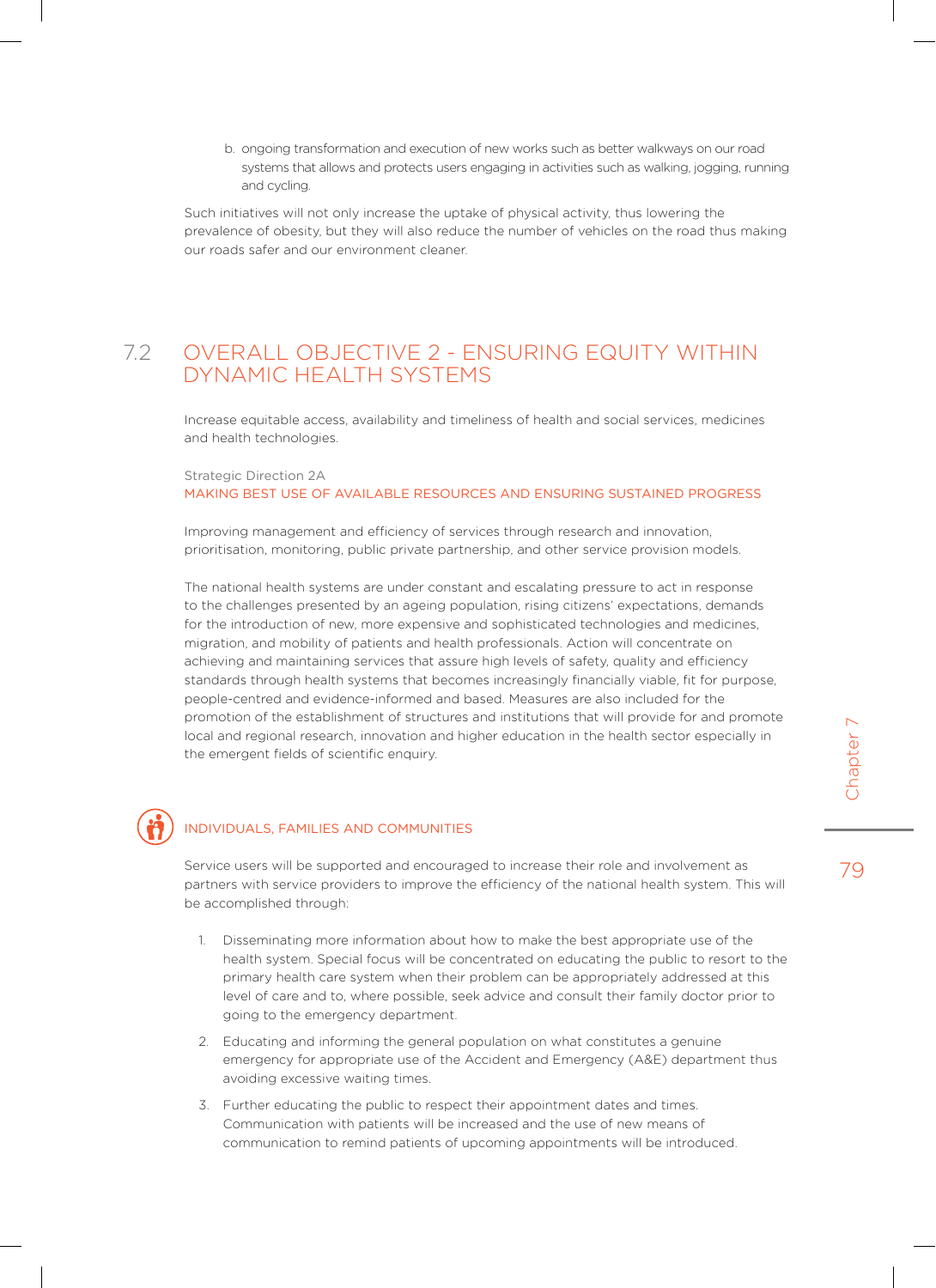- 4. Issuing regular and detailed information on the performance of the different sectors within the health system.
- 5. Issuing information to educate the public and health professionals on the role of the different groups of health professions.



#### Health practitioners

The main thrusts will include:

- 1. Strengthening the scope of performance measurement and assessment for health professionals as well as continued professional development.
- 2. Increasing training on primary health care, rehabilitative care and management of chronic non-communicable diseases starting from the undergraduate level and continuing into all levels of postgraduate education and training programmes.
- 3. Creating guidelines and criteria to help family doctors to refer patients correctly to the appropriate specialist in-patient or out-patient service and to refer patients using fast-track mechanisms where indicated, such as in the referral of patients with a high suspicion of malignant disease.
- 4. Developing the appropriate legal and regulatory framework to encourage and support the setting up of more group practices in the primary health care sector. Financial and other incentives to support capital and other investments (particularly in innovation) by family doctors or group practices into their practice will be considered.
- 5. Identifying areas of increasing need for or 'unmet need' from the currently available services provided, and providing generic training to health and social care professionals on these areas. Examples of these sectors include the provision of the special care needed:
	- a. by frail older people and patients with dementia,
	- b. by persons with eating disorders,
	- c. by patients needing palliative care,
	- d. in pre-hospital care of emergencies
	- e. in resuscitation techniques.
- 6. Augmenting the practice of issuing calls for professionals to further develop their expertise in areas of special interest and increasing need for service provision. This will allow for the deployment of motivated professionals for further training and support so as to be able to introduce and consolidate new care services and models of service that are congruent and responsive with the evolving needs of the population.
- 7. Encourage and facilitate the uptake of research projects by individuals and teams of health practitioners. Examples can include the provision of increased opportunities for protected time for research initiatives, career pathways that acknowledge the added value of professionals involved in research, closer liaison between practitioner and academic communities and involvement of researchers in advisory structures reviewing practices and services provided.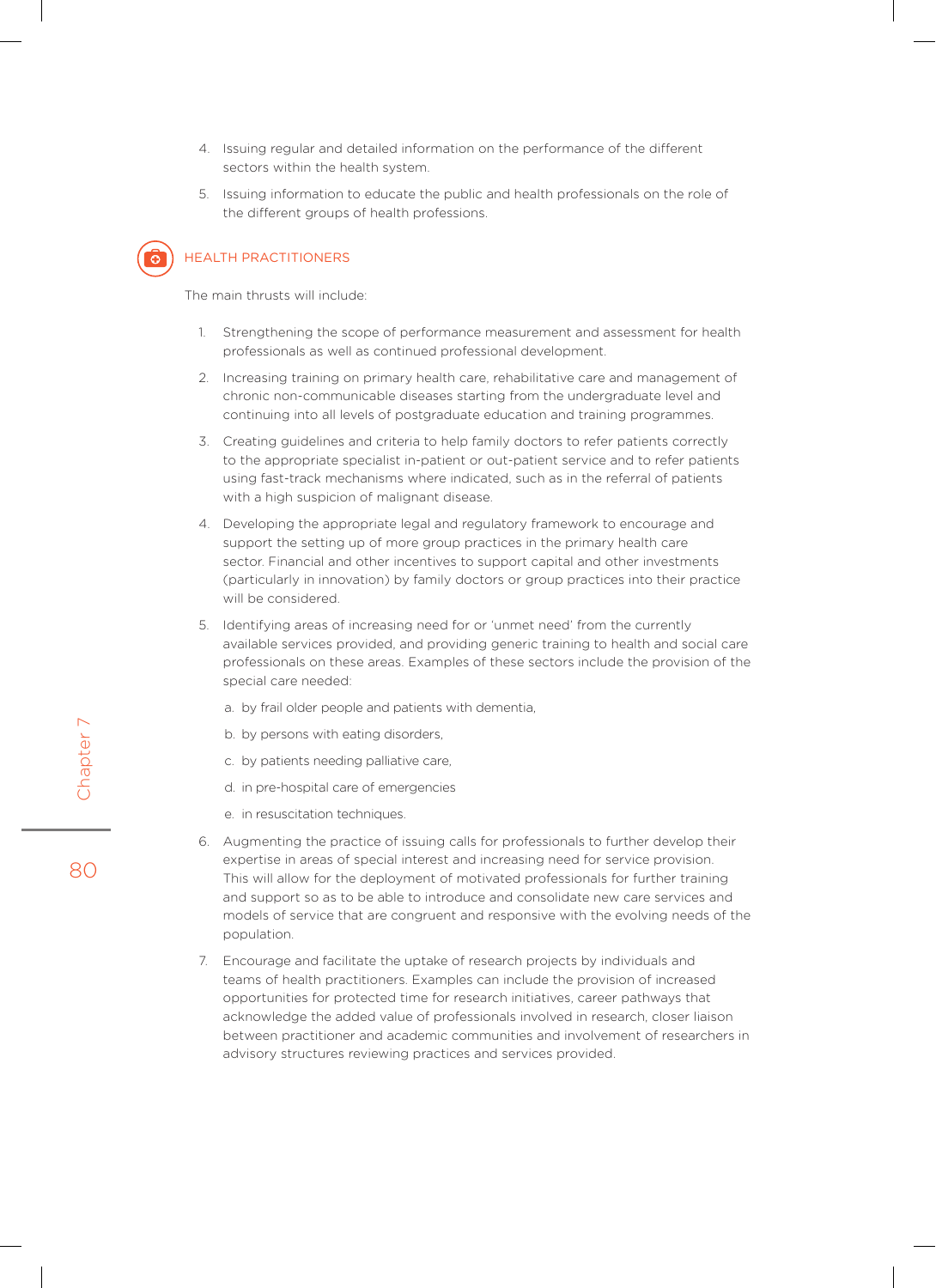

#### Health care organisations

The major driving force will be aimed at expanding the range of services, and the volume, capacity and impact that the primary healthcare and community services can have with respect to the health care needs of various sectors of the population. Actions will include:

- 1. Increasing the number and capacity of clinics in primary health care for the management and follow-up of specific conditions and chronic illnesses.
- 2. Restructuring and injecting further investment in community services and the primary care sector to increase their capacity to provide a wider range of health and social services, particularly in follow-up and rehabilitation care and to shift more services from the secondary to the primary health care sector. In this way more cases that can be appropriately managed in the latter sector will be devolved from the former which as a result, will be able to cater for more cases and patients on the waiting lists that can only be appropriately managed at this hospital level.
- 3. Increasing and consolidating the role of the primary health care nurse and the community nurse with the expansion of specialised nurse-led clinics and services. Training nurses in specific chronic disease management particularly in patient education, monitoring of the condition and evaluation of patient's care.
- 4. Enforcing measures that promote the gate keeping functions of the primary health care sector vis-à-vis the secondary health care sector.
- 5. Strengthening the delivery of comprehensive, effective and accessible rehabilitation programmes. These will include:
	- a. strengthening and introducing programmes targeted at specific conditions and age groups
	- b. actively pursuing and augmenting the number of professionals working in rehabilitation care services. In particular special attention will be given to the:
		- evaluation and augmentation as necessary of the capacity of the rehabilitation service to provide psychological therapy and social care
		- • extending the services of allied health care professionals such as physiotherapists to operate also during weekends to ensure that there is no break in the rehabilitation process.
	- c. where indicated, shifting rehabilitation care and management of chronic noncommunicable diseases to the primary health care and community services sector.
- 6. Updating the management structures of the mental health sector to make them more efficient and oriented towards the community mental health services. More rehabilitative and community services will be provided for suitable patients presently within mental hospitals so as to reintegrate more patients within the community.
- 7. Providing a dental service that focuses on the needs of the patients particularly in relation to clinical prevention of dental disease and improving the primary dental care services available.
- 8. Developing dementia specialist units within the community to assess and care for persons with dementia. These units will work in close liaison with the specialist units in the acute general and rehabilitation hospitals. These units will aim towards increasing early diagnosis and intervention, facilitate referrals to specialist care when required.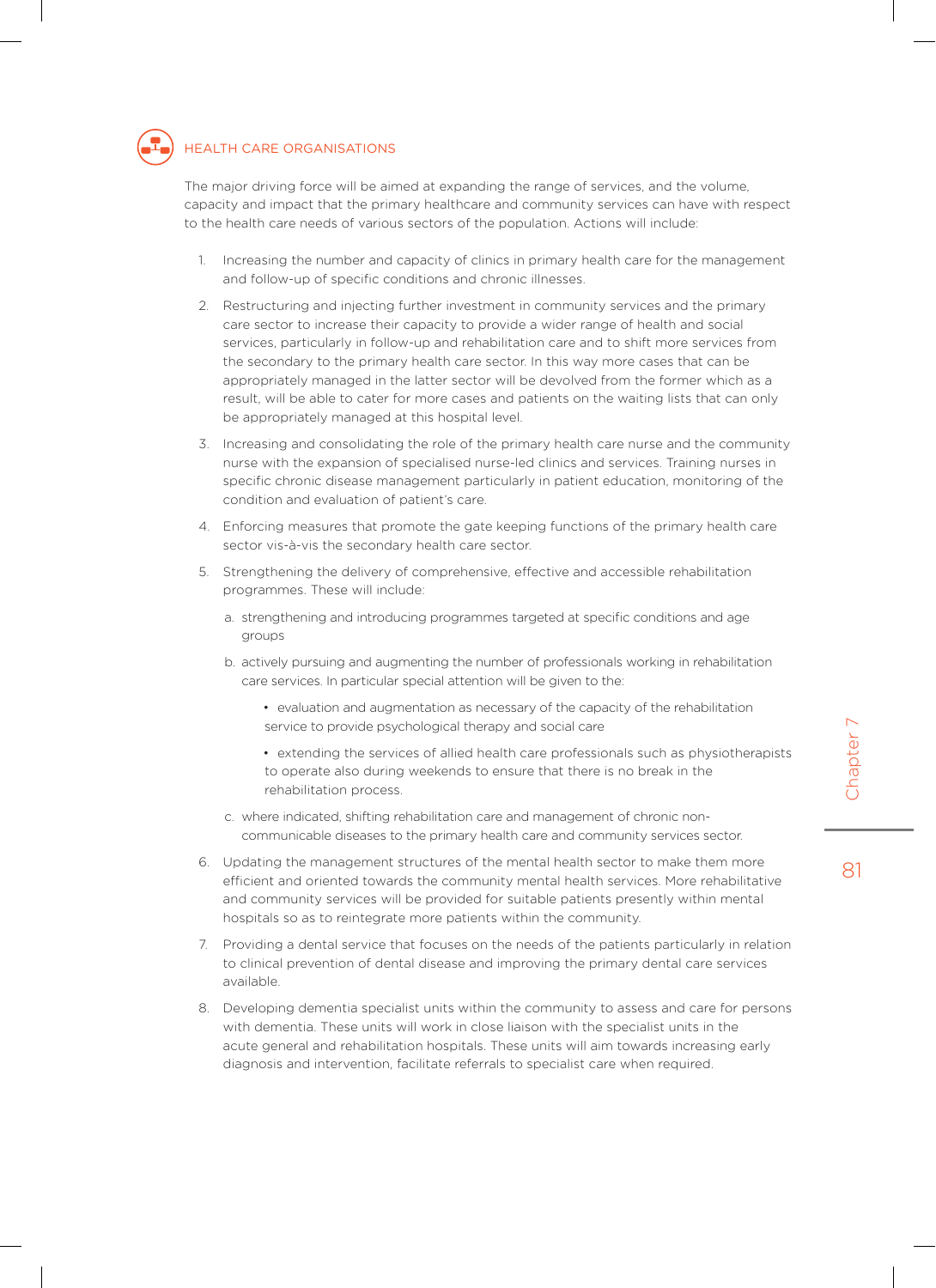Other important thrusts will focus on:

- 9. Improving the responsiveness to demand and tackling waiting lists for health services. Actions will include:
	- a. Increasing and re-structuring the service hours of health care professionals directly working in areas where there are long and persistent waiting lists.
	- b. Increasing the frequency of assessment of patients in the admission wards so that stays are reduced where possible, and patients are transferred more rapidly to settings where they can receive the care that is the most appropriate to their needs. The re-direction policy in the triage area will be further supported and expanded.
	- c. Identifying frequent users especially of emergency services, and analysing the possible causes which are leading these individuals to seek repeated medical and emergency care. One methodology can involve a case management approach to identify and address causes that can decrease the likelihood for crises.
	- d. Seeking to apply for and benefit from all possible opportunities that can help us to procure new or upgrade the sophisticated medical equipment required or available, in different sectors of our hospitals both in Malta and in Gozo. These procurements are needed to increase capacity for an increased workload, introduce new surgical, imaging and other investigative techniques and update the current infrastructure and equipment in use.
	- e. Formalising the fast-tracking of referrals of possible cancer patients from primary to specialist care. This could be achieved by:
		- dedicating slots in specialist out-patients clinics and medical imaging departments for urgent cancer investigations
		- allocating dedicated slots in surgical timetables for urgent diagnostic surgery
		- increasing the capacity (human expertise, equipment and range of investigations available) of the pathology laboratories for the diagnosis of neoplastic disease.
- 10. Improving partnerships across sectors and disciplines. Actions will seek to develop, support and formalise the development and regular organisation of multi-disciplinary team meetings on specified groups of patients both in the oncology and non-oncology sectors. The work of the multi-disciplinary team on breast cancer which is the only formalised team to date, will be evaluated to help in the better development of newer structures. In this way the care pathways of patients are decided on at this level by all the professionals involved. This pathway will be communicated and its coordination will be liaised with the patient's family doctor. Where appropriate and as much as possible the patient will be involved in the decision-making process involving her/his care pathway.
- 11. Continuing with the upgrading of the processes in the organisation of human resources and training. Activities will focus on continuing with:
	- a. capacity building, needs assessment and future planning exercises,
	- b. identification of the relevant and changing recruitment drivers and performing changes in the Human Resource recruitment practices accordingly,
	- c. upgrades of collective agreements,
	- d. ensuring job security of health professionals,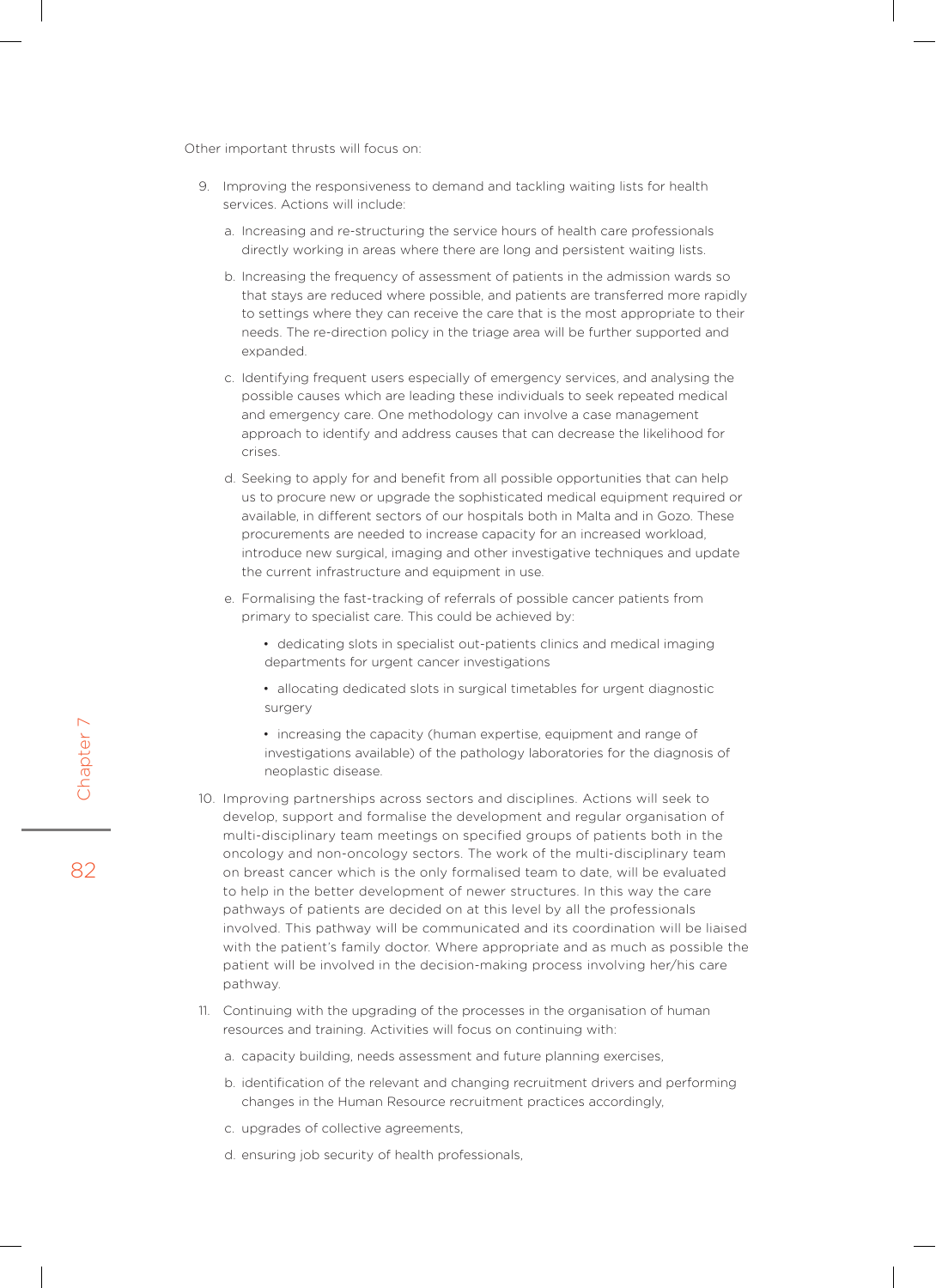e. structural, administrative and legal changes to consolidate financial and HR governance.



#### Health authorities

The main thrusts will aim at leading, governing and complementing the activities included in the above domains. They will concentrate on:

- 1. Re-positioning primary health care in the centre of the health care system. The best possible health care for our population that is principally directed toward prevention, early intervention, holistic rehabilitation and support can only be given by, and coordinated from this sector. To ensure the fullest possible effectiveness of this strategic move and maximise use, community trust in primary care facilities needs to be consistently fostered.
- 2. Investing in the development needed to create a distinct new Rehabilitation Centre that will be able to provide comprehensive in-patient, out-patient and outreach rehabilitation services. The new infrastructure will also include the investment in, and employment of, the latest innovation in ICT especially in assistive technologies. The main aim of the new centre will be to address the acute need for effective and rapid transition of patients from the acute institutional care settings to community-based care thus assisting and maintaining social inclusion and re-integration. New specialisations that will be promoted in this centre will include neuro-rehabilitation and trauma and amputee rehabilitation.
- 3. Encouraging and supporting the setting-up of patients care pathway coordinators. The patient partner coordinator can be the family doctor although specialized aspects of care can be also coordinated by other specific professionals. Patients will be encouraged to be affiliated with a regular primary care general practitioner or group practice.
- 4. Further supporting patients and their carers by encouraging and supporting the development of liaisons with relevant voluntary organisations to provide updated information material as well as psychological and other support (such as befriending).
- 5. Continuing investment, development and incorporation of ICT technologies at multiple levels in the health systems. A strategic plan will be developed that will include the following objectives:
	- a. the myHealth system will be further developed and rendered more user-friendly for patients and service providers
	- b. planning and investing in health ICT that will be geared to bring benefit to the healthcare system as a whole by achieving better health outcomes, increased productivity and cost savings on labour and materials
	- c. empowering health professionals and patients through ICT to facilitate continuity of care, fast and efficient service delivery, patient safety through decision support, and direct patient involvement
	- d. creating and establishing a scalable corporate, robust and interoperable health ICT infrastructure
	- e. further developing and investing in the human capital required that will be empowered to implement a strategic plan on continuous investment and development of health ICT in Malta.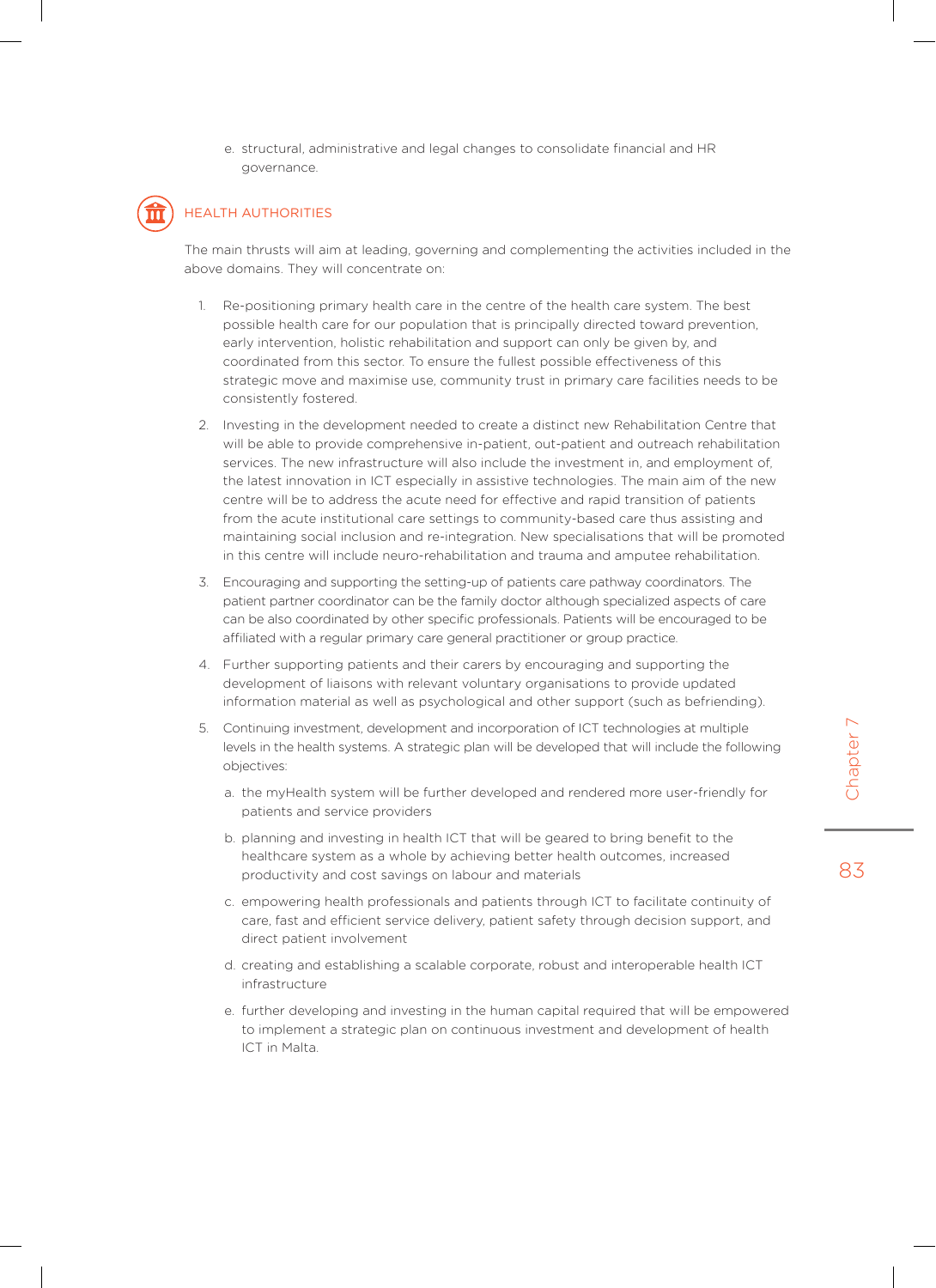6. Regularly updating the Health Human Resources Strategy to evaluate training and specialisation needs and consequently training received, expertise acquired and the outcomes and benefits to the national health services. The lacunae or 'unmet needs' in the supply of professionals in specific fields will continue to be identified, pursued and actively managed. Evaluation will also need to be performed to assess the effectiveness of staff retaining and re-attracting programmes particularly for staff that is undergoing training abroad or benefiting from family-friendly measures.

These needs will be implemented according to the financial resources that will be made available to the Ministry over the time frame of this Strategy.

## 7.3 OVERALL OBJECTIVE 3 - A JOINT EFFORT TO ENSURE CONTINUITY OF CARE

Improve quality of care by ensuring consistency of care delivered by competent health workers supported by robust information systems.

#### Actions to develop the strategic overarching role of information and communication technology in Health (Health ICT)

A number of strategic directions and actions have been earmarked to address the growing demand for efficient, effective, and economic application of information and communication technologies (ICT) to Malta's health systems. These actions and tactics are elaborated below.

- 1. Further development of the myHealth and e-health systems This will be achieved through:
	- a. Upgrading the myHealth Portal to render it more user-friendly
	- b. Promoting the uptake of myHealth and e-health services
	- c. Increasing the services and data sources available in the myHealth system
	- d. Studying the feasibility of alternative authentication mechanisms for specific services
- 2. Achieve better value for money by:
	- a. Implementing a comprehensive Stock and Inventory Control system for medicinal products and medical devices, as well as asset management systems for other healthcare system assets
	- b. Digitising paper-based medical records to save on storage, filing and transportation costs
	- c. The National Patient Summary system as the fundamental corner-stone for continuity of care in the delivery of acute care, even in the cross-border scenario
	- d. The migration plan of the Ministry for Health's web portal to a new hosting platform that better supports the provision of information-rich content to patients and the general public
- 3. Empower health professionals and patients through ICT Identified strategic directions and actions include the development or further development of:
	- a. A new suite of clinical and administrative applications to support the delivery of care at Government hospitals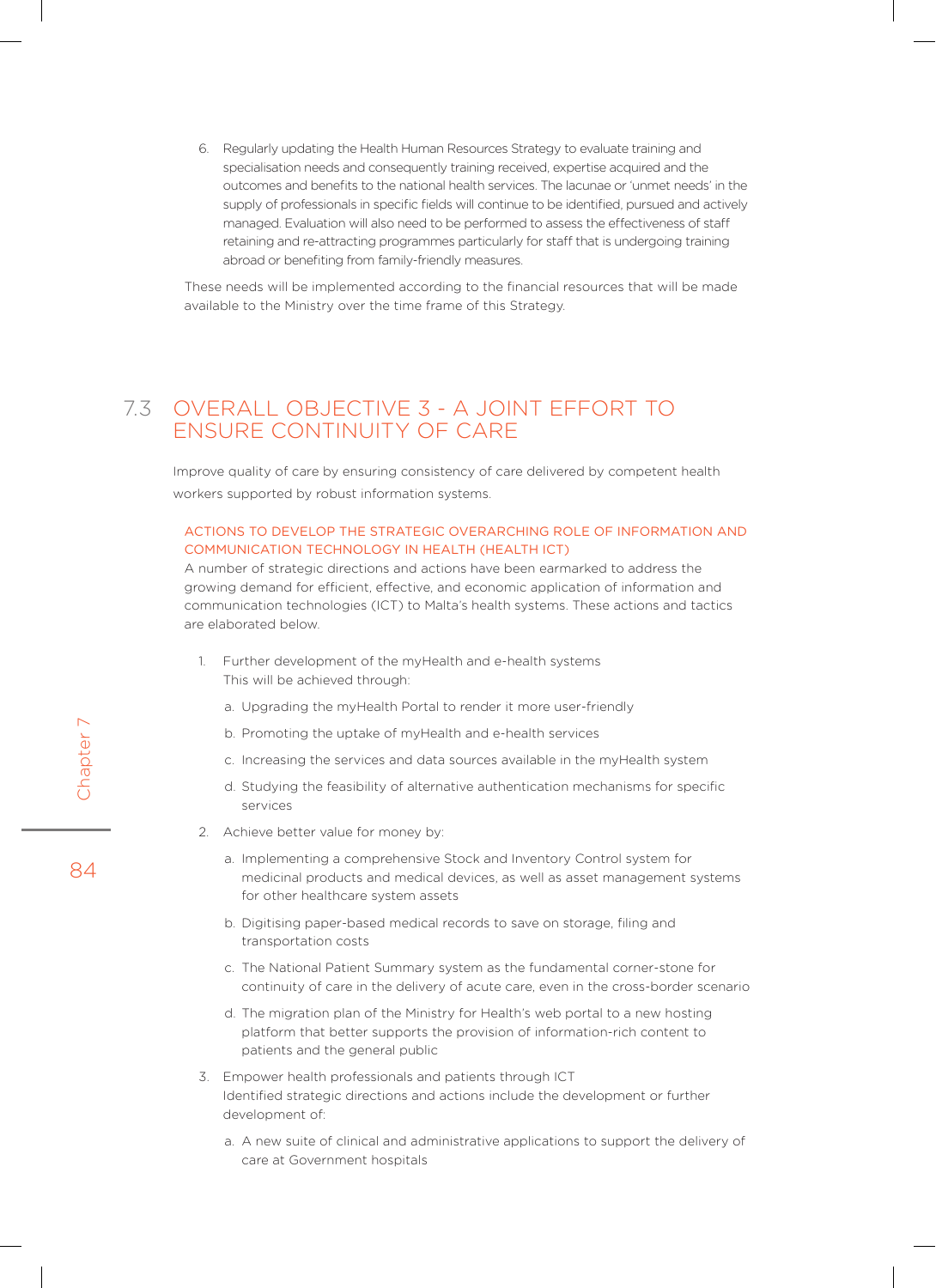- b. An eEntitlement / ePrescription / eDispensing system that spans the whole health care sector and also supports cross-border recognition of prescriptions
- c. The National Patient Summary system as the fundamental corner-stone for continuity of care in the delivery of acute care, even in the cross-border scenario
- d. The migration plan of the Ministry for Health's web portal to a new hosting platform that better supports the provision of information-rich content to patients and the general public
- 4. Create a scalable corporate health ICT architecture. This objective will be achieved through implementing:
	- a. The national health data standards to facilitate the structured storage and sharing of personal health data.
	- b. A legal framework that supports the development of a national electronic health record (NEHR) while protecting the fundamental right to privacy.
- 5. Establish a robust and interoperable health ICT infrastructure by:
	- a. Implementing an adequate network infrastructure at all Government health care delivery sites
	- b. Further developing the existing electronic registers of health professionals, in collaboration with statutory councils
	- c. Creating a new hosting infrastructure to support e-health applications
	- d. Working with Identity Malta and MITA to provide reliable and user-friendly identification, authentication and authorisation services to front-line health professionals
- 6. Develop Malta's human capital in health ICT. This will entail the:
	- a. Provision of existing health ICT practitioners with the knowledge and skills to work more effectively
	- b. Recognising the status and role of health ICT practitioners through adequate working conditions
	- c. Increasing the national health ICT skills base though specific training initiatives in conjunction with tertiary educational establishments
	- d. Promoting health ICT skills in the general population through information and educational activities based on traditional and social mass media

85

#### Strategic Direction 3A ESTABLISHING STANDARDS WITHIN A PATIENT-CENTERED APPROACH

Setting and enforcing quality standards including licensing and accreditation and development and systematic application of case management protocols.

Ensuring and enhancing a patient safety culture is an integral part of the national health systems. Quality assurance mechanisms are especially important for health systems, transparency and accountability and for fostering people's trust and confidence in the national health systems. This strategy is promoting the consolidation and continuing development of the health regulatory and leadership functions and structures particularly in the sector for the application of quality standards. These will include the enforcement of appropriate standards for, and complements of, health care facilities and equipment, ensuring the availability of qualified and trained professionals that respect and operate within the established professional codes of conduct and best practice care guidelines, and the implementation of a health systems-wide patient safety policy and supporting legislation. The aim is to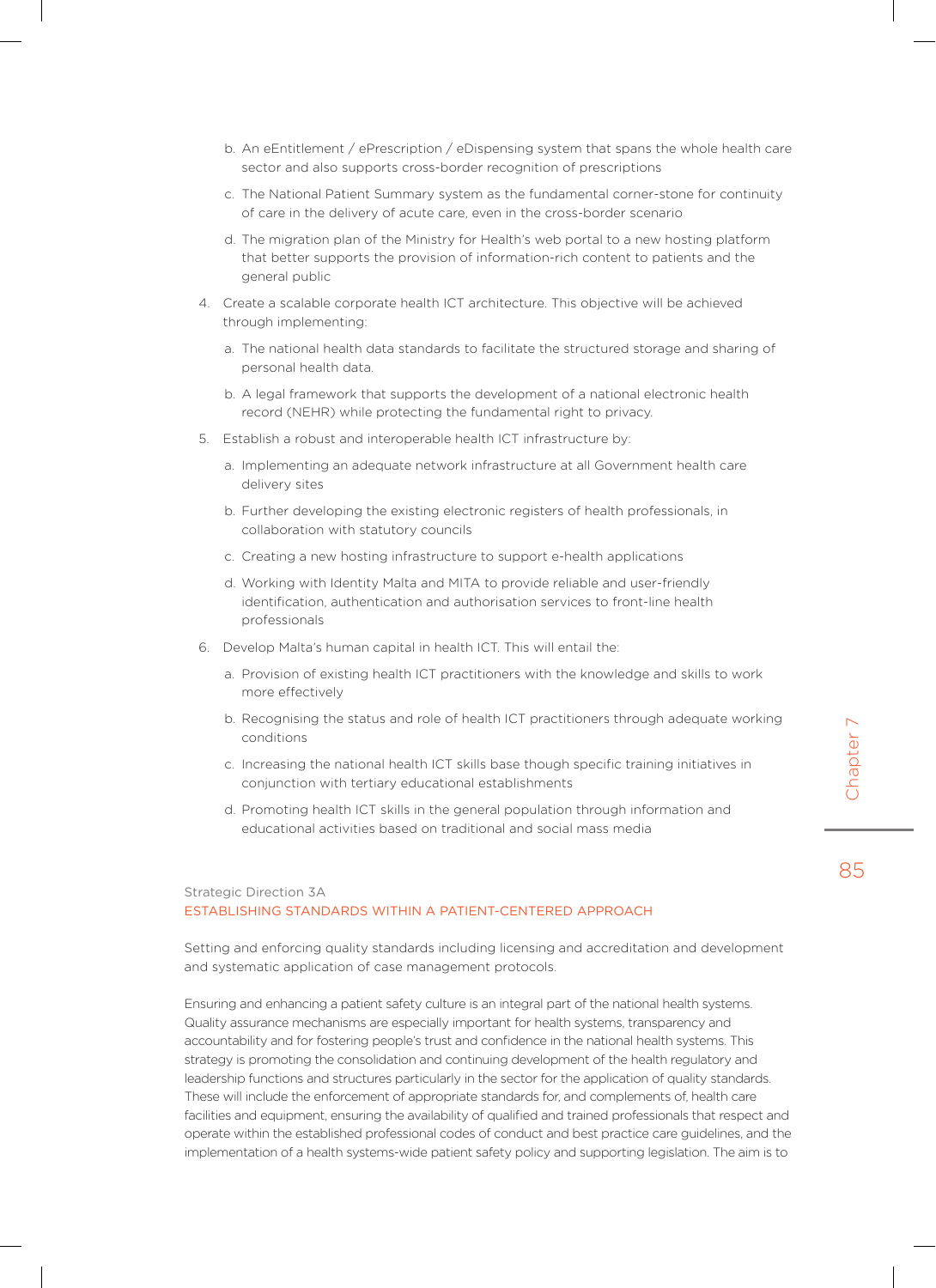foster a learning culture across all health systems both at the level of the individual operator as well as at the systems level such that factors leading to mishaps are corrected and repetitions of reported adverse events are averted.

Furthermore, recognizing patients as a resource and as partners, and being accountable for patient outcomes are important principles. Patients' rights and responsibilities will be defined and endorsed on a national level and citizens will be encouraged and supported to engage more in the role of decision-makers at both the levels of their individual care as well as in the collective public health arena.

All the above and several other developments are feeding into the growing huge demand for efficient, effective, and economic application of information and communication technologies (ICT) to Malta's healthcare system, aimed helping to improve continuity of care. Investment, further development and incorporation of ICT technologies at multiple levels in the health systems is essential in order to succeed in the attainment of all the objectives of this strategy.

#### Individuals, families and communities

A number of measures will be implemented. These include:

- 1. Raising public awareness about their health rights and obligations and also about the roles, responsibility and rights of health professionals. This awareness raising will also aim towards informing and directing the demand and awareness on patient safety practices and benchmarks.
- 2. Ensuring that patients are given effective and sufficient information regarding their diagnostic and treatment options to allow them to be active partners with the health professionals in the decision-making process.
- 3. Providing information and education on the importance for patients and health professionals to follow the agreed care protocols. Where necessary and in accordance with the consent of the patient these initiatives will involve the family/ carers to ensure that the patient has all the support required.

#### Health practitioners

All initiatives are aimed towards increasing standards in professional development. These initiatives will incorporate the documentation of processes involved in providing services inclusive of defined lines of accountability. All health practitioners will be expected to uphold and maintain high standards for patient safety practices and safeguard patients' dignity at all times. Actions include:

- 1. Consolidating and continuing investment in the provision of training, specialisation and continued professional development of all health professional groups and in raising the standards of all these deliverables (with specified content and levels of competence to be achieved).
- 2. Continue with the development and implementation of the competency programmes for all groups of health care professionals and pilot a mentoring programme for newly recruited employees. Induction courses for all newly recruited health professionals will continue to be organised.
- 3. Supporting and encouraging associations of health professionals and medical specialities in their work to further increase the professional standards of their respective group such as in the organisation and coordination of training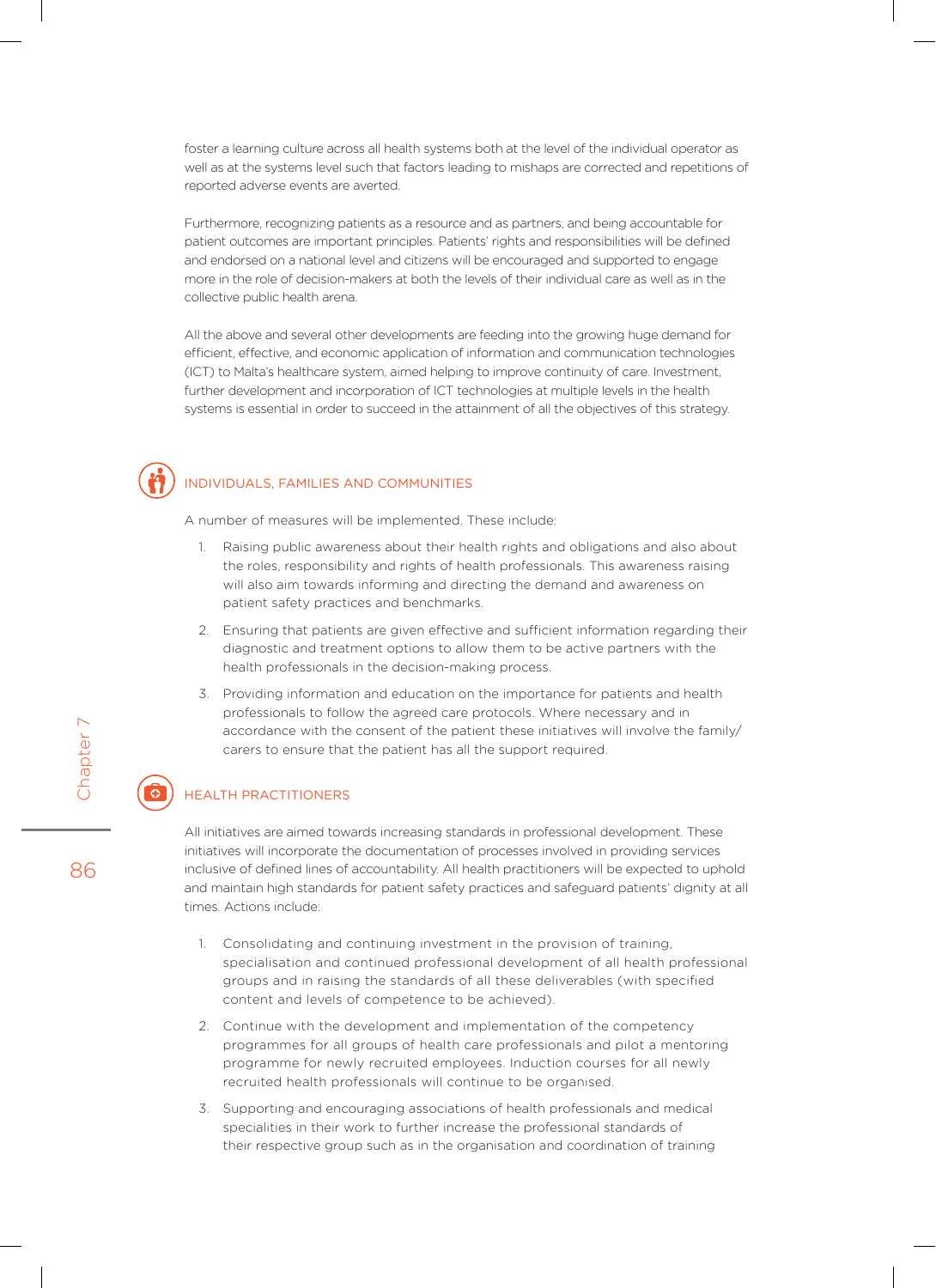and continued professional development, in the development of improved career advancement opportunities and in the upkeep of an updated record of attendance and participation in continued professional development programmes and initiatives for health practitioners in preparation for when this will become a requisite.

- 4. Increasing the number and upgrading the content of training hours in both undergraduate and post-graduate education in the area of training in 'soft skills'. Particular attention will be given to communication skills, ethical decision-making and an ethical approach to disease management, ability to discern patients' goals and expectations and the correct application of 'informed consent'. This strategy aims at achieving an across the board greater appreciation of the importance of 'soft skills' in the practice of health professionals.
- 5. Encouraging and supporting experienced health professionals to take up the role of professional trainers and mentors of specialist trainees. There will be special emphasis for the area of family medicine.
- 6. Educating health professionals working in community medicine especially family doctors and community nurses to be on the alert for, and aware of, processes for reporting any abuse encountered when visiting patients being cared for in institutions and in the community.
- 7. Empower health professionals and patients through ICT systems that will be developed to facilitate continuity of care, fast and efficient service delivery, patient safety through decision support, and direct patient involvement.
- 8. Developing planning and co-ordination frameworks for the creation of care pathways that encompass patient movement from acute, to rehabilitation, to primary care. These pathways will include the roles of both formal and informal carer support in the community. The earmarking of a key worker also needs to be considered. A 'key worker' or patient coordinator can be an instrumental strategy to help decrease duplication and to help patients who can otherwise be overwhelmed with input from several health professionals. The key worker can be a medical doctor, a nurse, an allied health professional or perhaps a social worker depending on the specific needs and circumstances of the patient.

#### Health care organisations

The main thrusts will be in the implementation of a strategy or strategies to foster the culture for patient safety. These strategies will be compliant with the legislation and other policies that will be published to deal with this very important matter. The main activities will centre on:

- 1. The development, implementation and coordination of procedures for the reporting on quality indicators to enable international benchmarking for standards, and in particular of patient safety standards in primary, secondary and long-term care. The appropriate structures needed to evaluate reports, issue recommendations for improvements and changes to the systems that are found to have unacceptable risks for, or levels of patient safety, and follow-up the implementation and evaluation of these changes will be consolidated or created.
- 2. Increasing, updating, implementing and monitoring the use of national clinical guidelines for as many different diseases and groups of diseases as possible. These will include referral pathways to the competent specialist services. Investment will be expended to create and support the appropriate structures that can lead and oversee these activities. Quality assurance and performance monitoring of operations such as laboratory and imaging processes will continue to be instituted.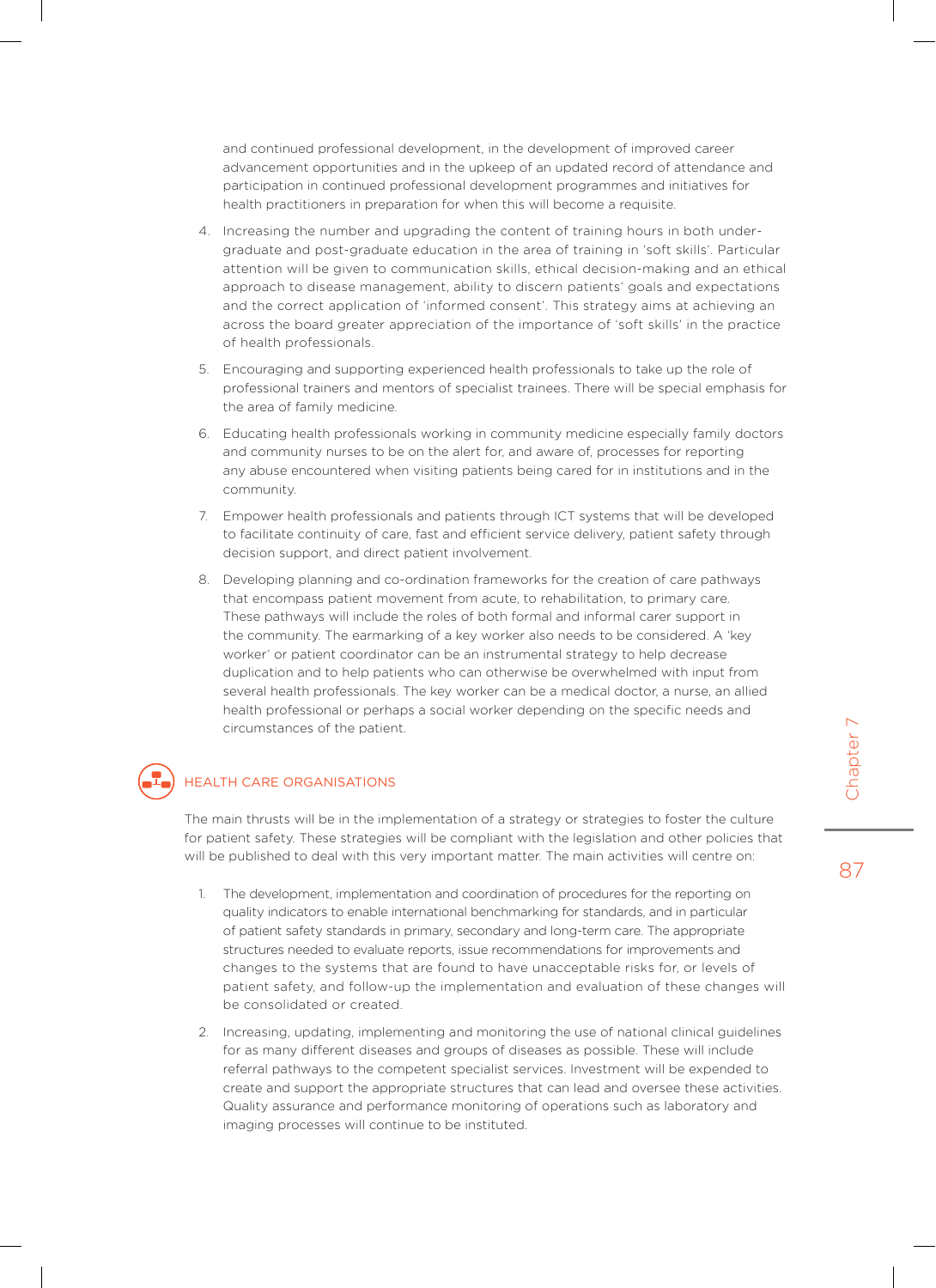

#### Health authorities

The main thrusts will focus on:

- 1. Concluding and bringing before Parliament legislation concerned with patient safety. The acquisition of the resources needed for the education to raise awareness and knowledge about this legislation, and to ensure its enforcement will be acquired
- 2. Implementing the provisions of the newly enacted Mental Health Act (2012).
- 3. Increasing the capacity of, and the expertise, in the structures responsible for the creation and enforcement of standards in health care facilities and of care protocols and practices. The expansion of and progress on the work of these structures have so far been hampered by the unavailability of adequate resources. One of the aims will be to increase the frequency and the spread of the regular inspections on public and private health care and long-term care facilities so that it is ensured that standards of care are maintained and continuously improved.
- 4. Increasing and supporting structures assigned with conducting health technology assessments for new pharmaceuticals and technologies.

#### Strategic Direction 3B SAFE, HIGH QUALITY, AND EFFICIENT SERVICES

Facilitating continuity of care through co-ordination and integration within and between service provider teams, and improving communication and sharing of information.

Continued quality development and performance enhancement of the health services can only be achieved if the activities of the different players in the care delivery pathways are integrated so that continuity of care is ensured and patients are not 'lost' in any part of the system. The ultimate aim is to introduce a seamless process of care for any particular patient between community, primary, secondary and institutional care, between the private and public health care sectors and where necessary between the health care and the social care services. This strategy will be strongly reinforcing the role of primary health care as the cornerstone of the national health system. Service delivery will be relocated as close to home as is safe and costeffective, patients will continue to become more empowered to undertake self-care practices and the potential of personalised medicine will be promoted.

88

Chapter 7

Chapter

#### Individuals, families and communities

Actions revolve around the following thrusts:

- 1. Encouraging and introducing more facilities and technologies that enable access to investigations and other relevant documents such as hospital discharge summaries. Access to this information is the prerogative of the patients and should be available wherever the patient can request advice and receive care. This will be achieved through:
	- a. ongoing education to the members of the public on how these technologies can be used and to whom they can give access.
	- b. ongoing information to the health professionals on how to apply these technologies such as whenever there is joint care of the patient for the optimisation of the benefit to patient care and follow-up.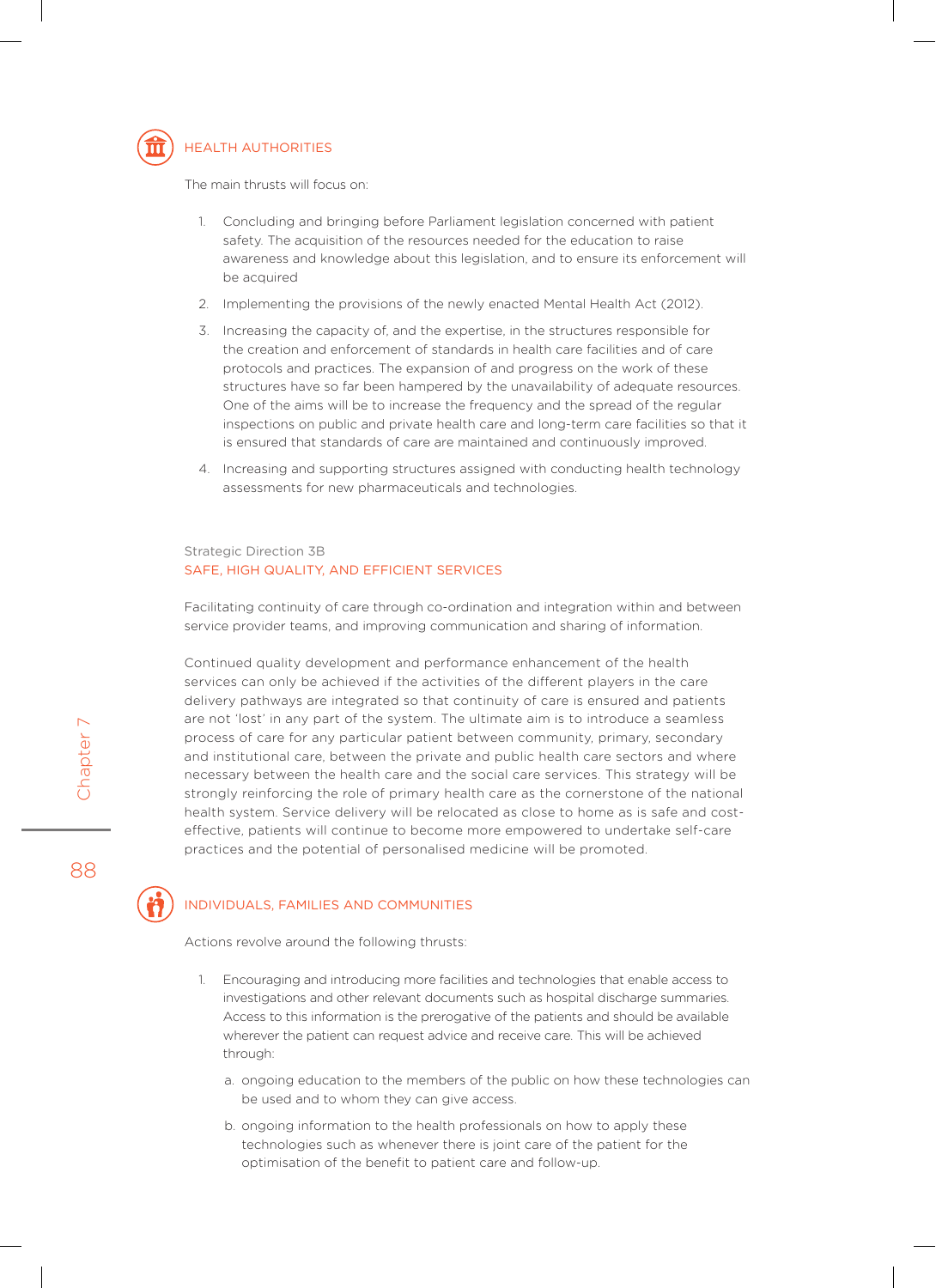- c. supporting the implementation of clearer management of information sharing procedures between the primary and secondary health care systems.
- 2. Following the patient's consent, informal carers (particularly family and friends) will be encouraged and supported, to increase their involvement where necessary, in particular in rehabilitation care. This can be carried out in different ways such as by the dissemination of relevant written information and the invitation to accompany the patient where appropriate.
- 3. Facilitate and support the inception of more self-help and patient support groups. These groups offer support to patients and their families such as through befriending and advice on self-care post-diagnosis and treatment. New groups may be assisted to introduce and foster contacts with associations representing similar groups of patients and working towards similar aims in other countries and at the EU level.

#### Health practitioners

The major thrust will be in the provision and empowerment of primary health care professionals to engage in:

- a. the support of informal carers.
- b. furthering skills and knowledge in specialist areas such as sexual health, palliative care, dementia care and health promotion.
- c. opportunities for networking between all health professionals working in particular specialised fields
- d. the establishment and maintenance of better communication and liaison channels between the different players involved in particular care pathways.



#### Health care organisations

A major thrust will focus on increasing the multi-disciplinary approach in all the services given by the national health system.

- 1. New services will be introduced in conjunction with a multi-disciplinary approach and backing. Furthermore, new multi-disciplinary teams for more diseases or disease groups will be introduced. This necessitates that:
	- a. all the professions that can contribute to improve the patient care pathway will be required to regularly attend and actively participate in these meetings. Where appropriate professionals from outside the health sector such as social workers will also be required to attend and participate.
	- b. the necessary resources such as appropriately equipped meeting venues, administrative and ICT support, and protected time to allow attendance to these meetings will be provided.
	- c. the engendering of attitudes that will reinforce the value of these teams and the benefit of discussing and implementing the care pathway for a patient taking into view the roles and responsibilities of all the professionals involved at multi-disciplinary team meetings.

Other foci for attention include:

- 2. Strengthening the treatment abroad services structures so that it can continue to consolidate services for the:
	- a. transfer of patients abroad, continuation of care of these patients on their return to Malta,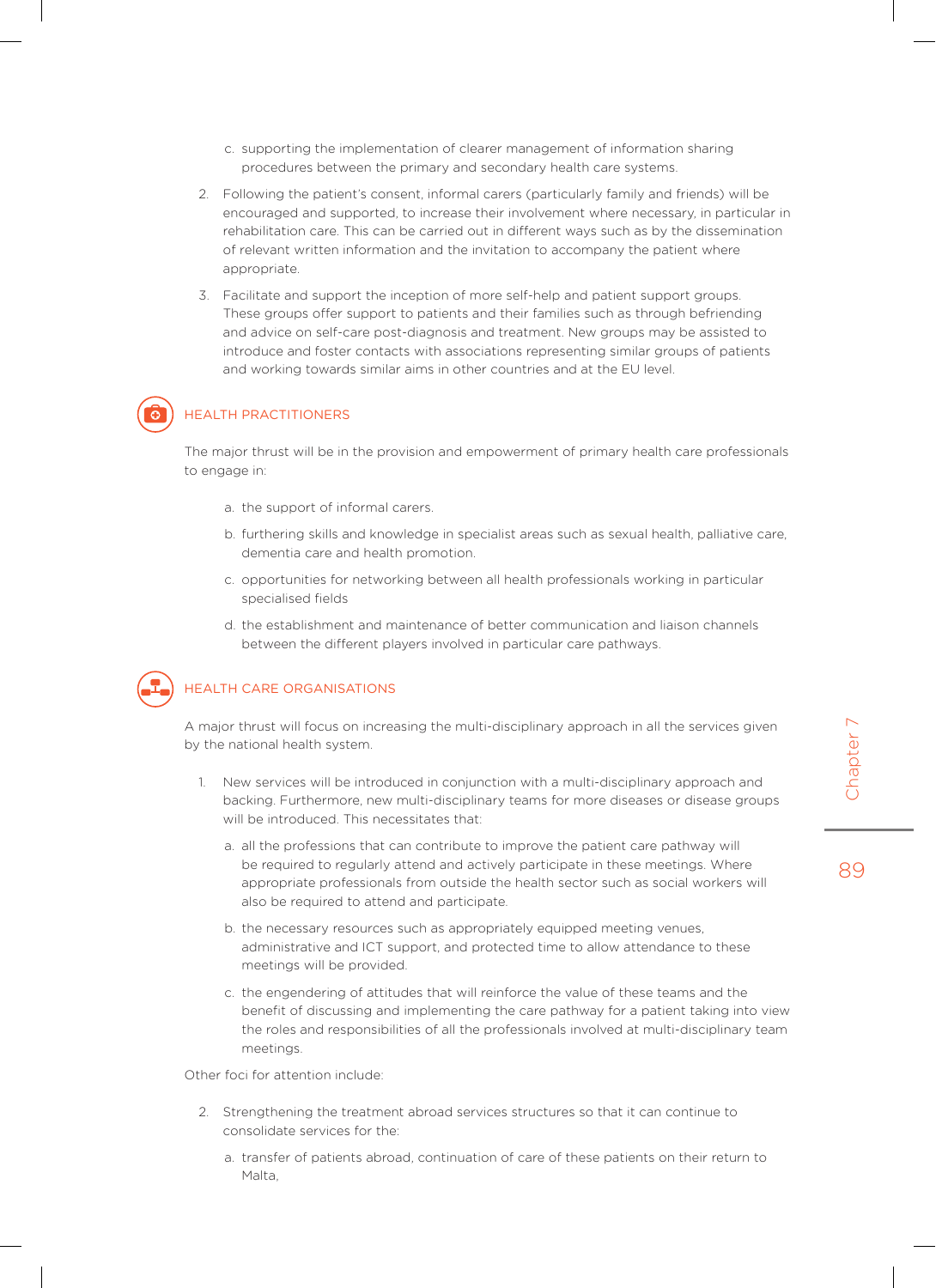- b. organisation of visiting consultants' sessions,
- c. request for specialised services and expertise from centres of excellence abroad (including specialised laboratory services),
- d. sharing and mobility of expertise between professionals working in Malta and in centres abroad. These can take the form of external visiting lecturers, enrollment in electronic training programmes, exchange programmes and practical training exercises such as in quality assurance skills.
- 3. Developing a new service to address acute psychiatric care needs in the geriatric population. Older persons can have multiple co-morbidities, poly-pharmacy and complex care needs. They can develop psychiatric and social care needs that require specialised care settings and services. Appropriate care delivery will prolong patient independence, enable earlier discharge from hospital and prevents premature and unnecessary admission to long-term residential care. This new service will involve the creation of an infrastructure that will include a new facility within the Mater Dei hospital footprint. The new acute geriatric service will offer comprehensive geriatric assessments through a coordinated multi-disciplinary care approach in which mental health services will have a prominent and integral role.
- 4. Educating health professionals on the correct completion of documents that will move to other professionals with the patient such as referral and hospital discharge forms. The value of these documents will be stressed, in particular by emphasising the influence that the standard of the information they contain will determine the progress along the care pathway. The facilities to further develop the electronic mobility of these documents and to widen access to all professionals that will need to view them will be made available.
- 5. Continuous training and re-training of health care professionals to make sure that professionals are receiving up-to-date information and delivering services that are deemed to be truly patient-centred and good practice.
- 6. Extending IT services that are inter-operable within and between health care facilities with new systems that span the whole healthcare sector. These systems will pave the way for further communication possibilities such as on-line ordering, tracking of medicinals and medical devices, e-entitlement, e-prescribing and e-dispensing.

#### Health authorities

The main thrusts will aim at leading, governing and complementing the activities included in the above domains. They will concentrate on:

- 1. Promoting multi-disciplinary working in all aspects of the national health services and providing for the necessary infrastructure and support to ensure the dissemination of this approach.
- 2. Increasing collaboration between the vocational training institutions for health and social care workers and the health and social care authorities (including the relevant regulatory structures) to ensure the upholding and up-skilling of an appropriately skilled carer workforce.
- 3. Increasing the take up in the use of ICT technologies that assist in the dissemination of information on patients to ensure continuity of care and to facilitate decision-making both by the patients and the health practitioners.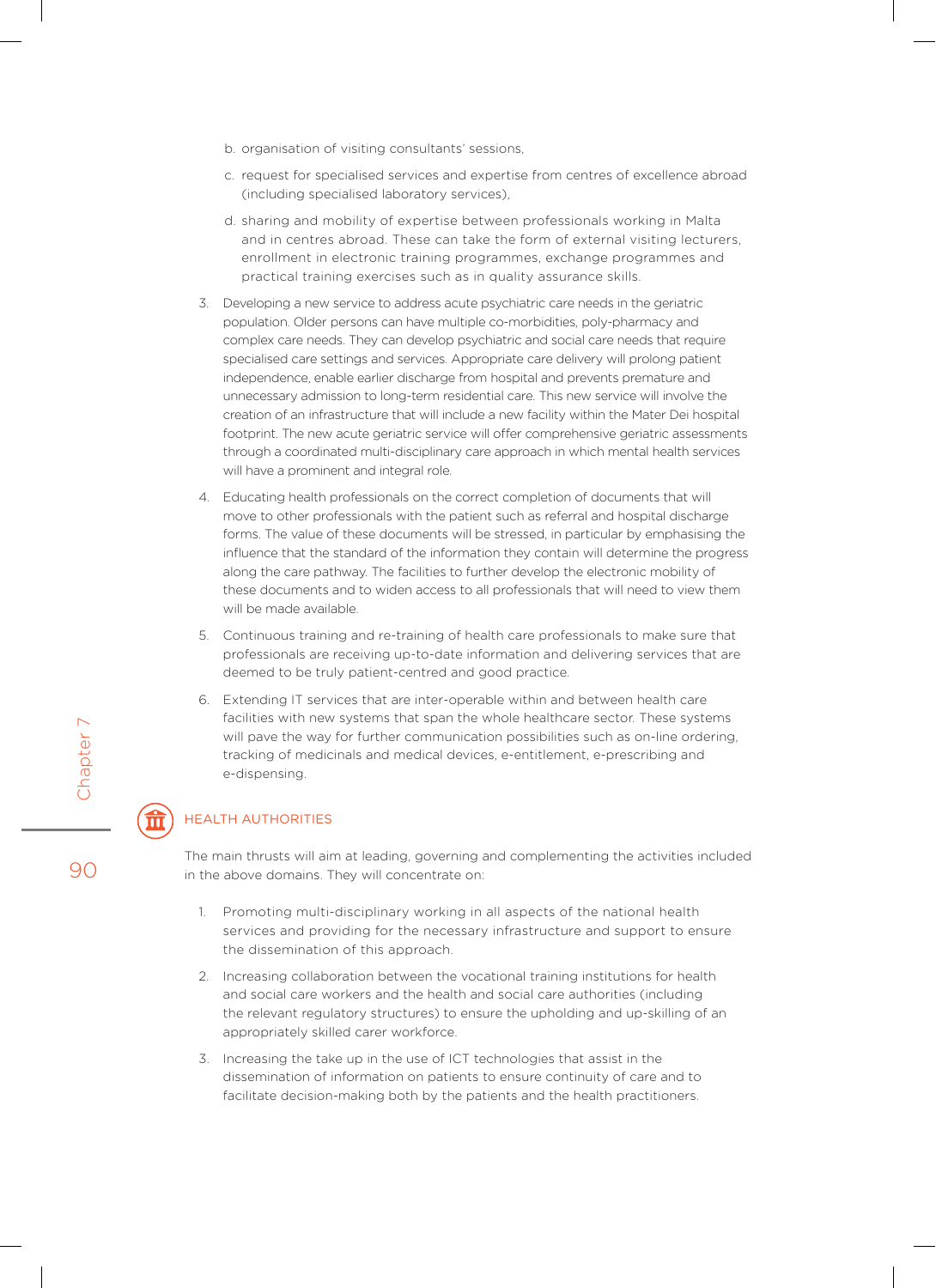# 7.4 OVERALL OBJECTIVE 4 – WORKING TOWARDS SUSTAINABLE HEALTH SYSTEMS

Ensure the sustainability of the Maltese Health Systems.

Strategic Direction 4A

INTEGRATED PLANNING AS AN ESSENTIAL PART OF SUSTAINABLE HEALTH SYSTEMS

Designing, developing and evaluating sustainable policies on targeting human resources, financing mechanisms, entitlement criteria for care and organization of care delivery.

The opening of new Mater Dei Hospital, a state of the art hospital, has resulted in an unexpected shift of a significant number of people and demand for services from the private to the public health care system. This, together with the ageing population is putting an increasing burden on the public health system which delivers its services free of charge at the point of use. Emphasis will be placed on economic and cost-effectiveness evaluations of any new initiatives. Existing services will also be increasingly evaluated to ensure they are being delivered efficiently. The rationale for these activities centres on the intention that the current population will be allowed to continue enjoying the benefits offered by our health system and possible consequences such as unnecessary financial burdens will not have to be imposed on future generations.

#### Individuals, families and communities

The main activities will concentrate on informing the general public about services and medicines that are available as part of the public health care package and the entitlement criteria and procedures to be used when applying for these services and medicines. Work will focus on:

- reducing the number of applications submitted from people who are not entitled for these services,
- 2. re-designing and implementing a new customer care setup that will be able to assist people seeking the necessary support and guidance for queries related to service delivery.

Health practitioners

Special attention will be given to:

- 1. Information campaigns designed to inform health care professionals on their obligations towards ensuring careful decision-making to ensure the best possible use of the health care system.
- 2. Assist health professionals in the promotion of personal self-management and selfcare in order to deal with stressors that they may encounter at the place of work and to enable employees to maintain a good and healthy work-life balance. Activities will emphasise the importance of maintaining the health and well-being of health workers both physically and mentally, so that they will function to the best of their abilities and ensure their highest level of competence. The aim is to optimize the effectiveness of the health workforce. The necessary infrastructure including access to psychological support services will be provided to address stress and burn-out of staff working within the health care system. This is especially important in those areas where the staff is all the time dealing with critically-ill or terminally-ill patients.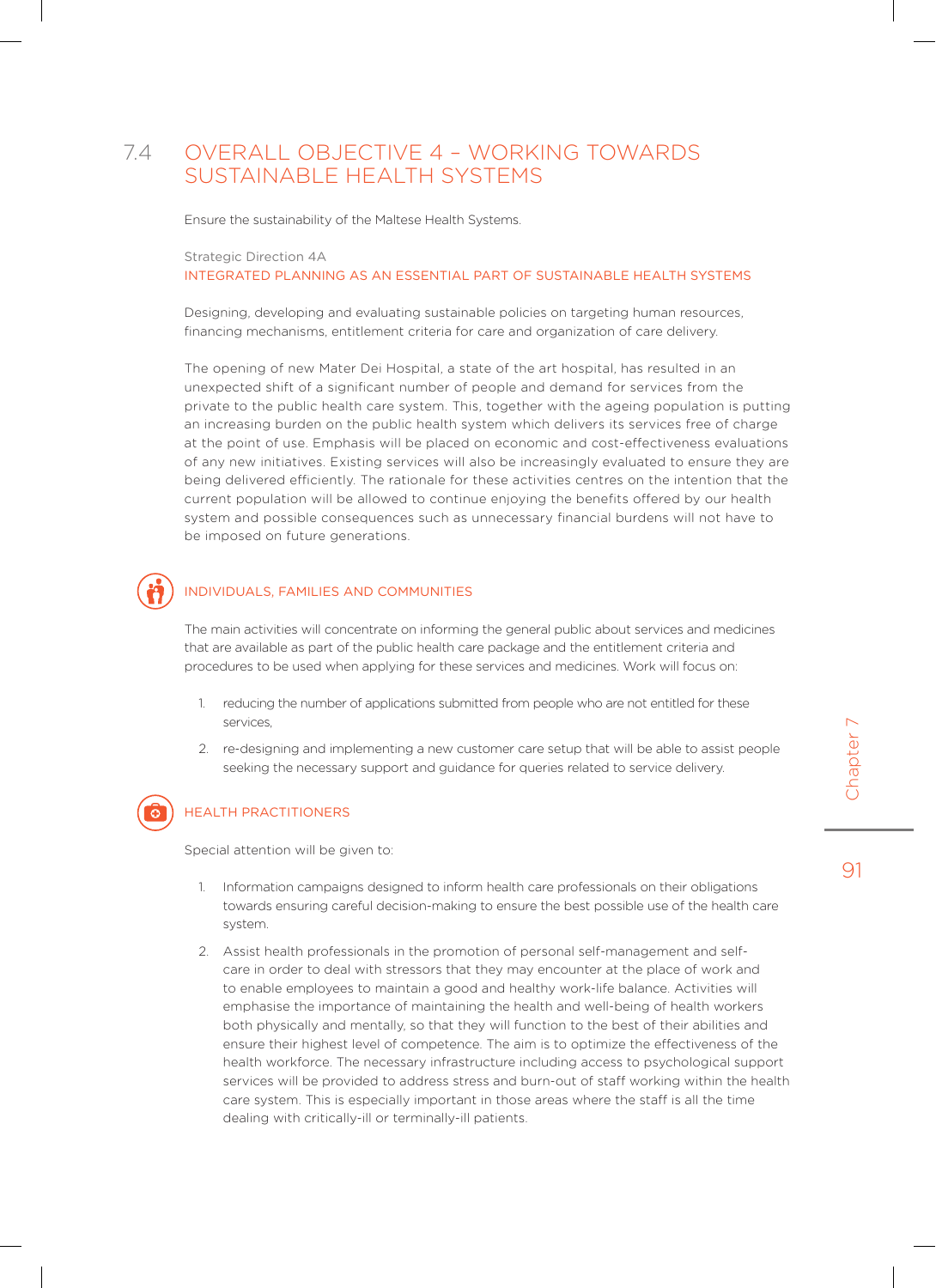

#### Health care organisations

Activities will include:

- 1. Improving financial control within organisations by increasing accountability and transparency. An example could be through the provision of billing information to both the health care provider and the health care user to increase awareness of costs incurred and promote efficiency.
- 2. Promoting a management model that enhances and welcomes staff participation in the overall management of the organisation within an environment that welcomes innovative ideas aimed towards delivering a more efficient, and a high quality service.
- 3. Continuing in the introduction and enforcement of performance assessment systems that can effectively monitor the operations and outcomes of clinical activity. These systems will also be utilised to assess and determine expenditure targets and benchmarks.
- 4. The efficient use of resources will continue to be aggressively pursued through processes such as business re-engineering to improve systems and operations where change is deemed necessary following systematic evaluation of performance and needs assessments for the identification of skills that require acquisition or upgrading so as to inform the design of the necessary training and changes to the job profiles of staff working with the health services.
- 5. Strengthening and enforcing legislation and legal infrastructures that promote and sustain innovation and that foster the application of whole-of-society approaches particularly in policy development.

#### Health authorities

The main thrusts will be devoted towards ensuring better oversight, management and co-ordination of supplies, resources and services provided to ensure that timely access is achieved when patients require a service. This requires the development of health ICT systems that will be coordinated through a corporate architecture based on agreed policies and standards, to facilitate the controlled sharing of data and resources, achieve value for money and lay the basis for research and development. Actions will include:

- 1. Creating a centralised Waiting List Management System that includes the waiting lists of all the departments and for all the services offered by the health system.
- 2. Seeking and embarking on public-private and public-social partnership schemes and initiatives that can be demonstrated to be value-adding, and to ensure a sustainable service. These agreements necessitate an intense level of constant monitoring and evaluation of outcomes in order to continuously ascertain that services provided are efficient and that value-for-money is guaranteed.
- 3. Seeking and embarking on agreements with the private health insurance sector to foster increases in the uptake of private health insurance policies by the population. These agreements will need to be geared towards assuring that a major outcome of the increased uptake results in consolidating the sustainability of the national health system.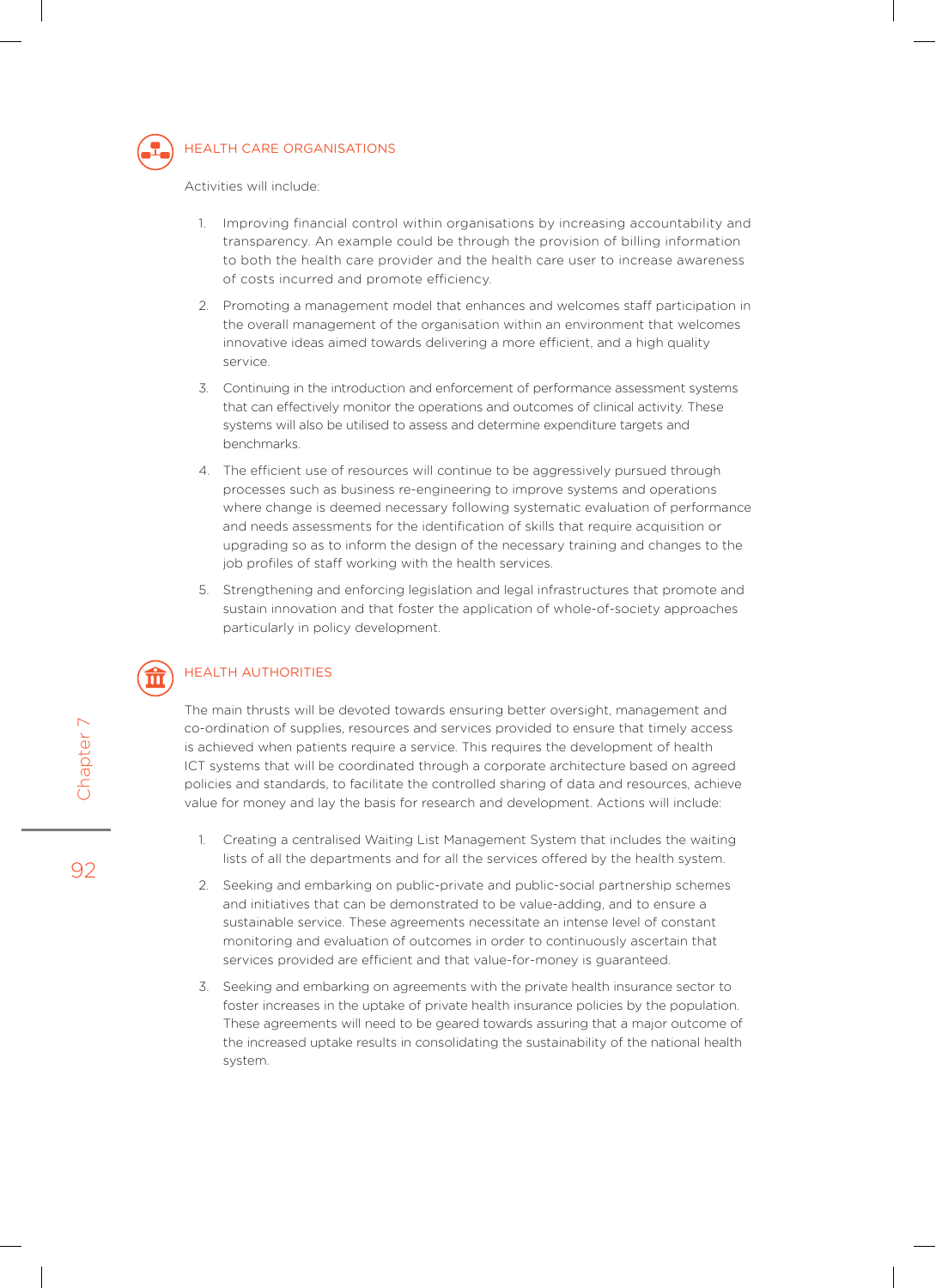- 4. Studying the suitability of new or alternative revenue streams that can be used to supplement the financing of the national health system. On the other hand, any revenues due to the national health system need to be more aggressively pursued so that the collection of these funds is performed in a more timely and comprehensive fashion.
- 5. Ensuring that maximum reference prices are set and implemented when new medicines are introduced into the Government formulary. Stakeholders will be consistently engaged to ensure fair pricing. Procurement practices will continue to be evaluated and improved to continuously improve their reliability and dependability.
- 6. Streamlining the entitlement process and criteria for the different services to try to make these pathways more efficient.
- 7. Revising the community services and long-term care entitlement process and criteria to make them more focused towards those people that need these services most.
- 8. Devising systems that can manage the barrier between public and private care by investing in the necessary information technology and human resources, to improve communication between these two sectors. This should achieve a higher standard of care by enhancing continuity of care and enabling better care in the community.
- 9. Collecting more granular financial health information from the public health system in order to provide better estimates for planning and budgetary calculations. Better planning can lead to better prioritisation of future investments and more efficiency in the use of health care service funds thus releasing some funds to allow the continuity of other important services ancillary to health care such as certain social services.

These needs will be implemented according to the financial resources that will be made available to the Ministry over the time frame of this Strategy.

#### Strategic Direction 4B improving leadership and participatory governance for health

Improving governance and empowering future leadership for health and well-being to influence national decisions through whole-of-government and whole-of-society approaches. Within the healthcare systems and the whole healthcare workforce, the concepts and implementation of measures to stimulate, increase and support clinical governance and medical leadership will be applied.

Actions will be taken to improve leadership and participatory governance towards health. Whole-ofgovernment activities will be embarked on which are multi-level (from local to global) government actions, which increasingly also involve groups outside government. <sup>(24)</sup> This approach requires building trust, common ethics, a cohesive culture and new skills. It stresses the need for better coordination and integration, centred on the overall societal goals for which the government stands. More advocacy will be engaged to emphasise the concept of health in all policies so that all sectors will understand and act on their responsibility for health while recognising how health also affects other sectors.

Governance and leadership will devolve beyond the Ministry's level. It will be reinforced also at societal level through whole-of-society approaches that will complement public policy. Various tactics and actions will be taken to secure coordination through normative values and trustbuilding among a wide variety of stakeholders. Responsibility, ownership and accountability will remain strong assets within this strategic management plan that will require various changes to be implemented. A well equipped compliment of trained professionals will be needed to take on board these challenges.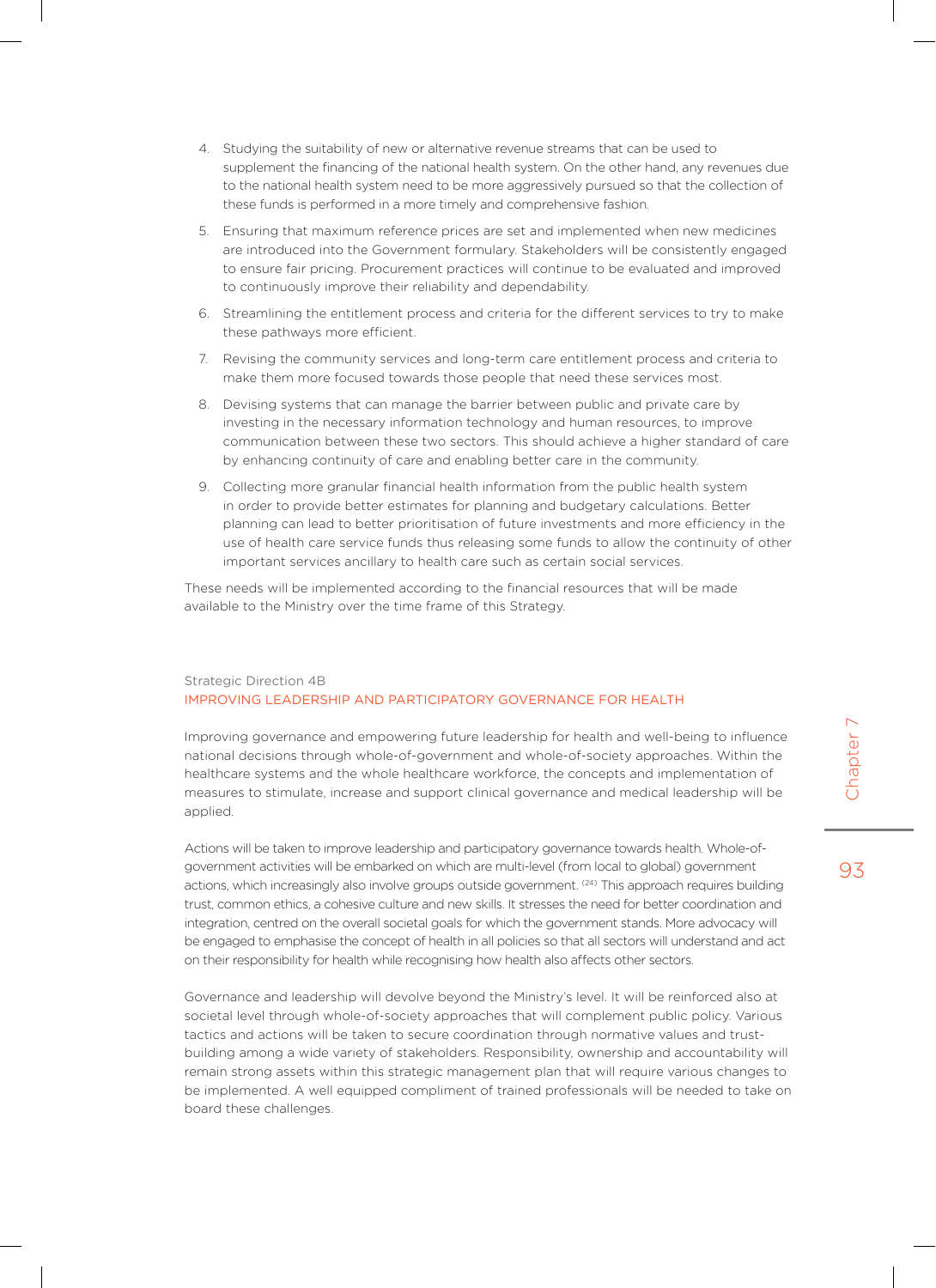

#### Individuals, families and communities

The main thrust of action will be to ultimately increase the general public's confidence and trust in primary care. Nationwide promotion campaigns will be designed to ensure that people can clearly differentiate between primary and hospital care. This can be achieved if the public is well informed and educated about the different services offered by the different health care departments. As a result, people will:

- a. increase their use of the primary health care level as their first port-of-call of choice for advice
- b. seek specialist care only when required
- c. base their decision of whether they should initially seek primary or specialist care more on the severity and urgency of their signs and symptoms



#### Health practitioners

Activities will concentrate on assisting health professionals to provide better support for informal carers. Examples include:

- 1. More research in this area in order to identify the needs of the informal carers so as to create innovative solutions to address these needs.
- 2. Allowing more adjustable working conditions for formal carers, such as flexible hours, to meet the needs of informal carers.
- 3. Encourage health practitioners to seek and take up medical and clinical leadership and shared leadership roles. Medical Leadership (and followership) in a context also of shared leadership, has been identified as being critically important in the implementation of change, quality of care and patient safety.



Actions will concentrate towards:

- 1. Providing extensive training and development of leadership skills at different levels of management for health care employees. Clinical leadership and governance are necessary at macro level, where appointing different health professionals to leadership roles provides vision, direction, and leverage of culture and climate; middle levels where a constellation of leaders are required to support change; and in clinical microsystems, where leadership is recognised as crucial to achieve performance at high levels.
- 2. Ensuring good governance and efficient management of resources within the Health System. This will include better utilisation of external funding for capital outlay.
- 3. Enabling the primary care sector to better perform its role as a gatekeeper and as an equal partner to specialist and secondary care.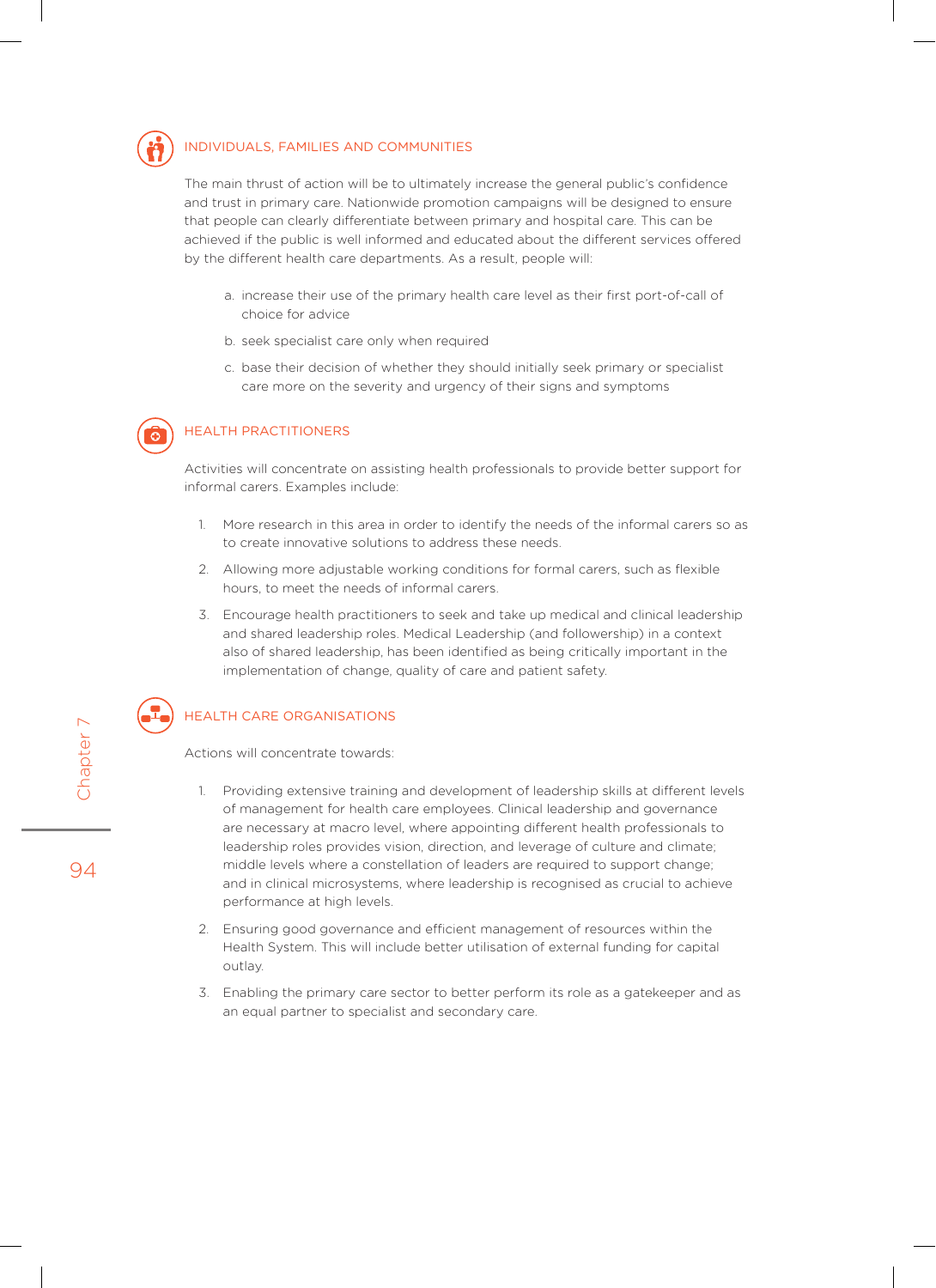

#### Health authorities

Several activities are included. The aim is to:

- 1. Provide departments with the necessary technological, administrative and managerial support in order to allow them to work in harmony with each other and to collect the data they need in order to monitor their performance and become more efficient.
- 2. Deploy the necessary infrastructural and capital investments especially in the areas of IT and communications systems, with a focus on e-medicine. With the increasing movement of people between countries, this area has gained increasing relevance and importance. Towards this end, an effective standards framework is needed to support interoperability of health records across sectors and between different healthcare provider facilities and it needs to be ensured that documentation and data capture needs to be done at, and from all points of care.
- 3. Provide better value for money for the investment and resources required to cater for the health of the population by establishing a set of core indicators that can be regularly monitored in order to measure the performance of health care professionals, the money invested and the improvement in the health of the population and other desired health outcomes. Clear measures are needed to establish how the resources invested, are being translated into better quality of life for the general public.
- 4. Co-ordinate and converge services provided by the public and private sectors within a national strategy so as to prevent duplication of resources, integrate healthcare services to provide seamless continuity of care, and ensure synergy towards national objectives.
- 5. Increasingly seek to engage in initiating inter-sectoral approaches for health and acting as health brokers and advocates. This will include strengthening involvement through the exercise of leadership, diplomacy and persuasion skills to better highlight the economic, social and political gains that can be accrued from good health and the detrimental effects of ill health and inequalities on every sector.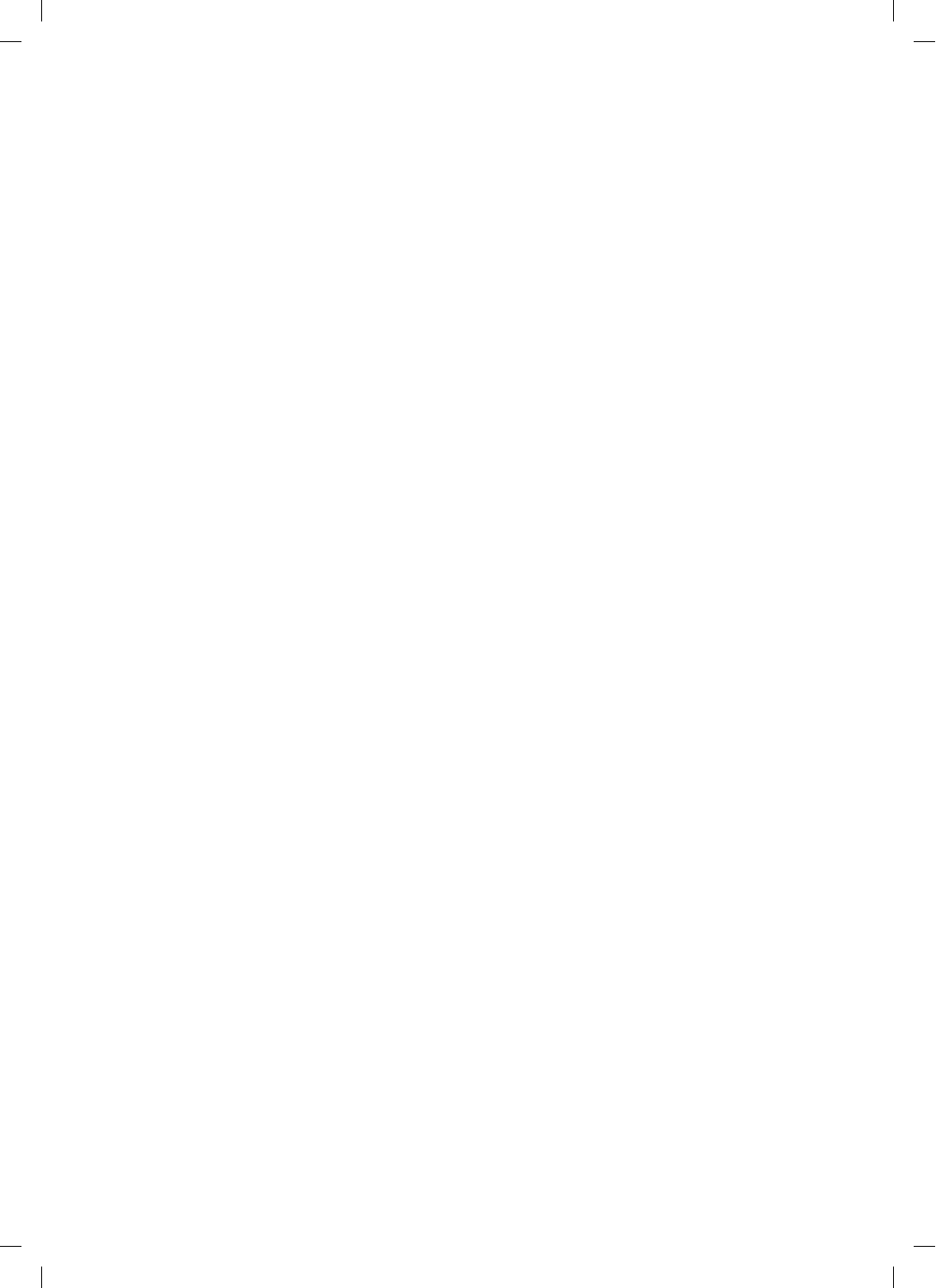# Chapter 8

# Governance of the National Health Systems Strategy

# 8.1 Introduction

Governance in health is a cross-cutting theme, which is intimately connected with issues surrounding accountability. There is widespread consensus on and increasing appreciation of the importance of governance in improving outcomes and it can be divided into at least four major components, including:

- 1. health information systems
- 2. health financing
- 3. human resources for health
- 4. health service delivery

The growing importance given to issues of governance is driven by the need for greater accountability. This interest is arising from both the increased funding of health and health care systems as well as the growing demand by stakeholders to demonstrate results.

Governance and accountability are concerned with the management of relationships between various stakeholders in health. These include individuals, households, communities, governments, non-governmental organizations, private firms, and other entities which have the responsibility to finance, monitor, deliver, and use health services. Specifically, accountability is involved with:

- a. an understanding (either implicit or explicit) of how services will be supplied;
- b. an assurance that adequate financing and resources are available to deliver services;
- c. an assurance of the level of quality and performance of the services actually delivered;
- d. the receipt of relevant information to evaluate or monitor performance;
- e. the enforcement of actions such as the imposition of sanctions or the provision of rewards for performance (59)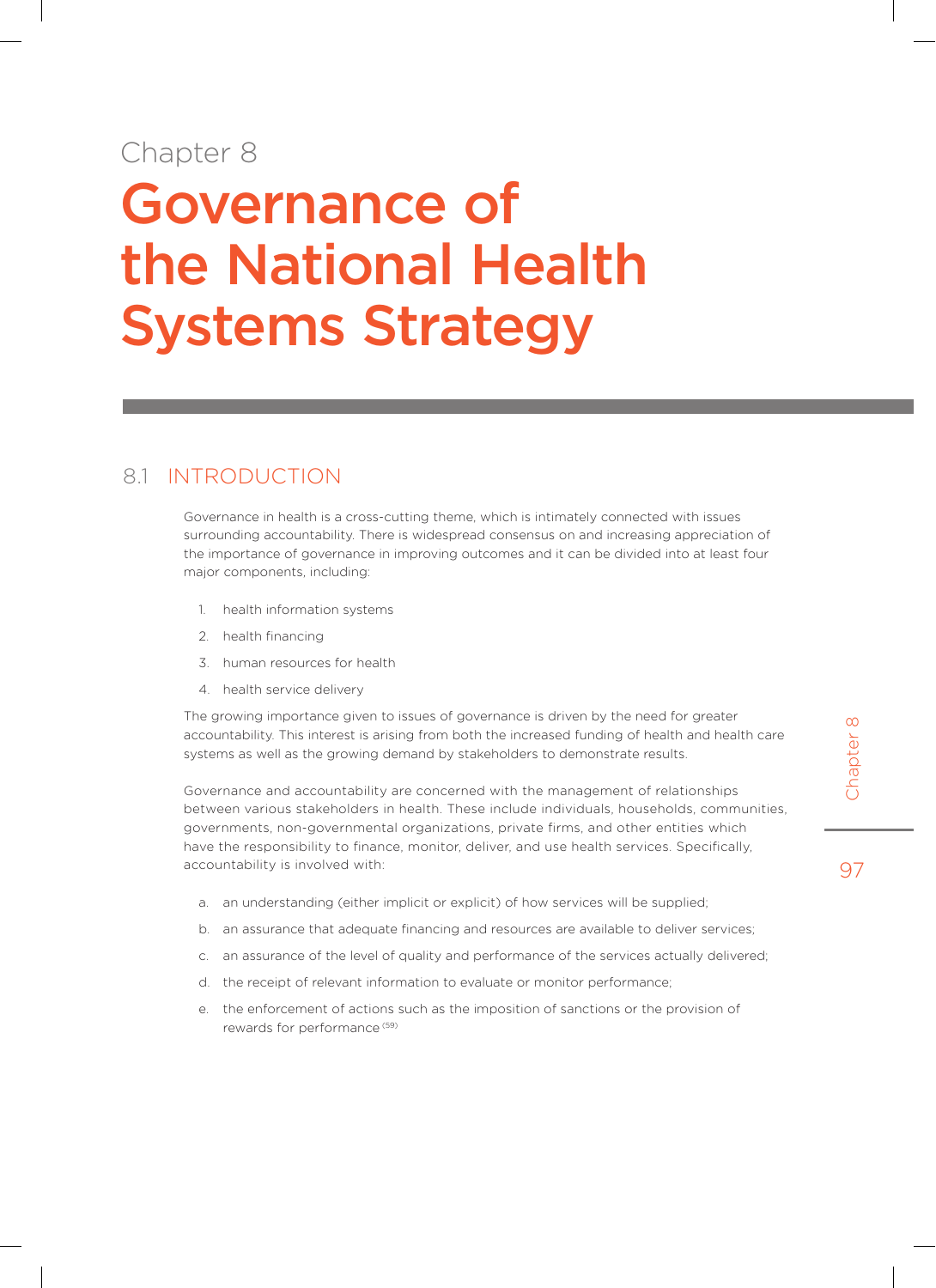# 8.2 The budgetary framework

The national expenditure on the health system is and will continue to be a substantial budgetary item of the National Budget into the foreseeable future. The NHSS is a strategic plan of objectives, strategies directions and actions that include reforms and investments aimed at getting more value for money and promoting smarter spending so that more and better health outcomes are secured and potential savings are realised.

The adoption and implementation of the NHSS is dependent on the budgetary framework within which the national health system will be funded over the next few years. Any changes in the expenditure on health are in turn dependent on the national growth and within the forecasted trends for the national revenue and expenditures. The medium-term budgetary plan for the health sector will be monitored by the EU Commission in the light of the Country-Specific Recommendations (60) that in 2013, identified issues such as the:

- long-term sustainability of public finances and the need to improve the efficiency and reduce the length of public procurement procedures
- implementation of a comprehensive active ageing strategy, and the strengthening of the public primary care provision
- need for health-care reforms to increase the cost-effectiveness of the sector and the monitoring of health system performance.

An action plan complemented with a budgetary framework for the implementation of the NHSS will be concluded after the completion of the consultation phase and publication of the finalized NHSS. It is envisaged that the methodology that will be employed to determine this budgetary framework will include a:

- a. 'top-down' approach to show the rates at which the national health budgets need to grow to sustain changes in demand for health services under different scenarios
- b. 'bottom-up' approach that attempts to illustrate the potential effects of different strategic directions and measures included in this strategy to influence the rates of the predicted increases in health expenditure and register improvements in health outcomes.

#### 98 8.3 Implementing the National Health Systems Strategy

The overarching aim of this strategy is to clearly demonstrate and document the national Government's intent to continuously improve the responsiveness, adequacy, quality and sustainability of the national health systems. The NHSS sets the strategic roadmap for the achievement of the objectives and directions that have been identified as key towards the realisation of the above goals. Several of the actions included in this strategy will require the investment of sizeable amount of resources which include financial, administrative, human and technological resources and expertise.

The capital investment required for the realisation of a number of the measures included in the NHSS will be sought through the application for and the implementation of relevant EU co-funded streams and projects. Some of the measures aim at generating savings from the recurrent expenditure of the national health system through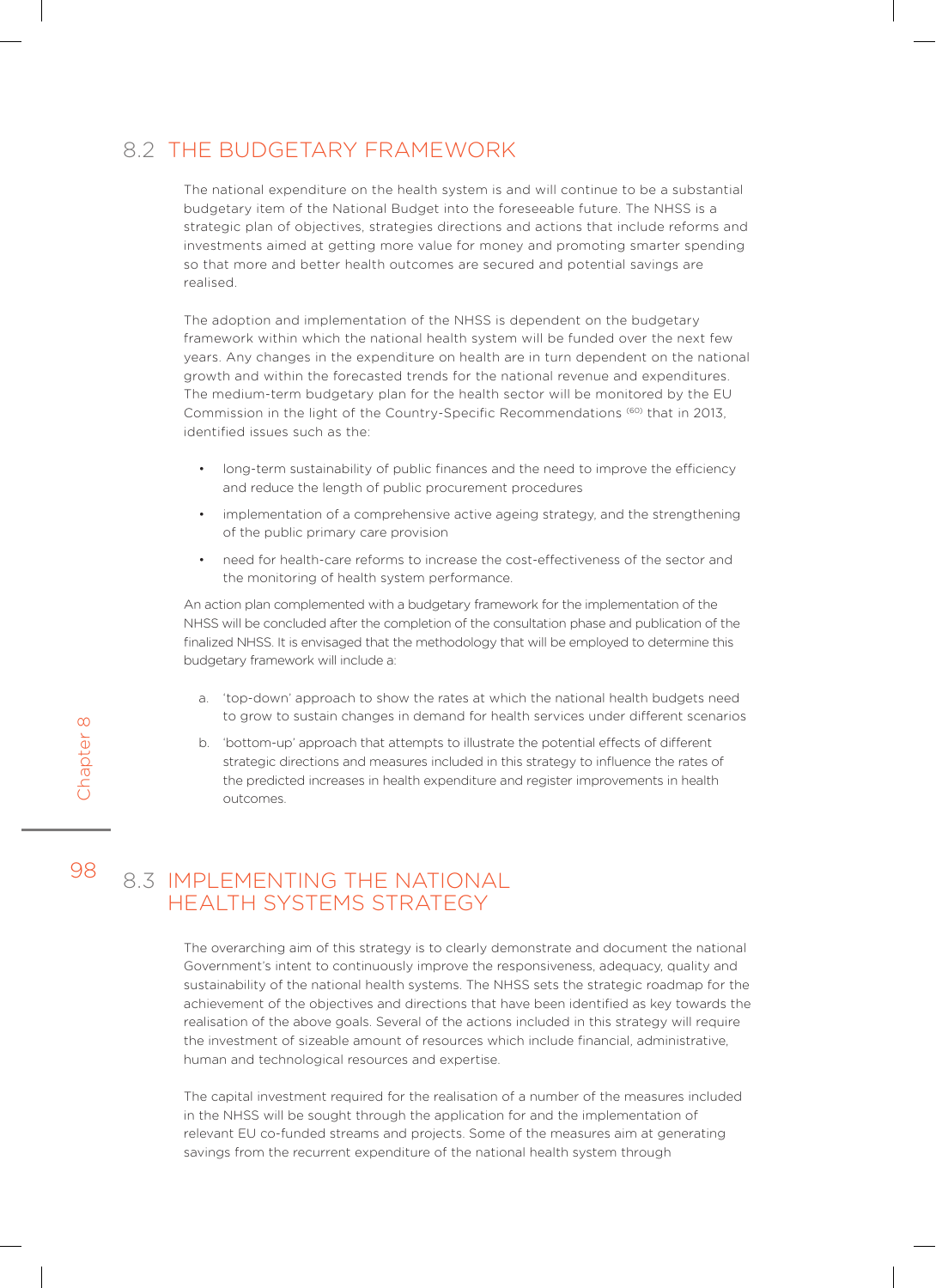increasingoperational efficiency. Others promote or seek to introduce new processes and structures that will augment and ensure the sustainability of the system. Finally, this strategy includes measures that will involve the re-engineering of procedures according to evidencebased good practices. These measures will be implemented to help contain the increase in health care expenditure which will be mainly driven by the ageing of the population.

Funding will be sought for the dissemination and the promotion of the NHSS. The NHSS will need to be promoted widely so that all stakeholders will be informed and will be able to identify and uphold its principles and values.

#### 8.4 Measuring health systems performance

To achieve improvement and development of the national health systems and to ensure access to quality health services and economic sustainability within the available budgetary resources, the national health systems strategy needs to have an effective and sustainable monitoring and review system. Hence, actions taken in the context of the future health systems strategy will continually and consistently monitored and assessed through the introduction of a Health System Performance Assessment (HSPA). The HSPA will be an integral part of the NHSS. It will be used to monitor the implementation, progress and achievements of the strategy.

The design and implementation of the HSPA takes into account several aspects and requires extensive consultation with different stakeholders with the aim of achieving a national consensus on the focus and the processes that this monitoring and assessment system will involve. The general focal points and special features of the HSPA for the national health systems in Malta include:

- An indicator network that needs to encompass and incorporate (or extend to) indicator frameworks for the area-specific strategies due to the several disease or area-specific health strategies that have been or are being developed. This will be an effective way to further ensure the integration of these vertical strategies with the new overarching health system level strategy.
- Aims to use existing and routinely collected data as much as possible. Indicators included will be selected on the basis of their relevance as well as the extent that the required data can be realistically collected and aggregated and reaches relatively high levels of reliability and validity.
- The requirement to assimilate the monitoring of the implementation of the NHSS within the present structures of health information, monitoring and surveillance.
- A performance monitoring system that covers all parts of the health systems, such as health care services, health promotion and protection and public health and also includes perspectives beyond the health context including the national economic and financial situation and the sectors of education, employment and social services.
- A framework that is directly linked with the governance systems and tools used for health care in Malta.
- The need for targeted capacity building to ensure institutionalisation and sustainability of the performance assessment processes and functions. The capacity of the local team and other interested persons need to be increased so that they can carry out the HSPA and ensure further development that will allow for a sustainable impact of the project.
- A communication strategy and different types of reports/output documents developed for different stakeholders such as policy makers, general public, health care providers, and health professionals.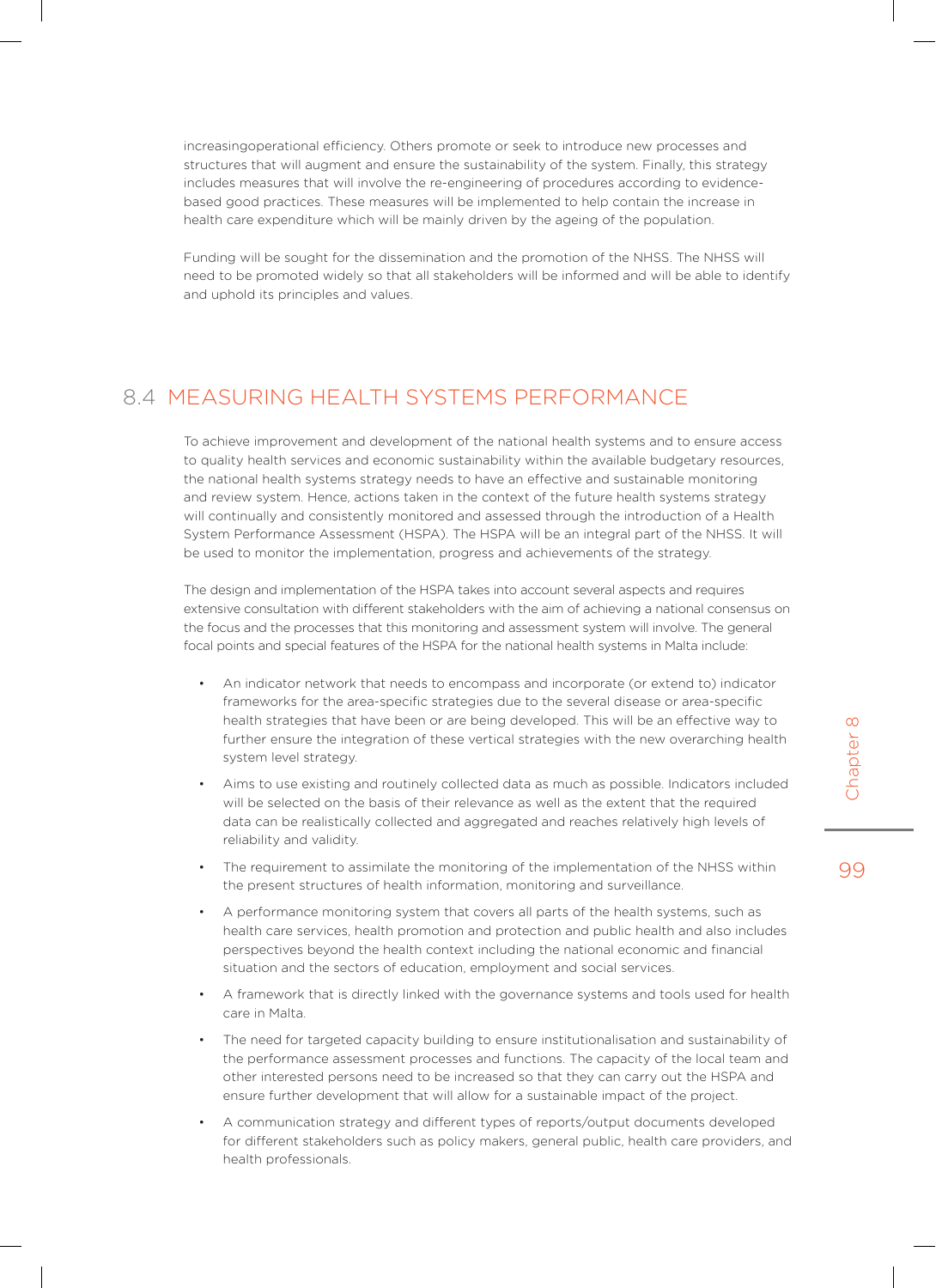The development and implementation of the HSPA involves several activities. These include the mapping of existing indicators, setting realistic targets for all strategies, mapping existing targets and goals to a theoretical health systems framework, performing an inventory of existing data sources, mapping areas where no data is available, building a set of ideal indicators as an input for developing the collection of data in the country, and finally developing and agreeing on benchmarks (goals, change over time, country comparisons, etc.) for assessment of performance.

#### 8.5 STEERING THE IMPI EMENTATION OF THE NATIONAL HEAITH SYSTEMS STRATEGY

A steering committee will be established to monitor and coordinate the implementation of this strategy and to ensure timely and robust action across the strategy's various strands. Membership will include representation from the main stakeholders that will be responsible for the implementation of the various measures in the strategy. Such representation may extend beyond the Ministry responsible for health, in line with the whole-of-government and whole-of-society approaches proposed in Overall Objective 4.

- 1. To steer the process of implementation of the different actions in the strategy
- 2. To monitor the progress in the implementation of the different actions of the strategy and in the attainment of the four objectives of the strategy
- 3. To monitor the acquisition of the necessary resources and keep track of the expenditure for the implementation of the strategy.

The steering committee will conduct its work on behalf of the Minister responsible for Health. All entities falling within the Ministry's remit will be bound to submit reports on the progress achieved and/or on action plans and/or financial accounts in relation to any of the measures of the strategy upon request by this committee.

The committee will commission scientific studies to acquire updated information and analysis on the status of the key actions and indicators of this strategy with a view to accomplishing the requirement for an ongoing monitoring of the achievement of the objectives of the strategy. A sustained health systems performance assessment, repeated at regular intervals, will be the cornerstone of such a monitoring strategy.

All information gathered by the committee will be used to compile and issue a mid-term review and an end-of-term evaluation of the progress achieved in relation to the health system development and performance up to and beyond 2020.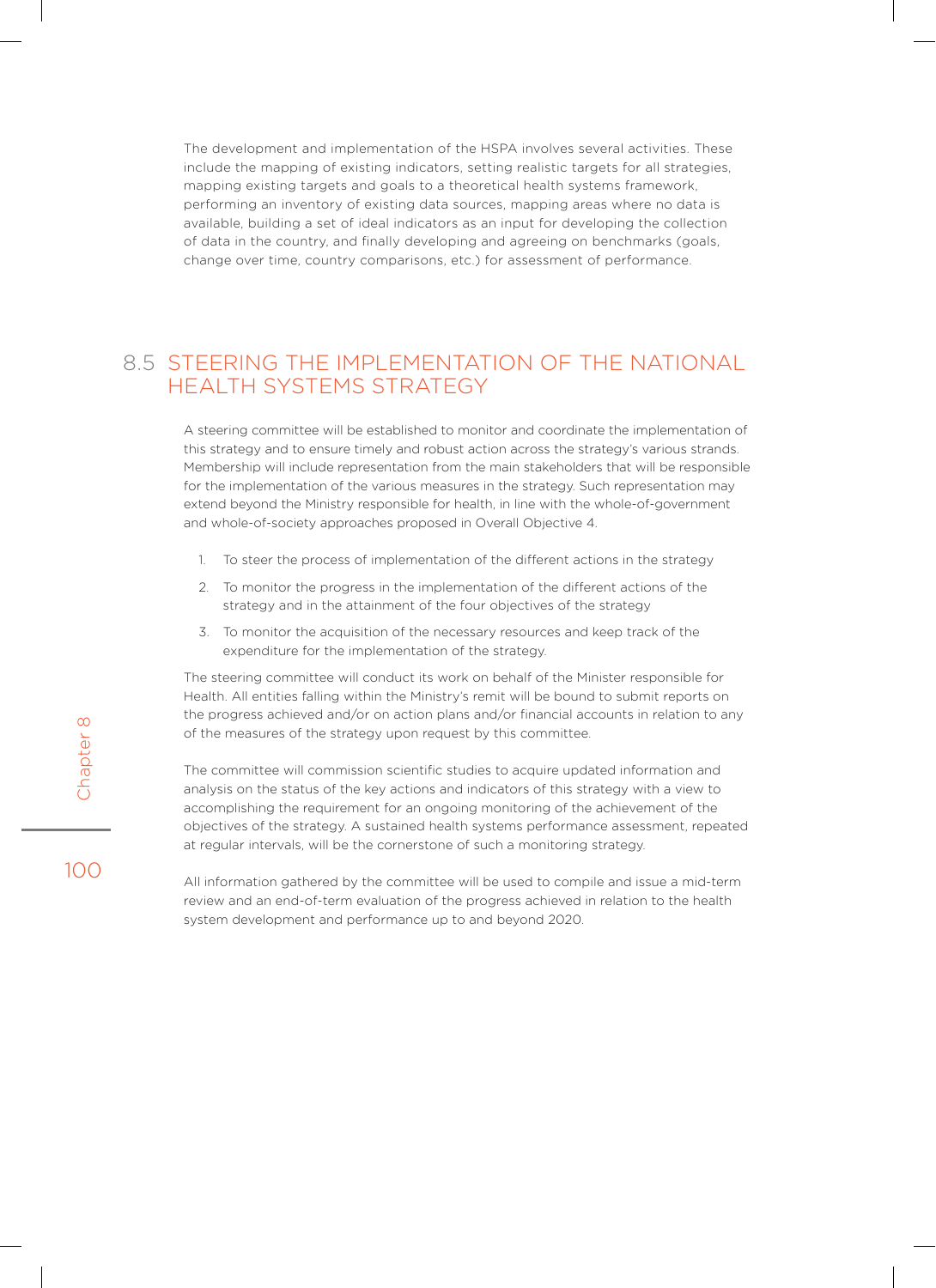# Reference Documents 101012010118

# References

- 1. Goodwin, N. *Leadership in Healthcare: A European Perspective*. Ablingdon : Routledge, 2005.
- 2. National Statistics Office. *Demographic Review 2010*. Malta : National Statistics Office, 2011.
- 3. World Bank. World Development Indicators. [Online] 2012. http://data.worldbank.org/country/malta. Accessed on 28.05.2014
- 4. National Statistics Office. *Census of Population and Housing 2005*. Malta : National Statistics Office, 2007.
- 5. WHO Regional Office for Europe. European Health for all Database (HFA-DB). [Online] 2012. http://data.euro.who.int/hfadb. Accessed on: 29.05.2014
- 6. Directorate for Health Information and Research,. *National Mortality Register, Annual Report 2010.* Malta : Directorate of Health Information and Research, 2014.
- 7. Berrino, F., et al. *Survival for eight major cancers and all cancers combined for the European adults diagnosed in 1995-99: Results of the EUROCARE-4 study.* 2007. pp. 773-783.
- 8. Verdecchia, A., et al. *Recent cancer survival in Europe: a 2000-02 period analysis of EUROCARE-4 data.* 2007. pp. 784-796.
- 9. Infectious Disease Prevention and Control Unit. Annual Report 2012. 2013.
- 10. Eurostat, European Commission. Body mass index (BMI) by sex, age and educational level (%) collection round 2008. [Online] 2012. http://appsso.eurostat.ec.europa.eu/nui/show.do?dataset=hlth\_ehis\_de1&lang=en. Accessed on 29.05.2014
- 11. Currie, C., et al. *Inequalities in young people's health. HBSC international report from the 2005/2006 survey. Health Policy for Children and Adolescents.* Copenhagen, Den : WHO Regional Office for Europe,, 2008.
- 12. Directorate for Health Information and Research. *European Health Examination Survey (EHES) pilot study 2010.* Malta : s.n., 2012.
- 13. Eurostat, (European Commission). Proportion of people reporting one or more disease, by disease, sex, age and educational level (%) - collection round 2008. 2014. Accessed on 29.05.2014
- 14. European School Survey Project on Alcohol and other Drugs. *The 2011 ESPAD report.* 2012.
- 15. Directorate for Health Information and Research. National Obstetrics Information System Annual Report 2011. s.l. : Directorate for Health Information and Research, 2012.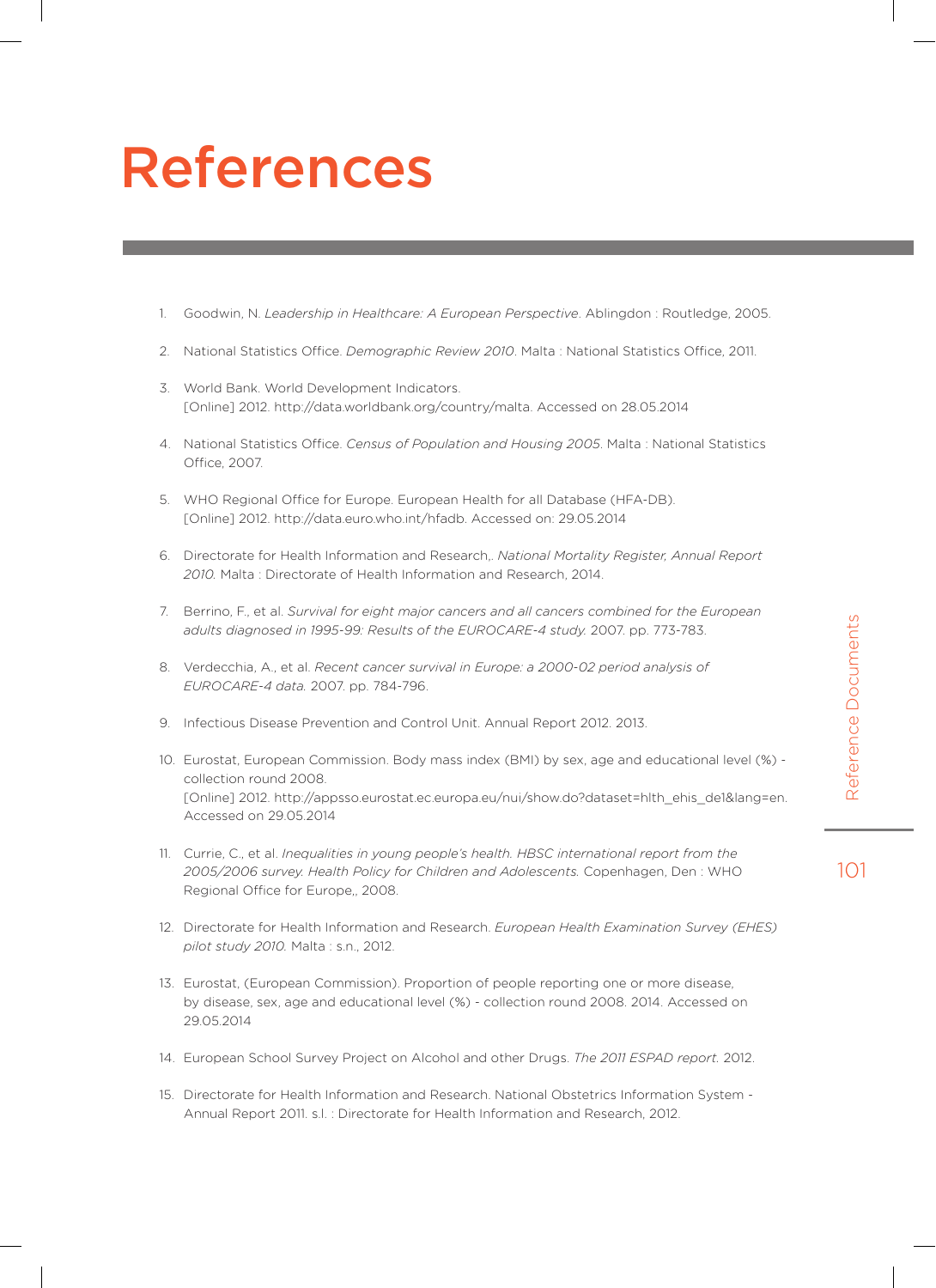- 16. WHO. National Health Accounts Global health expenditure database. World Health Organisation. [Online] http://www.who.int/nha/expenditure\_database/en/. Accessed on 29.05.2014
- 17. Directorate for Health Information and Research. *European Health Interview Survey 2008.*  Malta : Ministry for Health, 2008.
- 18. Eurostat, (European Commission). *Health care: indicators from the SILC survey (from 2004 onwards).* 2013. Accessed on 29.05.2014
- 19. WHO. *Everybody's business: strengthening health systems to improve health outcomes: WHO's framework for action.* 2007.
- 20. Attwood, M., et al. *Leading Change: A guide to whole systems working.* Bristol : The Policy Press, 2003.
- 21. United Kingdom Department of Health. *Healthy Lives, Healthy People: Our strategy for public health in England'.* 2012.
- 22. Marmot, M. *Fair Society, Healthy Lives. The Strategic Review of Health Inequalities in England post 2010 (The Marmot Review).* London : University College London Institute of Health Equity, 2010.
- 23. Department of Health, Ireland. *Healthy Ireland: A framework for improved health and wellbeing 2013-2025.* Dublin : Department of Health, Ireland, 2012.
- 24. WHO Europe 62nd Regional Committee. *2020: a European policy framework supporting action across government and society for health and well-being.* Malta : World Health Organisation, 2012.
- 25. South, J., White, J. and Gamsu, M. *People-centred Public Health.* Bristol : The Policy Press, 2013.
- 26. WHO Regional Office for Europe. *Community participation in local health and sustainable development. Approaches and techniques. European sustainable development and health. (series 4).* Copenhagen : s.n., 2002.
- 27. Couillard, P. *The Canada we want in 2020, Lessons from 2004, perspectives for 2014; Securing our health system for the future.* 2011.
- 28. European Council. *Council Conclusions on Common Values and Principles in European Union Health Systems, OJ 2006/C 146/01.* 22.6.2006.
- 29. European Commission. *Social Investment Package, Commission Staff Working Document, Investing in Health, European Commission.* 2013.
- 30. World Economic Forum. *World Economic Forum, Harvard SThe Global Economic Burden of Non-Communicable Diseases.* s.l. : Harvard School of Public Health, 2011.
- 31. OECD, (Organisation for Economic Co-operation and Development). *Obesity and the economics of prevention: Fit not fat'.* 2010.
- 32. WHO. *Global status report on non communicable diseases.* s.l. : World Health Organisation, 2011.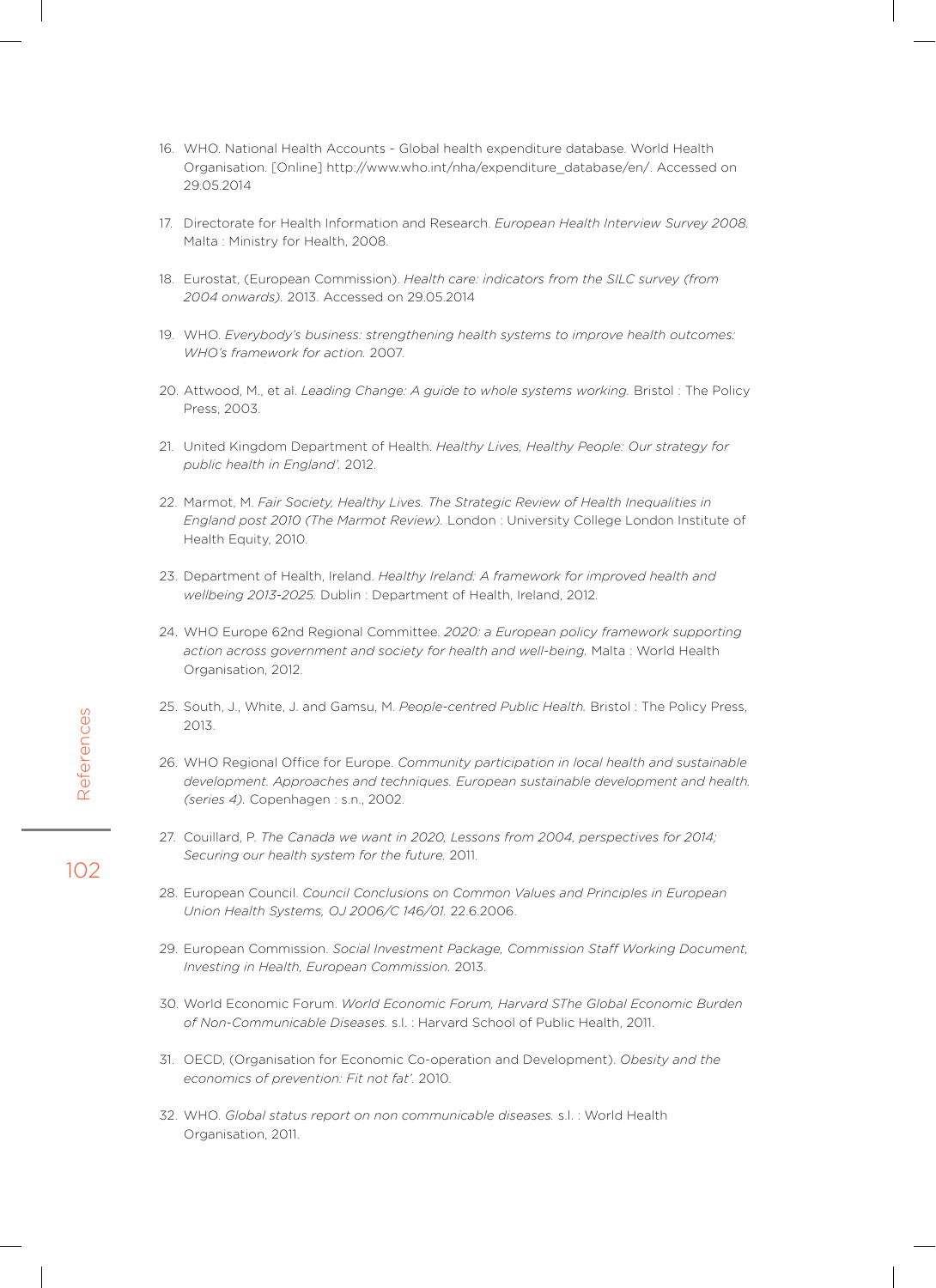- 33. OECD, (Organisation for Economic Co-operation and Development). *Health at a Glance: Europe 2012.* s.l. : OECD Publishing, 2012.
- 34. European Commission. European Community Health Indicators (ECHI). 2013.
- 35. European Commision. General provisions and regulations for the European Regional Development Fund (ERDF), the European Social Fund (ESF), the European Agricultural Fund for Rural Development, the European Maritime and Fisheries Fund and the Cohesion Fund (2007-2013). 2006. Vol. 1083.
- 36. European Commission and Economic Policy Committee, European Economy. Joint Report on Health Systems . Brussels : s.n., 7.12.2010. Vol. Occasional papers 74, 3054th Council meeting - Economic and Financial Affairs.
- 37. WHO. *The World Health Report Health systems financing: the path to universal coverage.* 2010.
- 38. Economic Policy Committee and European Commission (DG ECFIN). The impact of ageing on public expenditure: projections for the EU25 Member States on pensions, health care, long term care, education and unemployment transfers (2004-2050). s.l. : European Commission DG Economic and Financial Affairs, 2006.
- 39. European Commission. *White Paper Together for Health: A Strategic Approach for the EU 2008-2013.* 2007.
- 40. Eurostat, (European Commission). Eurostat Statistics Database. *European Commission.* [Online] http://epp.eurostat.ec.europa.eu/portal/page/portal/statistics. Accessed on 29.05.2014
- 41. WHO. *Highlights from the Health Behaviour in School aged Children.* s.l. : World Health Organisation, 2010.
- 42. WHO. *Health Behaviour in School Aged Children 2006.* s.l. : World Health Organization, 2006.
- 43. Health Promotion and Disease Prevention Directorate. Number of classes and number of participants at smoking cessation clinics organised by the health promotion unit. Ad hoc data. 2013.
- 44. WHO. The WHO MONICA project: Multinational MONItoring of trends and determinants in CArdiovascular disease. [Online] 2013. http://www.thl.fi.monica/index.html.
- 45. WHO. *Health behaviour in school-aged children 2010.* s.l. : World Health Organisation, 2010.
- 46.International Diabetes Federation. Diabetes Atlas, 4th Edition, 2009[Online] http://www.idf.org/ sites/default/files/da5/IDF%20Diabetes%20Atlas%204th%20edition.pdf.
- 47. Directorate of Health Information and Research. Malta National Cancer Regsitry. 2012.
- 48. OECD, (Organisation for Economic Co-operation and Development. *Society at a Glance, 2009.* [Online] May 2009. http://www.oecd-ilibrary.org/social-issues-migration-health/society-at-aglance-2009\_soc\_glance-2008-en.
- 49. Directorate for Health Information Research. National Hospitals Information System. 2012.
- 50. Office of the Chief Medical Officer. Treatment Abroad Section. Ministry for Health, Malta, 2013.
- 51. National Screening Unit, . adhoc statistical data. s.l. : Ministry for Health, Malta, 2013.